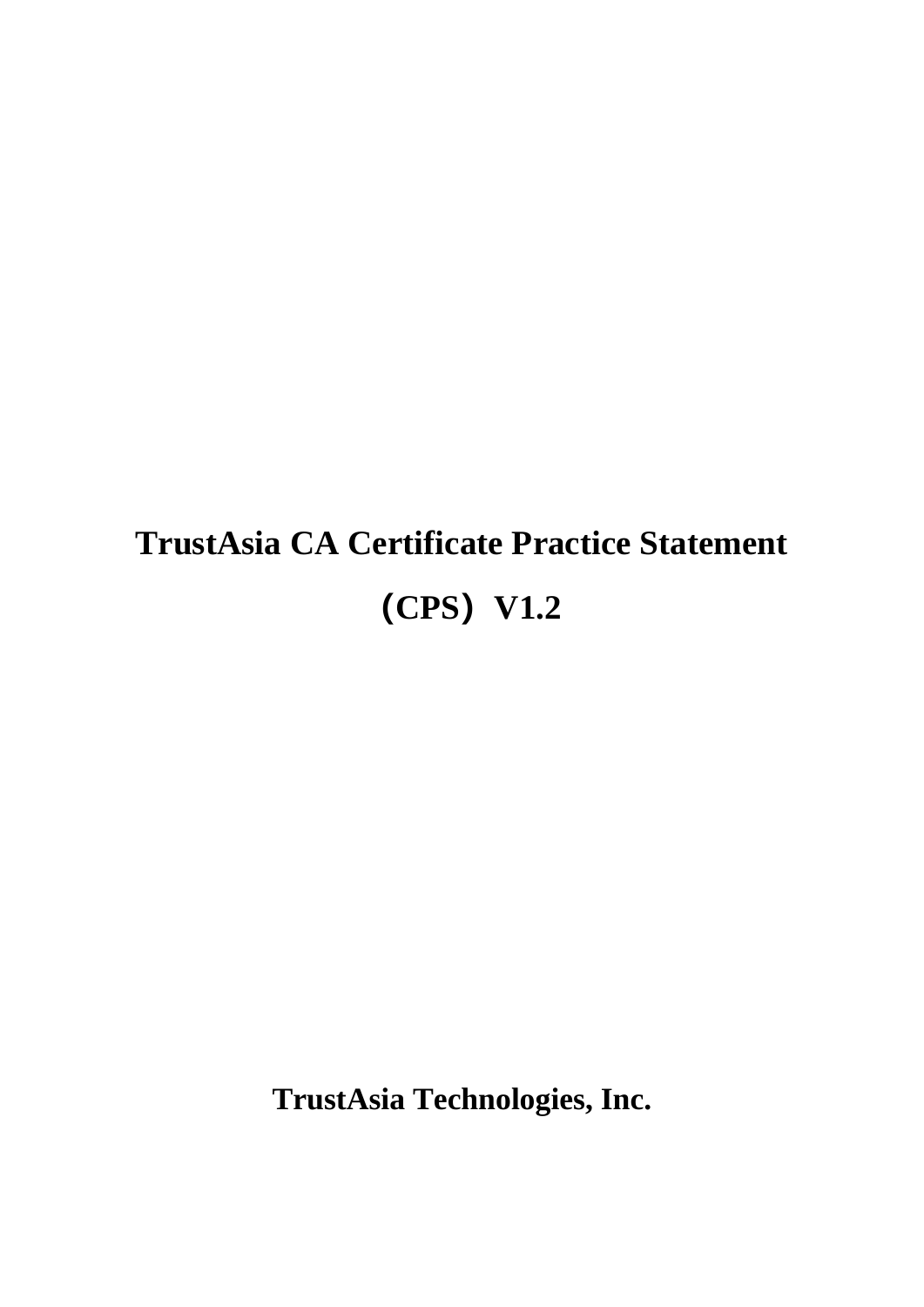# Revision History

| Version | Update content                  | <b>Time</b> | Editor     | Approver | <b>Comments</b> |
|---------|---------------------------------|-------------|------------|----------|-----------------|
| V1.1    | Issue 1st version               | 2020/8/25   | <b>CPS</b> | Security |                 |
|         |                                 |             | Writing    | Policy   |                 |
|         |                                 |             | Group      | Council  |                 |
| V1.2    | • Update 2.2.2 to indicate that |             |            |          |                 |
|         | the serial number of the CRL    | 2020.10.23  | <b>CPS</b> | Security |                 |
|         | is increasing.                  |             | Writing    | Policy   |                 |
|         | • Update the number for level   |             | Group      | Council  |                 |
|         | 2.4 and 2.5.                    |             |            |          |                 |
|         | • Update 5.1.1, the             |             |            |          |                 |
|         | implementation standard for     |             |            |          |                 |
|         | the construction of the CA      |             |            |          |                 |
|         | computer room.                  |             |            |          |                 |
|         | • Update 6.2.10, stating that   |             |            |          |                 |
|         | the CA must not damage the      |             |            |          |                 |
|         | CA private key restriction.     |             |            |          |                 |
|         | • Update 9.14 to supplement     |             |            |          |                 |
|         | applicable local laws and       |             |            |          |                 |
|         | regulations.                    |             |            |          |                 |
|         |                                 |             |            |          |                 |
|         |                                 |             |            |          |                 |
|         |                                 |             |            |          |                 |
|         |                                 |             |            |          |                 |
|         |                                 |             |            |          |                 |
|         |                                 |             |            |          |                 |
|         |                                 |             |            |          |                 |
|         |                                 |             |            |          |                 |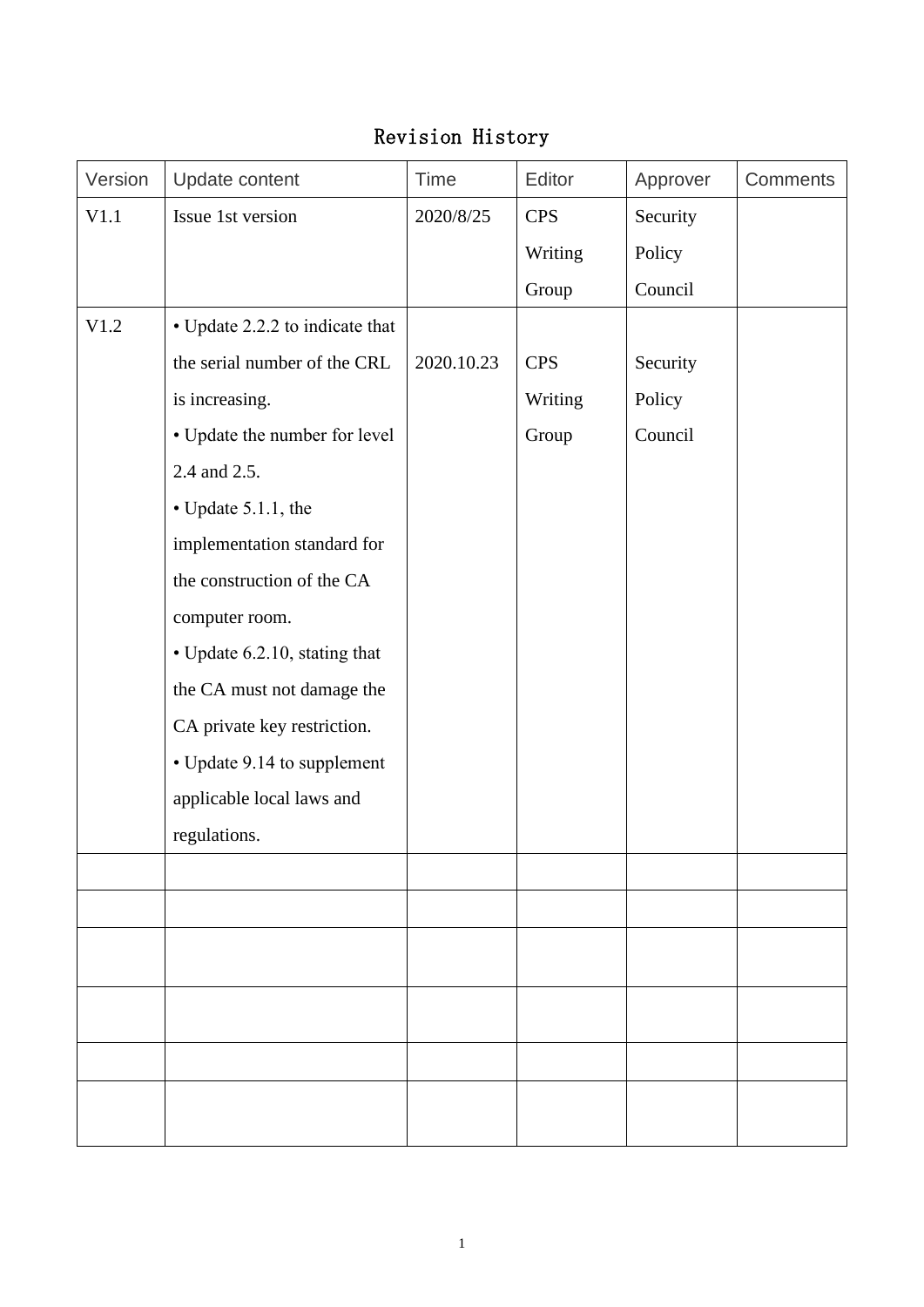### **CONTENT**

| 1.             |                                                                                                |  |
|----------------|------------------------------------------------------------------------------------------------|--|
| 1.1            |                                                                                                |  |
| 1.1.1          |                                                                                                |  |
| 1.1.2          |                                                                                                |  |
| 1.1.3          | THE RELATIONSHIP BETWEEN CERTIFICATION PRACTICE STATEMENT (CPS) AND CERTIFICATE POLICY (CP)  3 |  |
| 1.2            |                                                                                                |  |
| 1.3            |                                                                                                |  |
| 1.3.1          |                                                                                                |  |
| 1.3.2          |                                                                                                |  |
| 1.3.3          |                                                                                                |  |
| 1.3.4          |                                                                                                |  |
| 1.3.5          |                                                                                                |  |
| 1.4            |                                                                                                |  |
| 1.4.1          |                                                                                                |  |
| 1.4.2          |                                                                                                |  |
| 1.4.3          |                                                                                                |  |
| 1.5            |                                                                                                |  |
| 1.5.1          |                                                                                                |  |
| 1.5.2          |                                                                                                |  |
| 1.5.3          |                                                                                                |  |
| 1.5.4          |                                                                                                |  |
| 1.6            |                                                                                                |  |
| 1.6.1          |                                                                                                |  |
| 1.6.2          |                                                                                                |  |
| 2.             |                                                                                                |  |
| 2.1            |                                                                                                |  |
| 2.2            |                                                                                                |  |
| 2.2.1          |                                                                                                |  |
| 2.2.2<br>2.2.3 |                                                                                                |  |
| 2.3            |                                                                                                |  |
| 2.3.1          |                                                                                                |  |
| 2.3.2          |                                                                                                |  |
| 2.3.3          |                                                                                                |  |
| 2.4            |                                                                                                |  |
| 2.5            |                                                                                                |  |
| 3.             |                                                                                                |  |
| 3.1            |                                                                                                |  |
| 3.1.1          |                                                                                                |  |
| 3.1.2          |                                                                                                |  |
| 3.1.3          |                                                                                                |  |
| 3.1.4<br>3.1.5 |                                                                                                |  |
| 3.1.6          |                                                                                                |  |
|                |                                                                                                |  |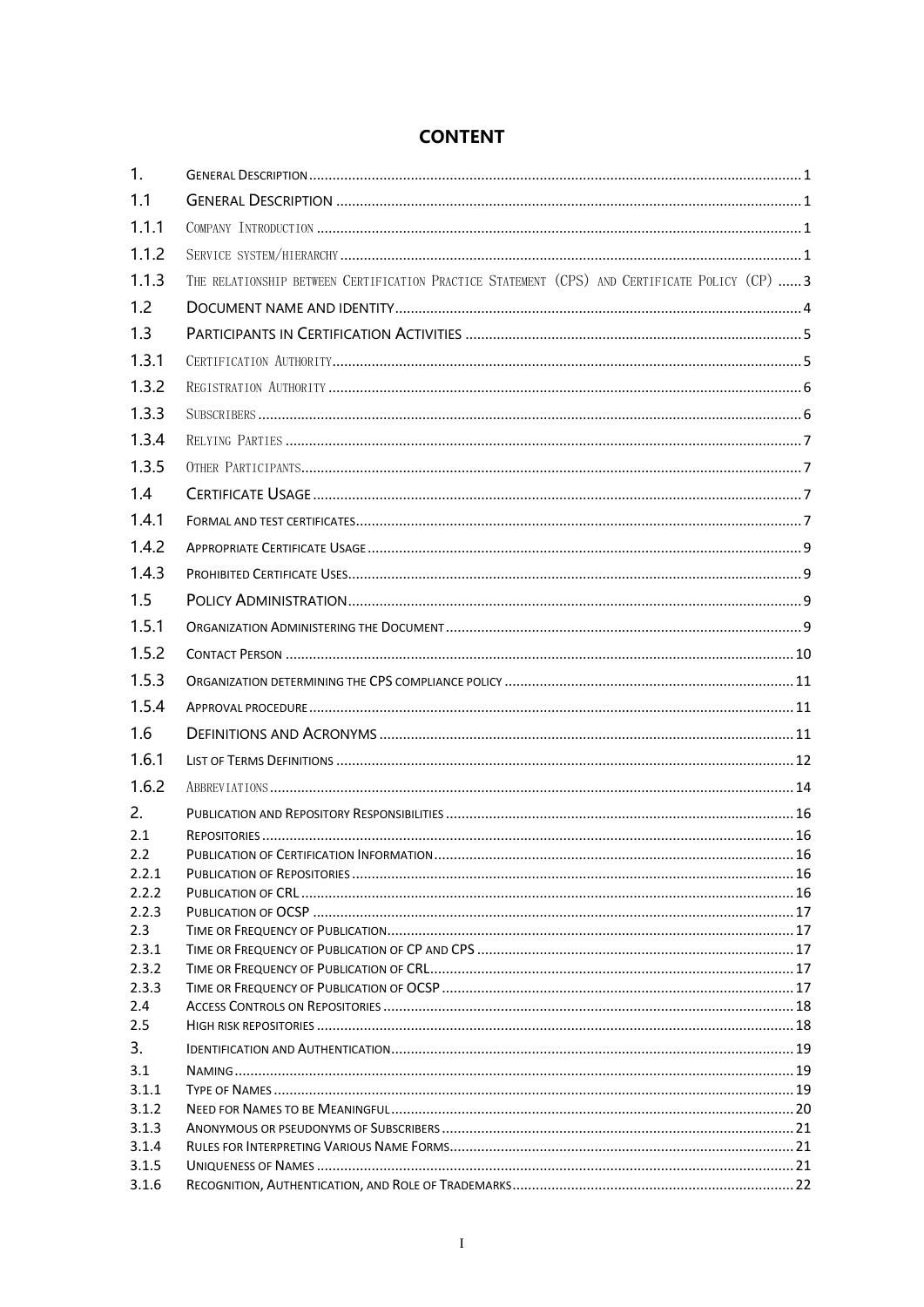| 3.2    |  |
|--------|--|
| 3.2.1  |  |
| 3.2.2  |  |
| 3.2.3  |  |
| 3.2.4  |  |
| 3.2.5  |  |
| 3.2.6  |  |
| 3.2.7  |  |
| 3.2.8  |  |
| 3.2.9  |  |
| 3.2.10 |  |
| 3.2.11 |  |
| 3.3    |  |
| 3.3.1  |  |
| 3.3.2  |  |
| 3.4    |  |
| 3.5    |  |
|        |  |
| 4.     |  |
| 4.1    |  |
| 4.1.1  |  |
| 4.1.2  |  |
| 4.2    |  |
| 4.2.1  |  |
| 4.2.2  |  |
| 4.3    |  |
| 4.3.1  |  |
| 4.3.2  |  |
| 4.4    |  |
|        |  |
| 4.4.1  |  |
| 4.4.2  |  |
| 4.4.3  |  |
| 4.5    |  |
|        |  |
| 4.5.1  |  |
| 4.5.2  |  |
| 4.6    |  |
| 4.6.1  |  |
| 4.6.2  |  |
| 4.6.3  |  |
| 4.6.4  |  |
| 4.6.5  |  |
| 4.6.6  |  |
| 4.6.7  |  |
| 4.7    |  |
| 4.7.1  |  |
| 4.7.2  |  |
| 4.7.3  |  |
| 4.7.4  |  |
| 4.7.5  |  |
| 4.7.6  |  |
| 4.7.7  |  |
| 4.8    |  |
| 4.8.1  |  |
| 4.8.2  |  |
| 4.8.3  |  |
| 4.8.4  |  |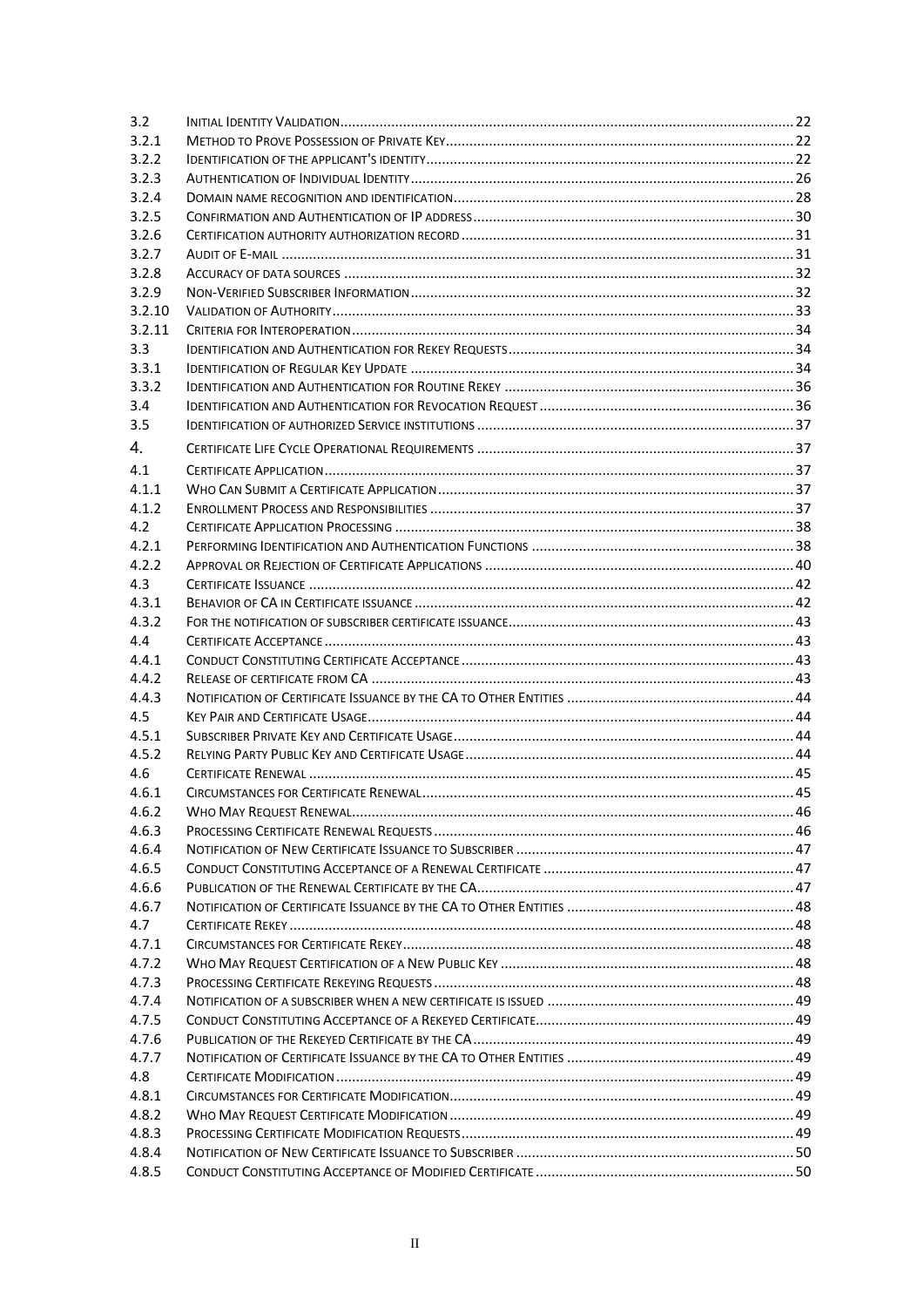| 4.8.6          |  |
|----------------|--|
| 4.8.7          |  |
| 4.9            |  |
| 4.9.1          |  |
| 4.9.2          |  |
| 4.9.3          |  |
| 4.9.4          |  |
| 4.9.5          |  |
| 4.9.6          |  |
| 4.9.7          |  |
| 4.9.8          |  |
| 4.9.9          |  |
| 4.9.10         |  |
| 4.9.11         |  |
| 4.9.12         |  |
| 4.9.13         |  |
| 4.9.14         |  |
| 4.9.15         |  |
| 4.9.16         |  |
| 4.10           |  |
| 4.10.1         |  |
| 4.10.2         |  |
| 4.10.3         |  |
| 4.11           |  |
| 4.12           |  |
| 4.12.1         |  |
| 4.12.2         |  |
| 5.             |  |
|                |  |
|                |  |
| 5.1            |  |
| 5.1.1          |  |
| 5.1.2          |  |
| 5.1.3          |  |
| 5.1.4          |  |
| 5.1.5          |  |
| 5.1.6          |  |
| 5.1.7          |  |
| 5.1.8          |  |
| 5.1.9          |  |
| 5.2            |  |
| 5.2.1          |  |
| 5.2.2          |  |
| 5.2.3          |  |
| 5.2.4          |  |
| 5.3            |  |
| 5.3.1          |  |
| 5.3.2          |  |
| 5.3.3          |  |
| 5.3.4          |  |
| 5.3.5          |  |
| 5.3.6          |  |
| 5.3.7          |  |
| 5.3.8          |  |
| 5.4            |  |
| 5.4.1          |  |
| 5.4.2<br>5.4.3 |  |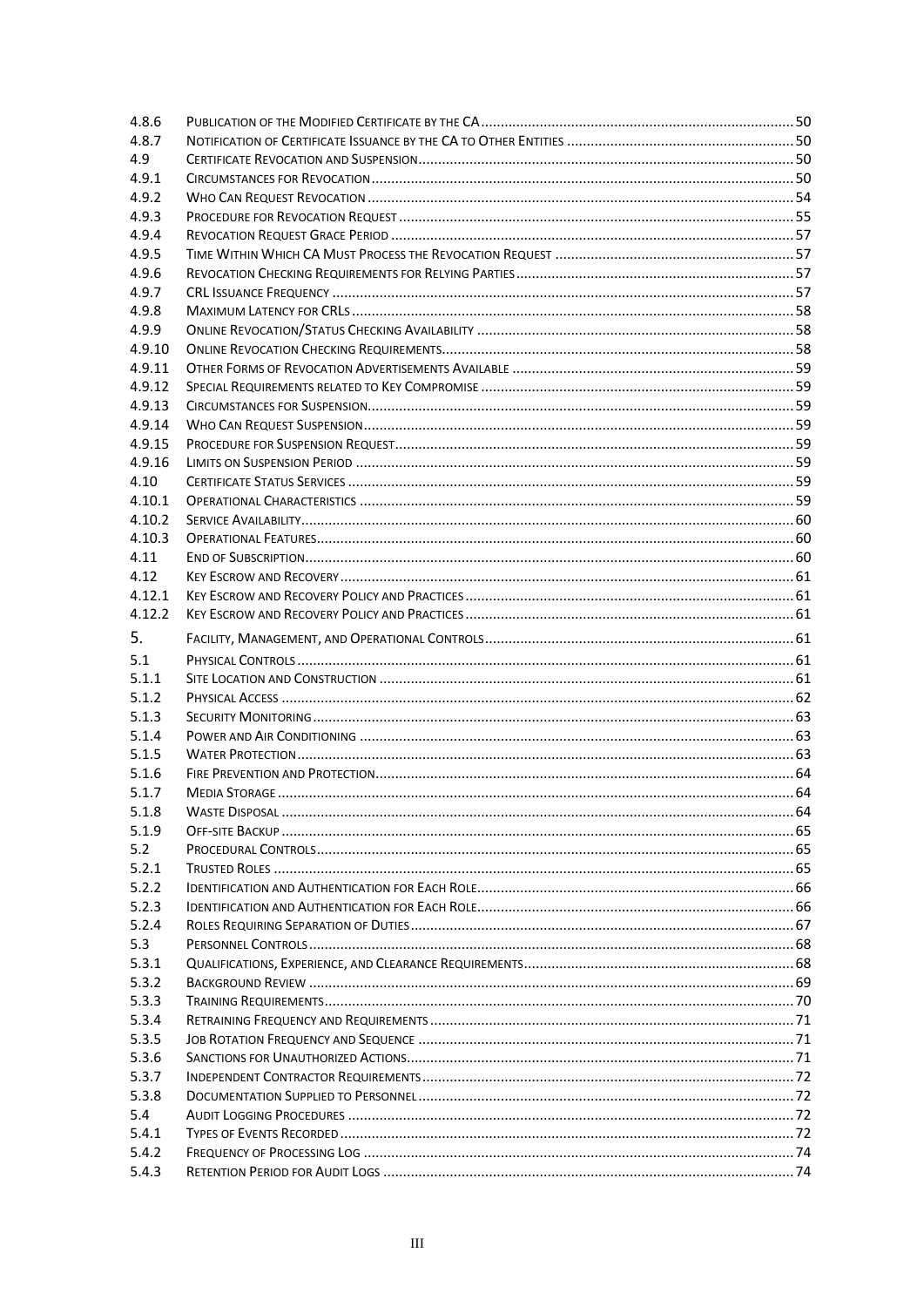| 5.4.4          |  |
|----------------|--|
| 5.4.5          |  |
| 5.4.6          |  |
| 5.4.7          |  |
| 5.4.8          |  |
| 5.5            |  |
| 5.5.1          |  |
| 5.5.2          |  |
| 5.5.3          |  |
| 5.5.4          |  |
| 5.5.5          |  |
| 5.5.6          |  |
| 5.5.7          |  |
| 5.6            |  |
| 5.7            |  |
| 5.7.1          |  |
| 5.7.2          |  |
| 5.7.3          |  |
| 5.7.4          |  |
| 5.8            |  |
| 6.             |  |
| 6.1            |  |
| 6.1.1          |  |
| 6.1.2          |  |
| 6.1.3          |  |
| 6.1.4          |  |
| 6.1.5          |  |
| 6.1.6          |  |
| 6.1.7          |  |
| 6.2            |  |
|                |  |
| 6.2.1          |  |
| 6.2.2          |  |
| 6.2.3          |  |
| 6.2.4          |  |
| 6.2.5<br>6.2.6 |  |
|                |  |
| 6.2.7<br>6.2.8 |  |
| 6.2.9          |  |
| 6.2.10         |  |
| 6.2.11         |  |
|                |  |
| 6.3            |  |
| 6.3.1          |  |
| 6.3.2          |  |
| 6.3.3          |  |
| 6.4            |  |
| 6.4.1          |  |
| 6.4.2          |  |
| 6.4.3          |  |
| 6.5            |  |
| 6.5.1          |  |
| 6.5.2          |  |
|                |  |
| 6.6            |  |
| 6.6.1          |  |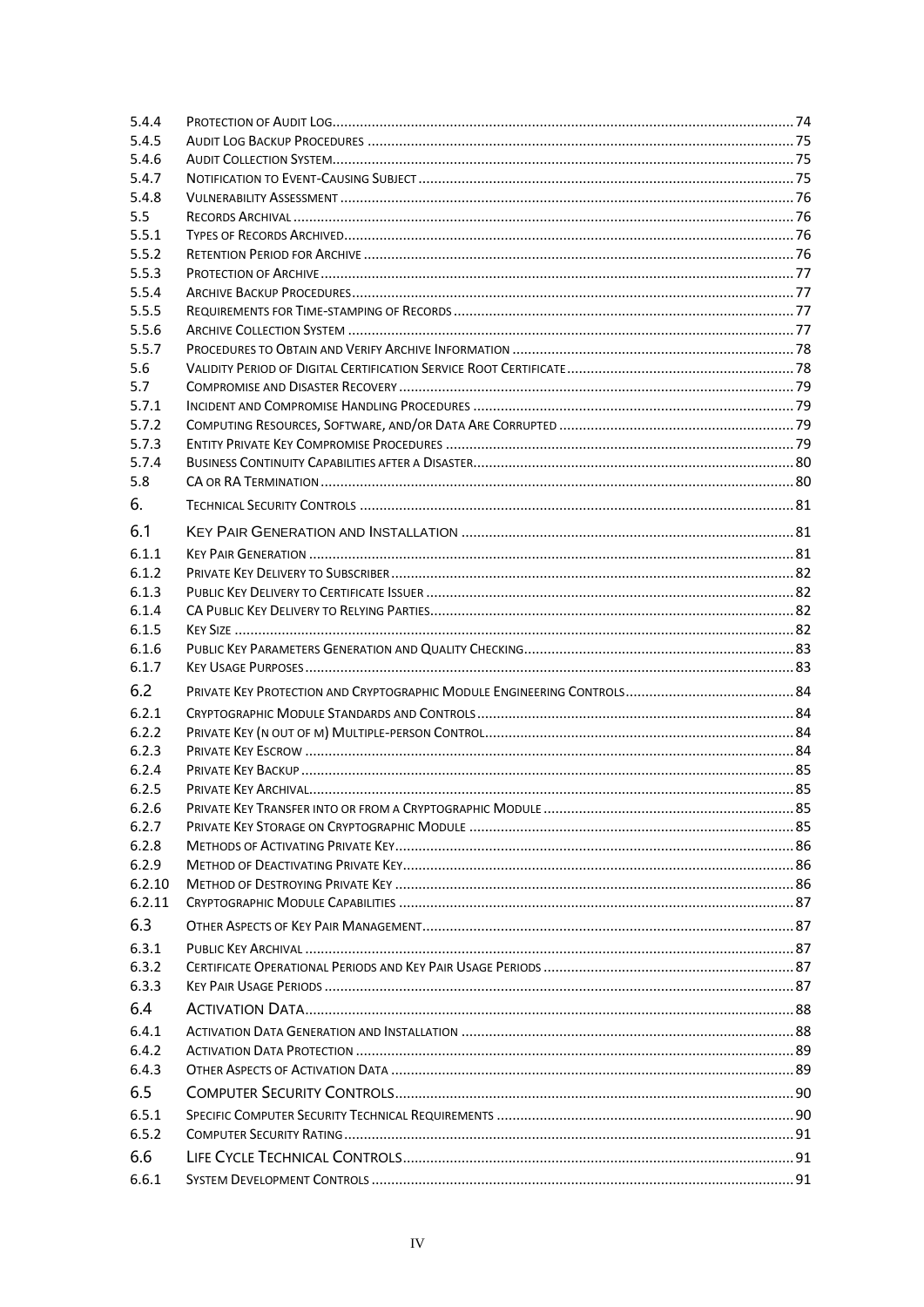| 6.6.3          |                            |  |
|----------------|----------------------------|--|
|                |                            |  |
| 6.7            |                            |  |
| 6.8            |                            |  |
| 7 <sub>1</sub> |                            |  |
| 7.1            |                            |  |
| 7.1.1          |                            |  |
| 7.1.2          |                            |  |
| 7.1.3          |                            |  |
| 7.1.4          |                            |  |
| 7.1.5          |                            |  |
| 7.1.6          |                            |  |
| 7.1.7          |                            |  |
| 7.1.8          |                            |  |
| 7.1.9          |                            |  |
| 7.2            |                            |  |
| 7.2.1          |                            |  |
| 7.2.2          |                            |  |
| 7.3            |                            |  |
| 7.3.1          |                            |  |
| 7.3.2          |                            |  |
| 8.             |                            |  |
| 8.1            |                            |  |
| 8.2            |                            |  |
| 8.3            |                            |  |
| 8.4            |                            |  |
| 8.5            |                            |  |
| 8.6            |                            |  |
| 8.7            |                            |  |
| 9.             |                            |  |
| 9.1            |                            |  |
|                |                            |  |
| 9.1.1          |                            |  |
| 9.1.2          |                            |  |
| 9.1.3          |                            |  |
| 9.1.4          | <b>OTHER SERVICE FEES.</b> |  |
| 9.1.5          |                            |  |
| 9.2            |                            |  |
| 9.2.1          |                            |  |
| 9.2.2          |                            |  |
| 9.2.3          |                            |  |
| 9.3            |                            |  |
| 9.3.1          |                            |  |
| 9.3.2          |                            |  |
| 9.3.3          |                            |  |
| 9.4            |                            |  |
| 9.4.1          |                            |  |
| 9.4.2          |                            |  |
| 9.4.3          |                            |  |
| 9.4.4          |                            |  |
| 9.4.5          |                            |  |
| 9.4.6          |                            |  |
| 9.4.7          |                            |  |
| 9.5            |                            |  |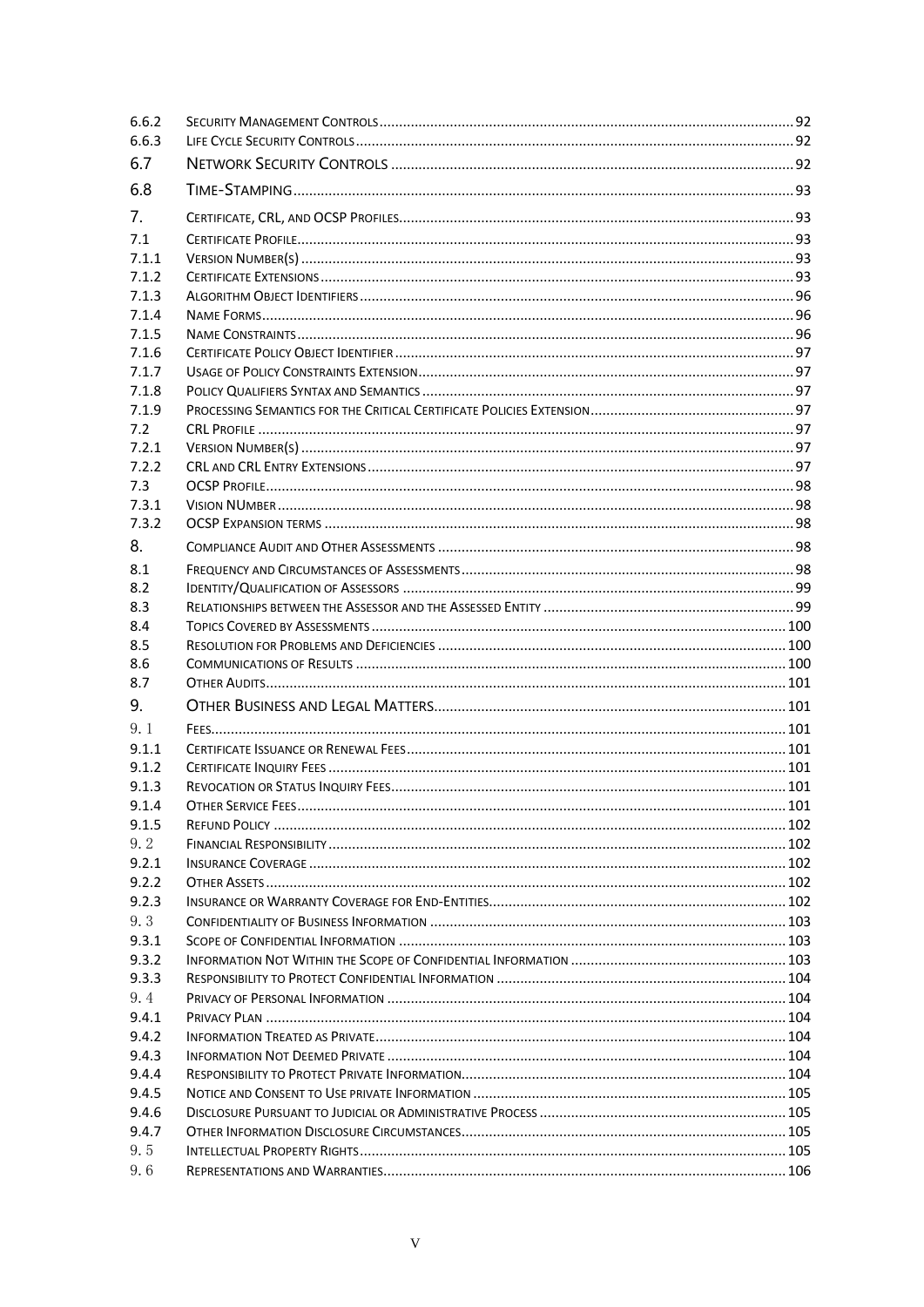| 9.6.1  |  |
|--------|--|
| 9.6.2  |  |
| 9.6.3  |  |
| 9.6.4  |  |
| 9.6.5  |  |
| 9.7    |  |
| 9.8    |  |
| 9.9    |  |
| 9.9.1  |  |
| 9.9.2  |  |
| 9.9.3  |  |
| 9.10   |  |
| 9.10.1 |  |
| 9.10.2 |  |
| 9.10.3 |  |
| 9.11   |  |
| 9.12   |  |
| 9.12.1 |  |
| 9.12.2 |  |
| 9.12.3 |  |
| 9.12.4 |  |
| 9.13   |  |
| 9.14   |  |
| 9.15   |  |
| 9.16   |  |
| 9.16.1 |  |
| 9.16.2 |  |
| 9.16.3 |  |
| 9.16.4 |  |
| 9.16.5 |  |
| 9.17   |  |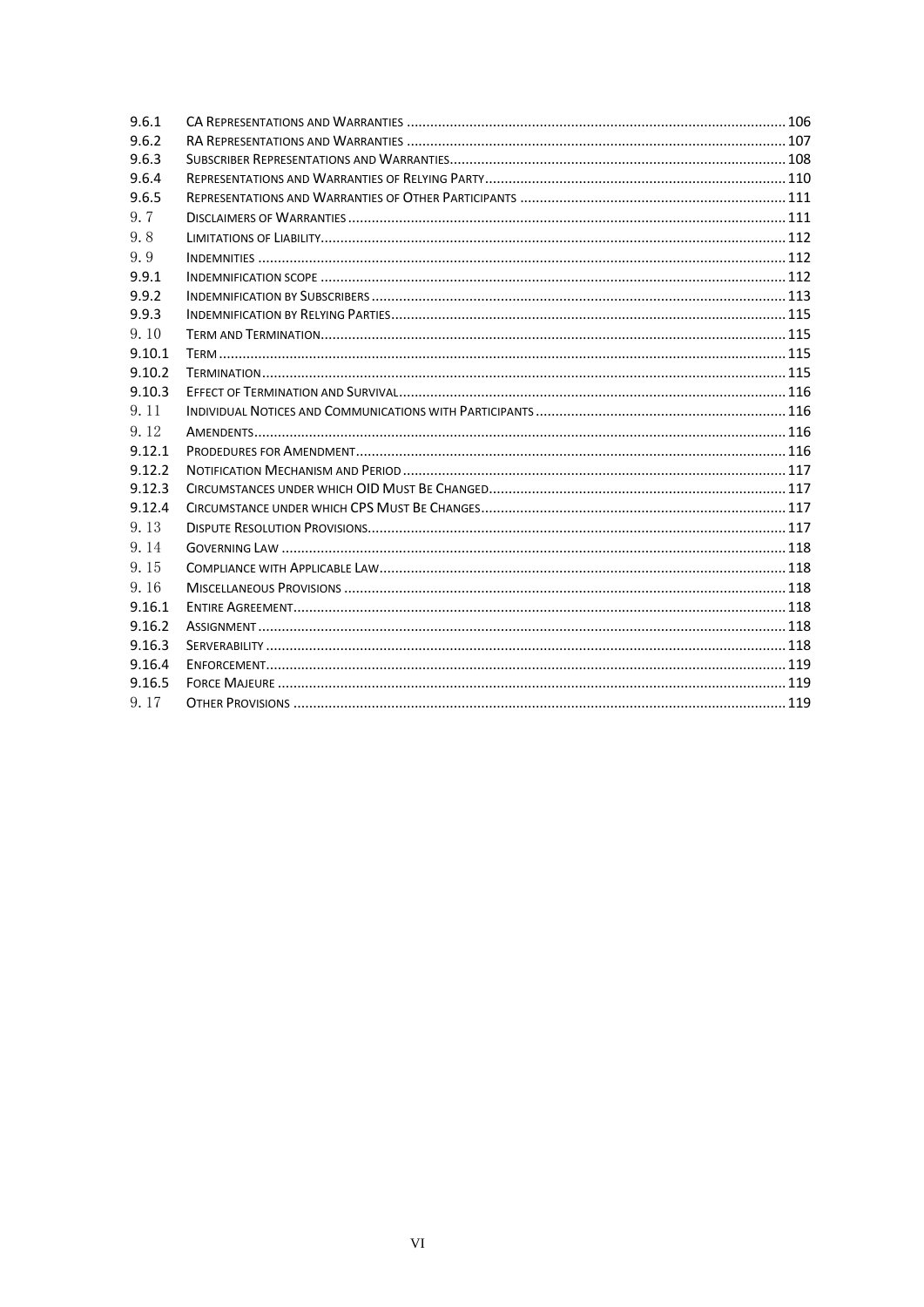# <span id="page-8-1"></span><span id="page-8-0"></span>1. General Description

# <span id="page-8-2"></span>**1.1 General Description**

### 1.1.1 Company Introduction

TrustAsia Technologies, Inc. (abbreviated as TrustAsia) was established in April 2013, with ISO27001 information security management system certification, is an outstanding domestic cyber security digital certificate and security monitoring solution provider.

TrustAsia is a brand in the field of information security, specializing in providing internationally renowned brand digital certificates and cyber security management solutions, which is recognized and trusted by the field of cyber security. With the internationally standardized operational management and service level capability, we will provide globalized electronic authentication services for users with requirements on telecommunication and information security aspects in a variety of industries.

### <span id="page-8-3"></span>1.1.2 Service system/hierarchy

Under different public-key algorithms, TrustAsia has two sets of certificate chains of RSA and ECC. TrustAsia Global Root CA G1 is the root certificate of the RSA4096 with SHA256 algorithm for a period of 25 years. Different RSA intermediate certificates are set up according to the actual business type:

- TrustAsia EV TLS RSA CA, Issuing the RSA Extended Validation TLS Server Certificate.
- TrustAsia OV TLS RSA CA, issuing the RSA Organization Validation TLS Server Certificate.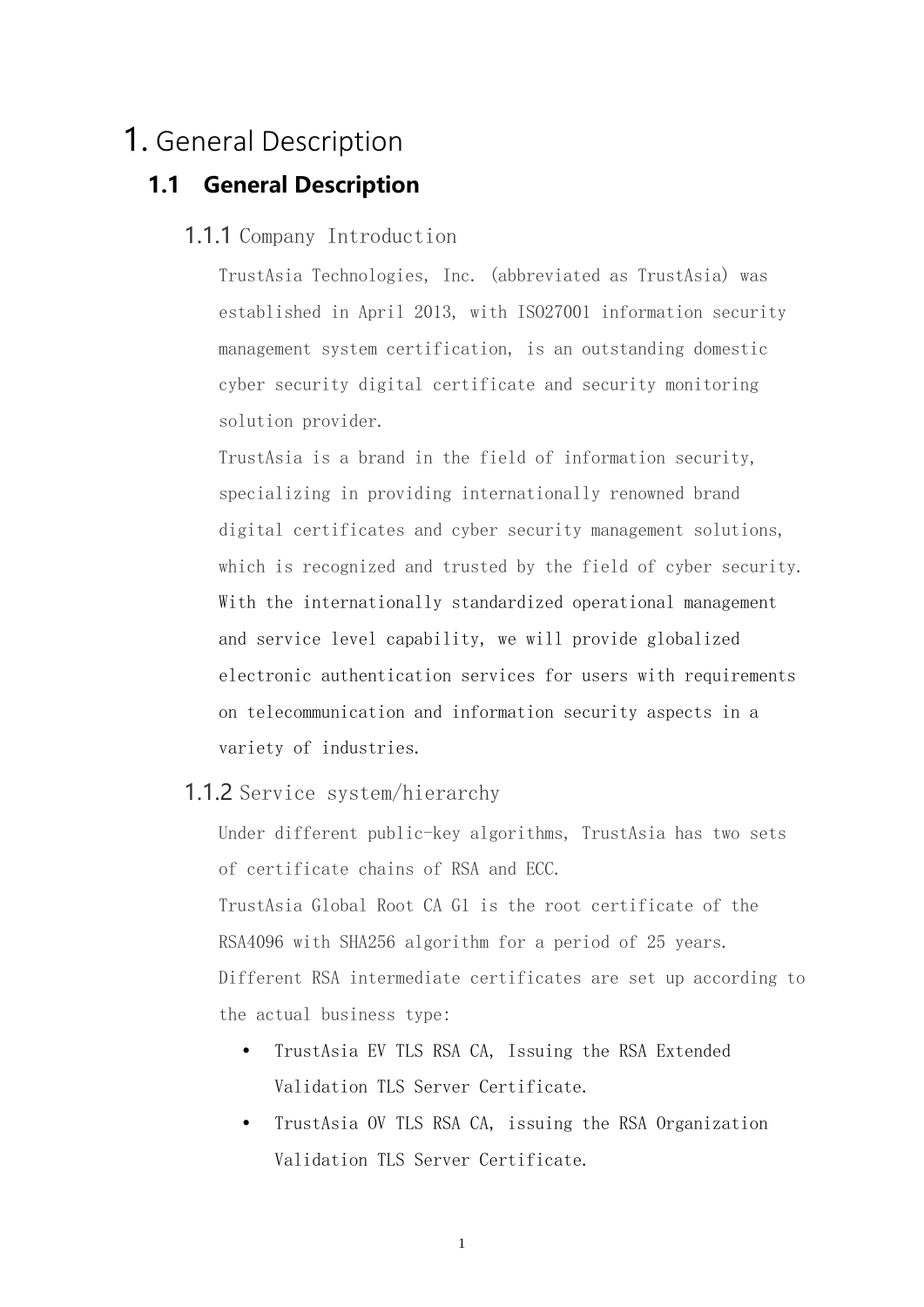- TrustAsia DV TLS RSA CA, issuing RSA Domain Validation TLS Server Certificate.
- TrustAsia EV Code Signing RSA CA, issuing the RSA Extended Validation Code Signing Certificates.
- TrustAsia Code Signing RSA CA, issuing the RSA code signing certificate.
- TrustAsia Document Signing RSA CA, issuing the RSA document signing certificates.
- TrustAsia Secure Email RSA CA, issuing the RSA Security Email Certificate.
- TrustAsia TimeStamping CA, issung the RSA TimeStamping certificate.

TrustAsia Global Root CA G2 is the root certificate of the ECDSA (P-384) with SHA384 algorithm for a period of 25 years. Different ECDSA intermediate certificates are set up according to the actual business type:

- TrustAsia EV TLS ECC CA, issuing the ECC Extended Validation TLS Server Certificate.
- TrustAsia OV TLS ECC CA, issuing the ECC Organization Validation TLS server certificate.
- TrustAsia DV TLS ECC CA, issuing the ECC Domain Validation TLS server certificate.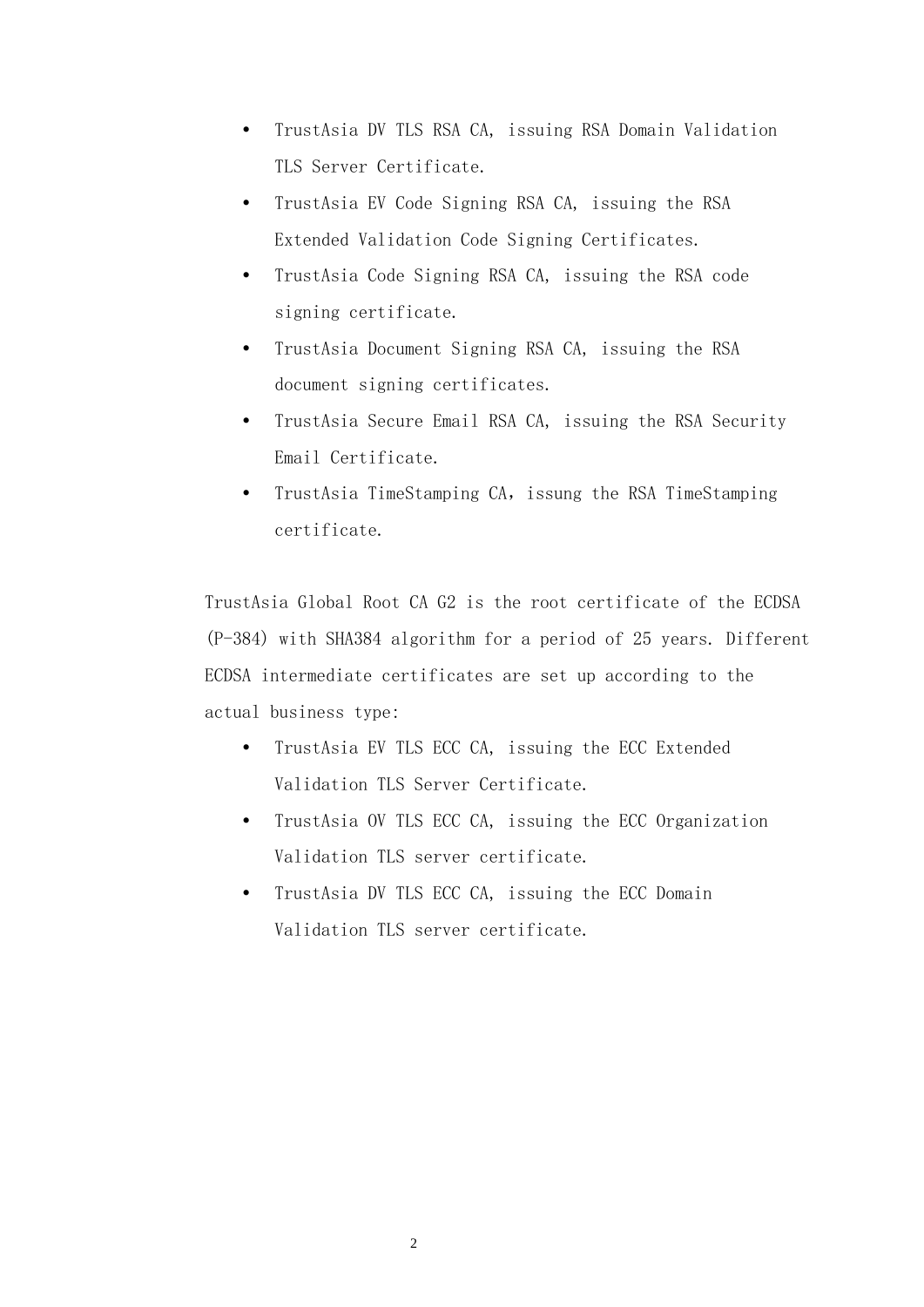

TrustAsia certificate architecture

<span id="page-10-0"></span>1.1.3 The relationship between Certification Practice

Statement (CPS) and Certificate Policy (CP) The overall structure of this Certification Practice Statement (CPS) conforms to the Code of Certification Practice Statement(trial) issued by the Ministry of Industry and Information Technology, and strictly complies with the "Electronic Signature Law of the People's Republic of China", "Measures for the Administration of Electronic Certification Services", "Measures for the Administration of Cipher Codes for Electronic Certification Services" and other related laws and regulations, as well as the requirements of the Ministry of Industry and Information Industry and the Cryptography Administration, and the framework of RFC3647.

This CPS describes how TrustAsia carries out electronic certification business, including the business methods and processes of applying, approving, issuing, managing, revoking and updating certificates, as well as the corresponding service, legal and technical measures and safeguards for electronic certification participants to understand and follow.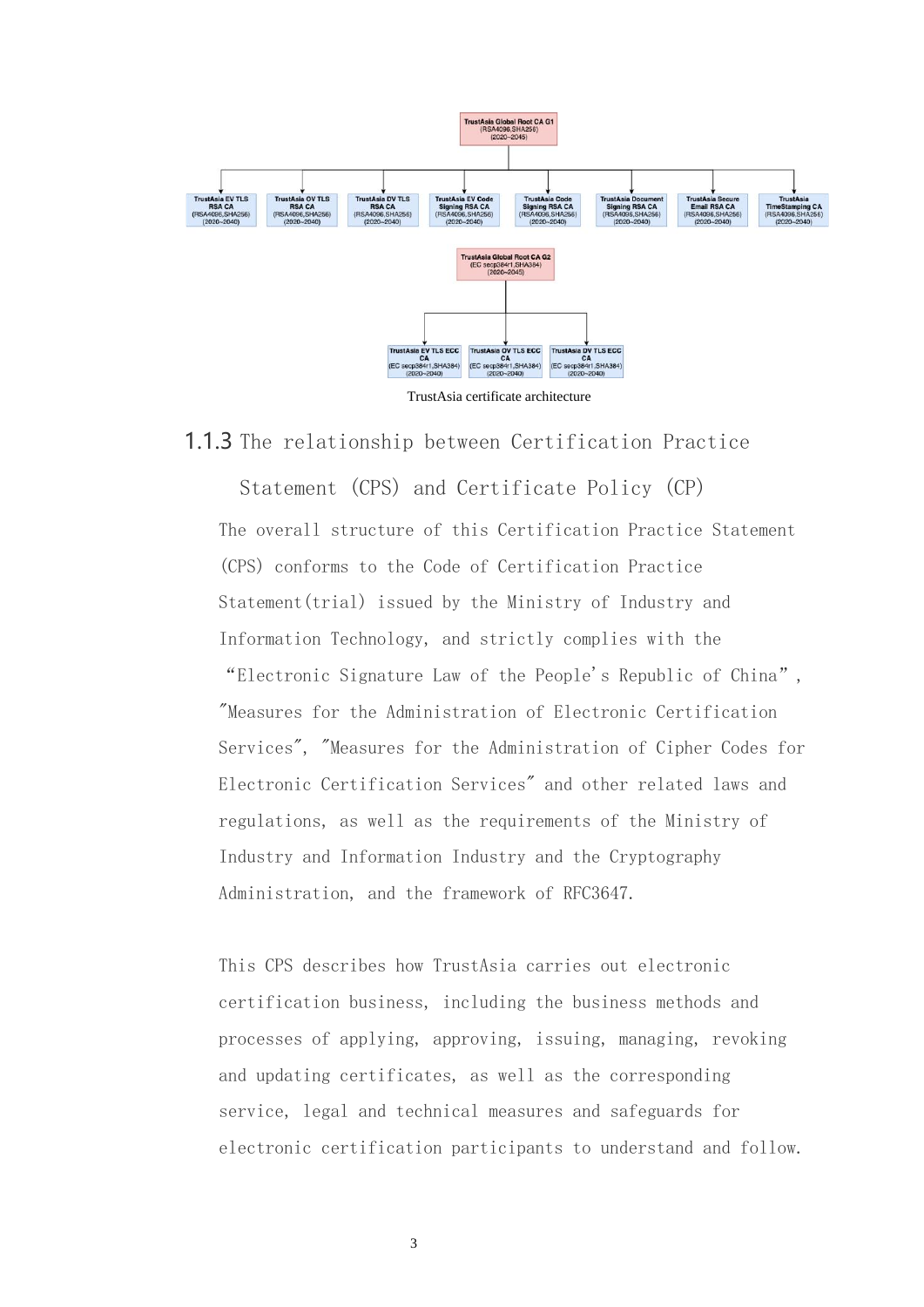The contents described in this CPS conform to the latest version of Baseline Requirements Certificate Policy for the Issuance and Management of Publicly-Trusted Certificates (BR), Guidelines for the Issuance and Management of Extended Validation Certificates (EV Guidelines), <Network and Certificate System Security Requirements > (NCSSR) issued by TrustAsia Certificate Policy (CP), CA/Browser Forum (CA/B Forum). The CPS is to issue and manage the publicly trusted SSL Certificate, and regularly review its updates. CPS, will continue to be revised according to its released version if there is any inconsistency between this CPS and the relevant standard specifications issued by CA/B Forum, then the officially issued specifications of CA/B Forum shall be prevail.

| Object                                                                    | 0ID                              |
|---------------------------------------------------------------------------|----------------------------------|
| Domain Validation SSL/TLS Certificate                                     | 2. 23. 140. 1. 2. 1              |
| Policy Identification                                                     | 1, 3, 6, 1, 4, 1, 44494, 2, 1, 3 |
| Organization Validation SSL/TLS                                           | 2. 23. 140. 1. 2. 2              |
| Certificate Policy Identification                                         | 1, 3, 6, 1, 4, 1, 44494, 2, 1, 2 |
| Extended Validation SSL/TLS Certificate                                   | 2. 23. 140. 1. 1                 |
| Policy Identification                                                     | 1, 3, 6, 1, 4, 1, 44494, 2, 1, 1 |
| Organization Validation Code Signing<br>Certificate Policy Identification | 1, 3, 6, 1, 4, 1, 44494, 2, 2, 1 |

### <span id="page-11-0"></span>**1.2 Document name and identity**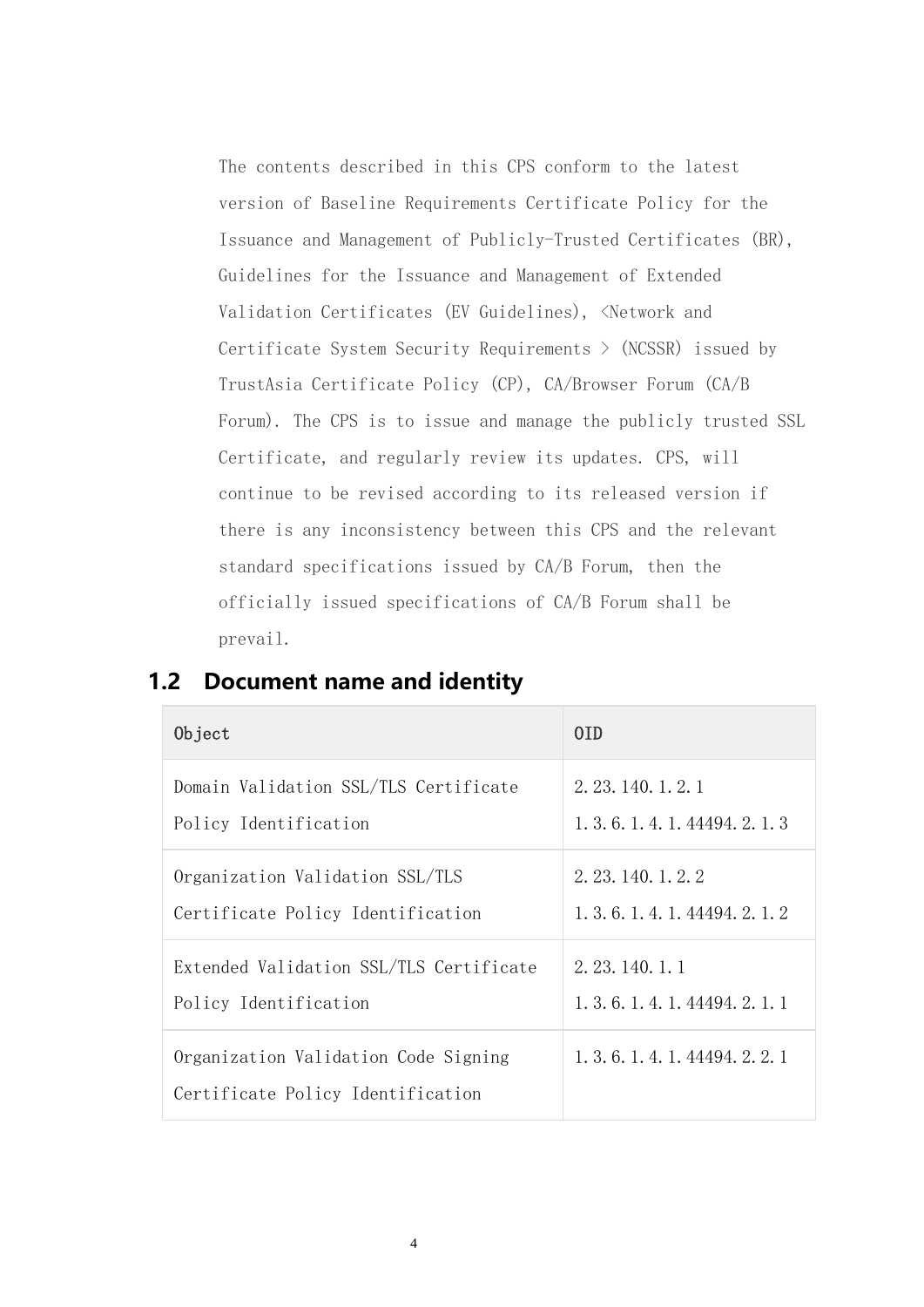| Object                                                                | 0ID                              |
|-----------------------------------------------------------------------|----------------------------------|
| Extended Validation Code Signing<br>Certificate Policy Identification | 1, 3, 6, 1, 4, 1, 44494, 2, 2, 2 |
| Adobe Document Signing Certificate<br>Policy Identification           | 1, 3, 6, 1, 4, 1, 44494, 2, 3, 1 |
| Class 1 Secure Email Certificate Policy<br>Identification             | 1, 3, 6, 1, 4, 1, 44494, 2, 4, 1 |
| Class 2 Secure Email Certificate Policy<br>Identification             | 1, 3, 6, 1, 4, 1, 44494, 2, 4, 2 |
| Time-stamping Certificate Policy<br>Identification                    | 1. 3. 6. 1. 4. 1. 44494. 2. 5. 1 |

# <span id="page-12-1"></span><span id="page-12-0"></span>**1.3 Participants in Certification Activities**

### 1.3.1 Certification Authority

Certification Authority (CA) refers to all entities authorized to issue public key certificates.

TrustAsia CA is a Certification Service Organization established according to law. It has become the main body of Certification activities by issuing digital certificates to all parties engaged in electronic transactions and providing digital certificate verification services.

As agents of multiple CA, TrustAsia executes functions related to public key operations, including receiving certificate requests, issuing, revoking and updating digital certificates,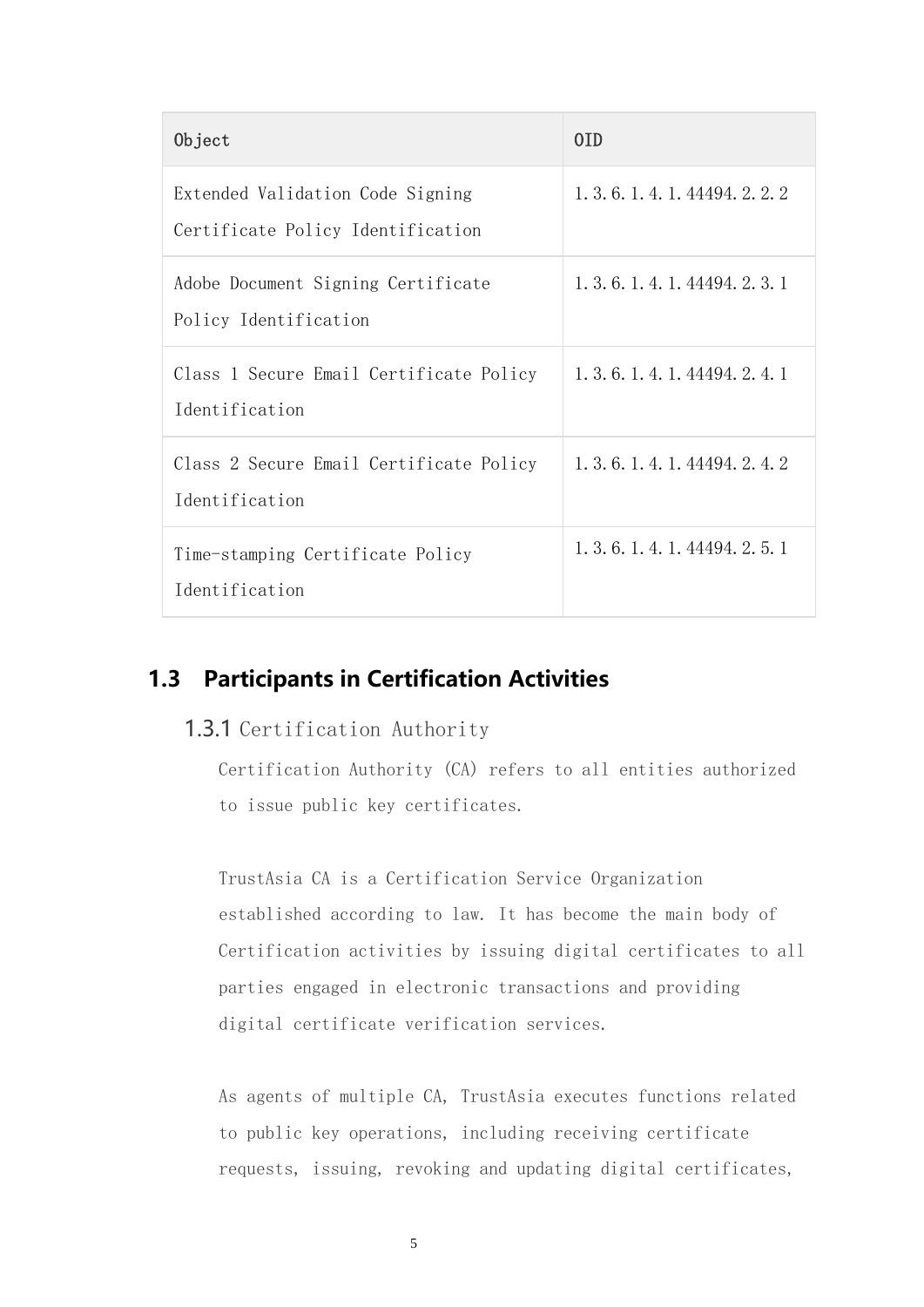maintaining, issuing and publishing CRL and OCSP responses. For general information about TrustAsia's products and services, please visit www.trustasia.com.

### <span id="page-13-0"></span>1.3.2 Registration Authority

On behalf of CA, the Registration Authority (RA) establishes the certificate application process, including confirming the identity of the certificate applicant (subscriber), approving or refusing the certificate application, approving the subscriber's certificate revocation request or directly revoking the certificate, and approving the subscriber's certificate update request.

In addition to assuming the role of CA, TrustAsia will act as RA, and no longer set up a separate RA.

### <span id="page-13-1"></span>1.3.3 Subscribers

Subscribers are all end-users who obtain certificates from TrustAsia, either individuals, institutions, or equipments. Contracts are usually signed between TrustAsia and subscribers to obtain certificates and assume responsibility as certificate subscribers by subscribers.

Subscribers are not always identified in the certificate, such as when the certificate is issued to the employee of the organization. The subject of the certificate is the party specified in the certificate. As used in this article, subscribers may refer to the subject of the certificate and the entity that signed the certificate contract with TrustAsia. Before verifying the identity and issuing the certificate, the subscriber is the applicant.In the application of electronic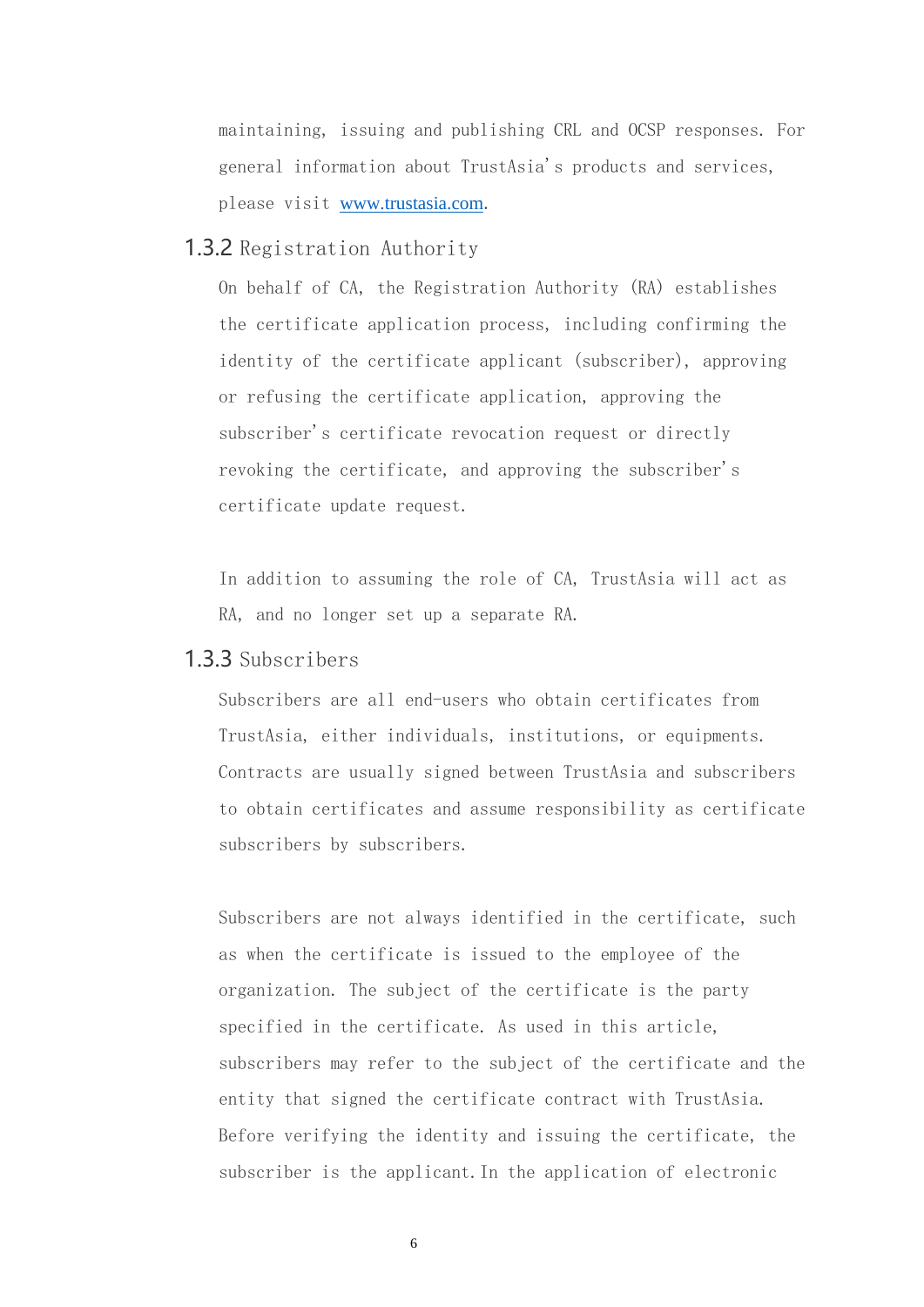signature, the electronic signer and the certificate holder are the same object (subscriber).

### <span id="page-14-0"></span>1.3.4 Relying Parties

Relying parties are entities engaged in related activities based on trust in certificates and/or digital signatures issued by TrustAsia. The relying party can or may not be a subscriber. Other participants refer to other entities that provide related services for TrustAsia certification activities.

### <span id="page-14-1"></span>1.3.5 Other Participants

Other participants refer to other entities that provide related services for TrustAsia certification activities.

## <span id="page-14-3"></span><span id="page-14-2"></span>**1.4 Certificate Usage**

### 1.4.1 Formal and test certificates

TrustAsia certification system can provide formal certificates and test certificates.

The formal certificate is issued by TrustAsia formal certification system and must be strictly authenticated in accordance with the provisions of CPS.

The test certificate is issued by TrustAsia Test Certification system, and the certificate is untrustworthy. It is generally used to test the certificate application process, system applicability and technical feasibility, and cannot be used for any official purpose. Because the application scenarios in which digital certificates are used to process or protect information are very wide and different, relying parties must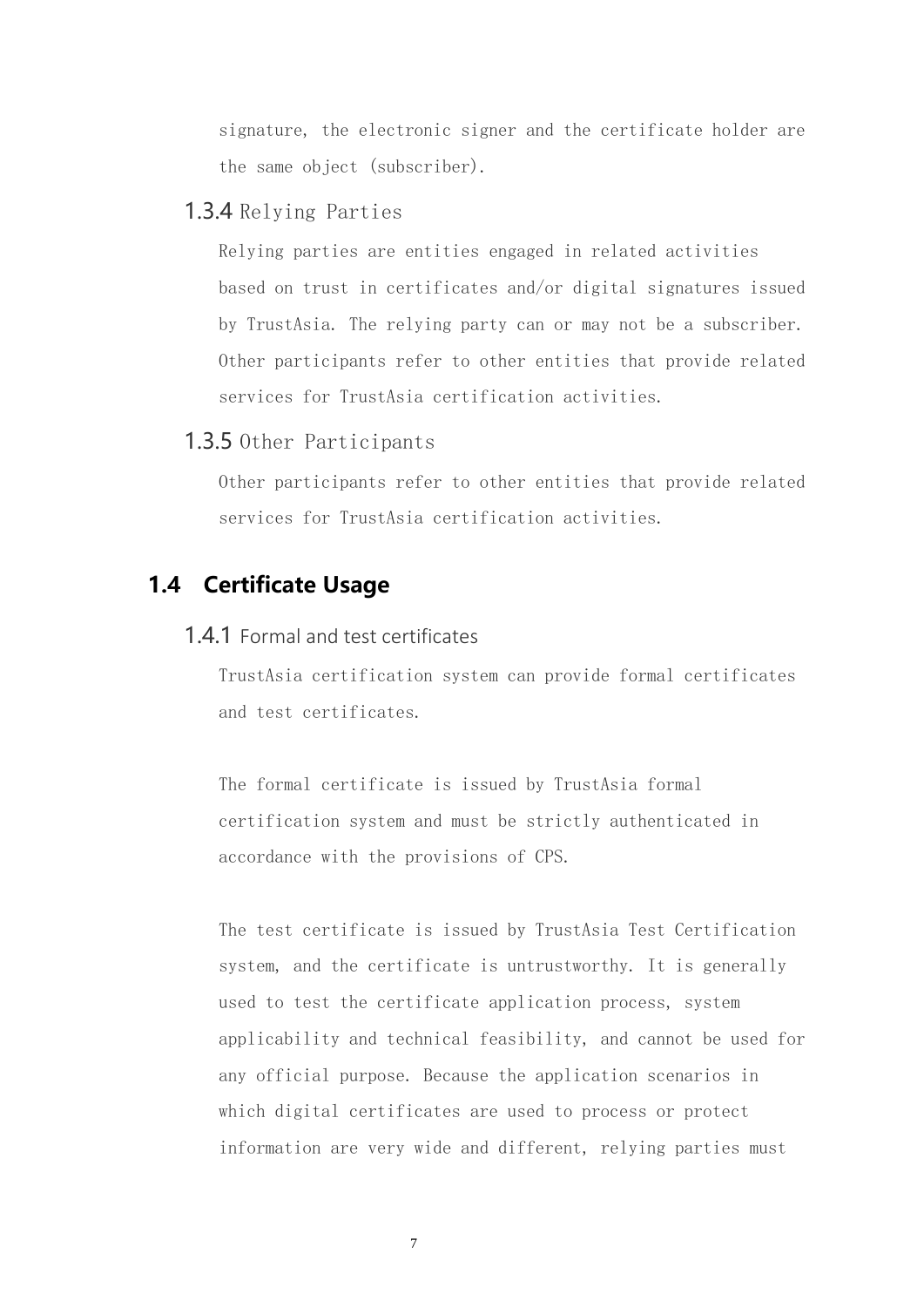evaluate the applicability of their own application scenarios and the related risks in determining whether or not to issue certificates according to this CPS. This CPS covers different types of user certificates and has different levels of protection. The following table describes the application scenarios for each certificate.

| Certificate type               | <b>Application scenarios</b>                              |
|--------------------------------|-----------------------------------------------------------|
| Extended Validation SSL/ TLS   | Execute strict audit to domain names and organization     |
| Server Certificate             | information, be applicable to scenarios involving serious |
|                                | consequences of transactions and sensitive information    |
|                                | or data disclosure.                                       |
| Organization Validation SSL/   | Audit<br>the<br>authenticity of domain<br>names<br>and    |
| <b>TLS Server Certificate</b>  | organization information, be applicable to scenarios      |
|                                | involving privacy information and important data or       |
|                                | where there is a risk of fraud.                           |
| Domain Validation SSL/ TLS     | Review only the domain name for HTTPS data                |
| Server Certificate             | encryption transmission, be applicable to low-risk sites  |
|                                | that do not involve trade or privacy information.         |
| Extended<br>Validation<br>Code | With hardware as the carrier, the user identifies the     |
| <b>Signing Certificate</b>     | publisher of the software or code, supports the           |
|                                | Windows10 kernel driver signing, and has a higher         |
|                                | authentication level.                                     |
| Organization Validation Code   | The user identifies the publisher of the software or code |
| <b>Signing Certificate</b>     | to protect the integrity of the software.                 |
| Document Signing Certificate   | For Adobe document signing, you can display the           |
|                                | signature information and verify the integrity of the     |
|                                | document.                                                 |
| Secure Email Certificate       | Be applicable to Email signing and encryption, protects   |
|                                | the security of Email.                                    |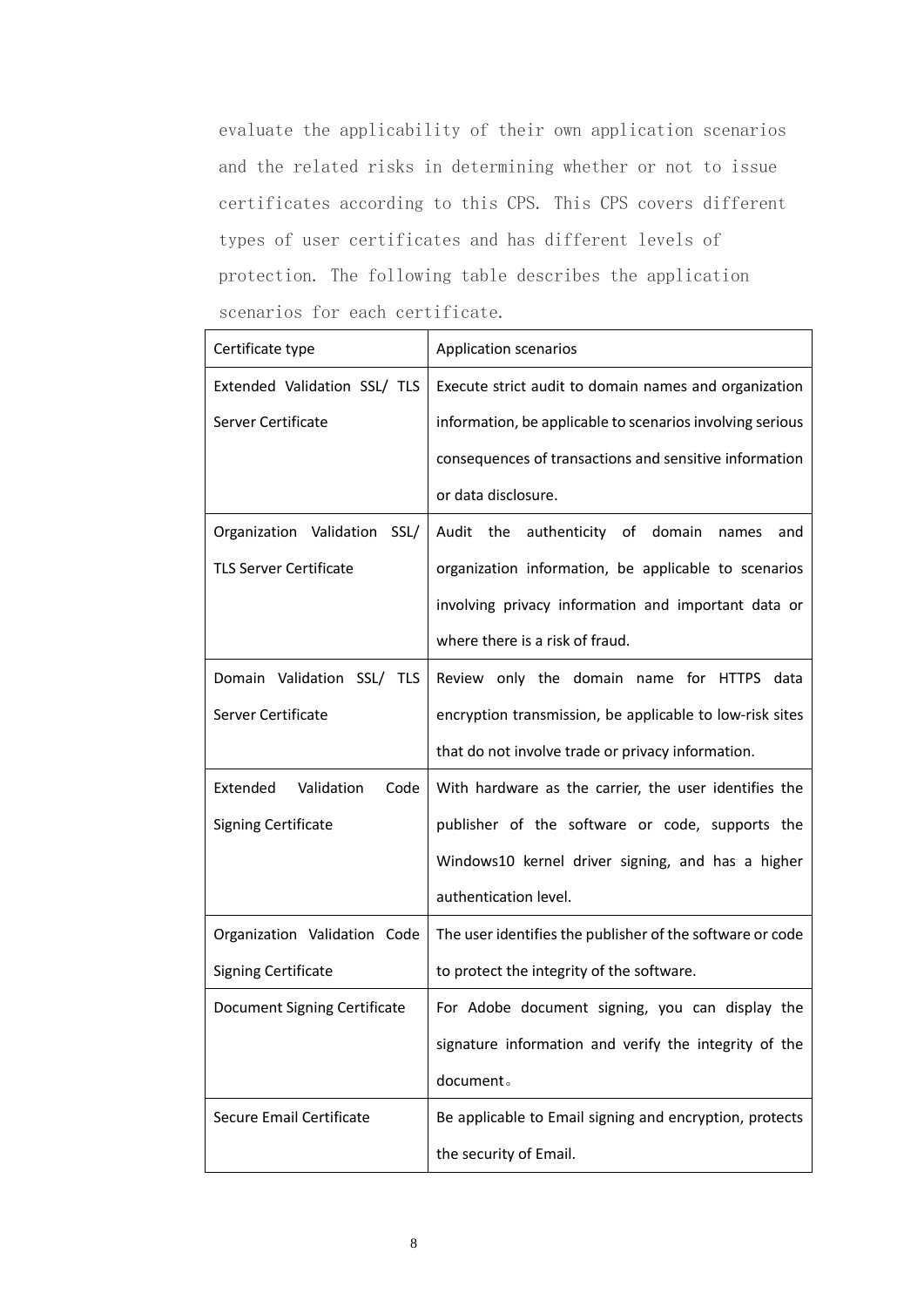### <span id="page-16-0"></span>1.4.2 Appropriate Certificate Usage

The certificate issued in accordance with this CPS can be used for all identity authentication, encryption, access control, and digital signatures, specified by the key usage and extension key usage fields in the certificate.

### <span id="page-16-1"></span>1.4.3 Prohibited Certificate Uses

The SSL certificate issued by TrustAsia is functionally limited and can only be used for the appropriate purpose of the principal identity represented by the certificate.For the utilization of certificates exceed the scope of this CPS, it will not be protected by this CPS.

The certificates issued by TrustAsia are prohibited from being used in any case of a violation of national laws, regulations or the destruction of national security, and are prohibited from being used under any criminal activity or any related business prohibited by law, otherwise the legal consequences arising therefrom shall be borne by the subscriber. In particular, that certificate is neither intended, nor authorized for a control device in a hazardous environment, or for occasions where an anti-failure is required, such as operation of a nuclear device, a navigation or communication system of the space shuttle, an air traffic control system or a weapon control system. Any failure of it may result in death, personal injury, or serious environmental damage.

### <span id="page-16-3"></span><span id="page-16-2"></span>**1.5 Policy Administration**

**1.5.1** Organization Administering the Document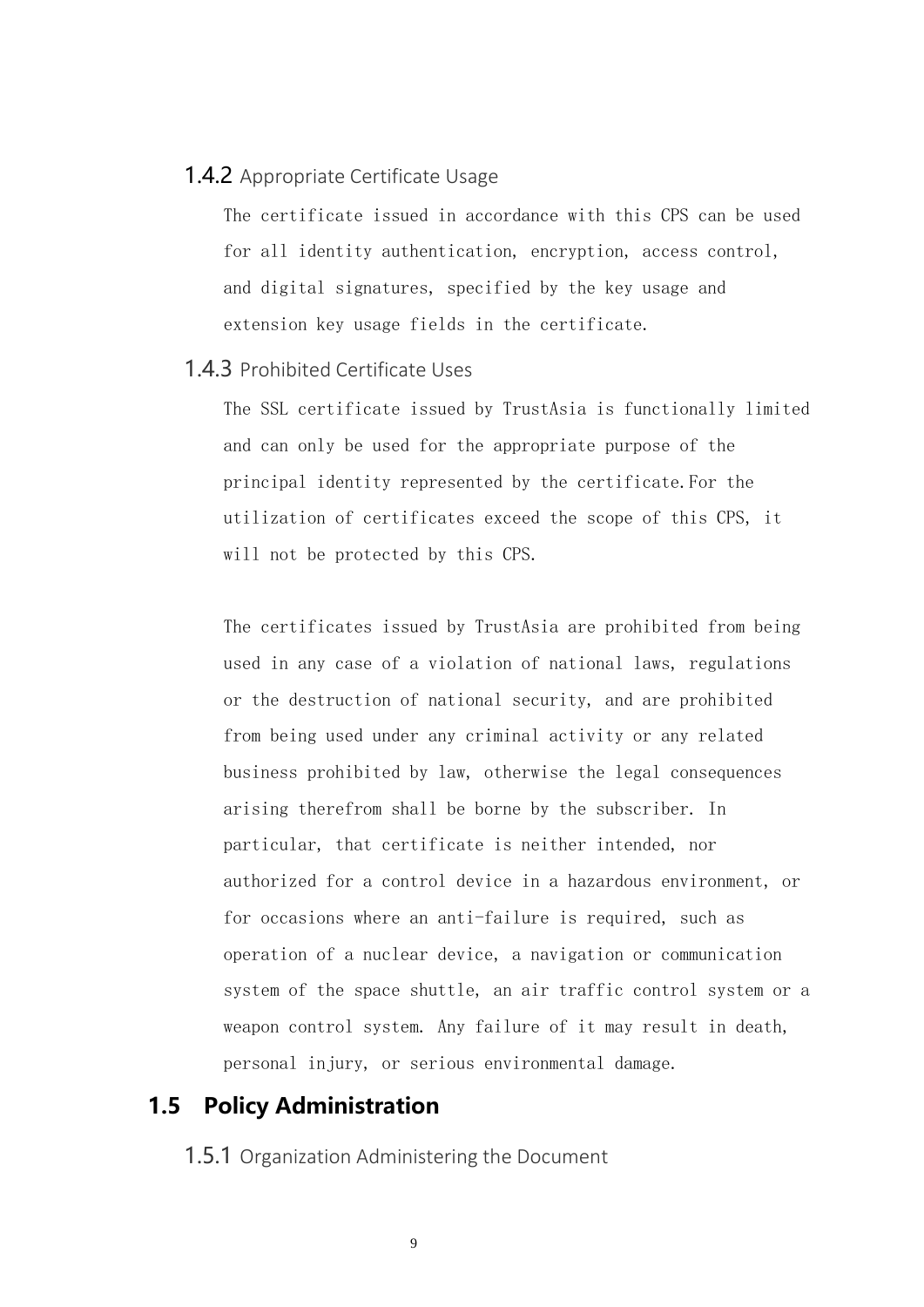The governing body of this CPS is the TrustAsia Security Strategy Committee, which is responsible for formulating, approving, issuing, implementing, updating and revoking this CPS. The Asia Integrity Security Strategy Committee is composed of appropriate representatives from the management of the company who are responsible for operational security, technical security, customer service and talent security. The strategy department is responsible for the daily work of the external consulting service of this policy document.

### <span id="page-17-0"></span>**1.5.2**Contact Person

### 1.5.2.1 CPS Contact Person

TrustAsia will be in strict control with the CPS version and the designated department is responsible for matters related to it. Any questions, suggestions, etc. related to the CPS can be contacted in the following manner.

Contact Department: Policy Department

Contact email address: [cps@trustasia.com](mailto:cps@trustasia.com) Address:32/ F, Building B, No.391, Guiping Road, Xuhui District, Shanghai, China (200233) Tel.:0086-021-58895880 Fax No.:0086-021-51861130 Official website: [https://www.trustasia.com](https://www.trustasia.com/)

### 1.5.2.2 Certificate Revocation Contact Person

Certificate issue report and certificate revocation request must be submitted in one of the following ways and certificate revocation request must be submitted in written form:

▪ Email: [revoke@trustasia.com](mailto:revoke@trustasia.com)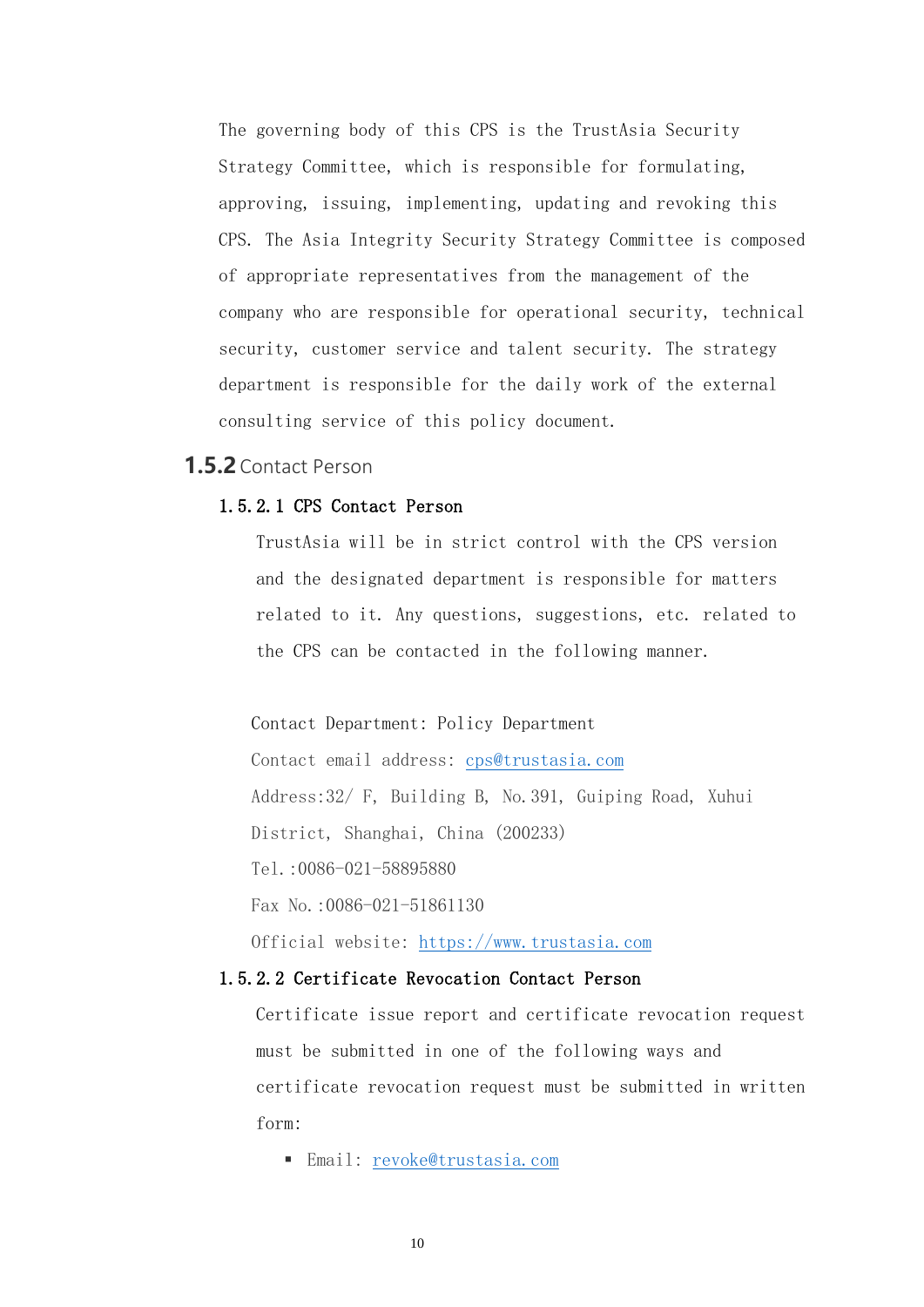▪ Tel.: 400-880-8600 (Domestic)or 86-21- 58895880(International)

### <span id="page-18-0"></span>**1.5.3** Organization determining the CPS compliance policy

TrustAsia Security Policy Committee is the main body of the policy formulation, and is also the highest authority to review and approve the CPS to determine whether the CPS is in line with the TrustAsia CP.

### <span id="page-18-1"></span>1.5.4 Approval procedure

This CPS is compiled by the CPS compilation team which is organized by Security Policy Committee of TrustAsia. When the compilation of this CPS is finished, which is submitted to Security Policy Committee for audit. After the approval by Security Policy Committee, it is published on the official website of TrustAsia.

This CPS is revised annually in accordance with the country's policies and regulations, technical requirements, business development and the latest requirements of BR and EV Guideline issued by CA/ B Forum, and the CPS preparation team will prepare the CPS revision contents according to the relevant conditions, and review the consistency of the revised contents and the CP. Submit to the security policy committee for review. After the approval of the committee, the version number is incremented, the release time, the effective time and the revision record are updated, and it is officially released on the website of TrustAsia.

### <span id="page-18-2"></span>**1.6 Definitions and Acronyms**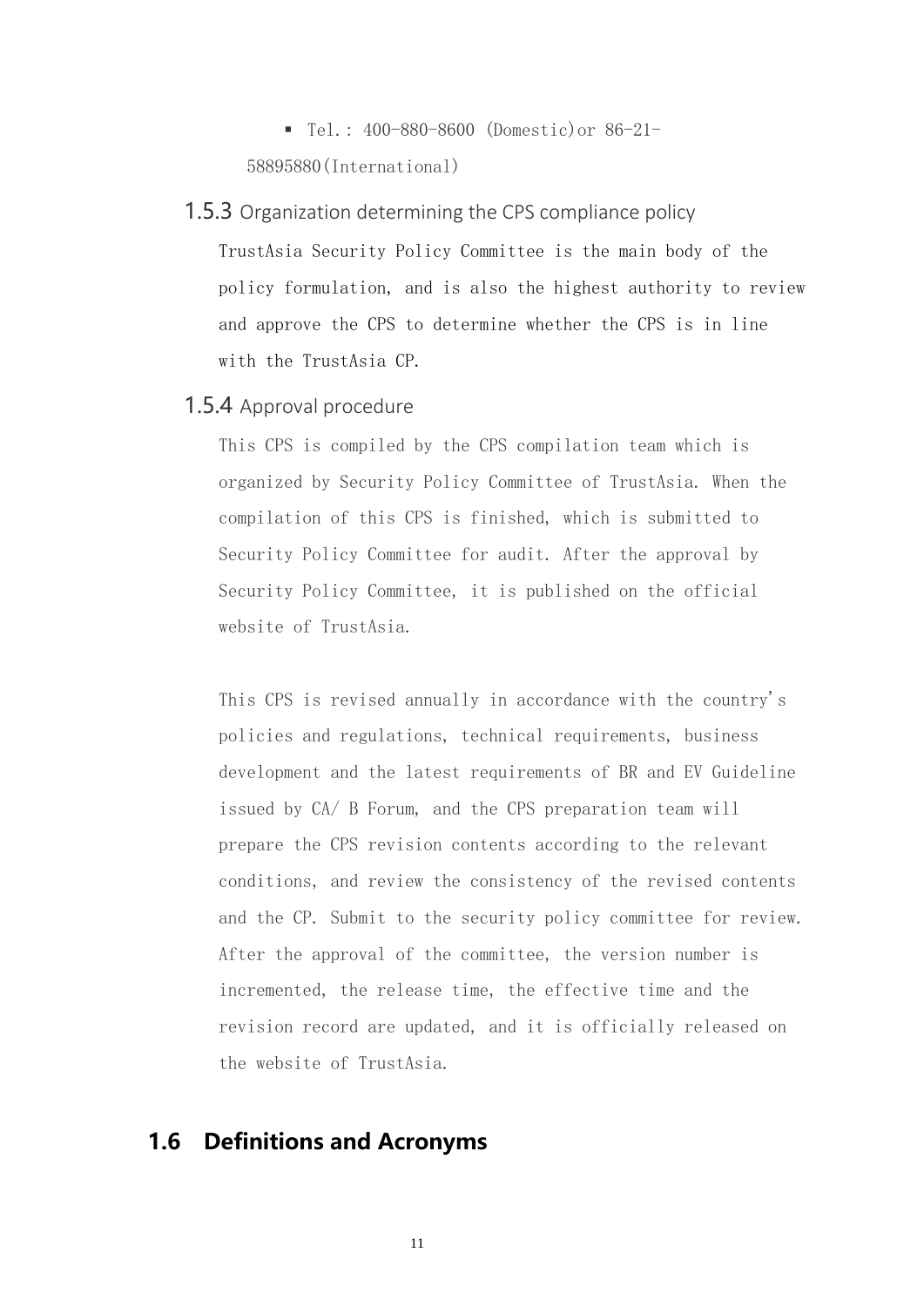<span id="page-19-0"></span>

|  | <b>1.6.1</b> List of Terms Definitions |
|--|----------------------------------------|
|  |                                        |

| Terms           | Definitions                                                |
|-----------------|------------------------------------------------------------|
| Security Policy | It is the highest management and monitor function for CPS  |
| Committee       | and the decision-making agency pursuant to CPS within the  |
|                 | certification services system.                             |
| Certification   | An organization that is responsible for the creation,      |
| Authority       | issuance, revocation, and management of certificates. The  |
|                 | term applies equally to both Roots CAs and Subordinate     |
|                 | CAs.                                                       |
| Registration    | A Registration Authority (RA) is responsible for           |
| Authority       | processing service requests from certificate applicants    |
|                 | and certificate subscribers and submitting them to the     |
|                 | certification authority for the final certificate          |
|                 | applicant to establish registration process. RA is also    |
|                 | responsible for identifying and verifying certificate      |
|                 | applicants, initiating or transferring certificate         |
|                 | revocation request, and approving certificate renewal or   |
|                 | re-key request on behalf of the certification authority.   |
| Certificate     | A set of named rules to indicate the applicability of      |
| Policy          | certificates to a particular group or to an application    |
|                 | type with the same security requirements. For example, a   |
|                 | specific CP may indicate that a certain type of            |
|                 | certificate is suitable for identifying participants       |
|                 | engaged in enterprise-to-enterprise trading activities for |
|                 | products and services within a given price range.          |
| Certification   | One of several documents forming the governance framework  |
| Practice        | in which certificates are created, issued, managed, and    |
| Statement       | used.                                                      |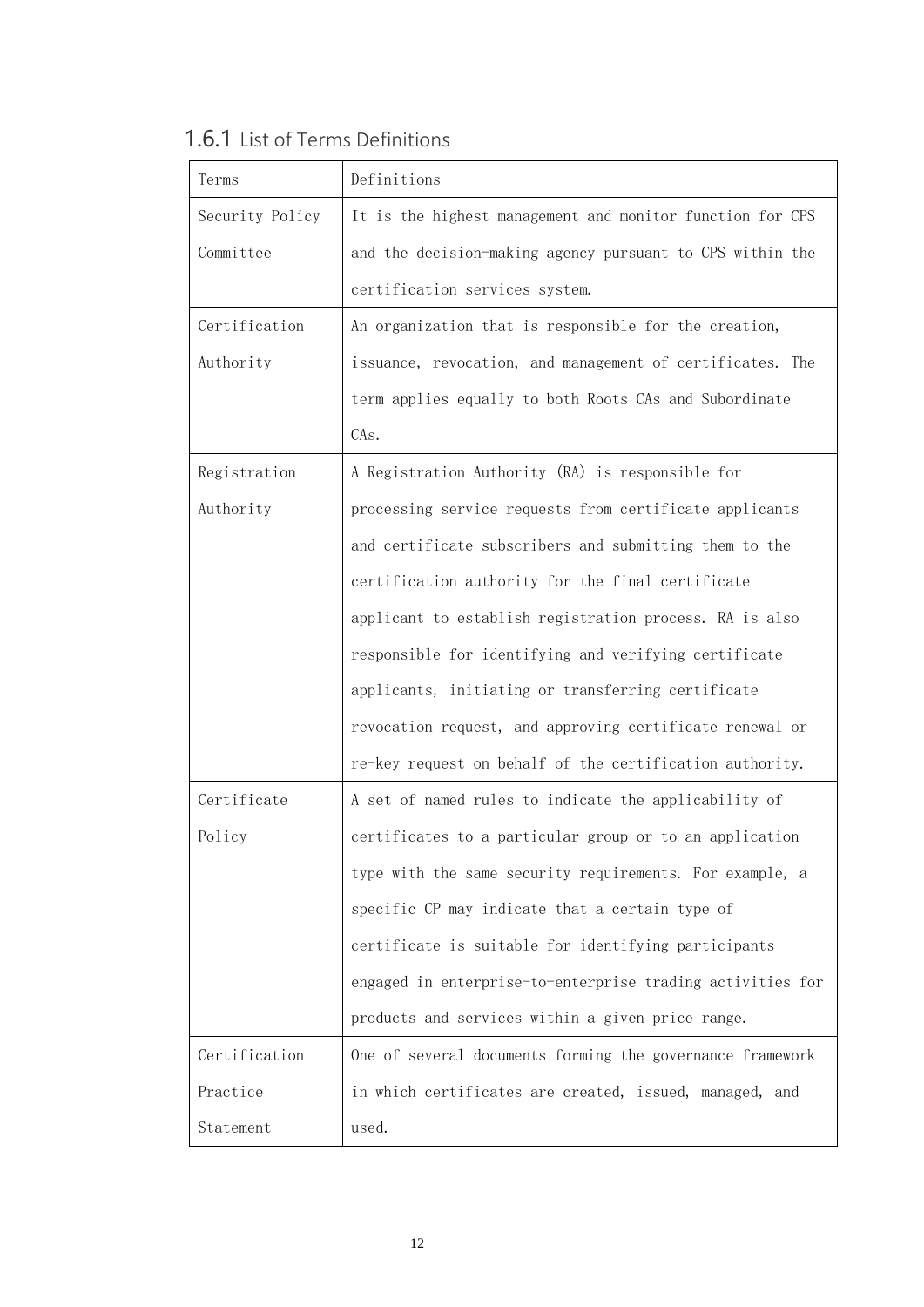| Certification    | An ordered sequence of certificates (containing the public |
|------------------|------------------------------------------------------------|
| Path             | key of the starting object in the path), and the public    |
|                  | key of the end object can be obtained by processing the    |
|                  | sequence.                                                  |
| Policy qualifier | Policy-dependent information may appear with CP            |
|                  | identifiers in X.509 certificates. This information may    |
|                  | contain the URL address of the available CPS or dependency |
|                  | agreement, or the text of the certificate usage terms.     |
| Certificate      | An electronic document that uses a digital signature to    |
|                  | bind a public key and an identity.                         |
| Electronic       | It has the technical means to identify the identity of the |
| signature        | signatory and indicate that the signatory recognizes the   |
|                  | signature data.                                            |
| Digital          | An electronic signature implemented by encrypting and      |
| signature        | decrypting an electronic record using an asymmetric        |
|                  | cryptographic system.                                      |
| Electronic       | A person who holds an electronic signature and carries out |
| signature person | an electronic signature in his or her name.                |
| Electronic       | A person engaged in an activity based on a trust of an     |
| signature        | electronic signature certification or an electronic        |
| relying party    | signature.                                                 |
| Public Key       | A set of hardware, software, people, procedures, rules,    |
| Infrastructure   | policies, and obligations used to facilitate the           |
|                  | trustworthy creation, issuance, management, and use of     |
|                  | certificates and keys based on public key cryptography.    |
| Key pair         | Private key and associated public key                      |
| Private Key      | The key of a key pair that is kept secret by the holder of |
|                  | the key pair, and that is used to create digital           |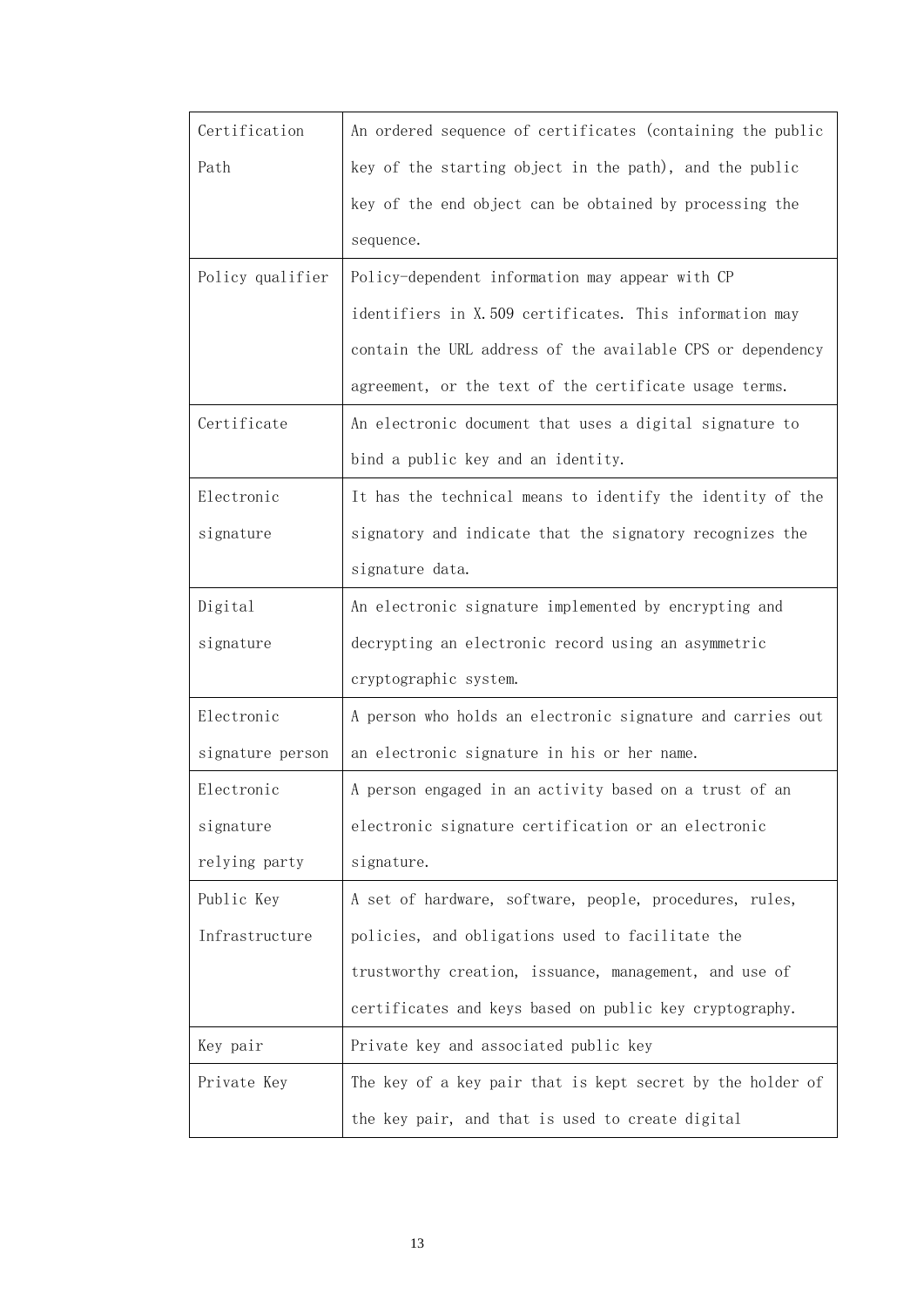| (Digital)      | signatures and/or to decrypt electronic records or files   |
|----------------|------------------------------------------------------------|
| signature      | that were encrypted with the corresponding public key.     |
| creation data) |                                                            |
| Public Key     | The key of a key pair that may be publicly disclosed by    |
| (digital)      | the holder of the corresponding private key and that is    |
| signature      | used by a relying party to verify digital signatures       |
| verification   | created with the holder's corresponding private key and/or |
| data)          | to encrypt messages so that they can be decrypted only     |
|                | with the holder's corresponding private key.               |
| Subscriber     | A natural person or legal entity to whom a certificate is  |
|                | issued and who is legally bound by a subscriber agreement. |
| Subscriber     | An agreement between the CA and the Applicant/Subscriber   |
| Agreement      | that specifies the rights and responsibilities of the      |
|                | parties.                                                   |
| Relying Party  | Any natural person or legal entity that relies on a valid  |
|                | certificate. A relying party may or may not be a           |
|                | subscriber.                                                |
| Relying Party  | An agreement that must be read and accepted by the relying |
| Agreement      | party before verifying, relying on or using a certificate  |
|                | or accessing or using TrustAsia Information Base.          |
| WebTrust       | The current version of CPA Canada's WebTrust Program for   |
|                | Certification Authorities.                                 |
| WHOIS          | The agreement, as defined in RFC 3912, the registry data   |
|                | access protocol as defined in RFC 7482, or the information |
|                | that the HTTPS website directly acquires from a domain     |
|                | name registrar or a registered management executing        |
|                | agency.                                                    |

# <span id="page-21-0"></span>1.6.2 Abbreviations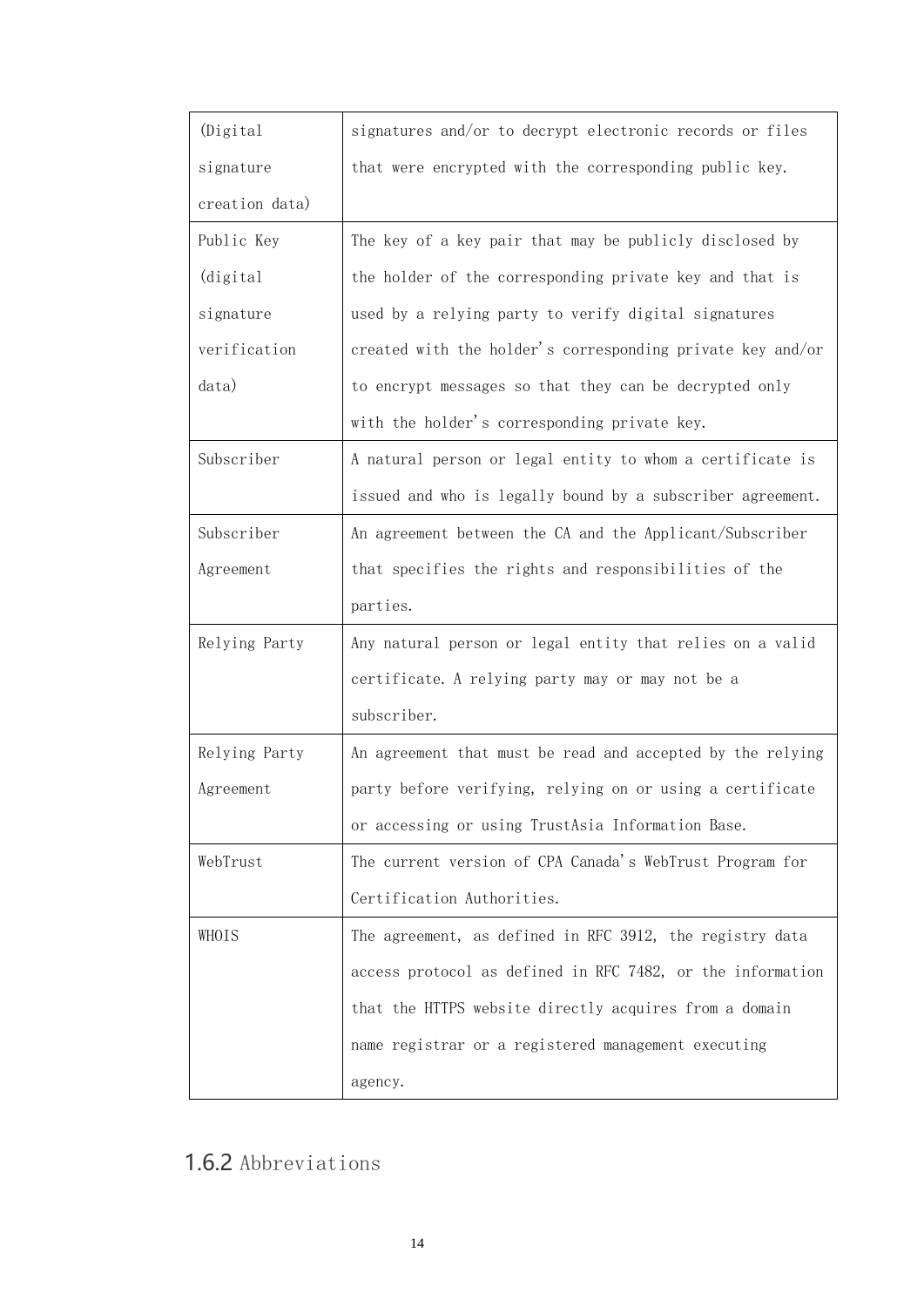| CA           | Certification/Certificate Authority      | 电子认证服务机构       |
|--------------|------------------------------------------|----------------|
| CAA          | Certification Authority Authorization    | 认证机构授权         |
| ccTLD        | Country Code Top-Level Domain            | 国家顶级域名         |
| CP           | Certificate Policy                       | 证书策略           |
| <b>CPS</b>   | Certification Practice Statement         | 电子认证业务规则       |
| <b>CRL</b>   | Certificate Revocation List              | 证书撤消列表         |
| <b>CSR</b>   | Certificate Signing Request              | 证书请求文件         |
| DBA          | Doing Business As                        | 商业名称           |
| <b>DNS</b>   | Domain Name System                       | 域名系统           |
| EV           | Extended Validation                      | 扩展验证/增强验证      |
| <b>FIPS</b>  | (US Government) Federal Information      | (美国政府)联邦信息处理标准 |
|              | Processing Standard                      |                |
| FQDN         | Fully Qualified Domain Name              | 完全限定域名         |
| gTLD         | Generic Top-Level Domain                 | 通用顶级域名         |
| <b>IANA</b>  | Internet Assigned Numbers Authority      | 互联网编码分配机构      |
| <b>ICANN</b> | Internet Corporation for Assigned Names  | 互联网名字与编号分配机构   |
|              | and Numbers                              |                |
| KM           | Key Management                           | 密钥管理           |
| <b>LDAP</b>  | Lightweight Directory Access Protocol    | 轻量级目录访问协议      |
| LRA          | Local Registration Authority             | 本地注册机构         |
| <b>OCSP</b>  | Online Certificate Status Protocol       | 在线证书状态协议       |
| 0ID          | object identifier                        | 对象标识符          |
| <b>OSCCA</b> | State Cryptography Administration Office | 中国国家商用密码管理办公室  |
|              | of Security Commercial Code              |                |
|              | Administration of China                  |                |
| PIN          | Personal Identification Number           | 个人身份识别码        |
| <b>PKCS</b>  | Public KEY Cryptography Standards        | 公共密钥密码标准       |
| PKI          | Public Key Infrastructure                | 公钥基础设施         |
| RA           | Registration Authority                   | 注册机构           |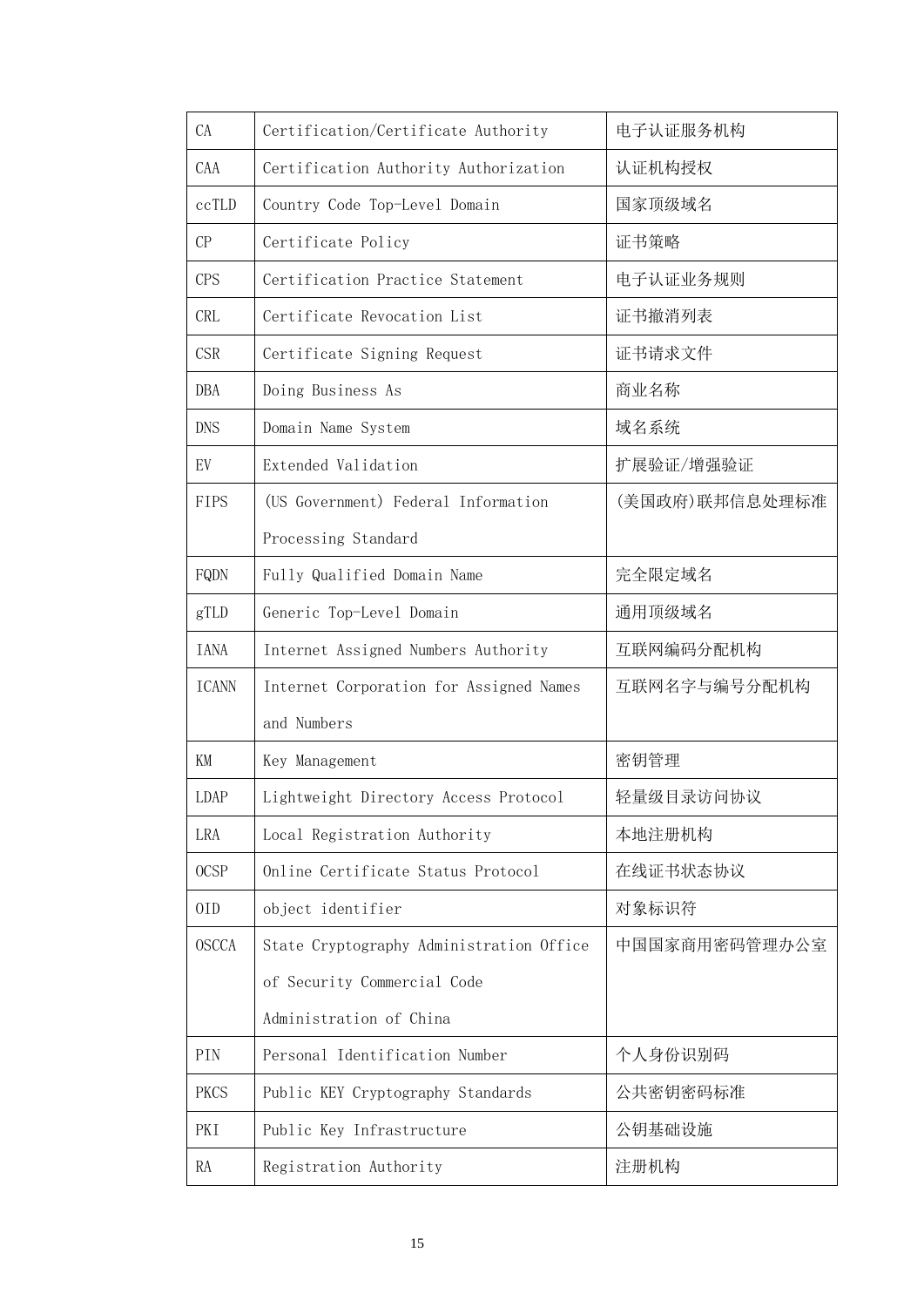| <b>RFC</b> | Request for Comments                    | 请求评注标准(一种互联网建    |
|------------|-----------------------------------------|------------------|
|            |                                         | 议标准)             |
| <b>SSL</b> | Secure Sockets Layer                    | 安全套接字            |
| <b>TLS</b> | Transport Layer Security                | 传输层安全            |
| TTL.       | Time to Live                            | IP 包的生存时间        |
| X.509      | The ITU-T standard for Certificates and | ITU-T 证书标准及其相应的认 |
|            | their corresponding authentication      | 证                |

# <span id="page-23-0"></span>2. Publication and Repository Responsibilities

### <span id="page-23-1"></span>2.1 Repositories

TrustAsia repositories are open to the public. It provides information services to subscribers and certificate application dependents. The repositories include, but is not limited to, the following: CP, CPS, CRL, Subscriber Agreement, Dependent Party Agreement, Root Certificate, Intermediate CA Certificate and other information published as necessary by TrustAsia.

### <span id="page-23-3"></span><span id="page-23-2"></span>2.2 Publication of Certification Information

### 2.2.1 Publication of Repositories

TrustAsia repositories will be posted on the official website (https://www.trustasia.com) in a timely manner or in other possible forms as needed. The contents of the release include certificates, CPS amendments and other materials, which must be consistent with CPS and related laws and regulations.

<span id="page-23-4"></span>2.2.2 Publication of CRL

TrustAsia issues a subscriber's certificate and certificate revocation list (CRL) through HTTP, and the subscriber or relying party may obtain the CRL information from the CRL distribution point address in the certificate issued by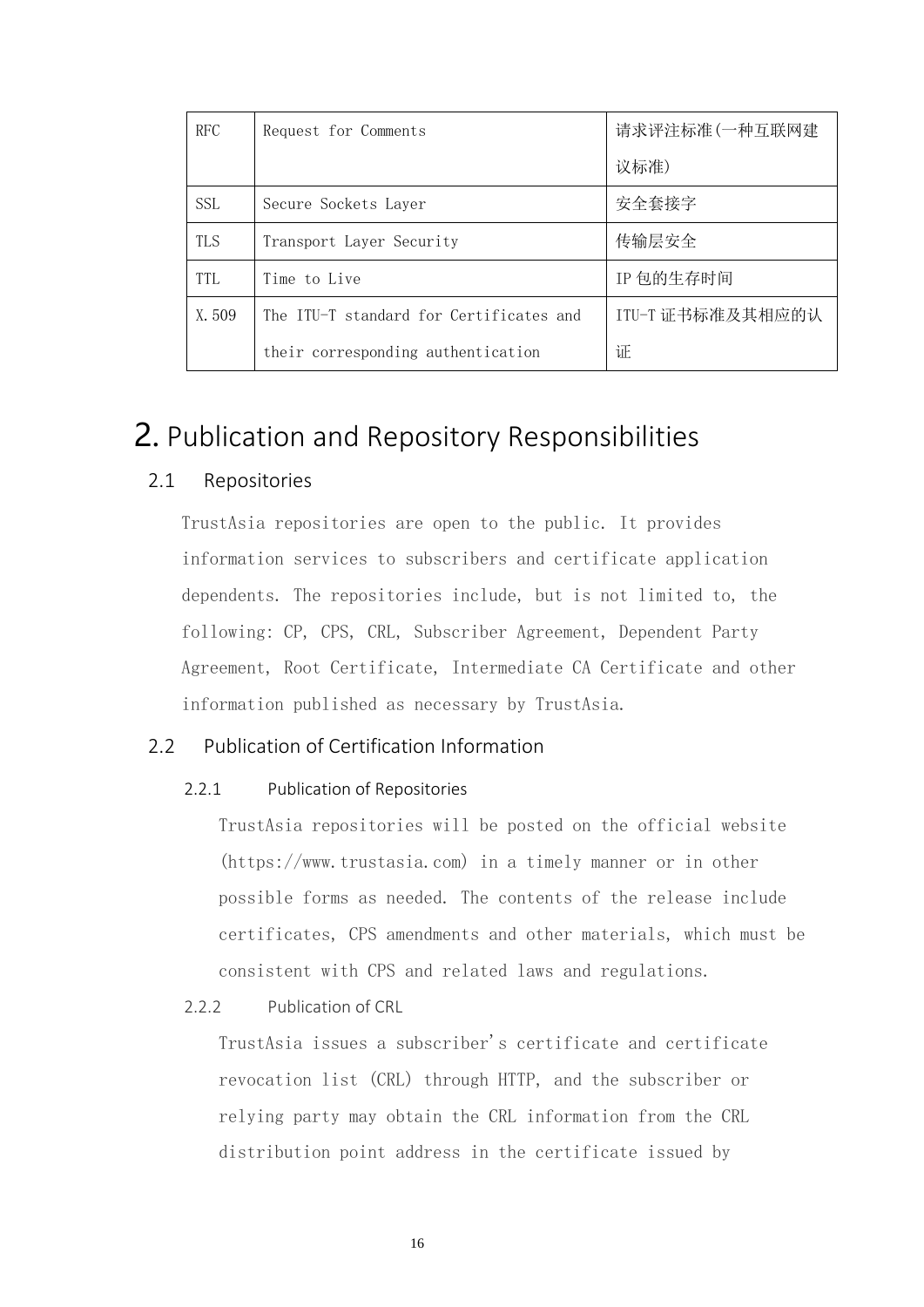TrustAsia. Each CRL issued by TrustAsia contains an incremental serial number.

#### <span id="page-24-0"></span>2.2.3 Publication of OCSP

TrustAsia provides Online Certificate Status Protocol (OCSP), subscribers or relying parties can query the status information of certificates in real time.

### <span id="page-24-2"></span><span id="page-24-1"></span>2.3 Time or Frequency of Publication

2.3.1 Time or Frequency of Publication of CP and CPS

TrustAsia CP and CPS can be obtained through repositories by 7d\*24h. The release of CP and CPS is at least once a year. TrustAsia will follow the changes of the CA/ B Forum BR standard on a regular basis and adjust the CP/ CPS in a timely manner to meet the changes in the BR standard.

#### <span id="page-24-3"></span>2.3.2 Time or Frequency of Publication of CRL

TrustAsia publishes CRL for subscriber certificates at least once in 7 days; CRL for child CA certificates at least once in 12 months,If the condition is that the child CA certificate being revoked occurs, the CRL for releasing CA certificate must be updated within 24 hours.

#### <span id="page-24-4"></span>2.3.3 Time or Frequency of Publication of OCSP

As soon as the subscriber certificate issued by TrustAsia is issued, it can be downloaded. Subscribers can obtain the issued certificate through email or the certificate service site provided by TrustAsia, and inquire about the status of the certificate through OCSP.

The OCSP response data for subscriber certificates is updated at least once in 4 days, with a maximum validity period of not more than 10 days.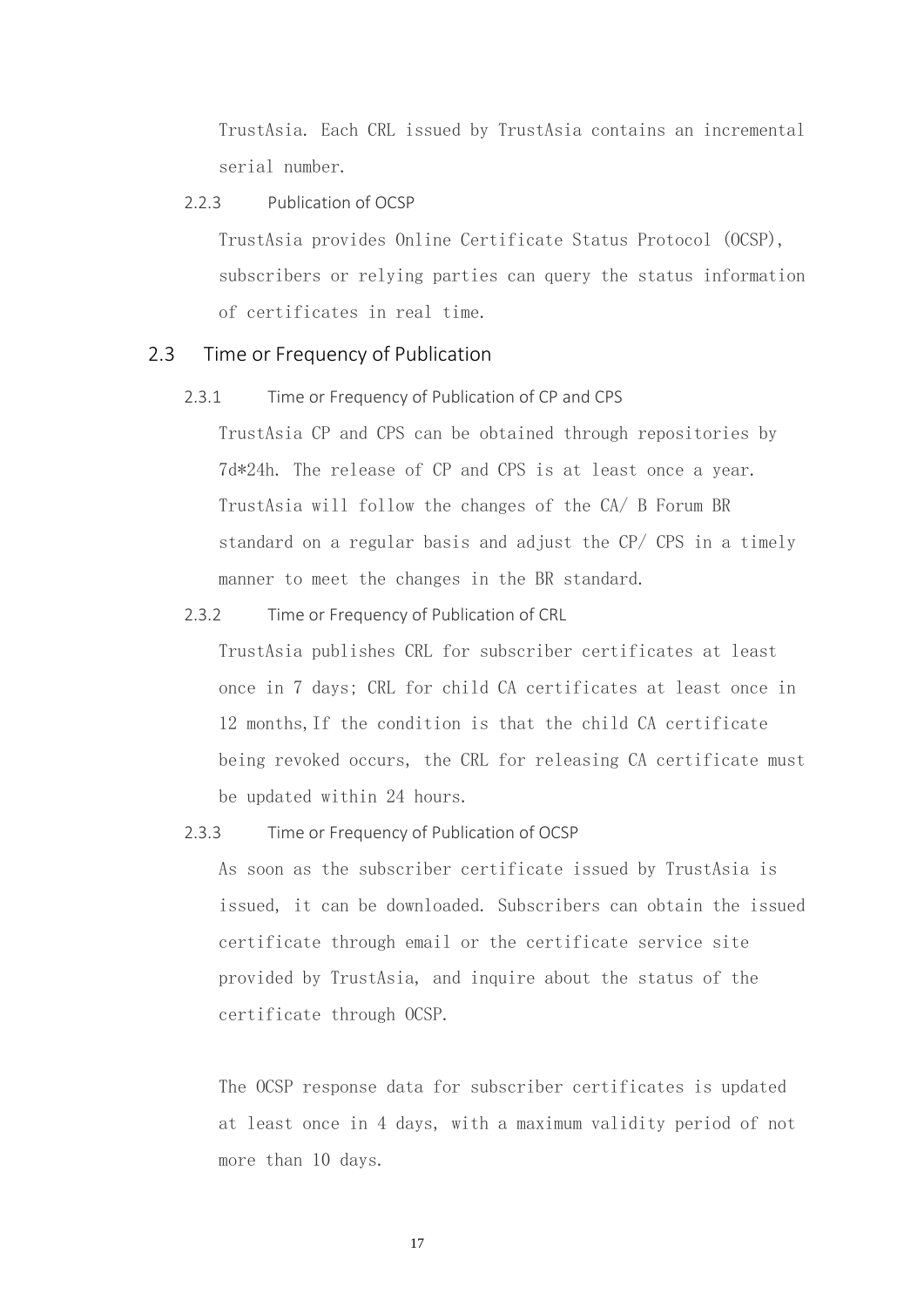The OCSP response data for intermediate CA certificates is updated at least once in 12 months, and will be updated within 24 hours if the CA certificate is revoked.

In the case of emergency, the release time and frequency of the other contents of repositories shall be determined independently by TrustAsia, which should be immediate, efficient and consistent with the requirements of the national laws.

### <span id="page-25-0"></span>2.4 Access Controls on Repositories

The information in TrustAsia repositories is provided with query and access in a read-only manner.

With network security, secure system design and security policy, TrustAsia ensures that only authorized employees can add, delete, modify and publish the repositories.

#### <span id="page-25-1"></span>2.5 High risk repositories

TrustAsia will maintain internal data records to record all certificate information (including EV certificates) that has been revoked or rejected for reasons such as phishing or possible use by other fraudulent means. the applicant agency for these certificates is identified as a possible high-risk certificate application in future authentication.

During authentication, TrustAsia compares applicant agency list with high-risk agency list, automatically marking them as "highrisk applicants" at the application stage to ensure that the identity of the applicant agency is fully verified before it is issued. At the same time, TrustAsia will reject certificate applications in high-risk repositories.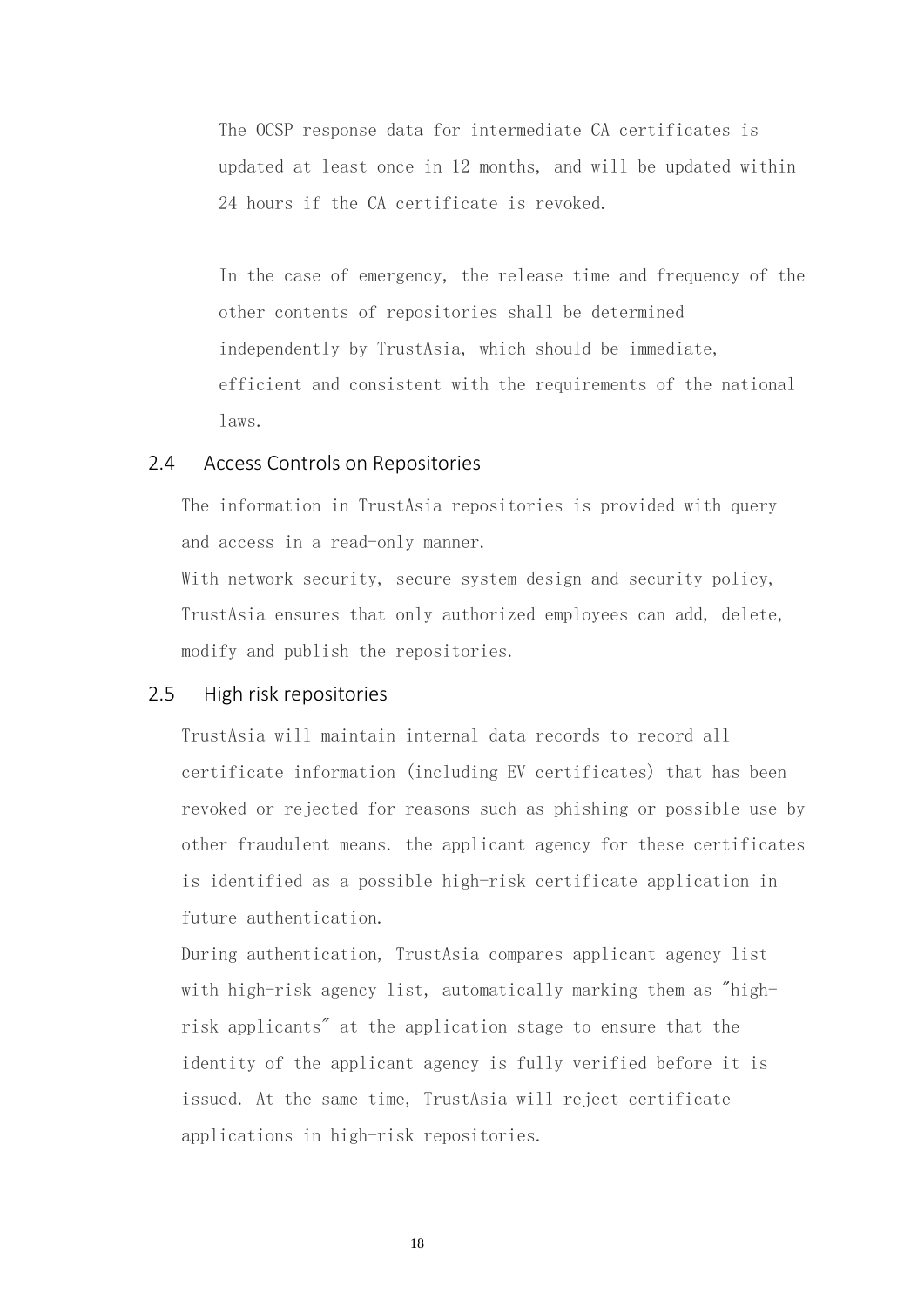The "high-risk organization" list includes:

1)Refer to the list of phishing targets published by the International Anti-phishing working Group (APWG) and the Antiphishing Alliance of China (APAC);

2)An applicant agency that revokes its OV, EV SSL certificate because it may be attacked by phishing or other identity fraud.

# <span id="page-26-1"></span><span id="page-26-0"></span>3. Identification and Authentication

### <span id="page-26-2"></span>3.1 Naming

### 3.1.1 Type of Names

The digital certificate issued by TrustAsia complies with the X.509 standard and is assigned to the unique distinguished name of the certificate holder and is named in the X.500 standard. The certificate of TrustAsia contains the identification of the issuer and the certificate subscriber's principal, identifies the identity and other attributes of the certificate applicant, and records its information in a different identification. The identity of the certificate holder is named and is included in the certificate subject in the form of a screening name and is the only distinguished name of the certificate holder. For SSL/TLS server certificates, all domain names or IP addresses are added to the subject alias, and the generic name is the primary or IP address, and must be a domain name or IP address that appears in the subject alias.

In the subjectAltName extension or subject:commonName field of TLS/SSL certificate, the reserved private IP addresses or internal names should not be included in them. In the dNSName entries of the certificate, the underscore ( $\frac{u}{v}$ ) characters should not be included in them.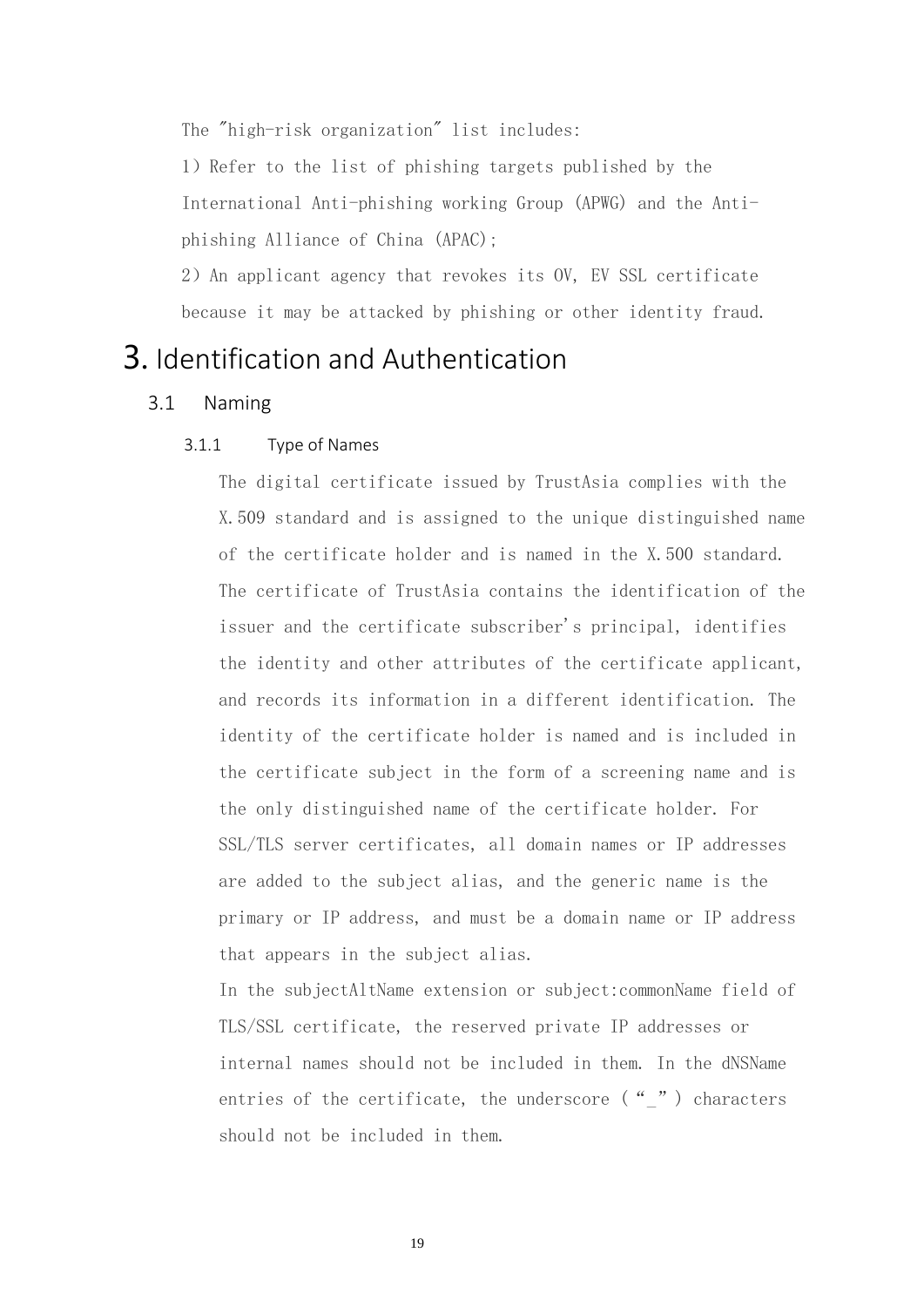The subjectAltName extension of DV and EV TLS/SSL certificates cannot include IP address. .

| Attribute                 | Value                                                                                                                  |
|---------------------------|------------------------------------------------------------------------------------------------------------------------|
| Country $(C)$             | CN                                                                                                                     |
| State $(S)$               | State of issuer (if included)                                                                                          |
| Local (L)                 | Local of issuer (if included)                                                                                          |
| $0$ rganization $(0)$     | TrustAsia Technologies, Inc.                                                                                           |
| Organization Unit<br>(0U) | Certificate contains various issuers depend on subscriber<br>types, applications and regions to issue the certificate. |
| Common Name (CN)          | Name of CA                                                                                                             |

Naming rules of issuer's DN are as follows:

Naming rules of subscriber's DN are as follows:

| Attribute           | Value                                                   |
|---------------------|---------------------------------------------------------|
| Country $(C)$       | <b>CN</b>                                               |
| State $(S)$         | State of subscriber (if included)                       |
| Local (L)           | Local of subscriber (if included)                       |
| Organization        | Organization where subscriber subordinates for certain  |
| (0)                 | one;                                                    |
|                     | One or more following options can be included:          |
| Organization        | OU of subscriber subordinates;                          |
| Unit $(0U)$         | Any descriptions which describe identity or certificate |
|                     | type;                                                   |
| Email(E)            | Subscriber's email address (if included)                |
|                     | Domain name (SSL/TLS certificate), organization name    |
| Common Name<br>(CN) | (organization certificate), individual name (individual |
|                     | certificate), or other identifiable names.              |

### <span id="page-27-0"></span>3.1.2 Need for Names to be Meaningful

TrustAsia uses the DN field to identify the entity that is the subject of the certificate and the entity is the issuer of the certificate, The names in the DN have representative meanings and can be related to the identities and specific properties of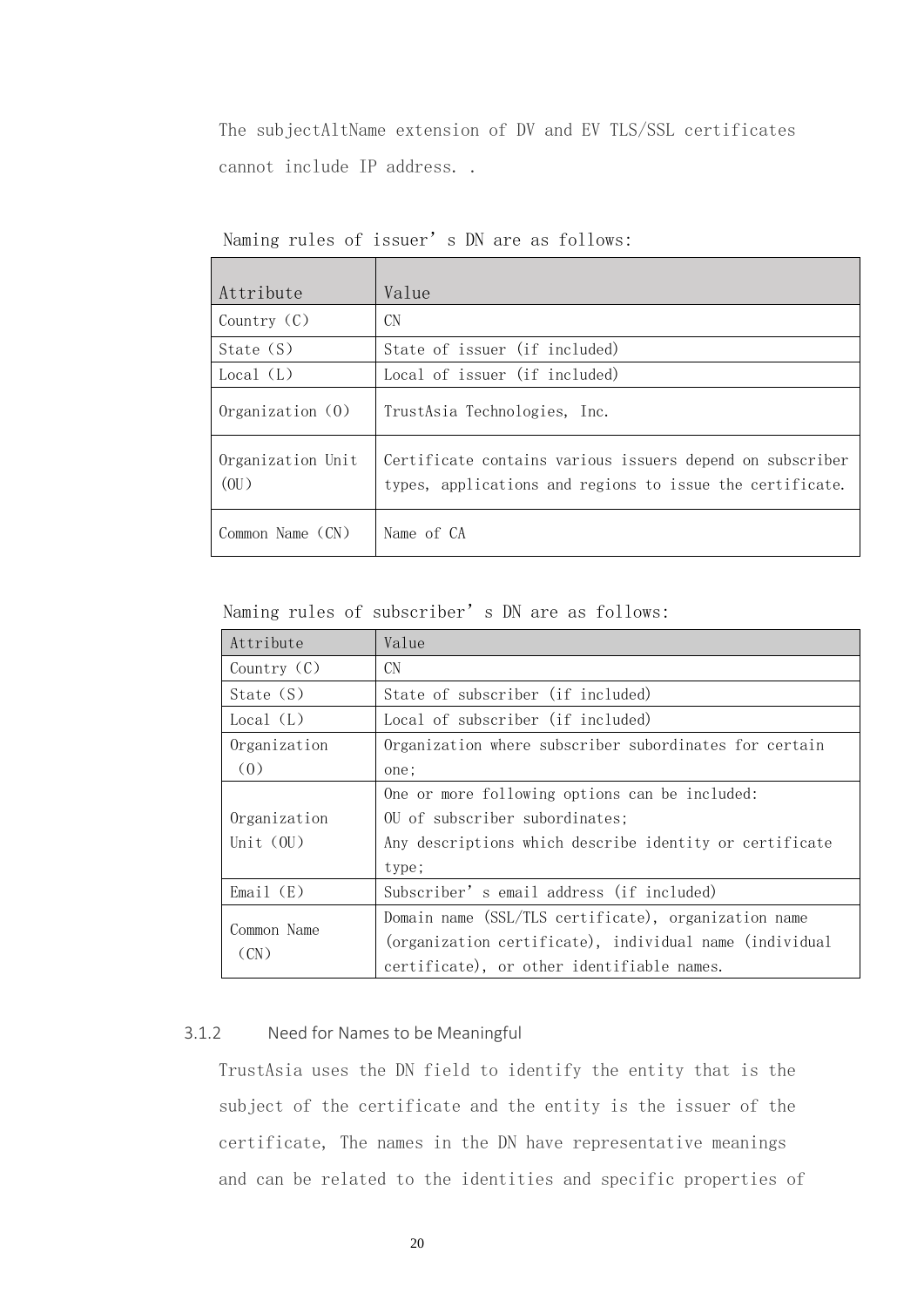the final entities that use the certificates. The common name identifies the end entity's particular name mentioned by this certificate. Identifier describes information of the specified entity with bound public key.

The name contained in subscriber certificate has certain representative significance, and the principal identification name contained in it should be able to clearly determine the certificate holder and the network host server to be identified, or the Internet domain name, and can be identified by the relying party. The identification name of the subject shall comply with the requirements of laws and regulations and other relevant provisions.

- <span id="page-28-0"></span>3.1.3 Anonymous or pseudonyms of Subscribers Subscribers of certificates described in this CPS may not use anonymous or pseudonyms when applying for certificates.
- <span id="page-28-1"></span>3.1.4 Rules for Interpreting Various Name Forms

A certificate issued by TrustAsia conforms to X.509 V3. The format of DN conforms to X.500, and naming rules of DN are defined by TrustAsia.

<span id="page-28-2"></span>3.1.5 Uniqueness of Names

DN of certificate must be unique for different subscribers in TrustAsia trust domain, and same DNs cannot be allowed as subscriber's subject name. TrustAsia can issue more than one certificates using the unique DN for one subscriber. When DN is not unique to different subscribers, the first applicant has the priority to use the DN, and the latter could add more additional information to distinguish from others.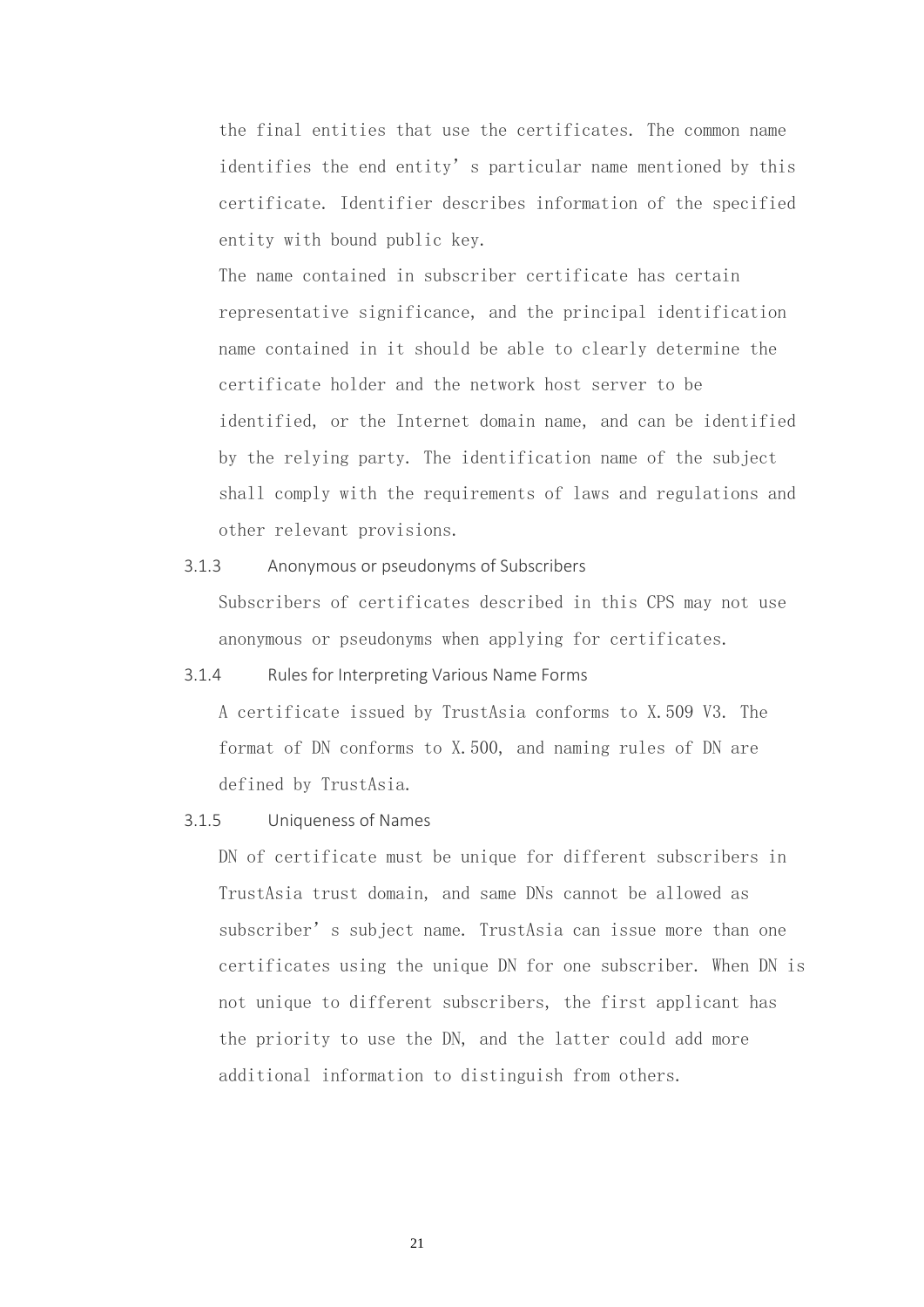The uniqueness of each subject name in the certificate is as follows:

| SSL/TLS server       | The uniqueness of domain name is controlled by      |
|----------------------|-----------------------------------------------------|
| certificate          | (ICANN), an Internet name and digital address       |
|                      | assignment organization.                            |
| Client certificate   | Requires a unique email address or organization     |
|                      | name to be combined or associated with a unique     |
|                      | serial number.                                      |
| Code signing         | The only organization name and address or unique    |
| certificate          | organization name is required to be combined or     |
| (including document) | associated with a unique serial number.             |
| signing              |                                                     |
| certificate)         |                                                     |
| Timestamp            | A unique hash and time or unique sequence number is |
| certificate          | required to be assigned to the time stamp.          |

### <span id="page-29-0"></span>3.1.6 Recognition, Authentication, and Role of Trademarks

Subject's DN of certificate issued by TrustAsia does not contain any trademarks.

### <span id="page-29-2"></span><span id="page-29-1"></span>3.2 Initial Identity Validation

### 3.2.1 Method to Prove Possession of Private Key

The certificate applicant must prove that he or she properly holds the private key corresponding to the public key contained in the certificate by submitting the digitally signed PKCS#10 format certificate signature request (CSR) or other equivalent key identification methods, or other methods approved by TrustAsia.

### <span id="page-29-3"></span>3.2.2 Identification of the applicant's identity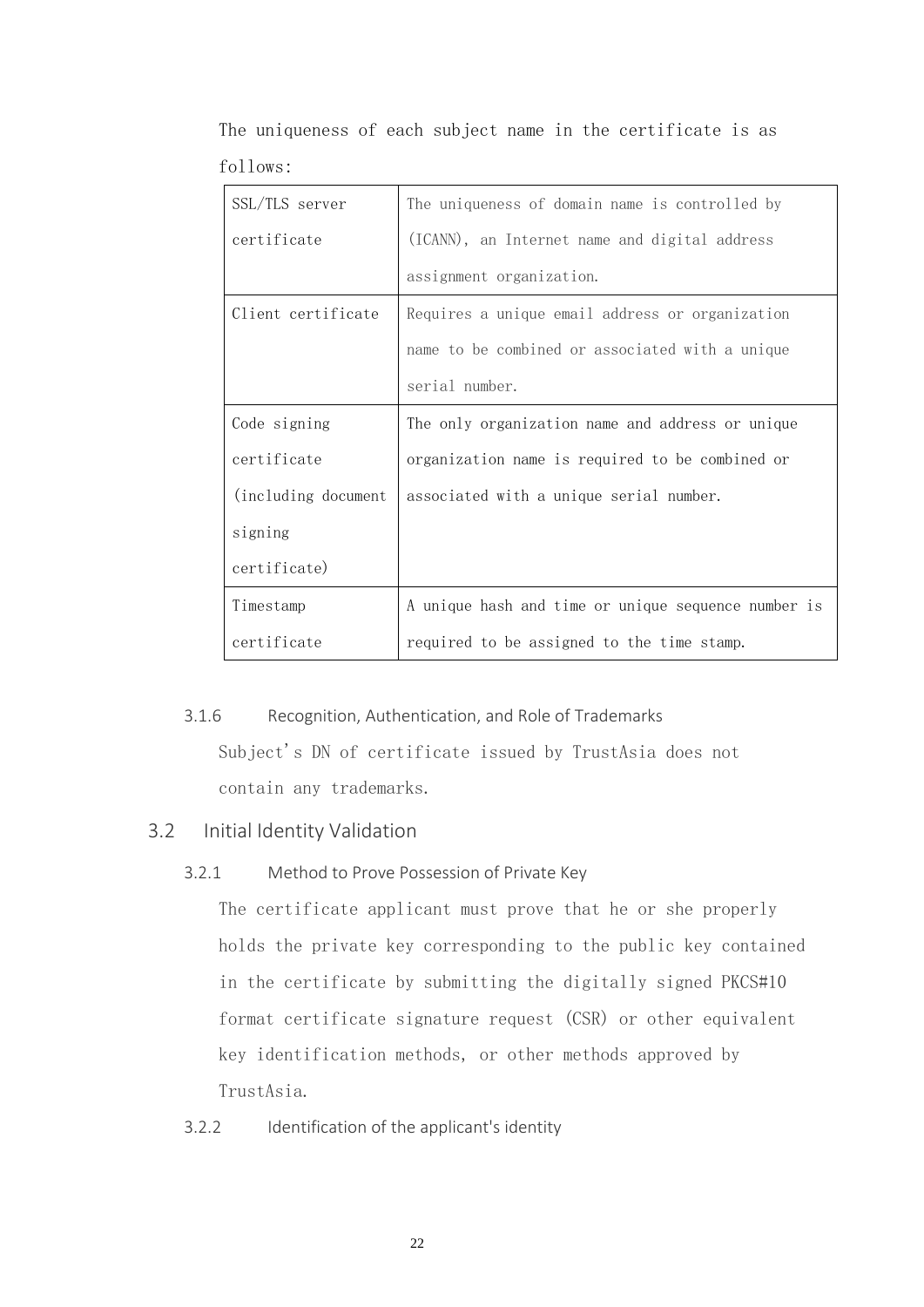TrustAsia requires procedural identification of certificate applicants, including, but not limited to, the following ways:

- 1. verifying the identity material provided by the subscriber;
- 2. Documentation provided by, or communication with, a government agency in the jurisdiction of the Applicant's legal creation, existence, or recognition.
- 3. Confirmation of a third-party database that is regularly updated and considered to be trusted;
- 4. Through third party investigations by TrustAsia or commissioned by TrustAsia;
- 5. Confirmation through proof letter (examples: lawyer's letter, accountant's letter, etc.)
- 6. Verified by TrustAsia approved verification methods such as property statements, bank statements, credit card bills, government-issued tax bills and so on which are provided by subscribers.

TrustAsia will first require the applicant to make a declaration of authenticity of the material submitted by the applicant and bear the corresponding legal liability. TrustAsia will identify the material in accordance with the provisions of this CPS. TrustAsia may also do so in an additional manner. If the applicant refuses TrustAsia's authentication request, it is regarded as abandoning the application.

Meanwhile, TrustAsia declares that TrustAsia can reject any application request, and there is no obligation to give reasons for it.

### 3.2.2.1 Validation of the host country

If the certificate subject item contains a country field, TrustAsia will confirm the host country through the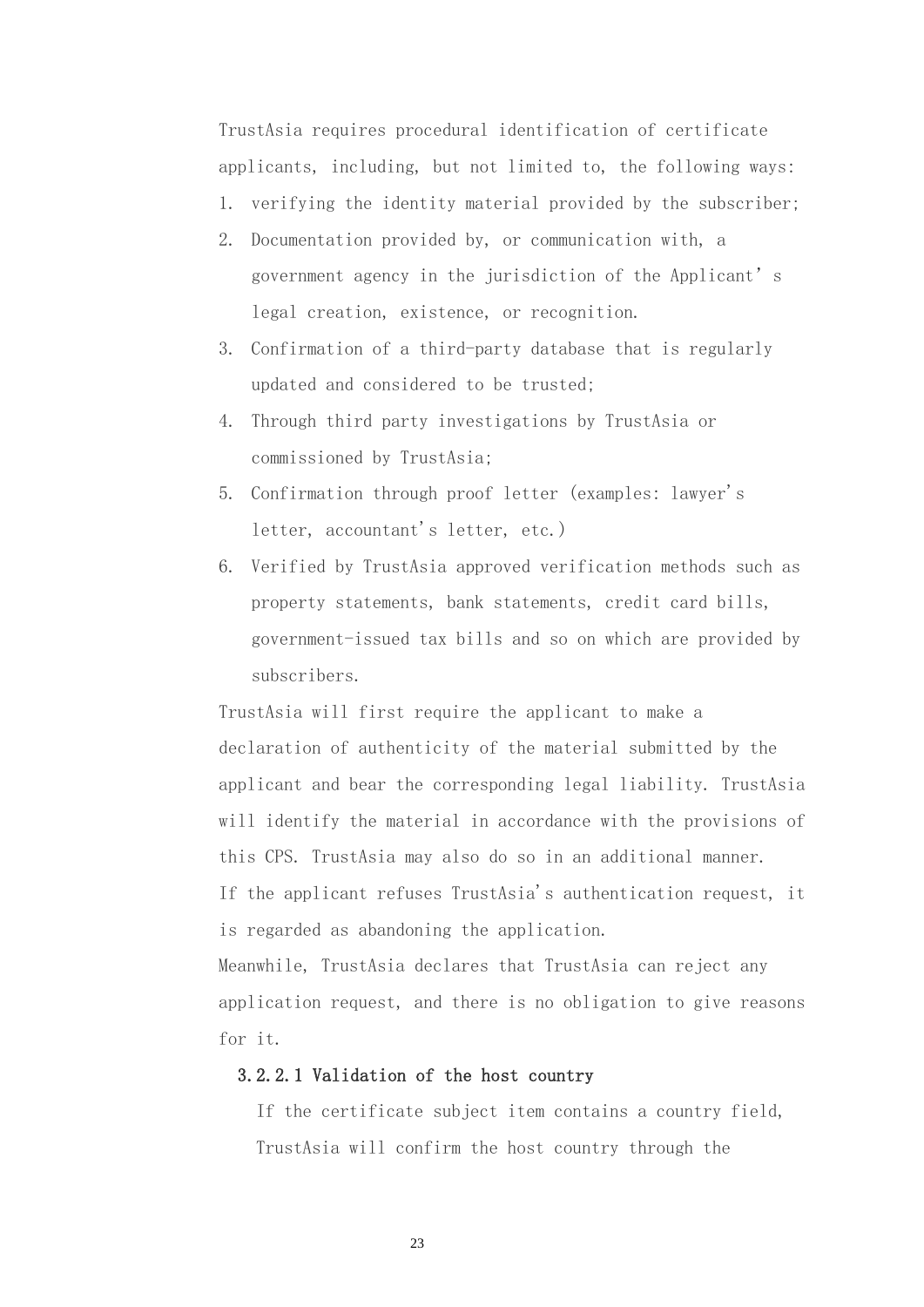organization approval information provided by the applicant under the section 3.2.2 of CPS.

### 3.2.2.2 Verification of the Agency's Business Name

If the certificate subject contains a DBA or business name, TrustAsia can verify that the applicant has the right to use DBA or business name using at least one of the following methods:

- 1. Documents provided by the government agency of the applicant's jurisdiction certifying that it is lawfully established, existing or approved, or communicating with the government agency;
- 2. Reliable data sources;
- 3. Communicate with government agencies responsible for managing such DBA names or business names;
- 4. A letter of proof in support of the supporting documents;
- 5. A property bill, a bank statement, a credit card statement, a tax bill issued by the government, or other TrustAsia's opinion as a reliable means of verification.

### 3.2.2.3 Identification of the identity of the organization

Any organization (government agencies, public institutions, etc.), when applying for institution-based certificates in the name of the organization, should conduct strict identity authentication, such as verifying the authenticity of the trust database by querying the trusted database. Identify the identity material submitted by the applicant and other means of obtaining the applicant's clear identity information. The signature (official seal) of the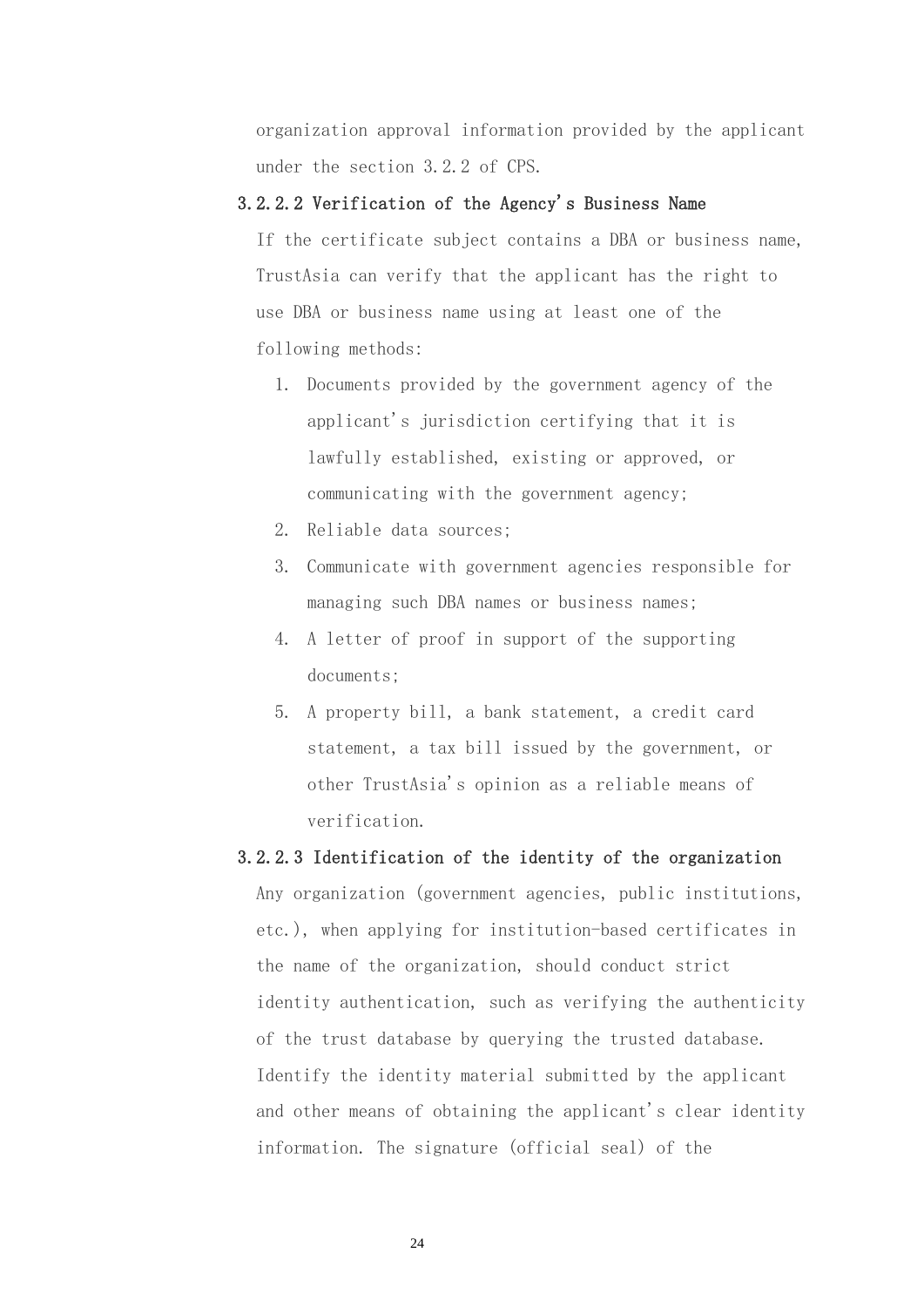applicant's own or the duly authorized certificate applicant's representative on the certificate application form of the institution-based subscriber shall bear the relevant provisions of the certificate application and bear the corresponding responsibility.

For all certificates that contain organizational identity information, TrustAsia should verify the name and registration or business address of the organization. TrustAsia can perform different authentication methods according to the type of certificate requested by the organization. Generally speaking, the higher the certificate category, the higher the security level. The stricter the authentication method, and the more comprehensive the authentication content. TrustAsia can select one or more of the following items to verify the identity and address information of the organization:

- 1. An effective document issued by a government agency (including, but not limited to, a business license, a public institution legal person certificate, a unified social credit code certificate, etc.) or by issuing an authoritative third-party database of an effective document to confirm that the organization is a real, legal entity.
- 2. Obtain the address and contact information of the organization through the trusted third-party database, and contact the organization in the form of telephone, e-mail, postal letter, etc., so as to confirm the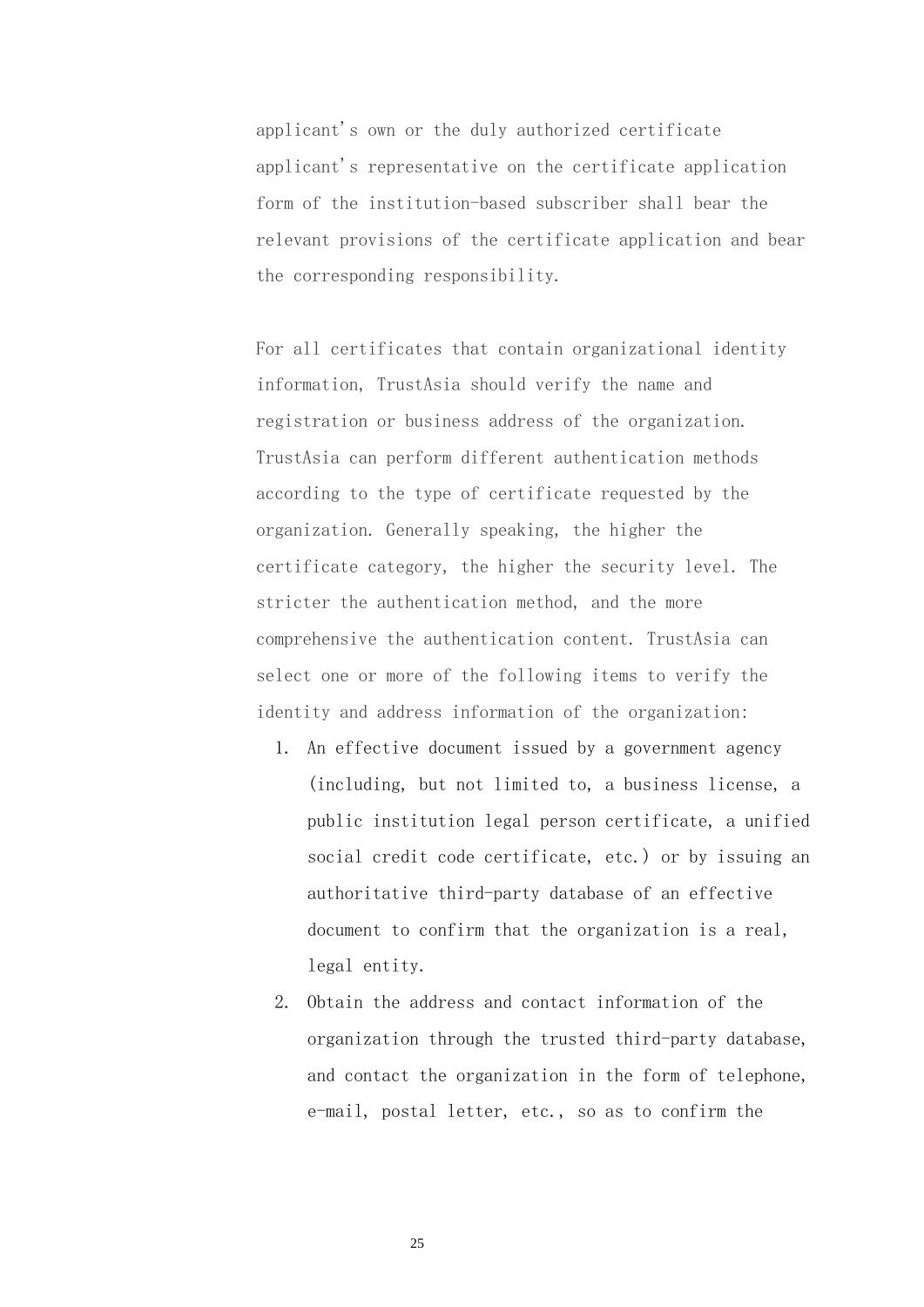authenticity of the information provided by the applicant.

- 3. Validation of information through certified letters from qualified lawyers, accountants, etc.
- 4. Confirm the organization's address information through property bills, bank statements, government-issued tax bills, or other TrustAsia approved verification methods.
- 5. The third party is entrusted with the investigation of the organization, or the applicant is required to provide additional information and proof of the material.

In addition, if necessary, TrustAsia can also set up other required authentication methods and data. The applicant has an obligation to ensure the authenticity and validity of the application materials and to bear the relevant legal liability.

For subscriber certificates issued by TrustAsia, TrustAsia establishes evaluation criteria to identify potentially high-risk fraud certificate requests. TrustAsia can directly reject certificate requests identified as "high risk".

### <span id="page-33-0"></span>3.2.3 Authentication of Individual Identity

If the applicant's identity is a natural person, TrustAsia will review the applicant's name, address, and the authenticity of the certificate application. In the case of a personal identification certificate, TrustAsia will perform different identity authentication methods based on the different types of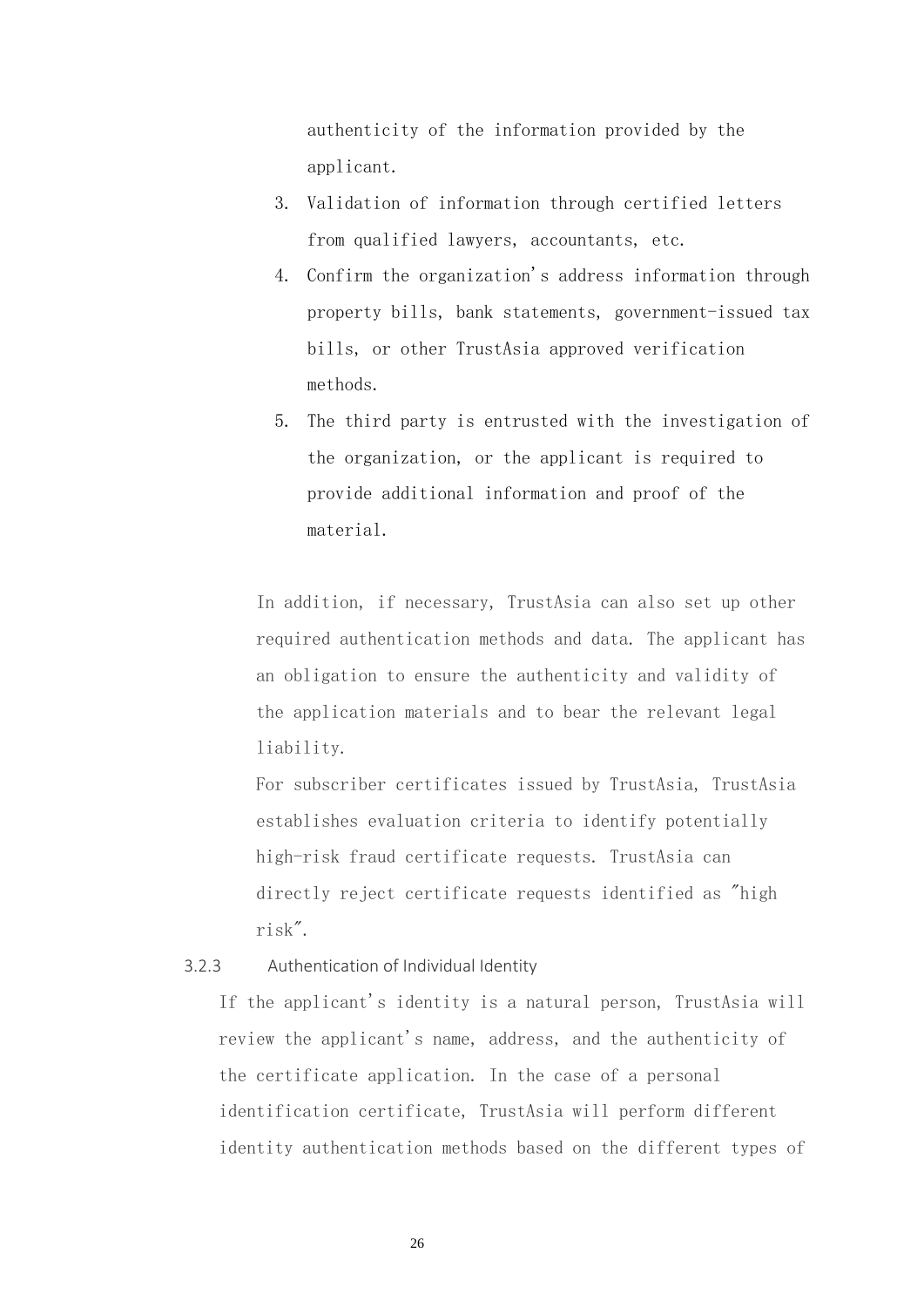certificates applied by the individual. In general, the higher the certificate category, the higher the security level, the more strict the authentication method, and the more comprehensive the authentication content. The applicant needs to prove that he or she has control over some of the identity properties contained in the request, such as the e-mail address or domain name involved in the certificate in the certificate request. Applicants may also be required to submit clear copies of valid government-issued documents with photographs (such as identity cards, passports, driver's permits, military officers' certificates or other equivalent documents). TrustAsia verifies that copies of the documents match the requested names and that other relevant information is correct.

TrustAsia identifies and validates in one or more of the following ways:

- 1. The authenticity of the applicant's certificate request is identified and verified by sending the relevant check code email or by telephone, mobile phone short message and other reliable means. TrustAsia does not confirm and guarantee the identity information other than the authentication information in the certificate issued is true, reliable and belonging to the applicant himself;
- 2. Check whether the copy of the document submitted by the applicant has any traces of tampering or forgery and, if necessary, verify the identity information provided by the applicant through reliable means, such as consulting the authoritative third-party database, in order to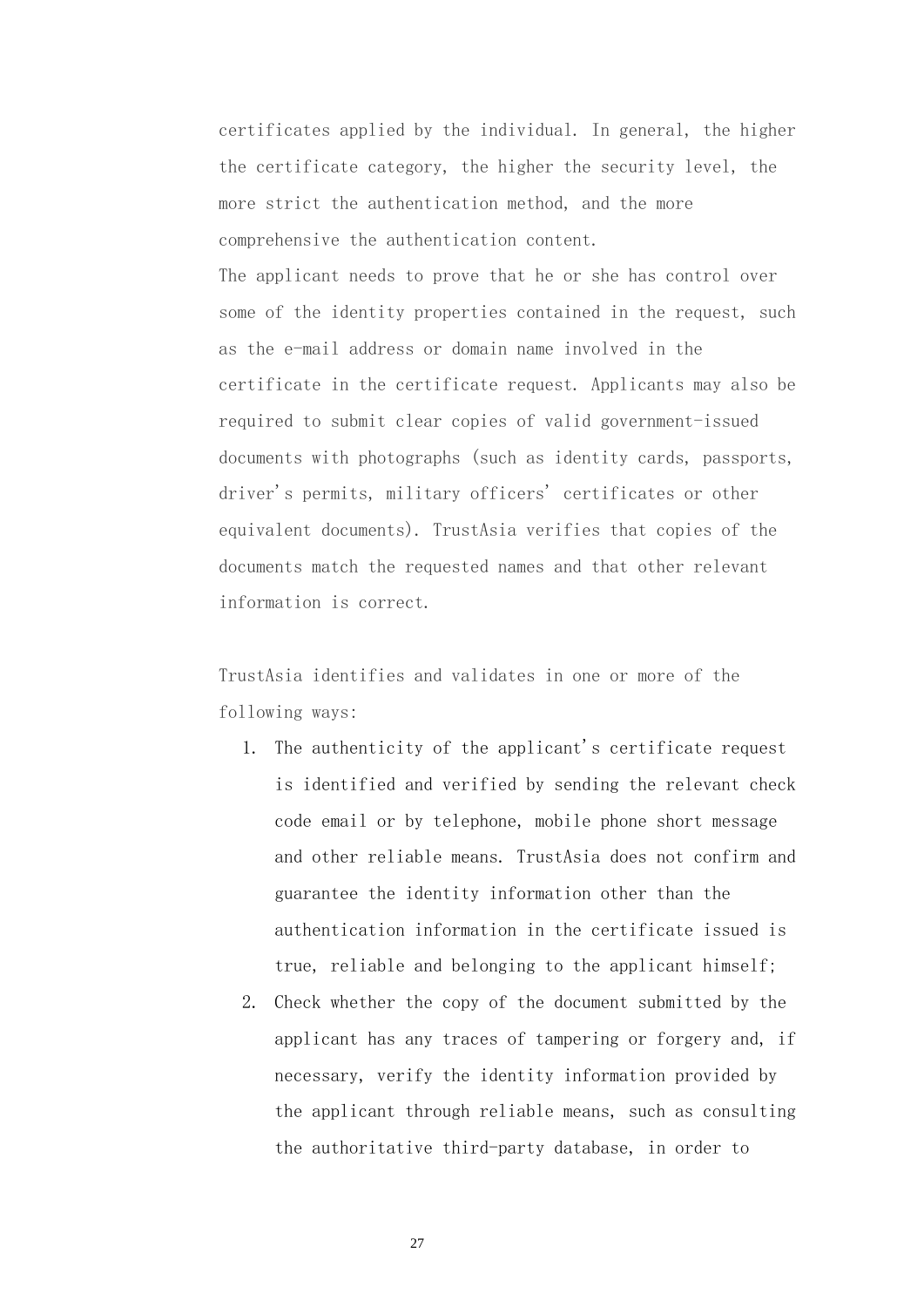ensure that the information provided by the applicant is consistent with the results of the verification;

- 3. Verify the applicant's address through property bill, bank card statement or credit card bill or rely directly on identity documents issued by the government to confirm the address.
- 4. When the application information contains organization information. The applicant may be required to submit a certificate of employment, or query a third-party database, or send a confirmation email to confirm the existence of the organization and whether the applicant is a member of the organization.

In addition, if necessary, TrustAsia can also set up other required authentication methods and data. The applicant has an obligation to ensure the authenticity and validity of the application materials and to bear the relevant legal liability.

For subscriber certificates issued by TrustAsia, TrustAsia establishes evaluation criteria to identify potentially highrisk fraud certificate requests. TrustAsia can directly reject certificate requests identified as "high risk".

### <span id="page-35-0"></span>3.2.4 Domain name recognition and identification

When the user applies for an SSL certificate, TrustAsia needs to verify the applicant's control of the domain name in the certificate applied for. The verification of domain name ownership follows the principles set out in section 3.2.2.4 of CA/B Forum BR: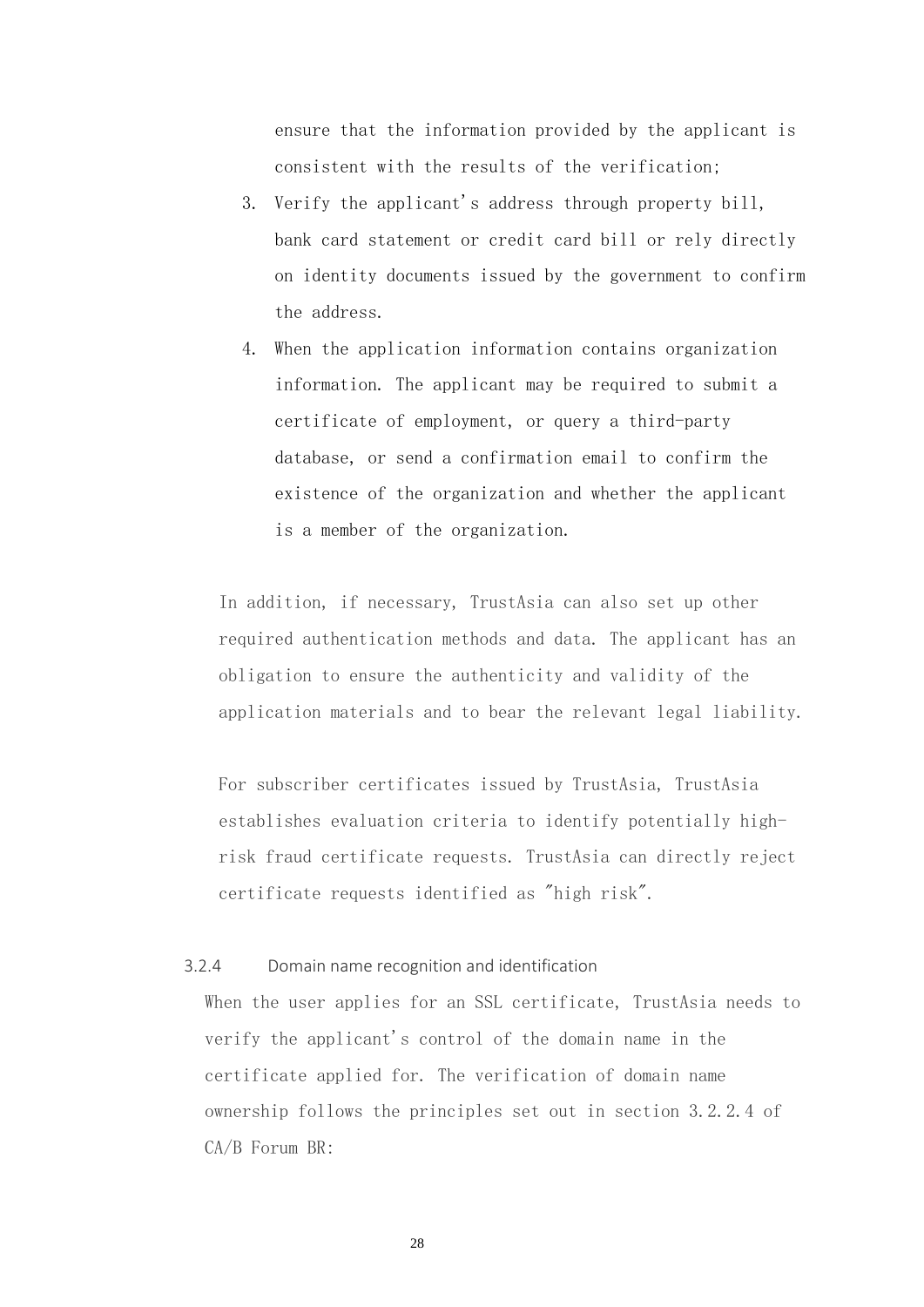- 1. The root domain of the domain name must be the legal root domain published by IANA.
- 2. The domain name format must follow the FQDN standard, or there is only one \*. the wildcard domain name located on the leftmost side of the FQDN.
- 3. Domain name control can be verified in any of the following ways:
	- a. Domain name management mailbox

TrustAsia will verify the domain name control right by sending a verification email with a random value to any of the following mailboxes:

- Whois contact email of the domain name to be verified, or the default administrator email
- Administrator@Domain name to be verified
- Admin@Domain name to be verified
- Postmaster@Domain name to be verified
- Hostmaster@Name to be verified
- Webmaster@Domain name to be verified After the subscriber receives the verification email, enter the domain name verification link and click on approval to complete the domain name ownership verification.
- b. DNS validation code

The subscriber can complete the domain ownership verification by checking the specified TXT or CNAME record with a random value for the domain name to be verified.

c. HTTP/ HTTPS validation code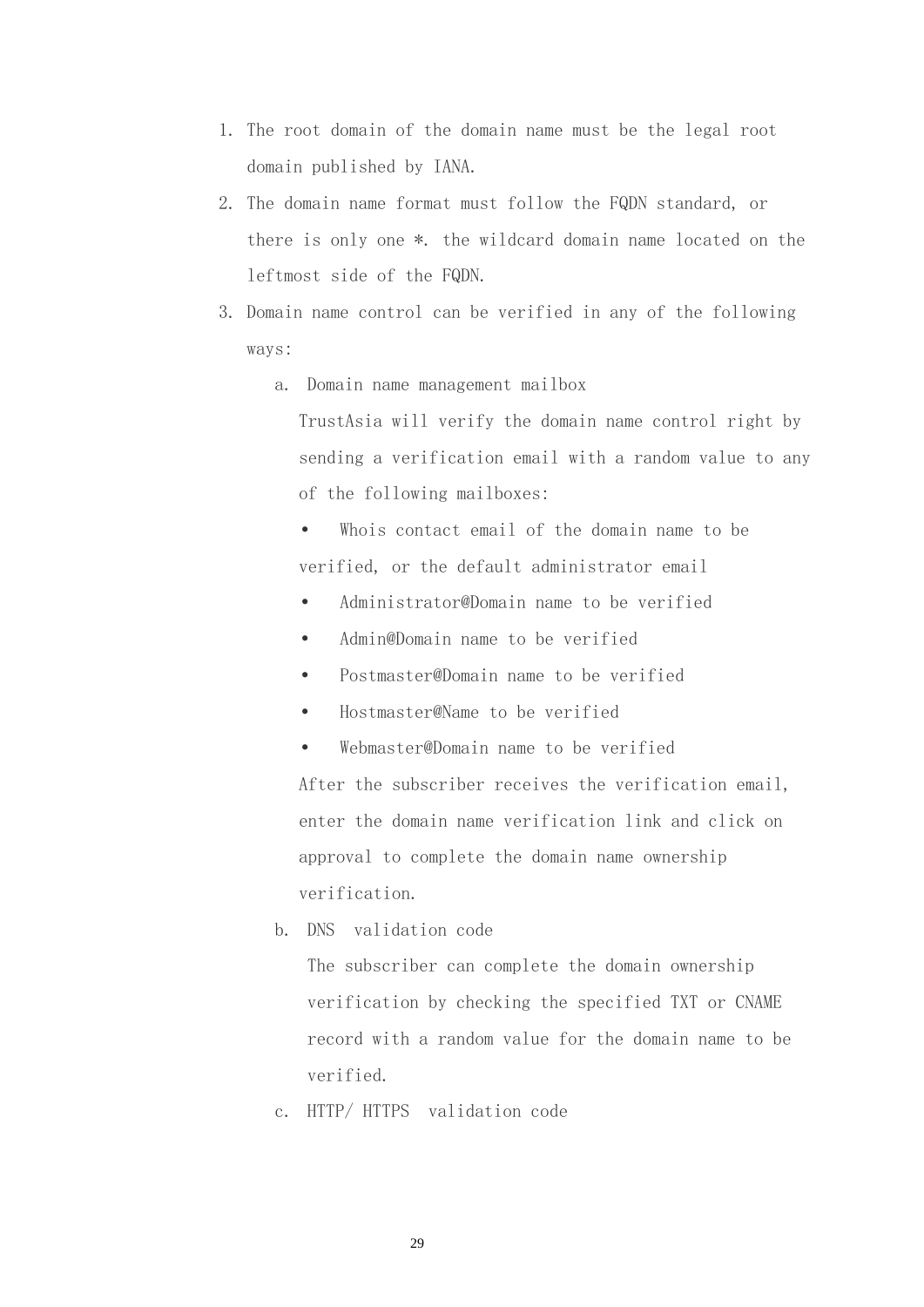The subscriber places the designated verification file and random verification value under the designated directory /.well-known/pki-validation/ of the domain name site to be verified.

TrustAsia can successfully access the specified verification content through the default port of the HTTP/HTTPS protocol to complete the domain name ownership verification.

- 4. Do not support the verification of the FQDN with ".onion" as the rightmost label, and do not issue this kind of certificate.
- 5. The EV CS certificate does not contain the domain name, and the domain name is not audited and verified.

3.2.5 Confirmation and Authentication of IP address

TrustAsia accepts subscribers to apply for SSL certificates using public IP, and public IP does not issue Domain Validation and Extended Validation certificates. Verification of the right to use IP follows the principles in chapter 3.2.2.5 of CA/B Forum BR:

TrustAsia validates the right to use IP in any of the following ways:

- 1. The IP registration principal information is consistent with the certificate applicant principal information.
- 2. The IP registration principal issues a IP license certificate for the certificate applicant principal.
- 3. HTTP/ HTTPS validation code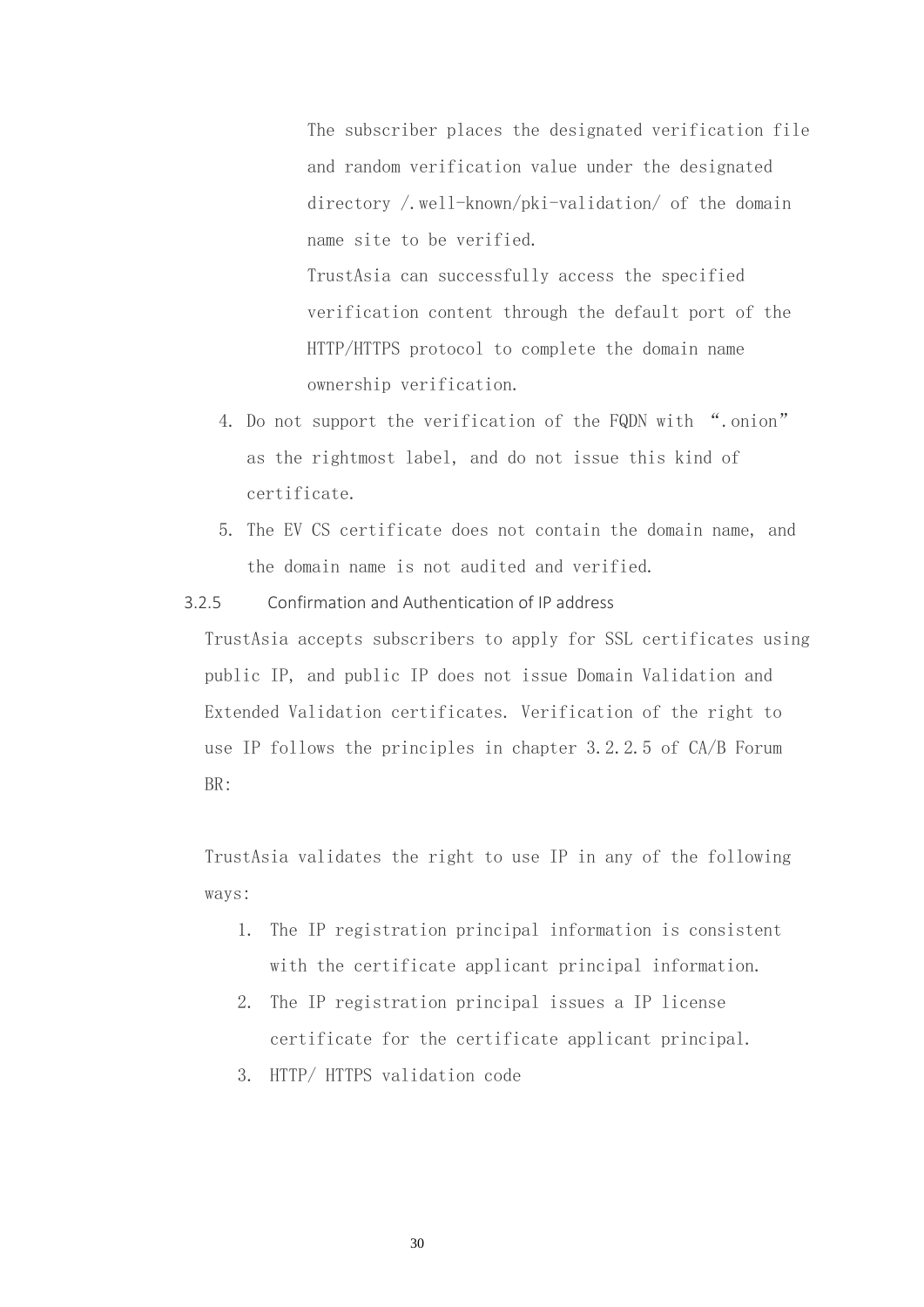Subscriber put specified verification file and random verification code under specified directory /.wellknown/pki-validation/ at the IP site to be verified. TrustAsia can successfully access specified authentication content through the default port of the HTTP/HTTPS protocol, which means the domain name ownership verification can be completed.

#### 3.2.6 Certification authority authorization record

TrustAsia follows the regulations of section 3.2. 2.8 of CA/ B Forum BR, and the domain names of all subject name and alternate name in the SSL certificate application are checked by the DNS CAA record before the certificate is issued.

TrustAsia will refuse to issue a certificate for any of the following in CAA Inquiry:

- 1. The CAA response data has a CAA record, but the issue, issuechild does not contain the trustasia.com
- 2. The CAA response data has DNSSEC signature, but signature verification failure.

#### 3.2.7 Audit of E-mail

When the email address is applied for as the subject content of the certificate, TrustAsia will confirm the validity of the email address and audit the applicant's right to use the email address. Only after passing the audit can the Email entry be checked in the certificate. The specific audit steps are as follows:

1.After the applicant completes the generation of the certificate application request file, the system detects the mail address and automatically sends a random value to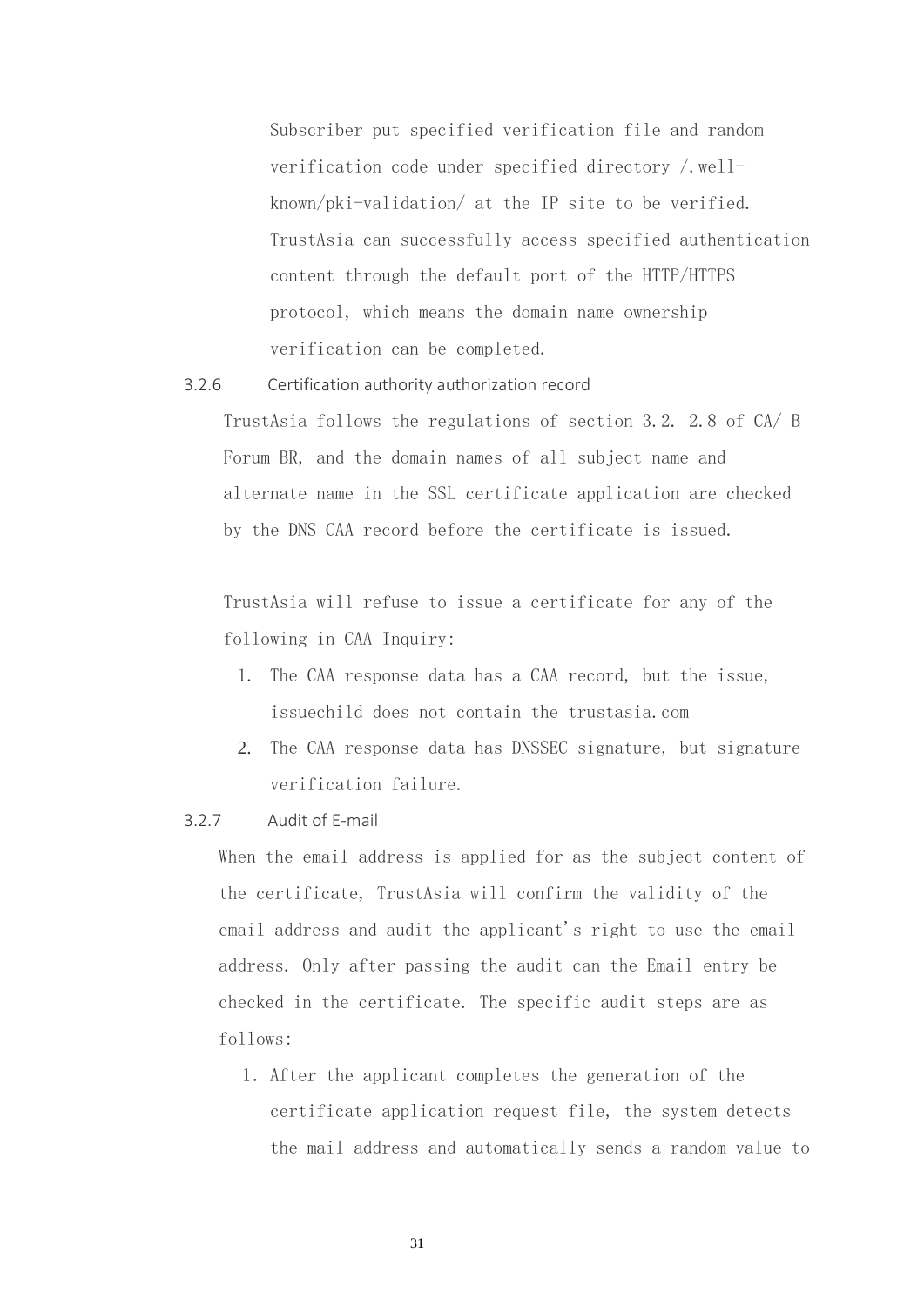the mail address, which is generated by the system and unique.

2.The applicant receives the mail and approves it via a link with a random code;

3.After the CA system of TrustAsia receives the approval from user, it will compare the random code sent with the random code in approval. If the result is consistent, the email is approved..

The mail with the original random value can be repeatedly transmitted without any change in the overall content of the recipient and the mail. The random value in the message shall start on the day of the generation and the validity period shall not exceed 30 days.

#### 3.2.8 Accuracy of data sources

Prior to the use of any data source as a dependent data source, TrustAsia assesses the dependability, accuracy and the resistance to alteration or falsification of that source, taking into account the following factors:

- 1.The number of years of information provided;
- 2.The frequency at which sources of information are updated;
- 3.Data providers and data collection purposes;
- 4.Availability and accessibility of data to the public;
- 5.The difficulty of falsifying or changing data.

#### 3.2.9 Non-Verified Subscriber Information

In general, in addition to the need for explicit and reliable authentication of the identity information required by the type of certificate, for the subscriber information that is not required to be verified. TrustAsia does not commit to the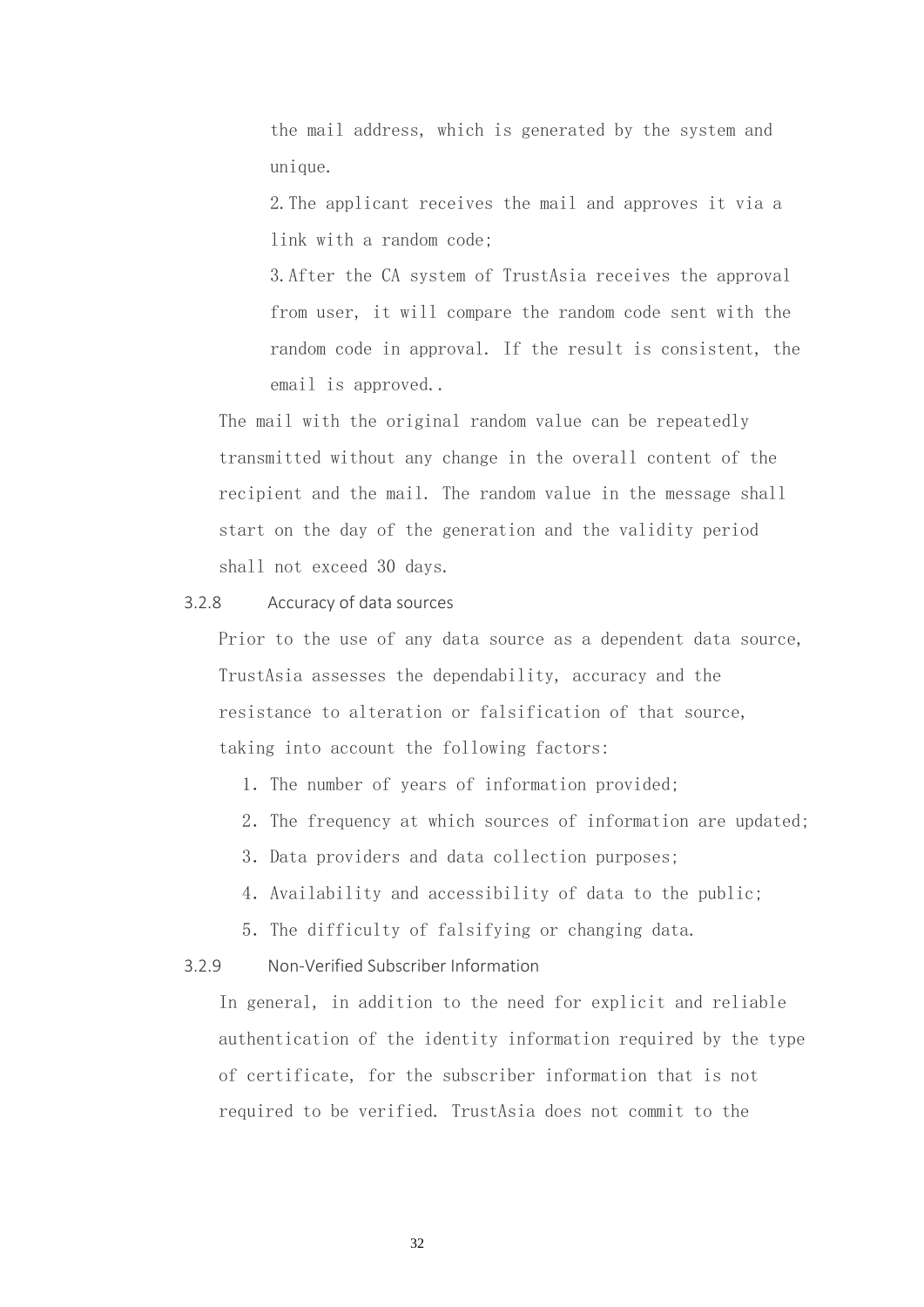authenticity of the relevant information and does not assume the relevant legal responsibility.

The information in the certificate must be verified and the unverified information must not be written to the certificate.

3.2.10 Validation of Authority

When an institutional subscriber authorizes the applicant's representative to handle the certificate business, TrustAsia will use the sources listed in Chapter 3.2.3 to obtain reliable means of communication to verify the authenticity of the applicant's application certificate. TrustAsia can confirm the authenticity of the certificate application directly with the applicant's representative, or with the department with authority within the applicant's organization, such as the applicant's main business office, the company's office, Human Resources Office, Information Technology Office or such other department as TrustAsia thinks fit.

TrustAsia may also allow the applicant to provide authorization letters, employment certificates or any equivalent means to verify that it belongs to the above-mentioned institution and that its representative conduct is authorized by the agency.

In addition, TrustAsia allows applicants to designate independent individuals to apply for certificates. TrustAsia does not accept any request for a certificate beyond that authorization if the applicant specifies in writing an independent individual who can apply for a certificate. Upon receipt of a verified written request from the applicant,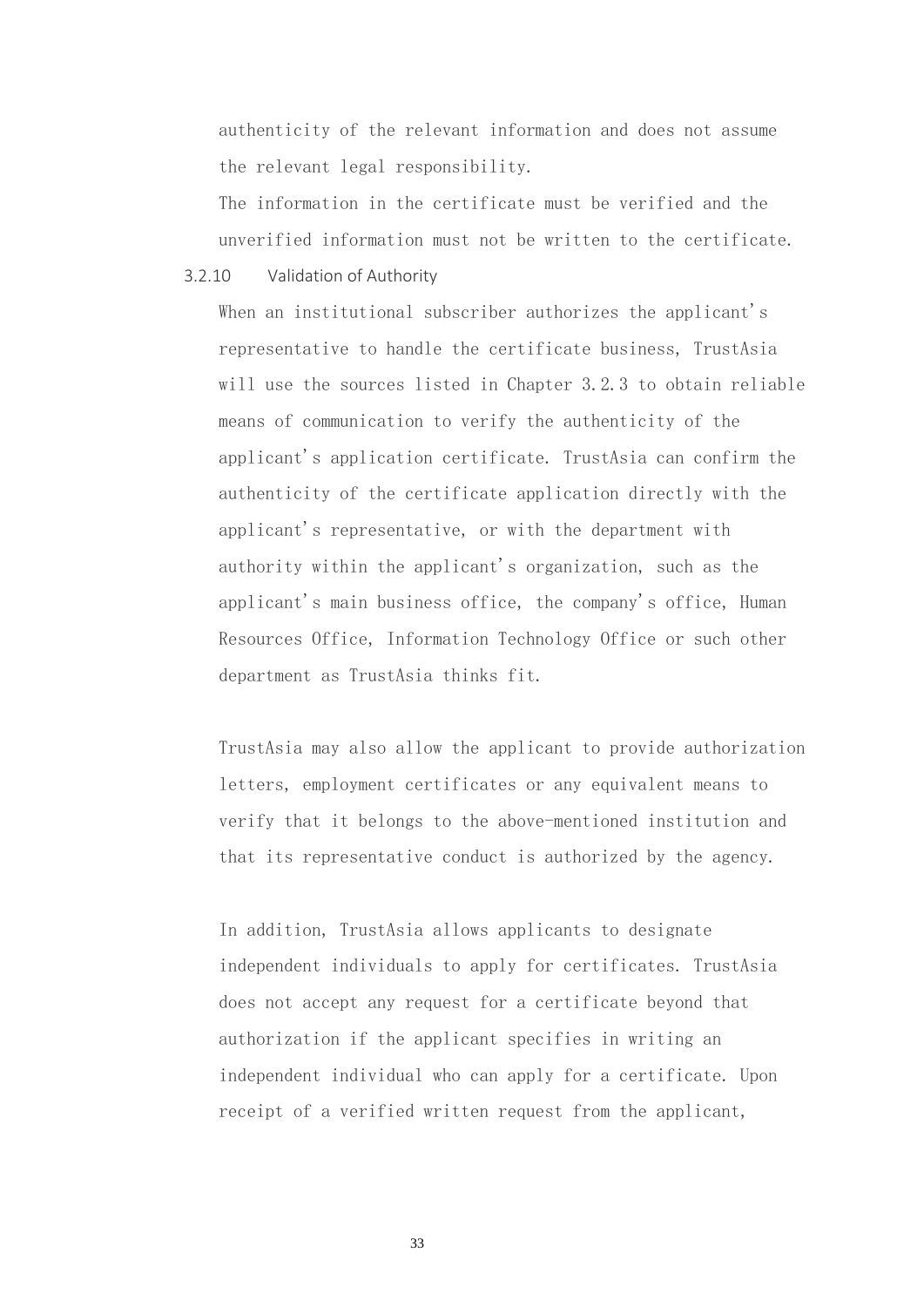TrustAsia shall provide the applicant with a list of its authorized personnel.

#### 3.2.11 Criteria for Interoperation

For other electronic certification services, they can interoperate with TrustAsia, but the CPS of the electronic certification service must meet the TrustAsia CP requirements and sign the corresponding agreement with TrustAsia. If there are provisions in national laws and regulations, TrustAsia will strictly implement the relevant provisions. So far, TrustAsia has not issued any cross-certificate.

## 3.3 Identification and Authentication for Rekey Requests

Before the certificate expires, the subscriber can request an update of the key. Upon receipt of a request to update the key, TrustAsia will create a new certificate that contains the new public key but the subject matter of the certificate is the same as the original certificate, and can selectively extend the validity of the certificate. TrustAsia can choose to reconfirm the applicant according to the actual situation, or rely on the information previously provided or obtained.

The key update will cause the file or data encrypted with the original key pair to be unable to decrypt. Therefore, before applying for the key update, the subscriber must confirm that the file or data encrypted with the original key pair has been decrypted, and TrustAsia will not be responsible for the loss caused by the original key pair.

#### 3.3.1 Identification of Regular Key Update

TrustAsia supports certificate subscribers during the validity period to make key update requests, and subscribers can choose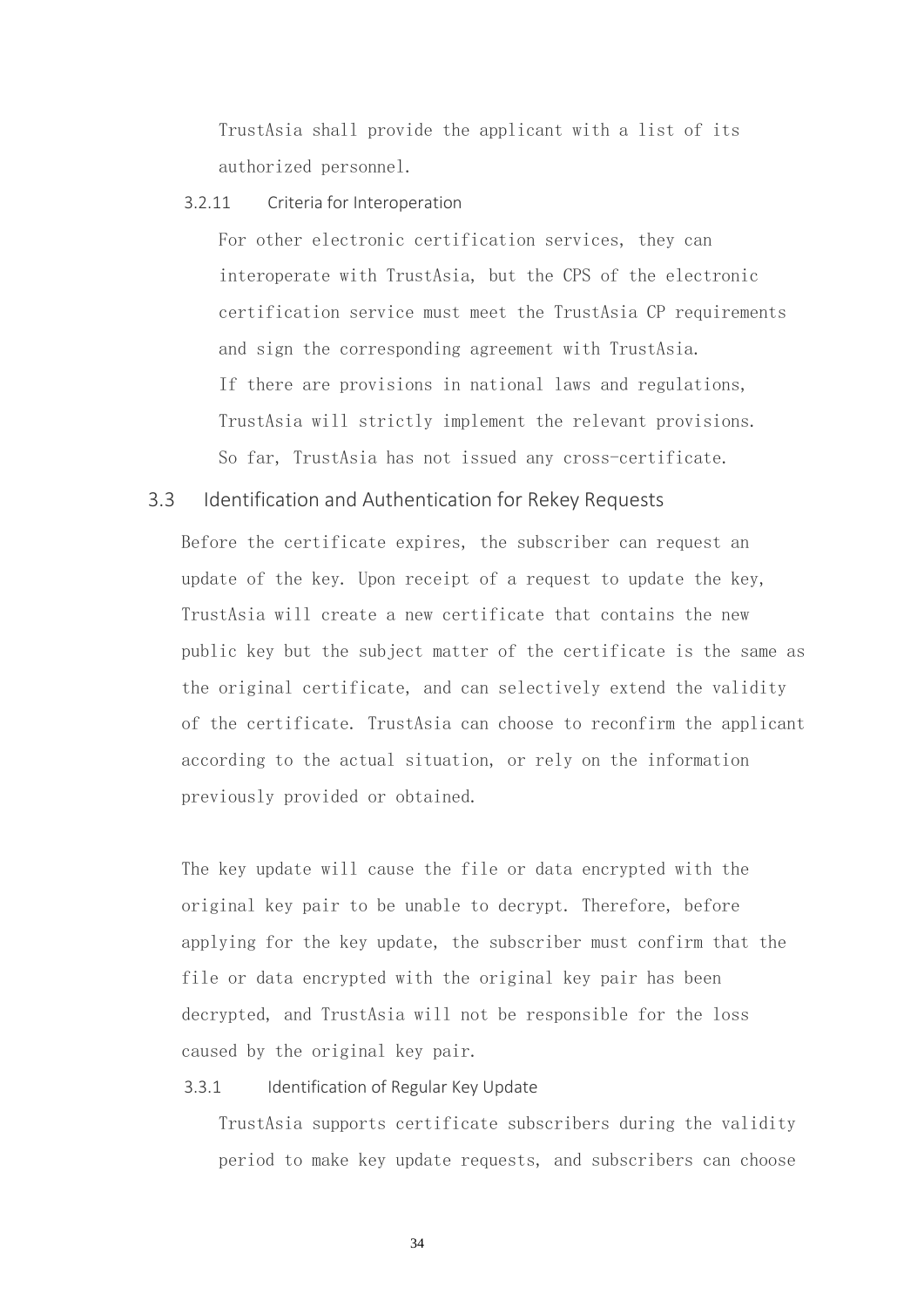to generate a new key pair to replace the key pair in use or the key pair that is about to expire.

There are two types of certificate key update: the reissue and the replacement.

#### 1. Certificate Reissue

Subscribers need to apply for a certificate reissue in the following cases:

The reissue means that the certificate is within the validity period, and the subscriber applies for the operation to update the certificate key.

- 1) The subscriber certificate (file) is lost or damaged or the subscriber considers the original certificate and key to be insecure;
- 2) Multiple deployment of a certificate by subscriber requires the use of different key pairs;
- 3) Subscribers need to obtain certificates with multiple algorithms (RSA、ECC);
- 4) Subscribers need to add domain names (multi-domain name SSL/TLS server certificates only);
- 5) Other reasons approved by TrustAsia.

When a subscriber needs to issue a replacement certificate, he/she should apply for a replacement certificate to TrustAsia on his/her own initiative. If the subscriber's authenticated certificate registration information is within the CA/B Forum BR certification period, TrustAsia will reissue the certificate based on its original information.If the time slot between the certified certificate registration information creation and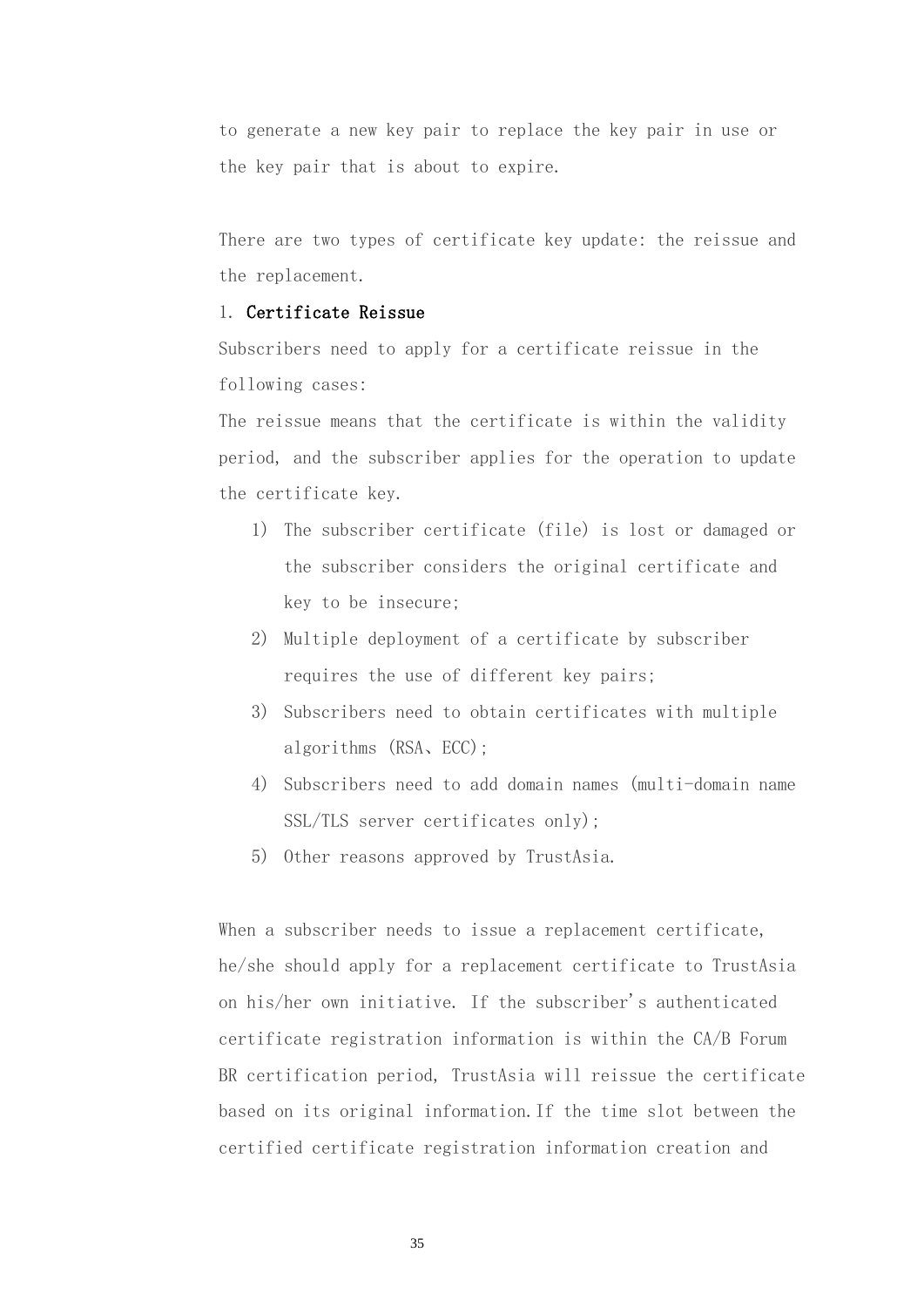initial verification has exceeded the CA/B Forum BR required verification validity period, the subscriber identity shall be re-verified, and the verification process and requirements shall be the same as the initial application. The validity period of the replacement certificate is the same as that of the original certificate.

## 2. Certificate Replacement

Replacement refers to the operation of the subscriber applying for an update key within 30 days (inclusive) of the expiration of the certificate.

Within 30 days (inclusive) before the expiration of the Subscriber Certificate, TrustAsia will notify the Subscriber of the certificate renewal operation by appropriate means. If the subscriber's verified certificate registration information is within the validity period specified by CA/B Form BR. TrustAsia will reissue the certificate to the subscriber based on its original information. If the verified certificate registration information distance from the initial verification has exceeded the CA/B Form BR specified verification validity period, the subscriber identity needs to be re-validated, the verification process and requirements are the same as the initial application. The new certificate will be valid from the date of renewal of the certificate until the expiration of the original certificate plus another certificate validity cycle.

## 3.3.2 Identification and Authentication for Routine Rekey TrustAsia does not provide Re-key/renewal after revocation.

3.4 Identification and Authentication for Revocation Request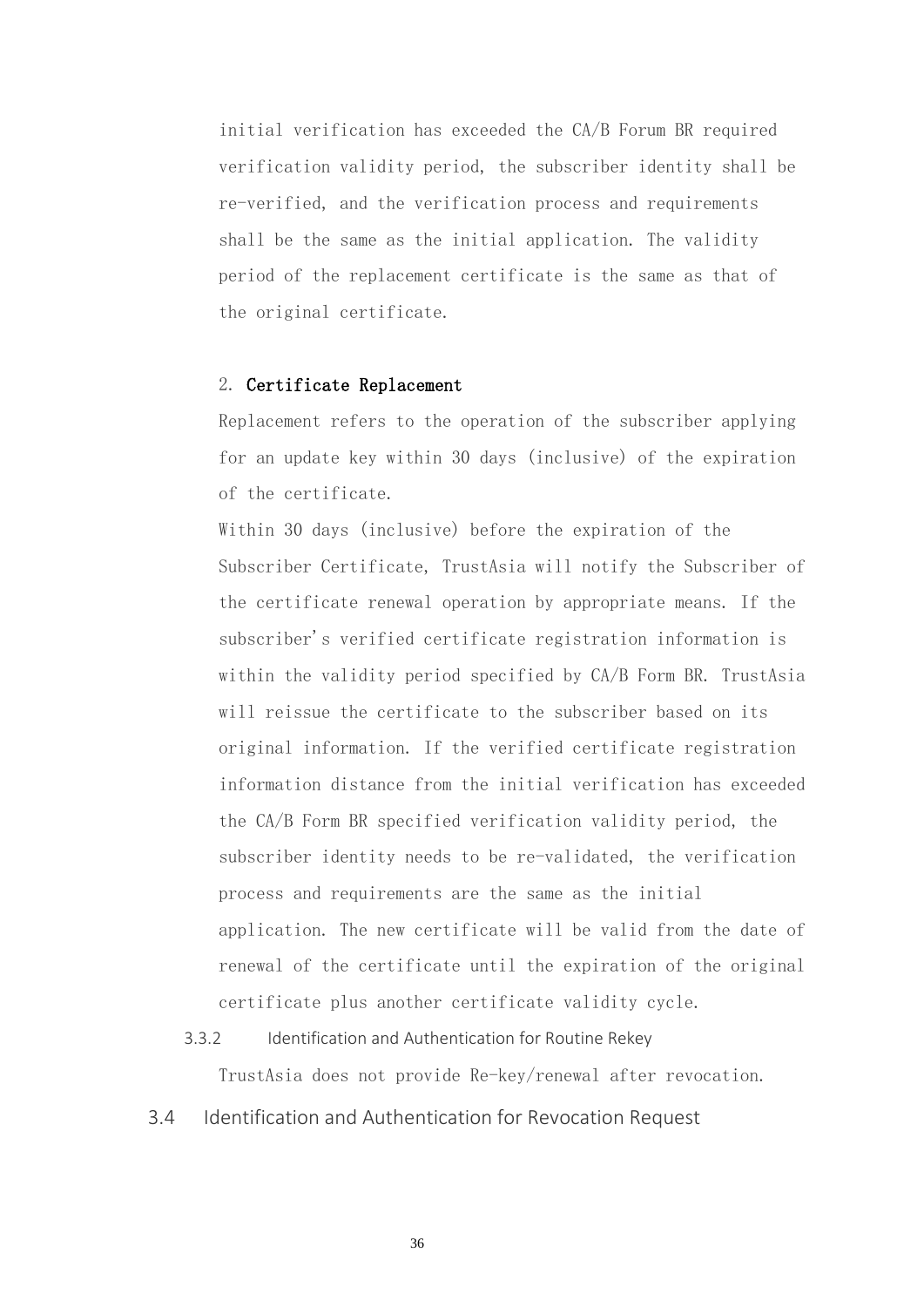In TrustAsia's certificate business, a certificate revocation request can come from a subscriber or from TrustAsia. In addition, TrustAsia has the right to initiate the revocation of a subscriber certificate when it has a certificate that requires revocation for the reasons stated in this CPS 4.9.1.1.

Subscribers submit requests to TrustAsia in certain ways, such as mail, fax, telephone, etc., TrustAsia confirms that the person or organization revoke the certificate is the subscriber or its authorized person in a manner corresponding to the certificate safeguard level. Depending on the circumstances, one or more of the following can be used for confirmation: domain name control verification, telephone, fax, e-mail, mailing or express delivery.

## 3.5 Identification of authorized Service institutions

TrustAsia acts as a certificate RA and no additional RA is established.

# 4. Certificate Life Cycle Operational Requirements

## 4.1 Certificate Application

4.1.1 Who Can Submit a Certificate Application

An applicant or an individual authorized to apply for a certificate on behalf of an applicant may file a certificate application. The applicant is responsible for any data provided to TrustAsia by it or the authorized representative. The EV certificate request must be submitted by an authorized certificate applicant and approved by the certificate approver. The certificate application must be accompanied by a (written or electronic) subscriber agreement signed by the contract signatory.

4.1.2 Enrollment Process and Responsibilities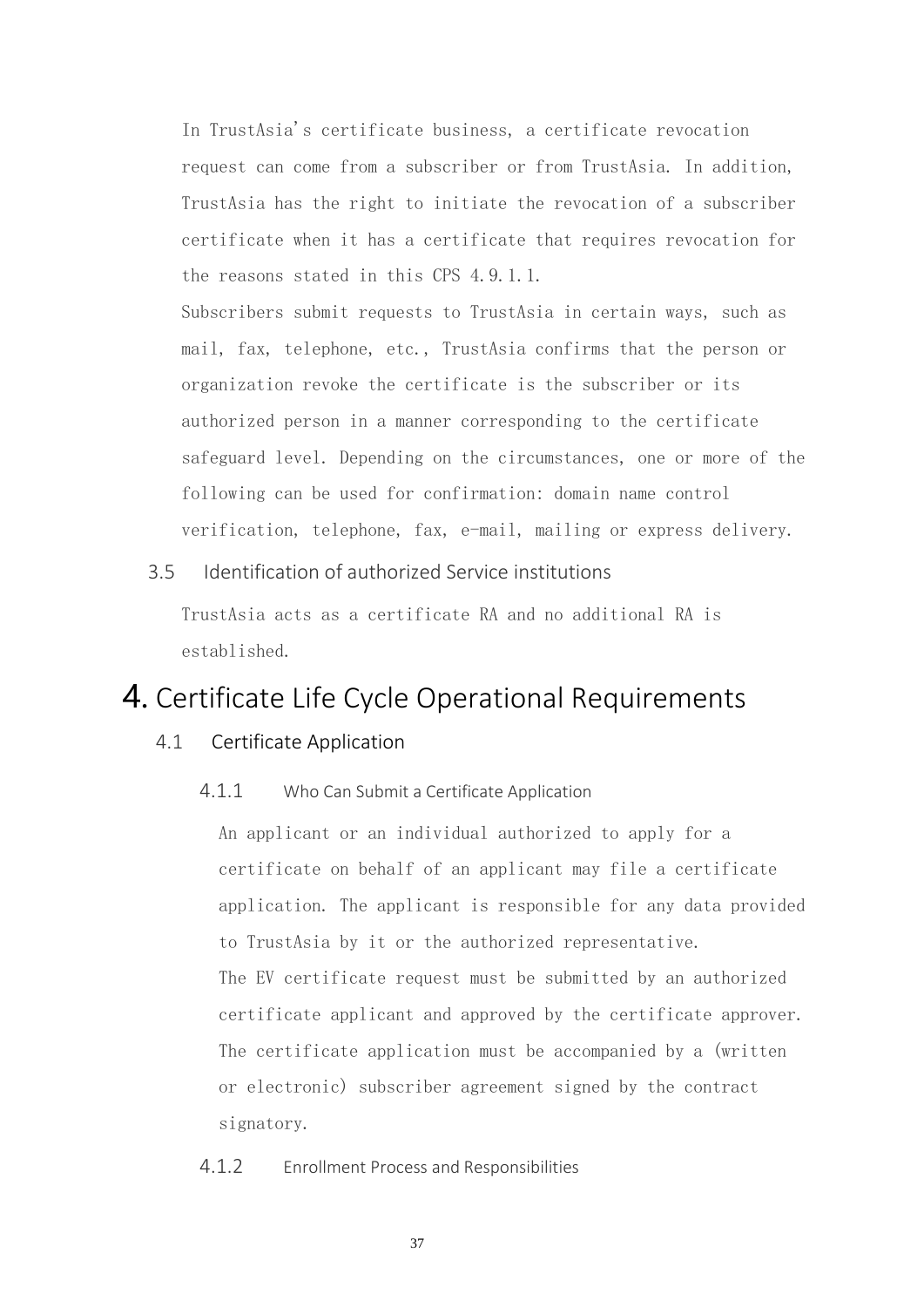- 1. Enrollment Process include:
- Submit a certificate request;
- Generating key pairs;
- providing the public key of the key pair to TrustAsia;
- Agree to the applicable subscriber agreement;
- Pay any applicable fees.

## 1.Responsibilities

- The applicant shall know in advance the matters agreed upon in the subscriber Agreement, CP and this CPS, in particular with regard to the scope of application, rights, obligations and guarantees of the certificate.
- It is the responsibility of the subscriber to provide authentic, complete and accurate certificate application information and material to TrustAsia.
- It is the responsibility of the registration agencies to check and examine the certificate application information and identification materials provided by the subscriber.

## 4.2 Certificate Application Processing

## 4.2.1 Performing Identification and Authentication Functions

When TrustAsia receives a subscriber's certificate request, the TrustAsia Verification Team will identify and authenticate the subscriber's identity as required in Section 3.2 of the CPS. TrustAsia maintains systems and processes to fully verify the identity of the applicant in accordance with CPS. The content of communication through telephone, fax or email will be stored securely together with the applicant through the web interface of TrustAsia or all the information provided directly by the API.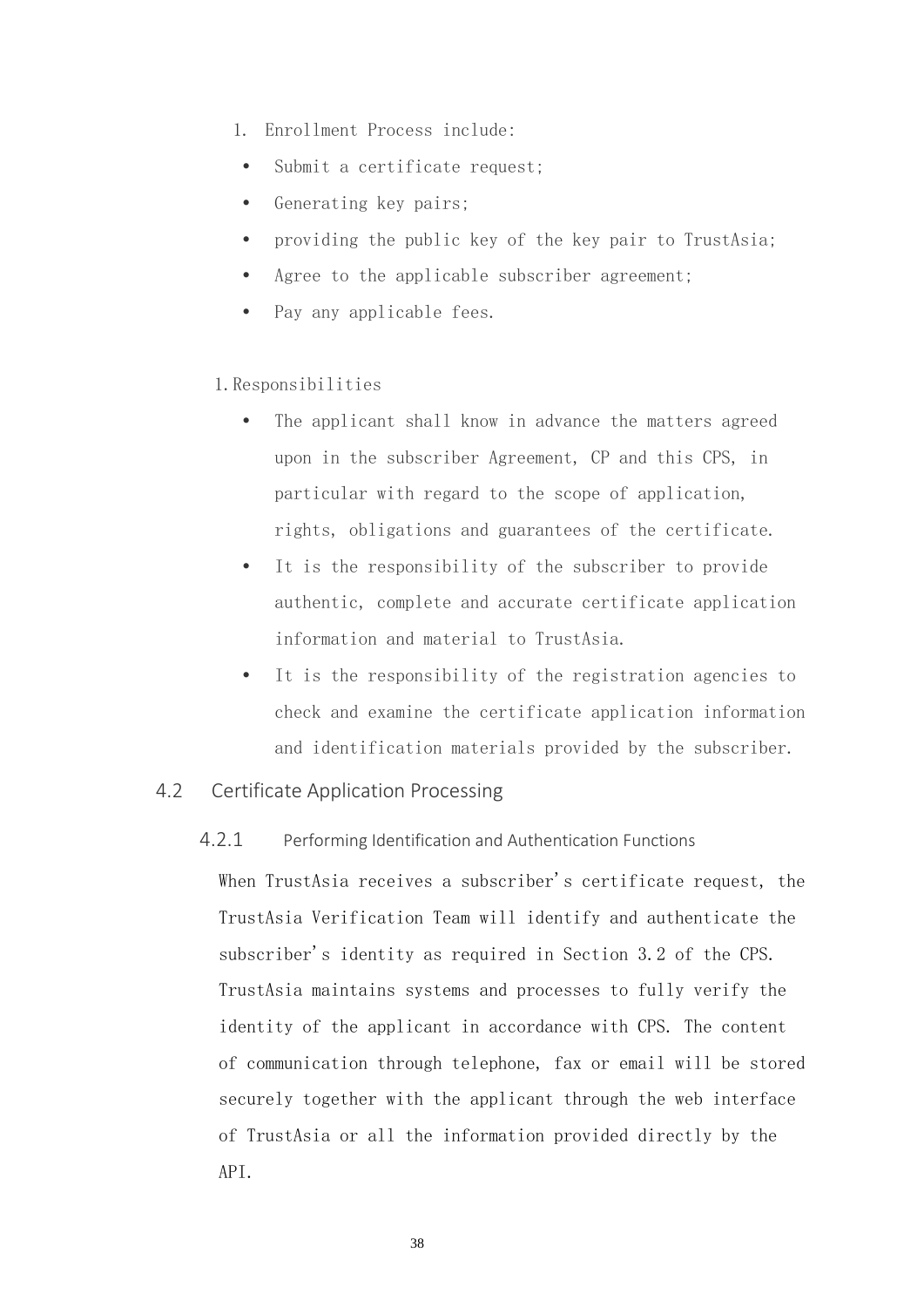TrustAsia will establish and maintain a high-risk database list of SSL certificates based on certificates that have been denied or revoked for suspected or identified phishing or other fraudulent purposes, and will query the list information when accepting certificate applications. For subscribers that appear in the list, TrustAsia has the right to reject certificates and request or perform additional authentication.

TrustAsia performs an CAA record check on each DNS Name in the issued certificate subject alias extension and determines whether the certificate application is approved according to the inspection method and results in Section 3.2 of the CPS.

If some or all of the authentication data content is not in the official language of TrustAsia, TrustAsia will use properly trained personnel with sufficient experience and judgment to complete the final cross-audit and due diligence.

After the verification is completed, the TrustAsia verification team will review all certificate application information and related documents, and according to the verification results decide to accept, refuse the application or request the applicant to submit additional relevant materials.

For the purpose of authenticating the information contained in the OV and EV SSL certificates, TrustAsia may use data or supporting documentation obtained from a source designated by TrustAsia in accordance with section 3.2 of this CPS if the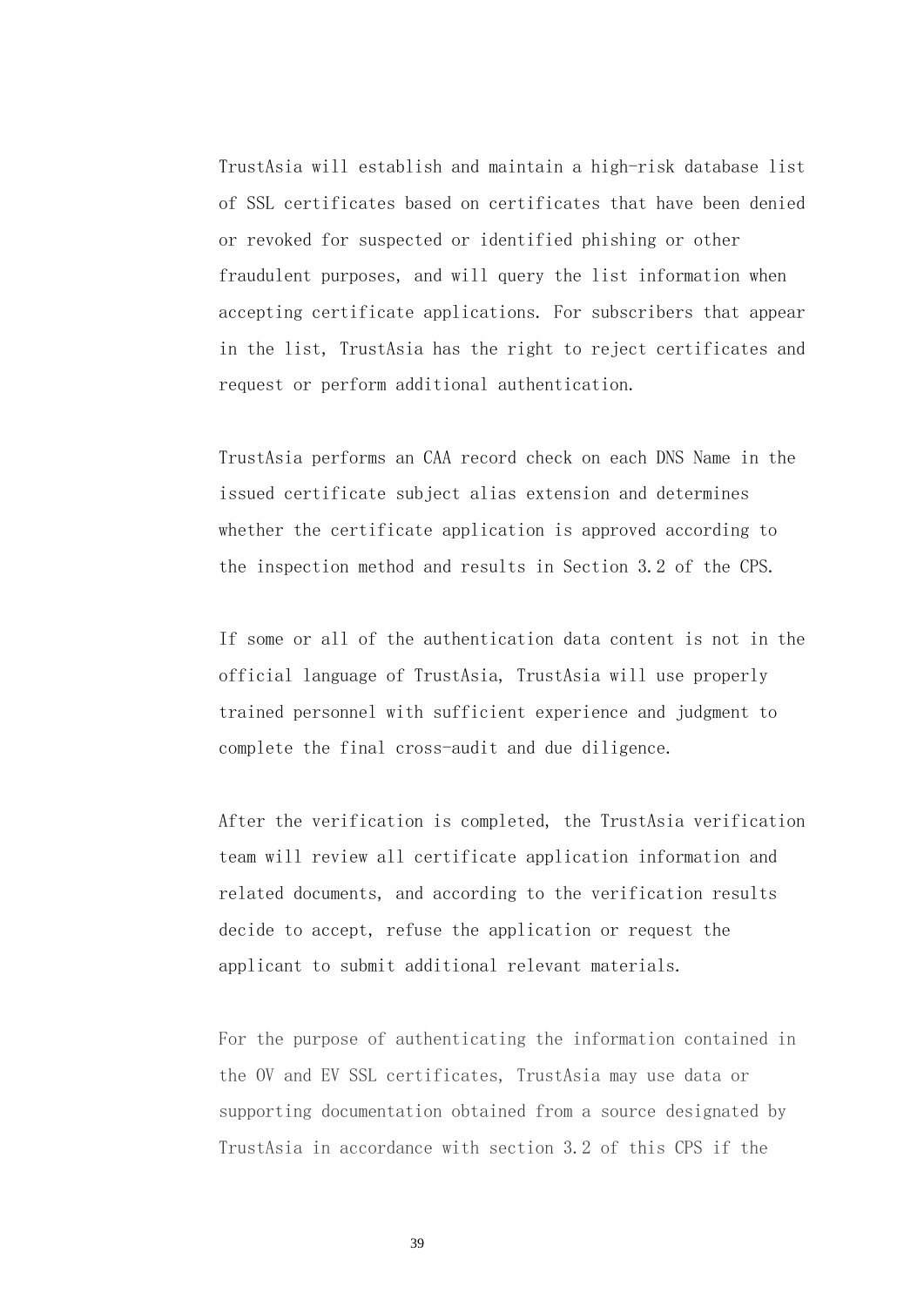data or supporting documentation has not been obtained by TrustAsia for more than 398 days and the information has not changed.

4.2.2 Approval or Rejection of Certificate Applications

#### 4.2.2.1 Approval of Certificate Applications

After TrustAsia's registration authority successfully completes verification steps for the certificate application and submits a certificate request, when TrustAsia formally issues certificates, it means TrustAsia has approved the certificate application.

TrustAsia will approve the certificate requests, if the following conditions are met:

- 1) The application shall completely meet the requirements from CPS section 3.2 regarding the subscriber's identification information and authentication.
- 2) Subscriber accepts or has no opposition regarding the content or requirements of the subscriber's agreement.
- 3) Subscriber has paid already in accordance with the provisions.

#### 4.2.2.2 Rejection of Certificate Applications

If the following circumstances happened, TrustAsia has the right to refuse the certificate application in case of the following situations:

- 1) The application does not meet the specifications of subscriber's identification and authentication in CPS 3.2.
- 2) The subscriber cannot provide the required identity documents.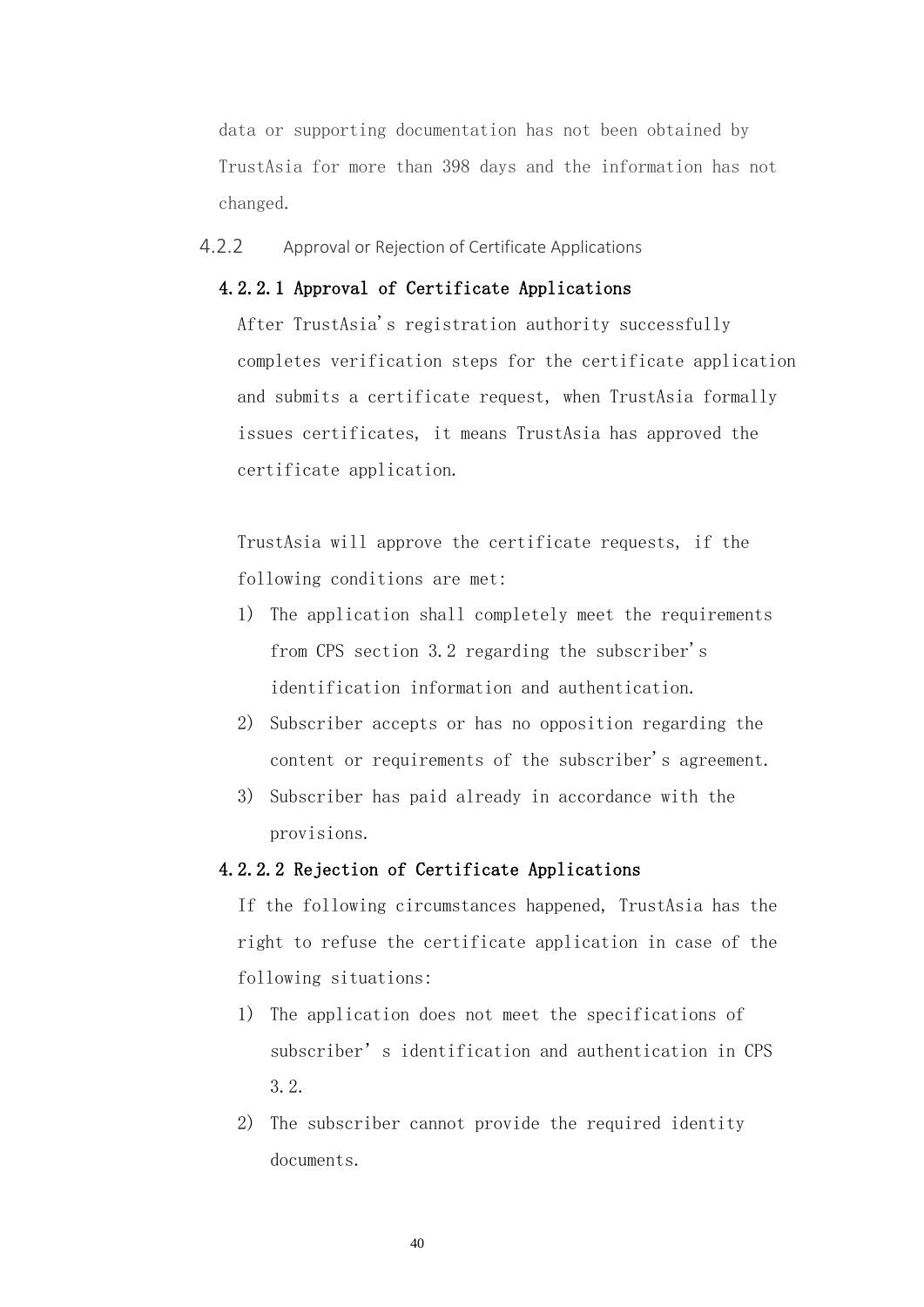- 3) The subscriber opposes or does not accept the relevant content or requirements of the subscriber's agreement.
- 4) The subscriber has not paid or cannot pay the appropriate fees.
- 5) The requested certificates contain a new gTLD under consideration by ICANN (The Internet Corporation for Assigned Names and Numbers).
- 6) The utilization of the subscriber's certificate does not comply with the laws and regulations of the place where it is located;
- 7) TrustAsia considers that the approval of the application will bring about controversies, legal disputes or losses to TrustAsia.
- 8) There are some insecure factors such as the length of the public key, algorithm that submitted by the application. For rejected certificate applications, TrustAsia will email to notify subscribers that the certificate application has failed.

#### 4.2.2.3 Time to Process Certificate Applications

Under normal circumstances, TrustAsia validates subscriber information and issues certificates within a reasonable time frame. Unless otherwise stated in an agreement or other agreement with the subscriber concerned, the processing time for the completion of the certificate application is not specified.

The time of certificate processing depends to a large extent on when the subscriber provides the details and documents needed to complete the verification and whether to respond to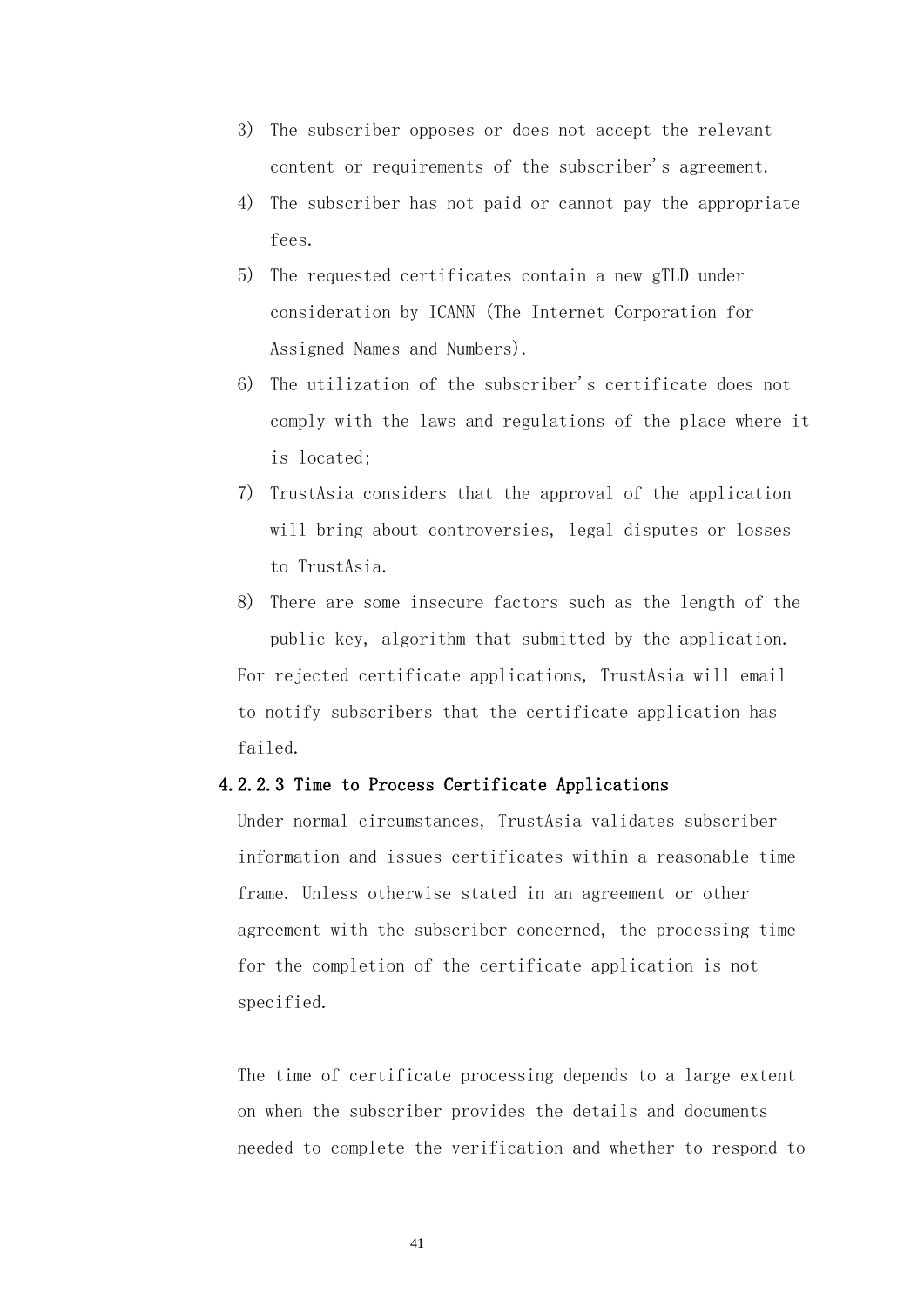the management requirements of TrustAsia in a timely manner. The application for a certificate will remain valid until it is rejected.

#### 4.3 Certificate Issuance

#### 4.3.1 Behavior of CA in Certificate issuance

TrustAsia confirms the source of the certificate request before issuing it.

In the process of issuing, the RA administrator is responsible for the examination and approval of the certificate application, and sends the request for issuing the certificate to the certificate issuing system of CA through the operation of the RA system. The certificate issuance request information sent by the RA to the CA must have the authentication and information confidentiality measures of RA, and ensure that the request is sent to the correct CA certificate issuing system. After obtaining the certificate issuance request, the CA certificate issuing system authenticates and decrypts the information from RA.

TrustAsia does not issue the final entity certificate directly from its root certificate. Record the SSL/TLS server certificate to be trusted in Chrome in two or more certificate transparency databases.

Databases and CA processes that occur during certificate issuance are protected against unauthorized modifications.

For valid certificate issuance requests, the CA Certificate Issuing System will send it to the Subscriber.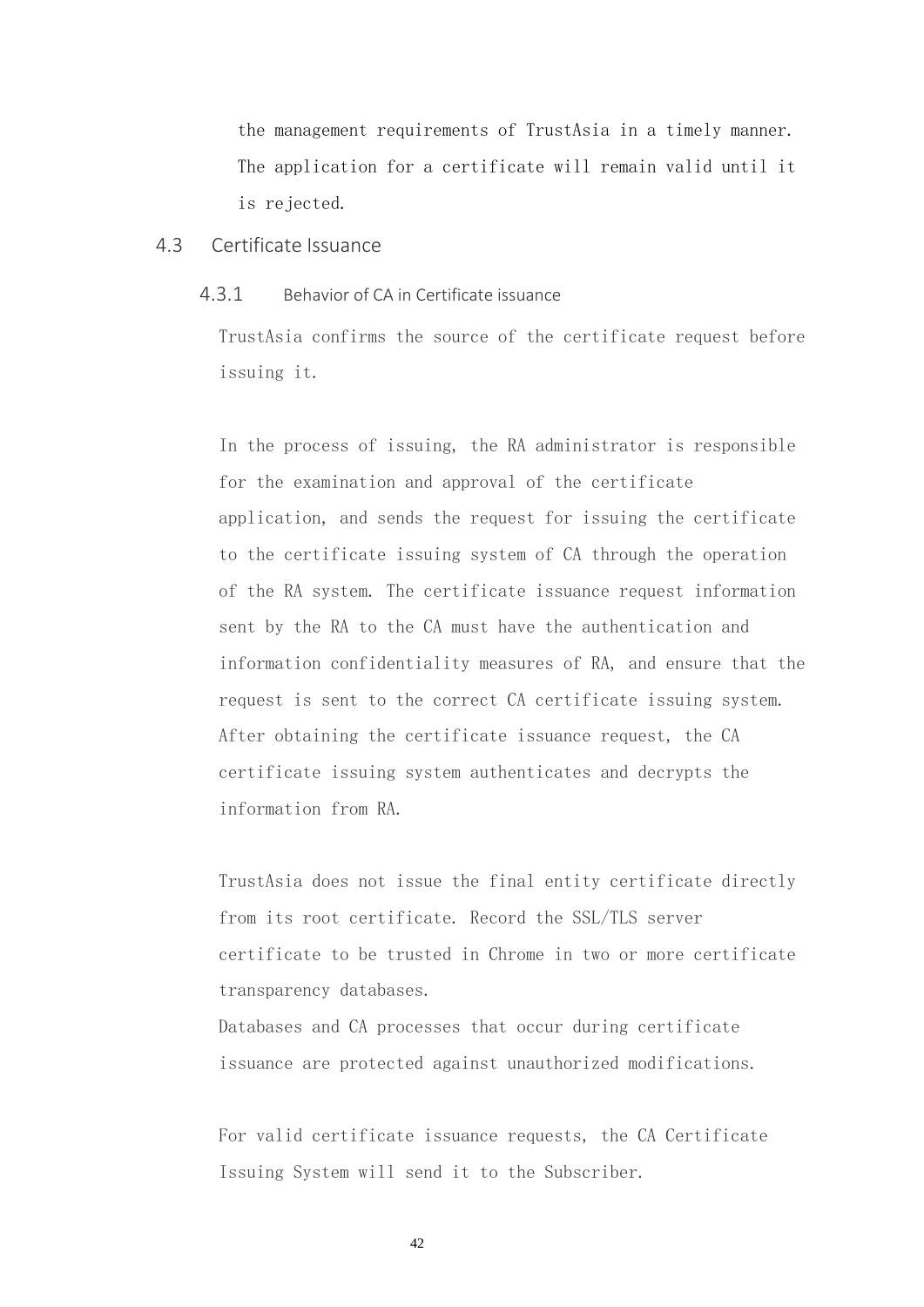## 4.3.2 For the notification of subscriber certificate issuance

TrustAsia provides certificates in any secure manner within a reasonable time after release. Typically, TrustAsia will email the certificate to the e-mail address specified by the subscriber during the certificate application process.

## 4.4 Certificate Acceptance

#### 4.4.1 Conduct Constituting Certificate Acceptance

The subscriber is solely responsible for installing the issued certificate on the subscriber's computer or hardware security module.

Subscribers are deemed to accept issued certificates, including, but not limited to:

- Subscribers visit the specialized TrustAsia certificate service website, and complete downloading the certificate to the digital certificate carrier.
- TrustAsia downloads the certificate instead of the subscriber, with the permission of the subscriber, and sends the certificate to the subscriber through the security carrier.
- After the notification of sending the certificate to the subscriber is received, the subscriber downloads the certificate through the notice.
- The subscriber accepted the manner in which the certificate was obtained and did not object to the certificate or the contents of the certificate.

## 4.4.2 Release of certificate from CA

TrustAsia delivers the certificate to the subscriber as a release of the certificate. TrustAsia will chooses to publish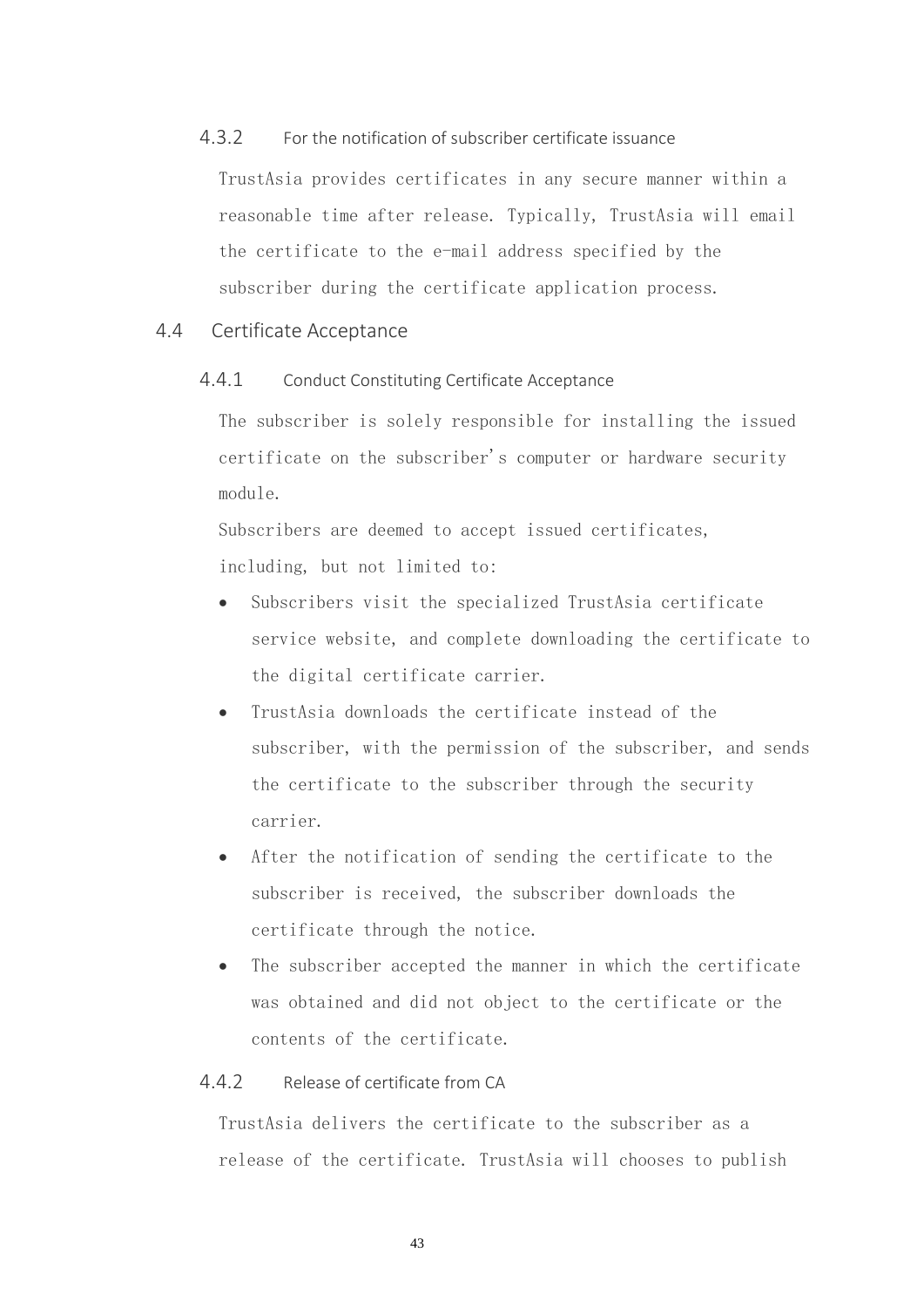the certificate on multiple Certificate Transparency Log servers, as required by Google and Apple, in accordance with different utilization scenarios of subscribers' certificates.

Follow the regulations on the information base mechanism in chapters 2.4 and 2.5 of this CPS, TrustAsia will issue certificates to subscribers. Only personnel in roles authorized by CA can monitor and manage the high-risk database or alternate issuance mechanism of the information database. At the same time, the personnel in roles is authorized to maintain and manage its integrity. If required by relevant laws and regulations such as confidentiality laws. TrustAsia will comply with relevant requirements and make its certificate in a searchable state after obtaining the subscriber's consent.

4.4.3 Notification of Certificate Issuance by the CA to Other Entities TrustAsia will not notice to other entities. Other entities can obtain TrustAsia's issued certificates by querying the directory server.

## 4.5 Key Pair and Certificate Usage

4.5.1 Subscriber Private Key and Certificate Usage

After receiving the certificate issued by TrustAsia, the subscriber shall take reasonable measures to properly keep the key pair and control its use authorization. The subscriber shall use the key pair within the scope of the protocol, laws and regulations, CPS.

## 4.5.2 Relying Party Public Key and Certificate Usage

The relying party shall consider the overall situation and the risk of loss before relying on the certificate.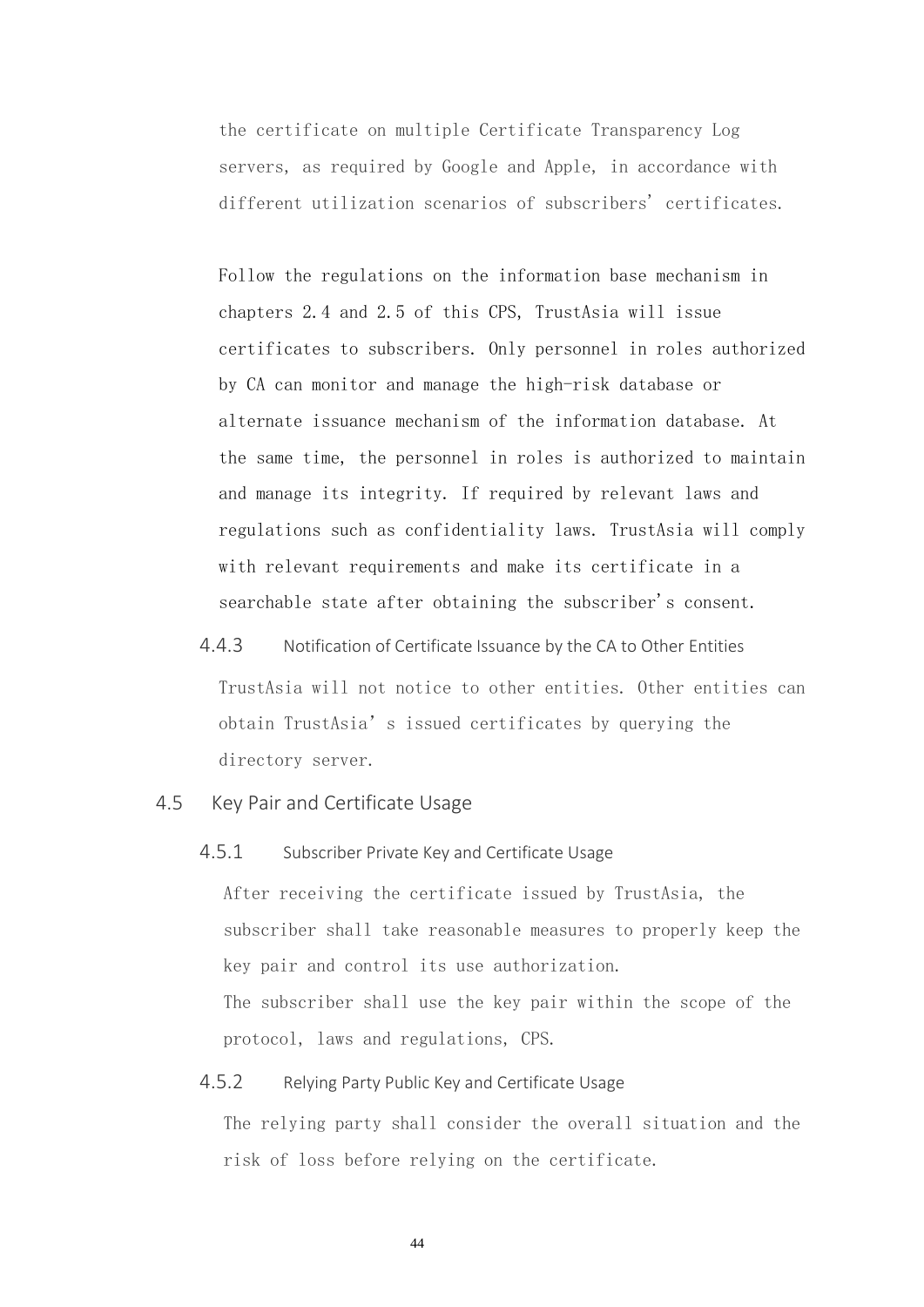When the relying party has received the message with digital signature, the party has the obligation to carry out the following operations to confirm:

- 1) Obtain digital signature's corresponding certificate and trust chain.
- 2) Confirm that the signature's corresponding certificate is the one trusted by the relying party.
- 3) Confirm whether the signature corresponding certificate has been revoked by querying the CRL or OCSP.
- 4) Certificate usage is suitable for the corresponding signature.
- 5) Use certificate's public key to verify the signature.
- 6) Consider other information specified in this CPS or elsewhere.

If the above conditions are not met, it is the duty of the relying party to refuse the signature information.

#### 4.6 Certificate Renewal

## 4.6.1 Circumstances for Certificate Renewal

For a subscriber certificate issued by TrustAsia, a certificate update may be made from 30 days (inclusive) prior to the expiration of the certificate. If the subscriber choose to keep using the original key pair to re-issue the certificate, the subscriber needs to ensure that the security of its key pair is not compromised. As of 30 days (inclusive) prior to the expiration of the certificate, TrustAsia will notify the subscriber of the renewal of the certificate by way of a mail notification.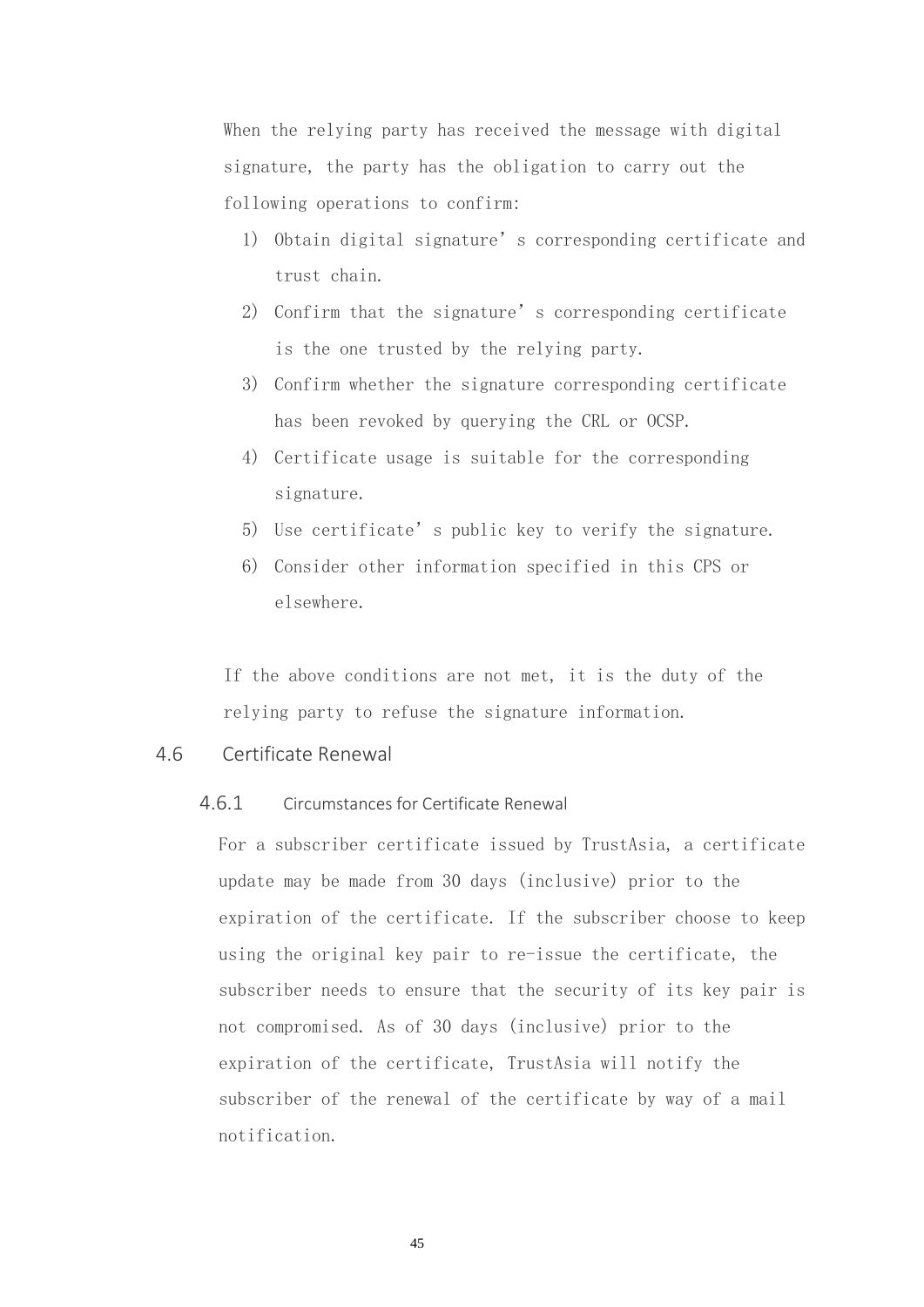If the subscriber does not change the certificate subject alias name and the related identity information when the certificate renewal request is submitted, and the verification time of the original certificate does not exceed the period specified in Section 4.2.1 of this CPS, then TrustAsia may verify the information of the update certificate with reference to the data and the supporting documents verified by the original certificate.

Where the subscriber needs to change some of the certificate information when submitting the certificate renewal request or the validation limitation of the original certificate has exceeded the time limit specified in section 4.2.1 of this CPS, the certificate renewal request will be verified in accordance with the process and requirements of the certificate initial application by TrustAsia.

If the original certificate of the subscriber has expired, verify according to the process and requirements of the initial application of the certificate when applying for the certificate again.

#### 4.6.2 Who May Request Renewal

The entity requesting the renewal of the certificate is a subscriber or other authorized representative who has applied for a TrustAsia certificate, and the remaining validity of the certificate is less than 30 days (inclusive).

## 4.6.3 Processing Certificate Renewal Requests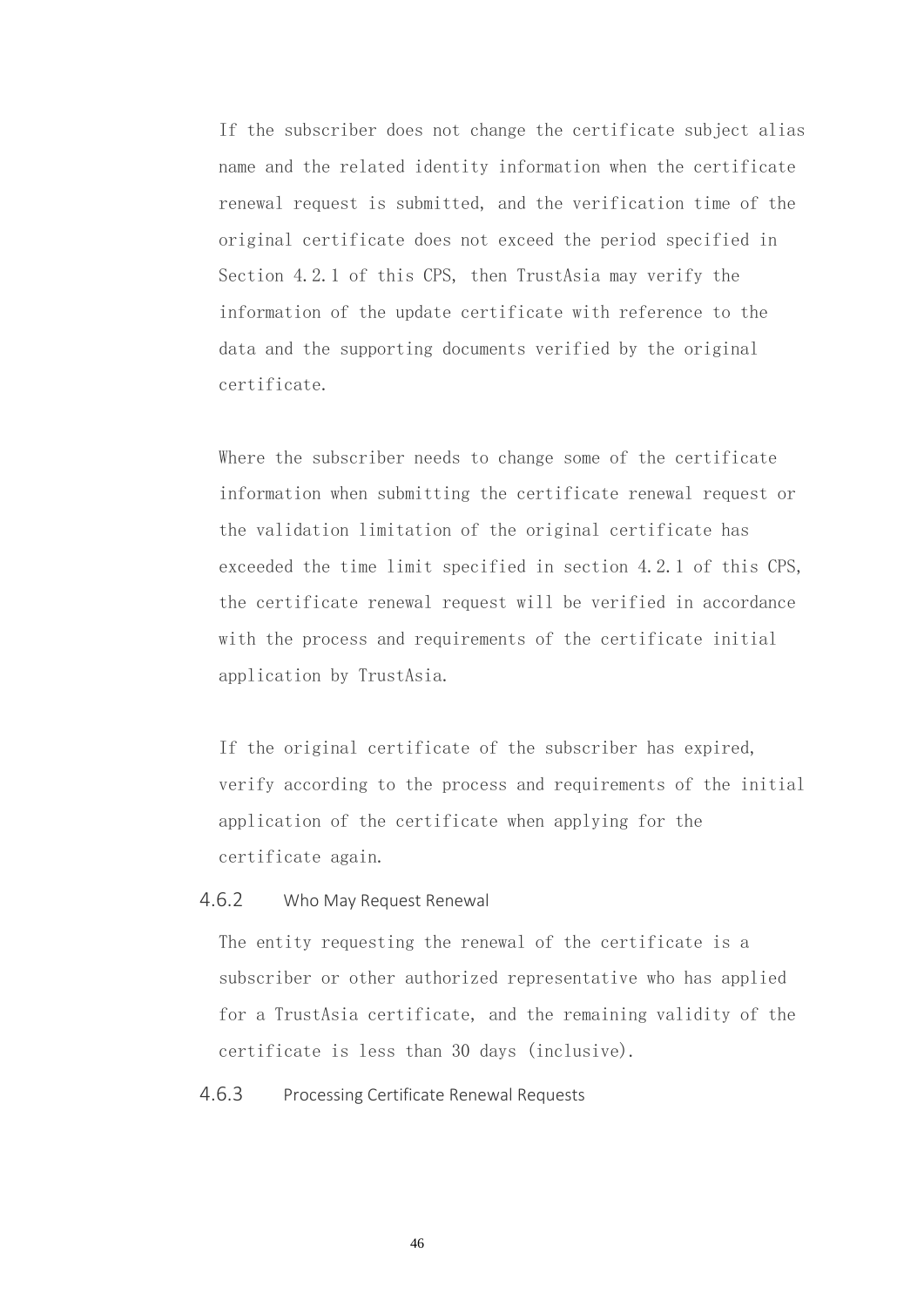For certificate update, the processing procedure includes application identification and authentication, certificate information verification and certificate issuance.

1.The identification and authentication of the application shall be based on the following aspects:

- 1) The original certificate of the subscriber exists and is issued by TrustAsia;
- 2) the certificate update request is within the license period;
- 3) A subscriber can submit sufficient information to be able to identify the original certificate, such as a subscriber's alias name, certificate sequence number, etc.

2.For the processing procedure of certificate information verification, TrustAsia will process according to the provisions of Chapter 3.3.1 of this CPS. TrustAsia may also choose to verify according to the general initial certificate application process according to the specific application situation of subscriber certificate update. 3.TrustAsia can approve the issuance of the certificate only

after all the above authentication and verification have been passed.

- 4.6.4 Notification of New Certificate Issuance to Subscriber See CPS Section 4.3.2
- 4.6.5 Conduct Constituting Acceptance of a Renewal Certificate See CPS Section 4.4.1.
- 4.6.6 Publication of the Renewal Certificate by the CA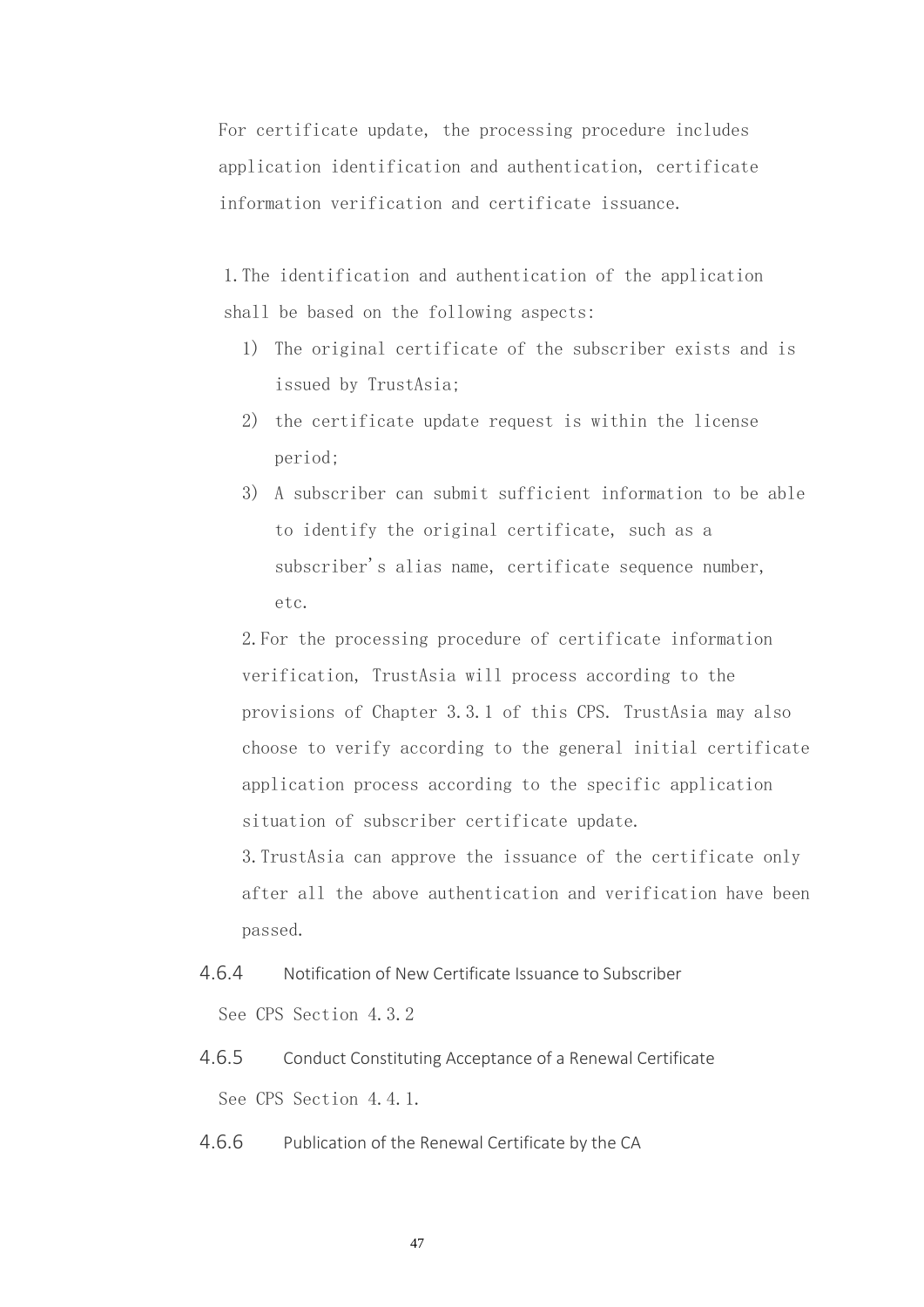See CPS Section 4.4.2.

- 4.6.7 Notification of Certificate Issuance by the CA to Other Entities See CPS Section4.4.3.
- 4.7 Certificate Rekey
	- 4.7.1 Circumstances for Certificate Rekey

The subscriber can choose the certificate rekey service when the subscriber's certificate is as follows:

- 1) The subscriber certificate (file) is missing or damaged or the subscriber considers that the original certificate and key is unsafe;
- 2) In case one certificate multiple deployment, the subscriber needs to use different key pairs.
- 3) Subscribers need to obtain certificate with multiple algorithms (RSA、ECC);
- 4) subscriber needs to add domain name (only for multidomain name SSL/TLS server certificate);
- 5) The subscriber certificate is about to expire and it is believed that the key needs to be updated when the certificate is updated.
- 6) Other situations that may result in key updates.
- 4.7.2 Who May Request Certification of a New Public Key

The entity requesting a certificate update is a subscriber or its authorized representative who has applied for a TrustAsia certificate and whose certificate has not expired.

## 4.7.3 Processing Certificate Rekeying Requests

The process of certificate key update request is completed by the process of certificate update request in TrustAsia. See CPS Section4.6.3.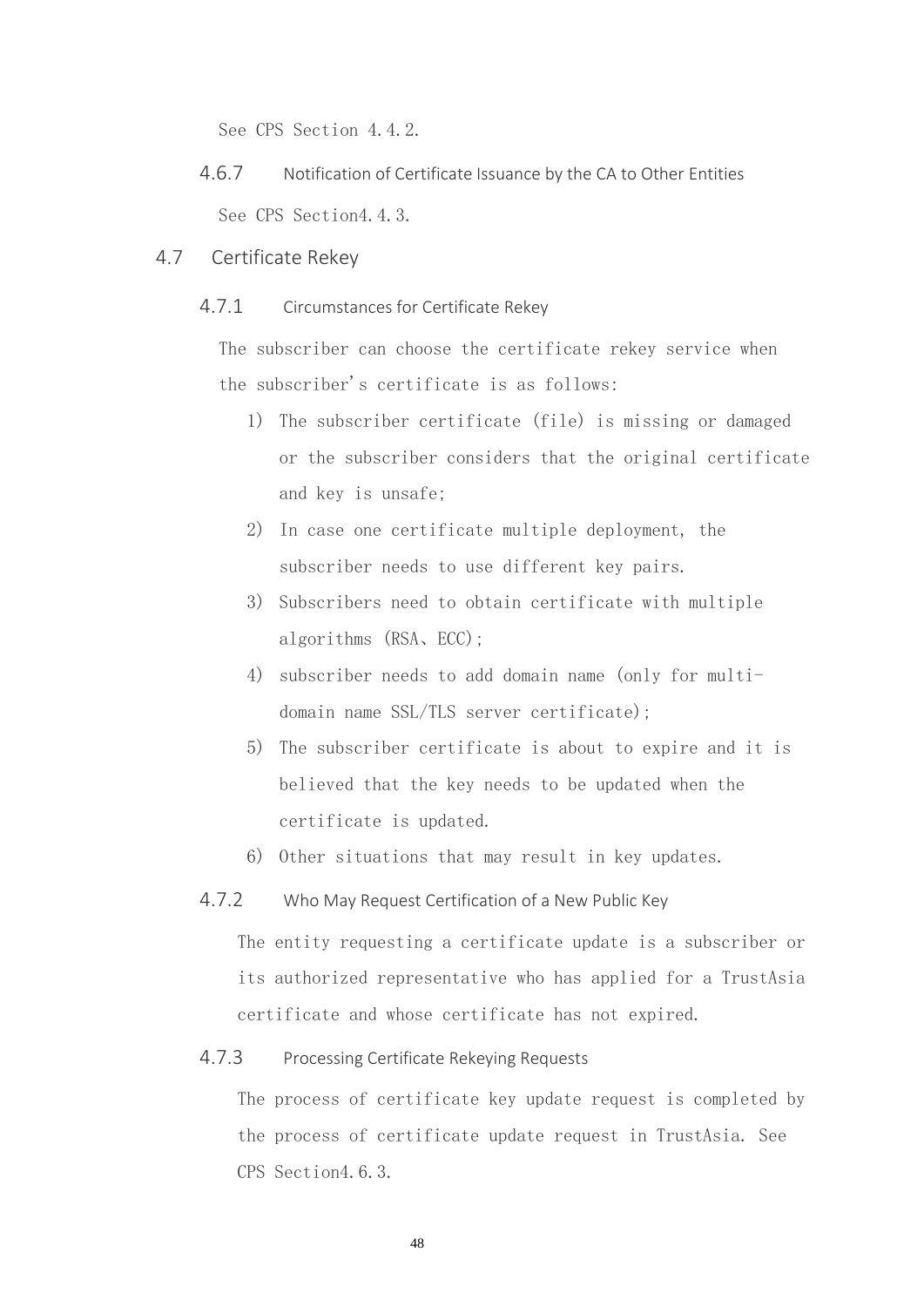- 4.7.4 Notification of a subscriber when a new certificate is issued See CPS Section4.3.2.
- 4.7.5 Conduct Constituting Acceptance of a Rekeyed Certificate See CPS Section4.4.1.
- 4.7.6 Publication of the Rekeyed Certificate by the CA See CPS Section4.4.2.
- 4.7.7 Notification of Certificate Issuance by the CA to Other Entities See CPS Section4.4.3.
- 4.8 Certificate Modification
	- 4.8.1 Circumstances for Certificate Modification

Certificate change means that the subscriber's certificate is within its validity period, the alternate name of the certificate extension information is changed with nonupdated key, but the certificate is reissued.

The subscriber's request to change the name of the certificate authority is not accepted by TrustAsia. If the name of the authority needs to be changed, the subscriber needs to apply for a new certificate again.

4.8.2 Who May Request Certificate Modification

The entity requesting certificate modification is a subscriber or its authorized representative who has applied for a TrustAsia certificate and whose certificate has not expired.

## 4.8.3 Processing Certificate Modification Requests

When the subscriber submits the application for modification of certificate information, TrustAsia will re-verify the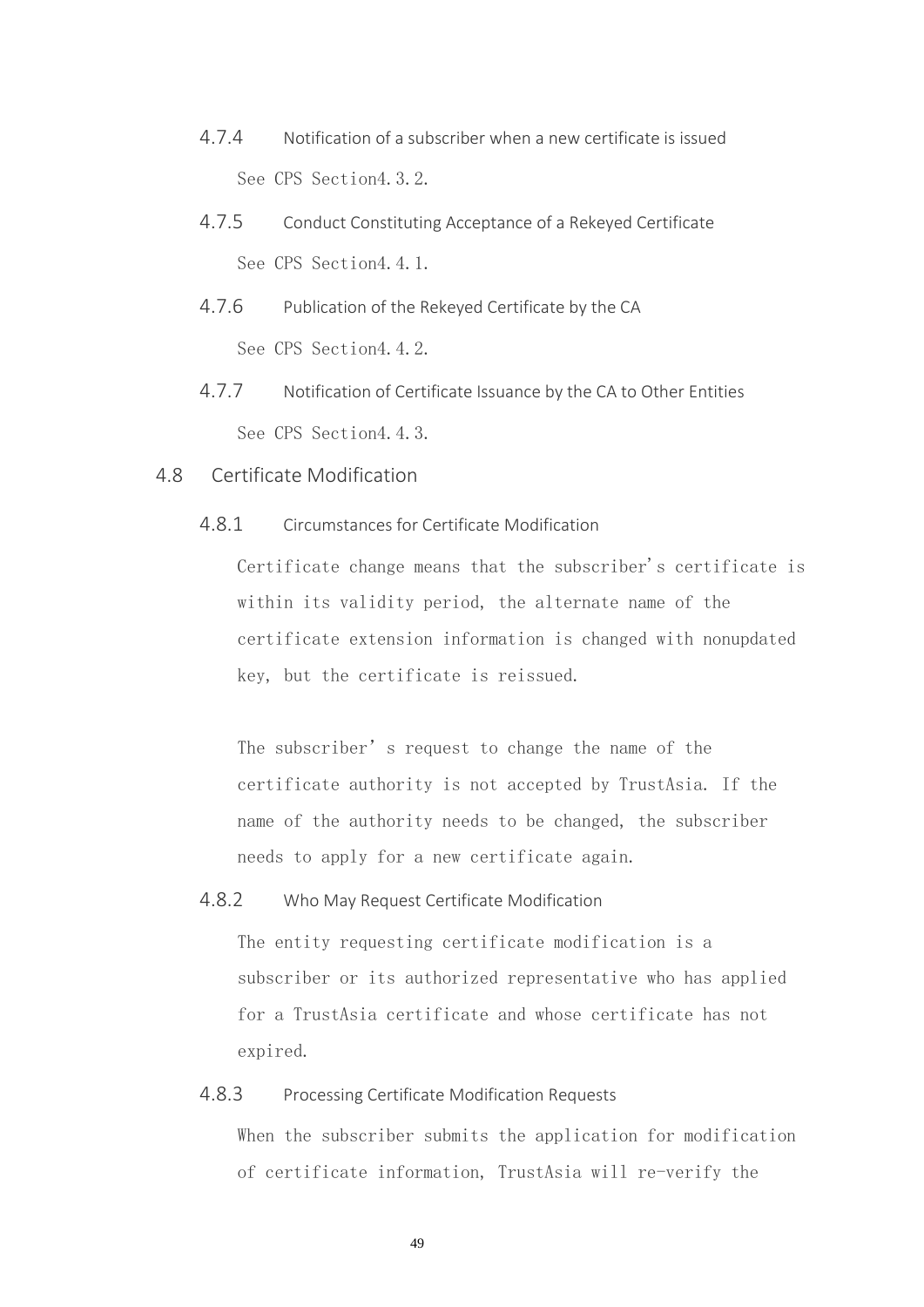certificate information. If the application data of the original certificate are available and not expired (the application data of OV and EV certificate is valid for 398 days, the application data of DV certificate need to be verified every time), the original information can be examined and verified by reference to the original data. If the above information is unavailable or overdue, then TrustAsia will audit and verify the certificate process and requirements in accordance with the initial application process and requirements. Then, TrustAsia will reissue a new certificate.

- 4.8.4 Notification of New Certificate Issuance to Subscriber See CPS Section4.3.2.
- 4.8.5 Conduct Constituting Acceptance of Modified Certificate See CPS Section4.4.1.
- 4.8.6 Publication of the Modified Certificate by the CA See CPS Section4.4.2.
- 4.8.7 Notification of Certificate Issuance by the CA to Other Entities See CPS Section 4.4.3.
- 4.9 Certificate Revocation and Suspension
	- 4.9.1 Circumstances for Revocation

## 4.9.1.1 Reasons for Revoking a Subscriber Certificate

TrustAsia will revoke the certificate within 24 hours or forward such complaints to law enforcement in appropriate situation if one or more of the following occurs:

1) The subscriber requests in writing that TrustAsia revoke the certificate;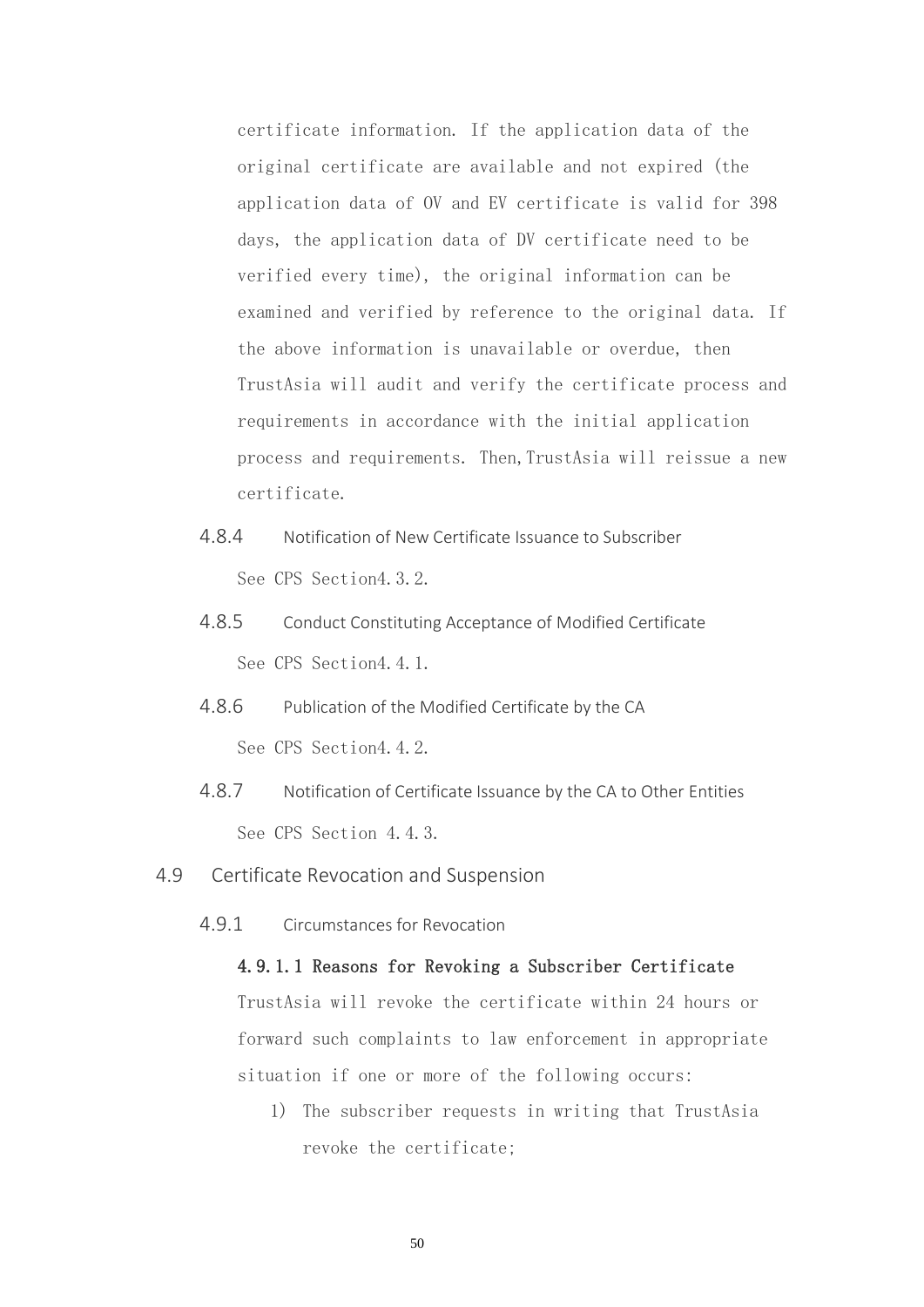- 2) The subscriber notifies TrustAsia that the original certificate request was not authorized and does not retroactively grant authorization;
- 3) TrustAsia obtained evidence that the subscriber private key corresponding to the certificate public key was compromised or no longer met the requirements of Section 6.1.5 and 6.1.6 of the Baseline Requirements;
- 4) TrustAsia is proof that control of the domain name or IP address contained in the certificate is no longer reliable;
- 5) TrustAsia obtains evidence that the certificate was misused;
- 6) TrustAsia is made aware that a subscriber has violated one or more of its material obligations under the subscriber agreement and CP/CPS;
- 7) TrustAsia is made aware of any circumstance indicating that use of a fully-qualified domain name or IP address in the certificate is no longer legally permitted (e.g. a court or arbitrator has revoked a domain name registrant's right to use the domain name, a relevant licensing or services agreement between the domain name registrant and the applicant has terminated, or the domain name registrant has failed to renew the domain name);
- 8) TrustAsia is made aware that a wildcard certificate has been used to authenticate a fraudulently misleading subordinate fully qualified domain name;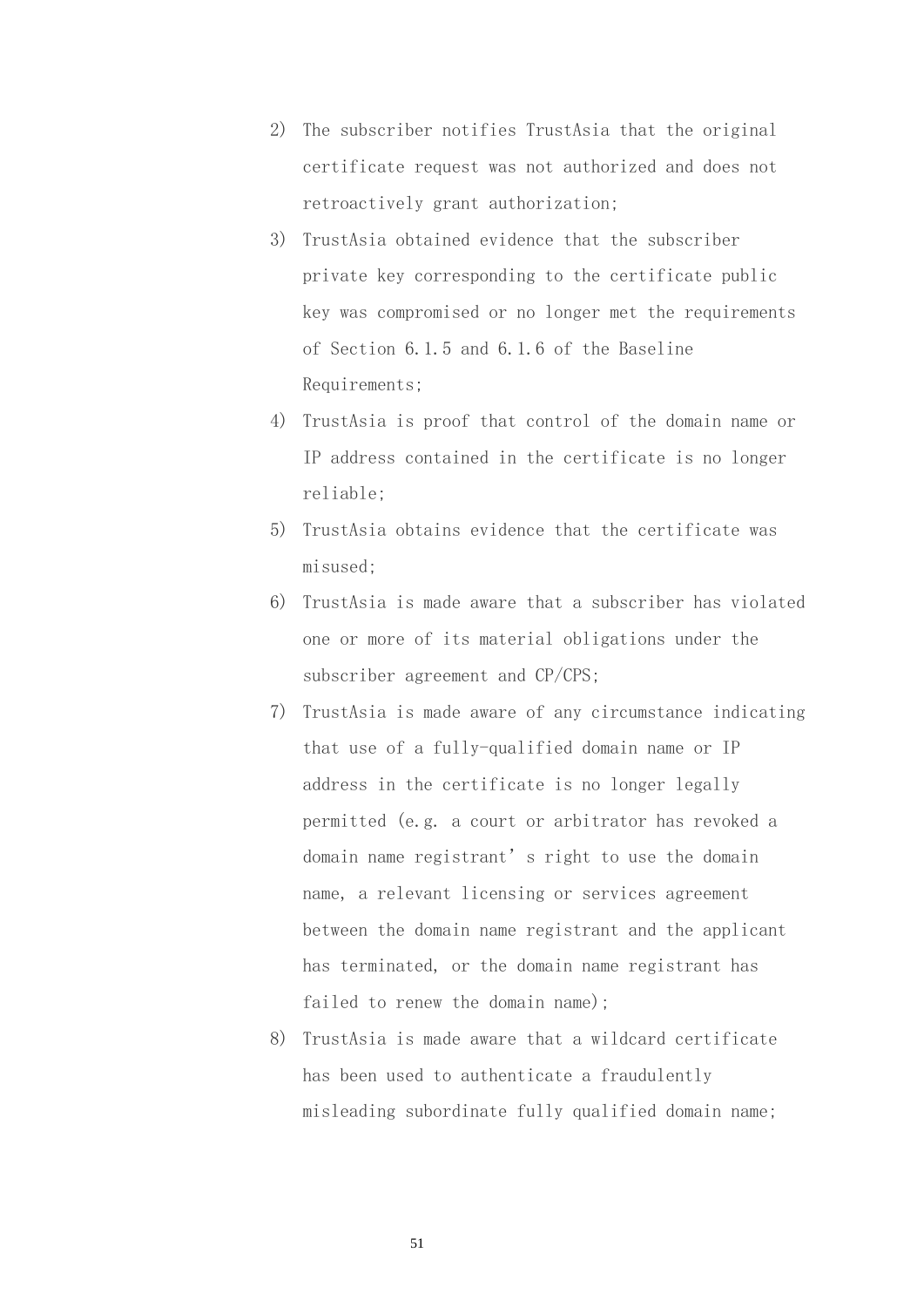- 9) TrustAsia is made aware of a material change in the information contained in the certification.
- 10) TrustAsia is made aware that the certificate was not issued in accordance with Baseline Requirements or TrustAsia's CP or CPS;
- 11) TrustAsia considers that any information that appears in the certificate is inaccurate, untrue or misleading;
- 12) TrustAsia ceases operations for any reason and has not made arrangements for another CA to provide revocation support for the certificate;
- 13) TrustAsia's right to issue certificates under Baseline Requirements expires or is revoked or terminated, unless TrustAsia has made arrangements to continue maintaining the CRL/OCSP Repository.
- 14) CP or CPS of TrustAsia requires revocation of subscriber certificate;
- 15) TrustAsia is informed of a method of experience verification that can cause a subscriber's private key to leak, which can easily calculate a private key value (e.g., a Debian weak key, see: http://wiki.debian.org/SSLkeys) based on a public key, or there is a clear evidence that the method of the subscriber to generate the private key is defective;
- 16) The performance of duties in CPS is delayed or hindered by force majeure; natural disasters; failure of computers or communications; changes in laws, regulations or other laws; acts of government; or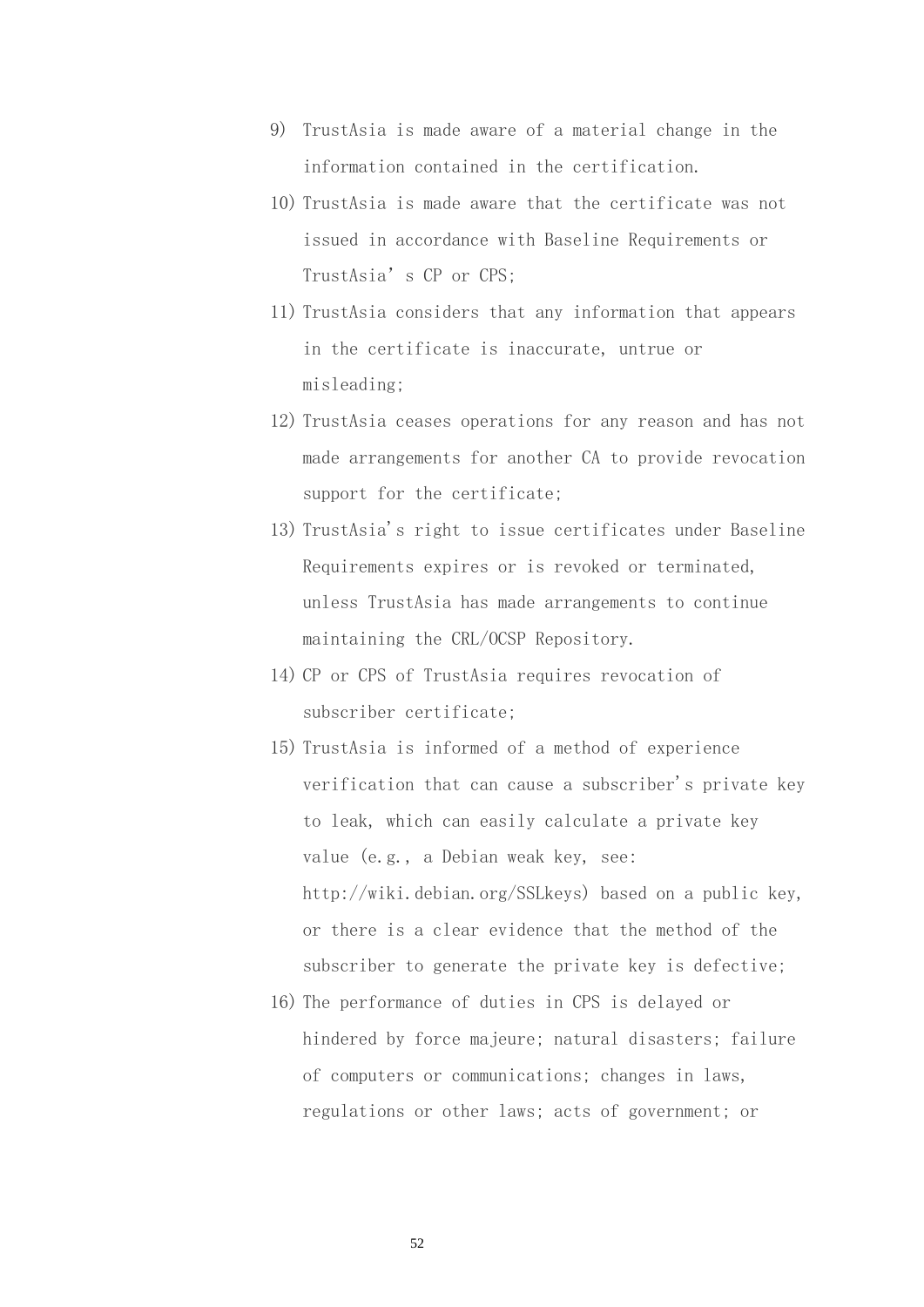other reasons beyond personal control and posing a threat to the information of others;

- 17) After TrustAsia has fulfilled its call obligation, the subscriber has still not paid the service charge.
- 18) The technical content or format of the certificate poses an unacceptable risk to the application software supplier or relying party (for example, the CA/browser forum may determine that the deprecated encryption/signature algorithm or key size will bring unacceptable. Therefore, such certificates should be revoked within a given time and replaced by CA).
- 19) CA obtain evidence or be informed that the subscriber has suspicious code in the software who signs.

## 4.9.1.2 Reasons for the revocation of Intermediate CA certificates

In the event of one or more of the following conditions, TrustAsia shall revoke the intermediate CA certificate within 7 days:

- 1) The formal written application of the intermediate certification authority shall be revoked;
- 2) The intermediate certificate authority finds and informs TrustAsia that the initial certificate request is not authorized and cannot be traced back to the authorization act;
- 3) TrustAsia obtained evidence that the intermediate CA private key corresponding to the certificate public key had been damaged or that it no longer met the relevant requirements of sections 6.1.5 and 6.1.6 of Baseline Requirements;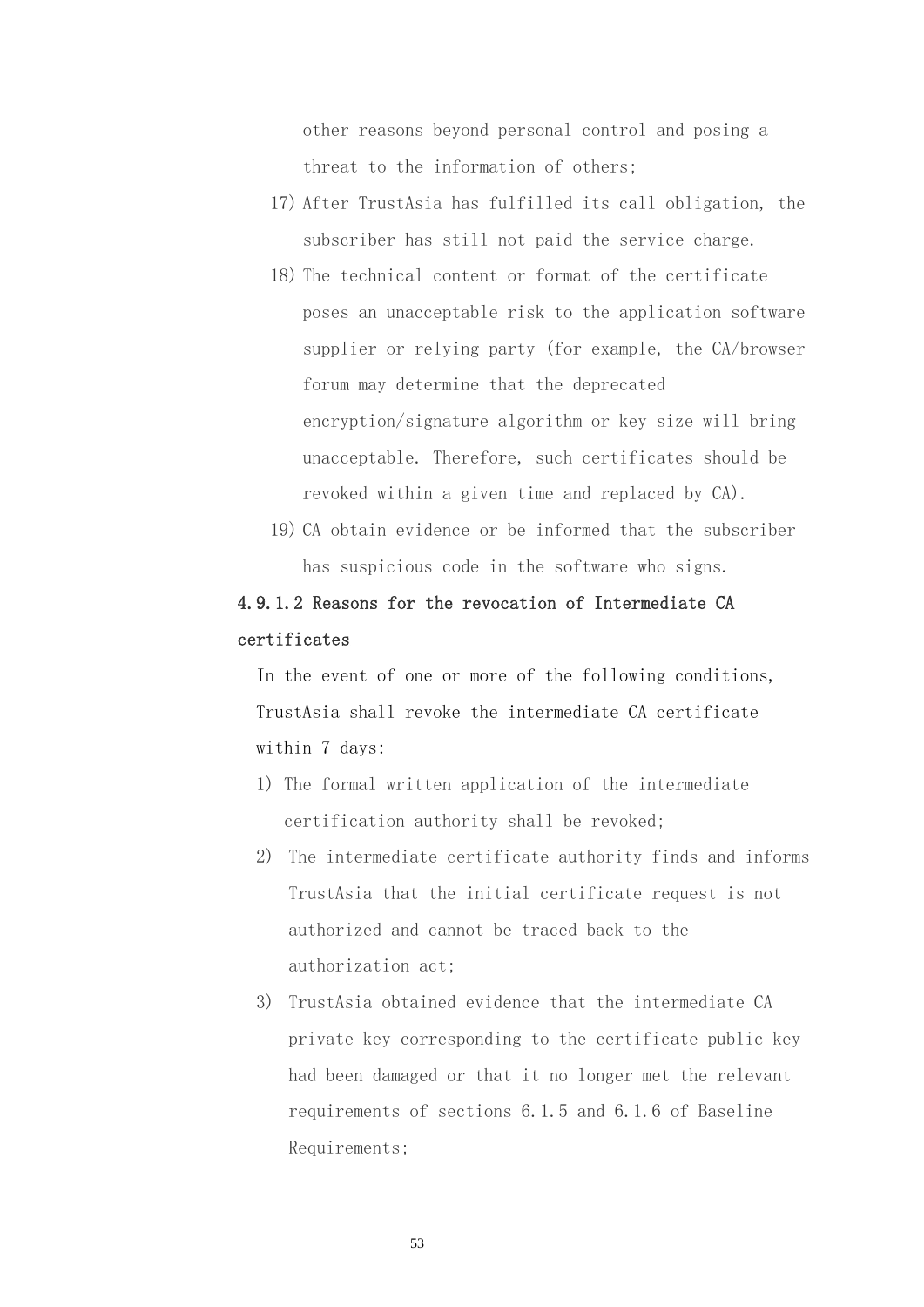- 4) TrustAsia obtained evidence that the certificate had been misused;
- 5) TrustAsia was informed that the issuance of the intermediate certificate failed to meet the Baseline requirements, or the intermediate CA failed to comply with CP/ CPS;
- 6) TrustAsia considers that any information that appears in the intermediate CA certificate is inaccurate, untrue, or misleading;
- 7) TrustAsia ceased operations for any reason and did not enter into an agreement with another CA to provide a certificate revocation service;
- 8) TrustAsia's power to issue certificates in accordance with Baseline Requirements is invalidated, or revoked or terminated, unless it continues to maintain the CRL/OCSP database;
- 9) This CP or the corresponding CPS requires the revocation of the intermediate CA certificate.
- 10) The technical content or format of the Certificate presents an unacceptable risk to Application Software Suppliers or Relying Parties (e.g. the CA/Browser Forum might determine that a deprecated cryptographic/signature algorithm or key size presents an unacceptable risk.

## 4.9.2 Who Can Request Revocation

The subscribers, RA, TrustAsia, or judicial officials authorized by judicial institutions can initiate revocation. Additionally, relying parties, application software suppliers, anti-virus organizations and other third parties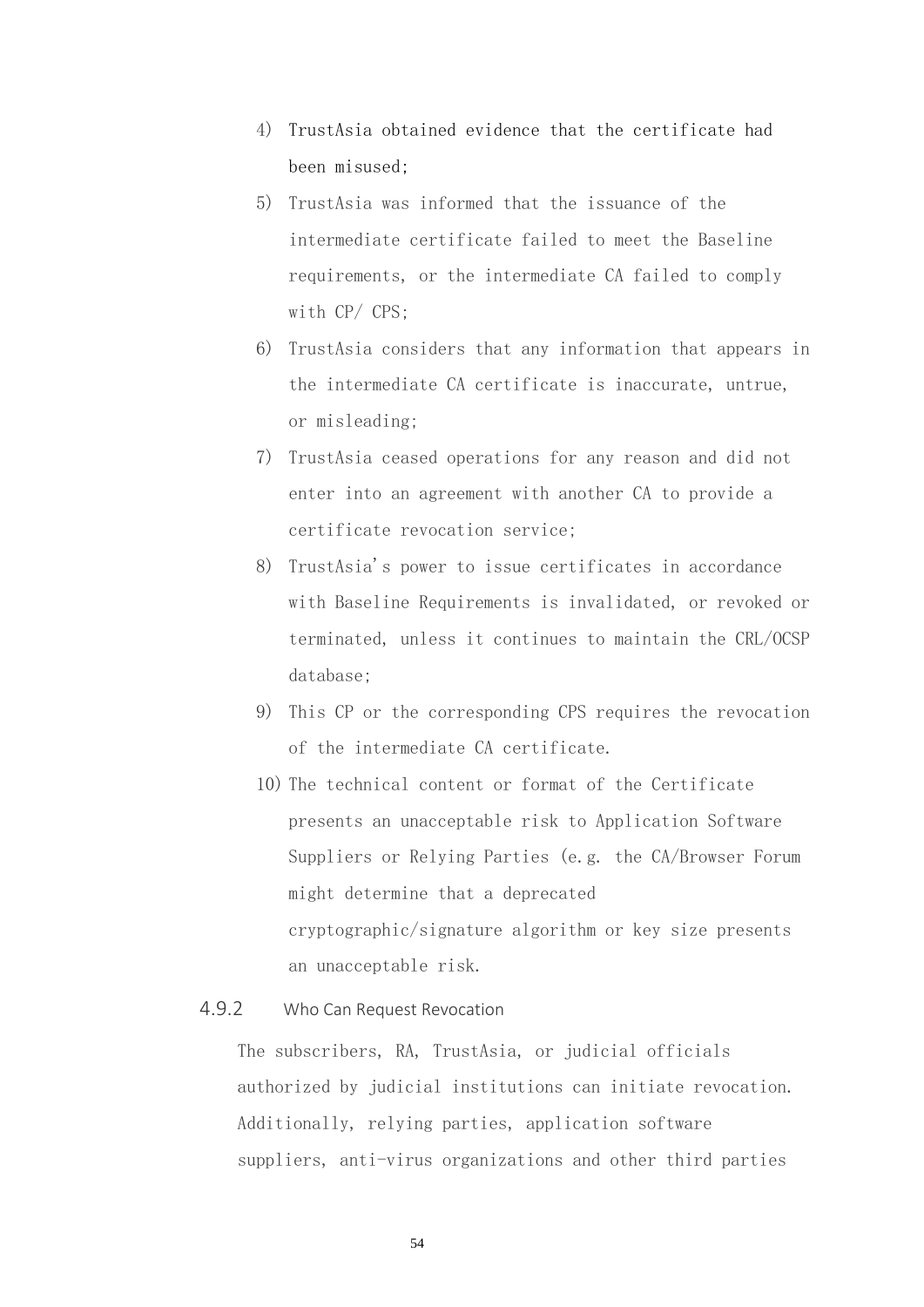may submit certificate problem reports informing TrustAsia of reasonable grounds to revoke the certificates.

For incidents involving malware, TrustAsia will take the following measures:

• Contact the software publisher within 1 working day after learning of the incident, and request a reply within 72 hours.

• Determine the number of affected relying parties within 72 hours of learning about the incident.

• If a reply from the publisher is received, the CA and the publisher determine a "reasonable date" for the revocation • If no response is received from the issuer, the CA will notify the issuer that the CA will revoke the certificate within 7 days, unless it has written evidence that this will have a significant impact on the public.

4.9.3 Procedure for Revocation Request

## 4.9.3.1 The subscriber actively proposed to revocation application

- 1. The subscriber submits the application form of certificate revocation and the related identification material to TrustAsia, and the reasons for revocation should be described in the application form;
- 2. TrustAsia shall authenticate the certificate revocation request in accordance with the provisions of Chapter 3.4 of this CPS;
- 3. TrustAsia should publish it to the certificate revocation list in time after accomplishing the certificate revocation.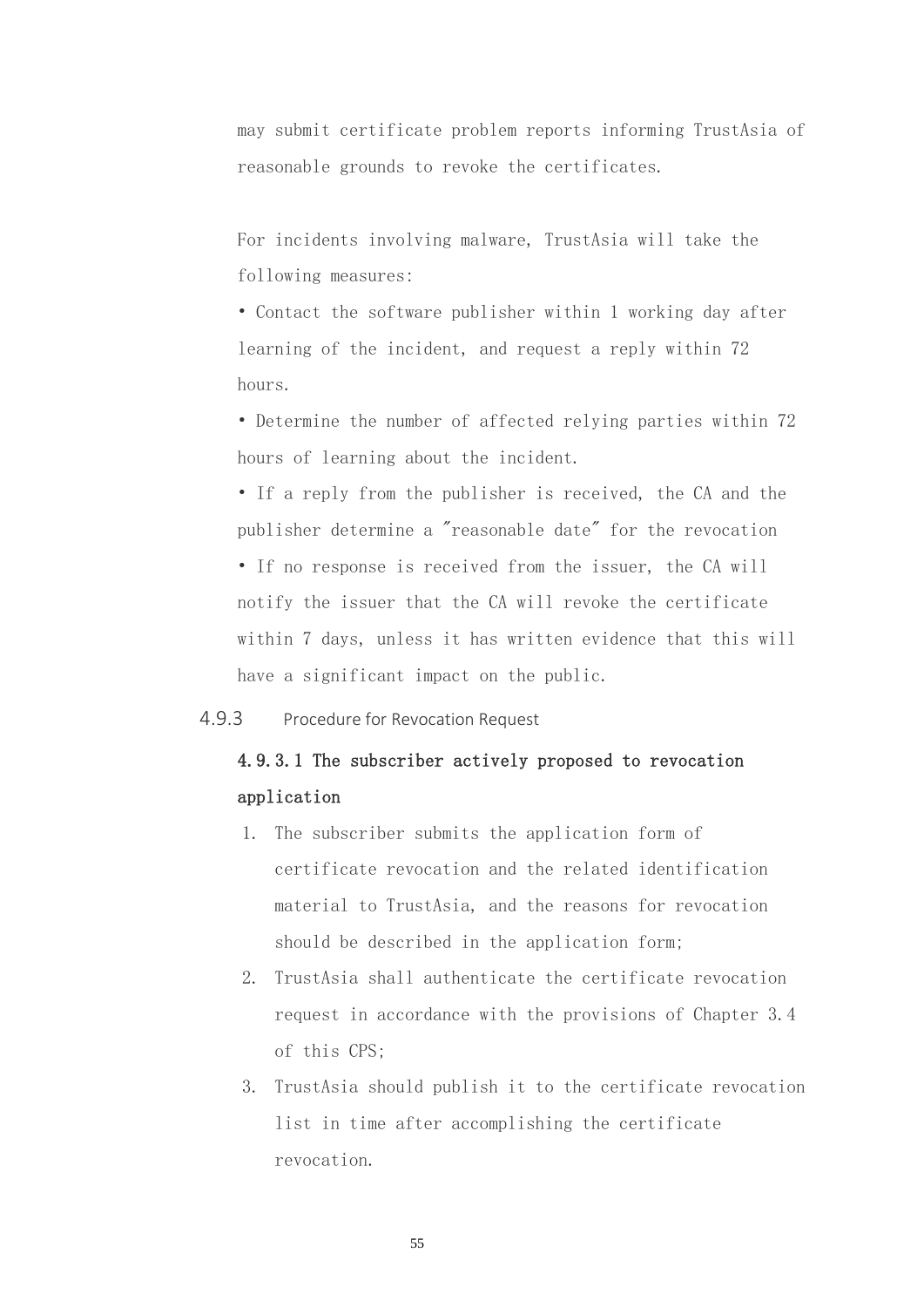- 4. After the certificate is revoked, TrustAsia will notify the subscriber by e-mail and other appropriate means. If the subscriber is not reached, TrustAsia can announce the revoked certificate through the website if necessary.
- 5. TrustAsia provides a 7 \* 24-hour certificate revocation application service, and the subscriber may apply for a certificate revocation through the contact information provided in Section 1.5.2 of this CPS.

#### 4.9.3.2 The subscriber is forced to revoke the certificate

- 1. TrustAsia will apply for a revocation of the certificate through the internal process when it has sufficient reason to be sure that the subscriber certificate is forced to be revoked in the section 4.9.1.1 of this CPS;
- 2. When the private key corresponding to the root certificate or intermediate CA certificate of TrustAsia appears security risk, the subscriber certificate can be revoked directly after approval by the competent department of national electronic certification service.
- 3. when a third party such as a relying party, a judicial institution, an application software provider, an antivirus mechanism and the like draws the certificate problem report, TrustAsia shall organize the investigation and decide whether to revoke the certificate according to the result of the investigation;
- 4. After the certificate has been revoked, TrustAsia will notify the final subscriber certificate of its revocation and the reasons for its revocation by appropriate means, including mail, telephone, etc.; if the subscriber cannot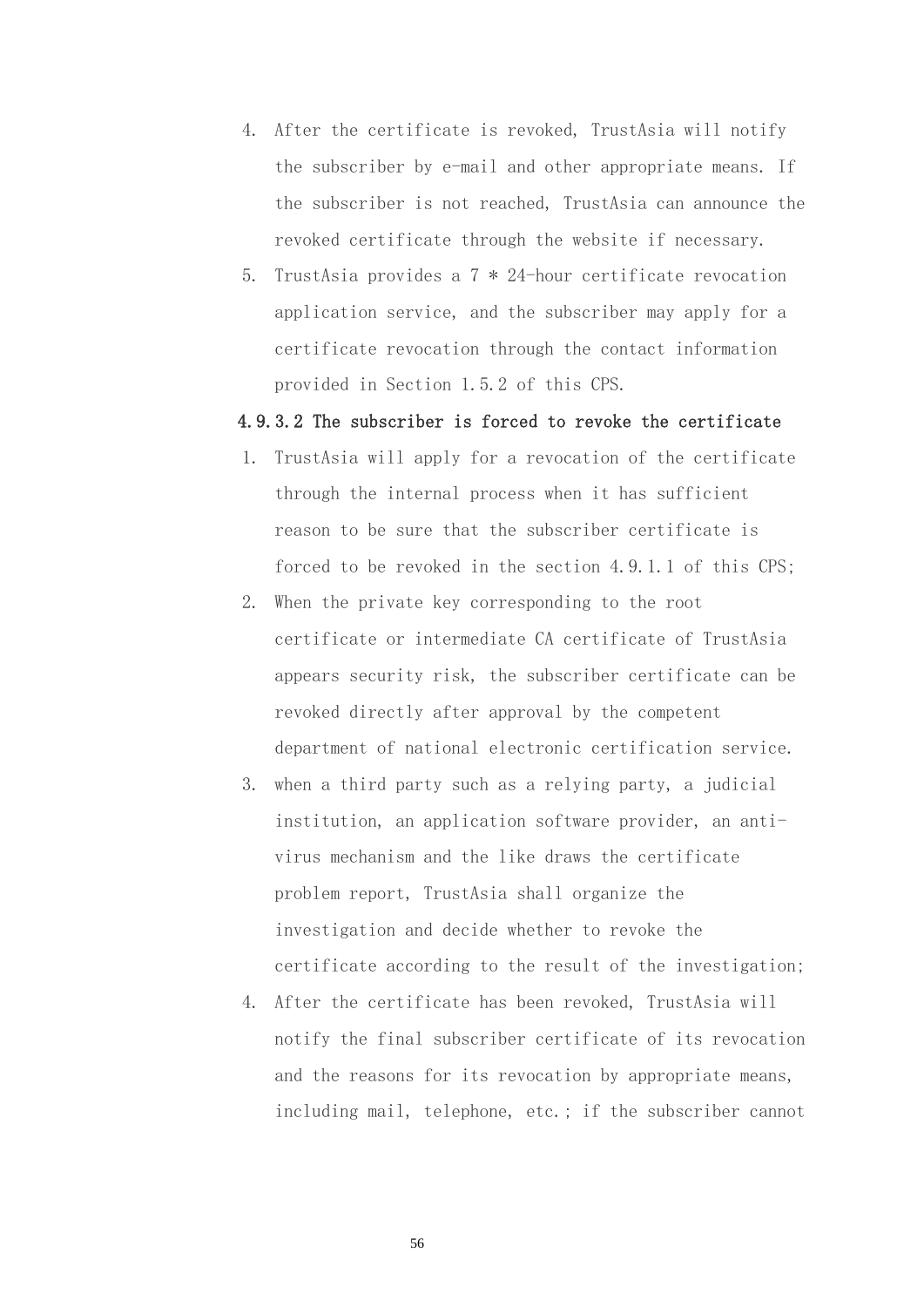be contacted, TrustAsia may announce the revoked certificate through the website if necessary;

- 5. TrustAsia provides 7\*24 hours of certificate problem reporting and processing services, which can be reported through the contact information provided in Chapter 1.5.2 of this CPS.
- 4.9.4 Revocation Request Grace Period

TrustAsia does not support a revocation request grace period.

- 4.9.5 Time Within Which CA Must Process the Revocation Request TrustAsia will investigate within 24 hours of receipt of the revocation request or certificate issue report to determine whether to revoke the certificate or take other reasonable measures.
- 4.9.6 Revocation Checking Requirements for Relying Parties

Certificate revocation list CRL, as public information, does not have the security setting of reading permission, and the relying party is free to query according to the needs, including querying the certificate revocation list, querying the certificate status through the TrustAsia designated website, querying the online certificate status protocol (OCSP), and so on.

Before trusting this certificate, the relying party should actively check the status of the certificate according to the latest published CRL of TrustAsia, and also need to verify the reliability and integrity of the CRL to confirm the validity of the certificate.

4.9.7 CRL Issuance Frequency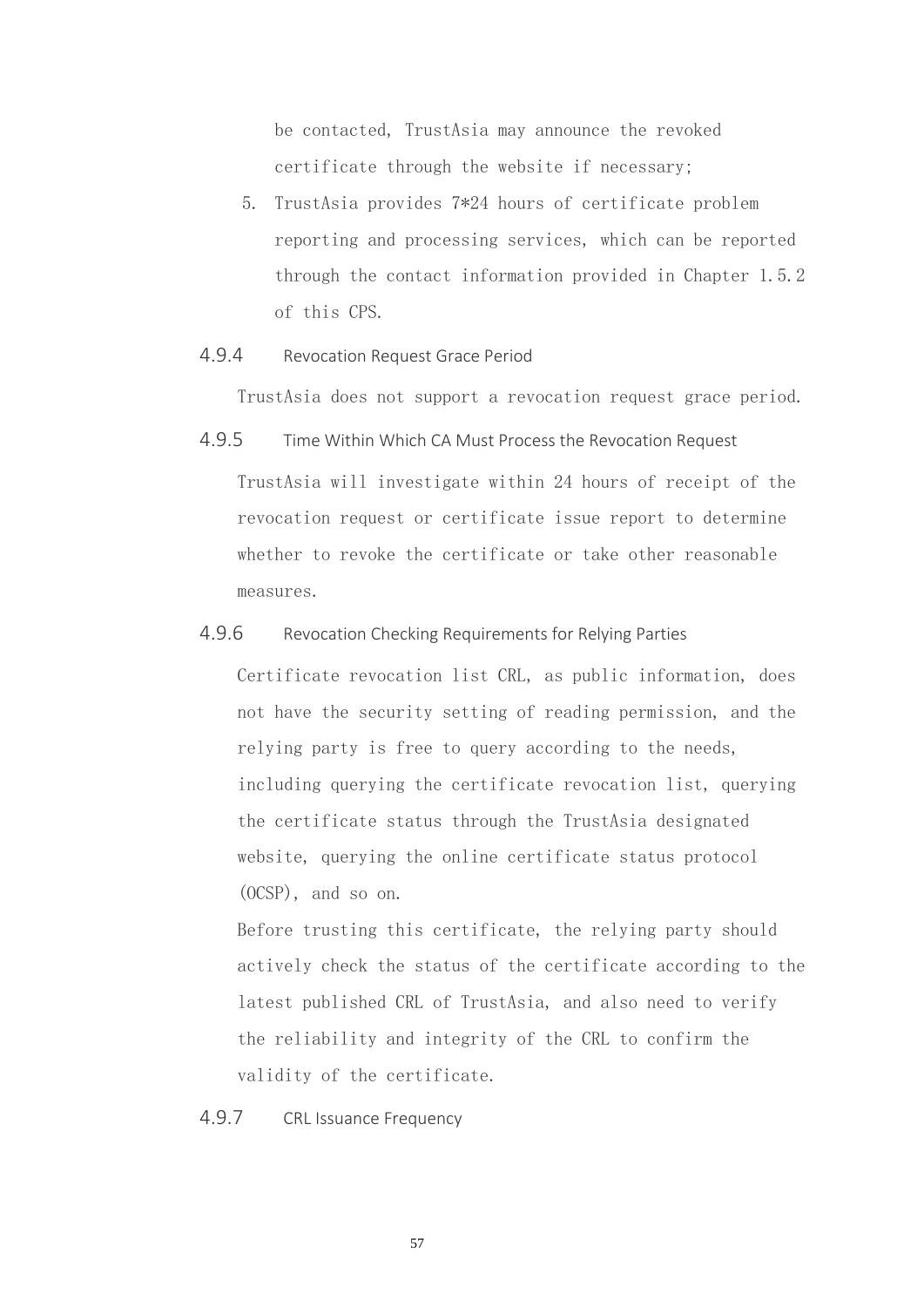The CRL release cycle for subscriber certificates is at least once in 7 days, and it is valid for no more than 10 days. For intermediate certificates, the CRL release cycle is at least once in 6 months, and it is valid for no more than 12 months. If there is a revocation of intermediate certificates, CRL should be updated within 24 hours.

#### 4.9.8 Maximum Latency for CRLs

TrustAsia CRL is automatically released to the public network after it is generated, the validity is usually within 1 hour and not exceed 24 hours.

## 4.9.9 Online Revocation/Status Checking Availability

TrustAsia provides Online Certificate Status Protocol for the subscriber certificate and is in accordance with the RFC6960 standard. The response data of the OCSP is signed by the parent CA certificate of the queried certificate or signed by the OCSP responder certificate issued by the parent CA of the query certificate.

## 4.9.10 Online Revocation Checking Requirements

TrustAsia offers the OCSP service using both the Get and Post methods.

The OCSP response data for subscriber certificates is updated at least once in 4 days, with a maximum validity period of not more than 10 days.

The OCSP response data for intermediate CA certificates shall be updated at least once in 12 months,and will be updated within 24 hours if the CA certificate is revoked.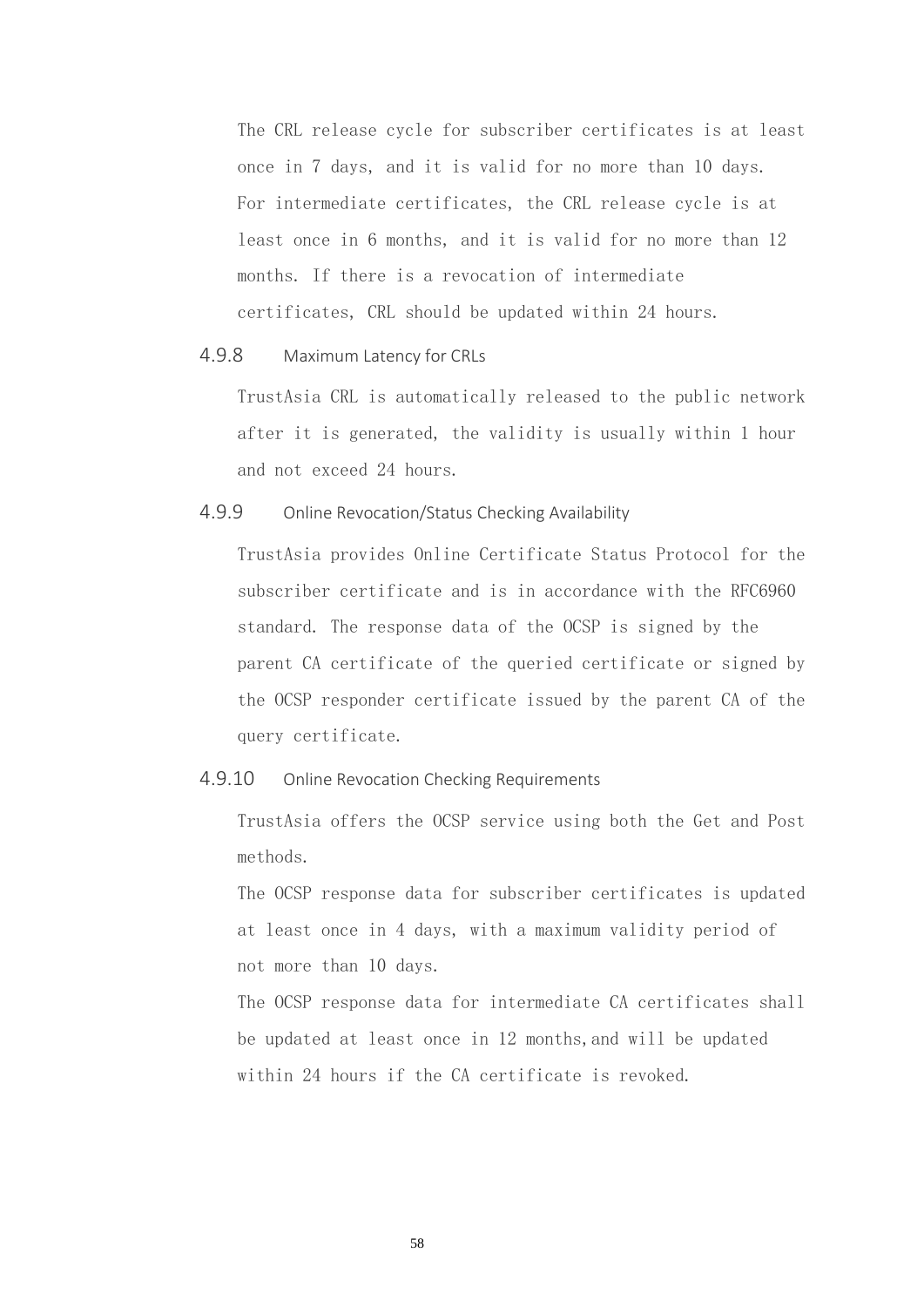If the OCSP responder receives a request for status of a certificate that has not been issued, then the responder should not respond with a "good" status.

4.9.11 Other Forms of Revocation Advertisements Available

If the network access volume is high in the usage scenario of the subscriber certificate. TrustAsia can require subscribers to use OCSP binding to access OCSP services according to the provisions in RFC4366.

4.9.12 Special Requirements related to Key Compromise

If the subscriber or TrustAsia discovers or suspects the disclosure of the private key, immediate measures should be taken to revoke the damaged key certificate and reissue the certificate in accordance with CPS requirements.

4.9.13 Circumstances for Suspension

TrustAsia does not support Suspension.

4.9.14 Who Can Request Suspension

Not applicable.

4.9.15 Procedure for Suspension Request

Not applicable.

4.9.16 Limits on Suspension Period

Not applicable.

#### 4.10 Certificate Status Services

4.10.1 Operational Characteristics

Certificate status information can be obtained through CRL and OCSP responses.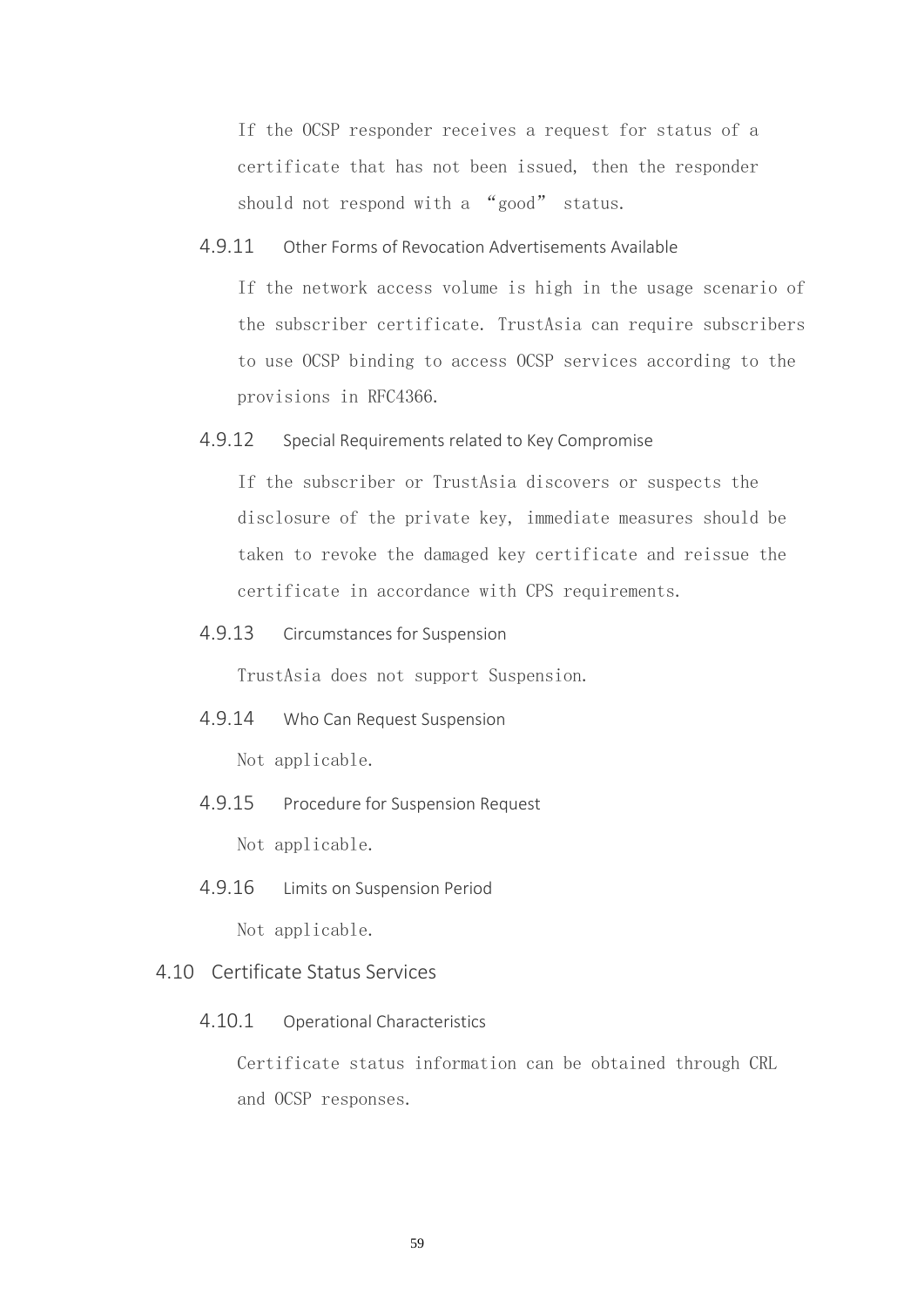For revoked certificates, TrustAsia does not delete its revocation records in CRL and OCSP until the certificate expires.

## 4.10.2 Service Availability

The round-the-clock Status Service of Certificates is provided. TrustAsia runs and maintains its CRL and OCSP capabilities with sufficient resources to provide 10 seconds or less response time under normal working conditions.

Under normal network conditions, the CRL of the EV CS SSL certificate chain can be downloaded in no more than 3 seconds through an analogue telephone line.

## 4.10.3 Operational Features

The OCSP responder may not apply to all of the types of certificates.

## 4.11 End of Subscription

The following conditions shall be deemed that the user terminated the use of the certificate services provided by TrustAsia:

- Failure to renew the service charge on time after the expiration of the certificate;
- No certificate update or key update is carried out after the certificate expires;
- The certificate was revoked before it expires.

Once the user terminates the certificate authentication service of TrustAsia during the validity period of the certificate, TrustAsia will revoke the subscriber's certificate in real time and publish it in accordance with the CRL publishing policy after approving its termination request.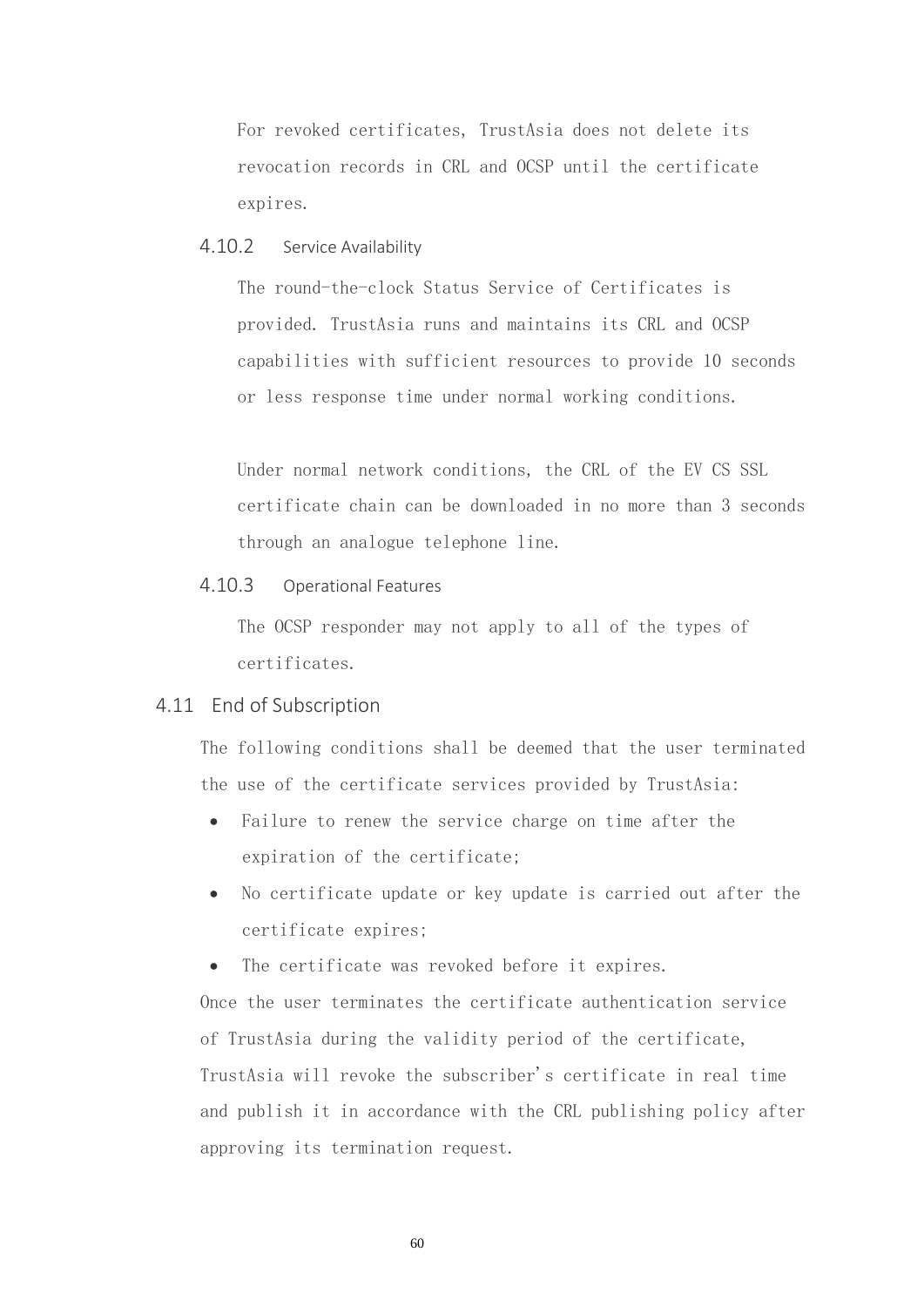4.12 Key Escrow and Recovery

TrustAsia does not host the private key of any digital certificate subscriber, so it does not provide key recovery service.

- 4.12.1 Key Escrow and Recovery Policy and Practices Not applicable.
- 4.12.2 Key Escrow and Recovery Policy and Practices Not applicable.

# 5. Facility, Management, and Operational Controls

- 5.1 Physical Controls
	- 5.1.1 Site Location and Construction

The TrustAsia's data center and system shall be constructed in accordance with the following standard:

- 1) <Specification for computer field>(GB 2887-89)
- 2) <Code for design of electronic information System Room> (GB 50174- 2008)

3) <Code for Fire Prevention in Design of Interior Decoration of Buildings> (GB50222-95)

4) <Code for design of low voltage electrical installations>  $(GB150054-95)$ 

5) <Technical requirements and test methods of

electromagnetic shielding room for handling confidential

information  $\ge$  Level C (BMB3-1999)

6) <General Specification for Computer field> (GB/T 2887- 2011)

7) <Code for Design Protection of Structures Against Lightning> (GB/50057-2010)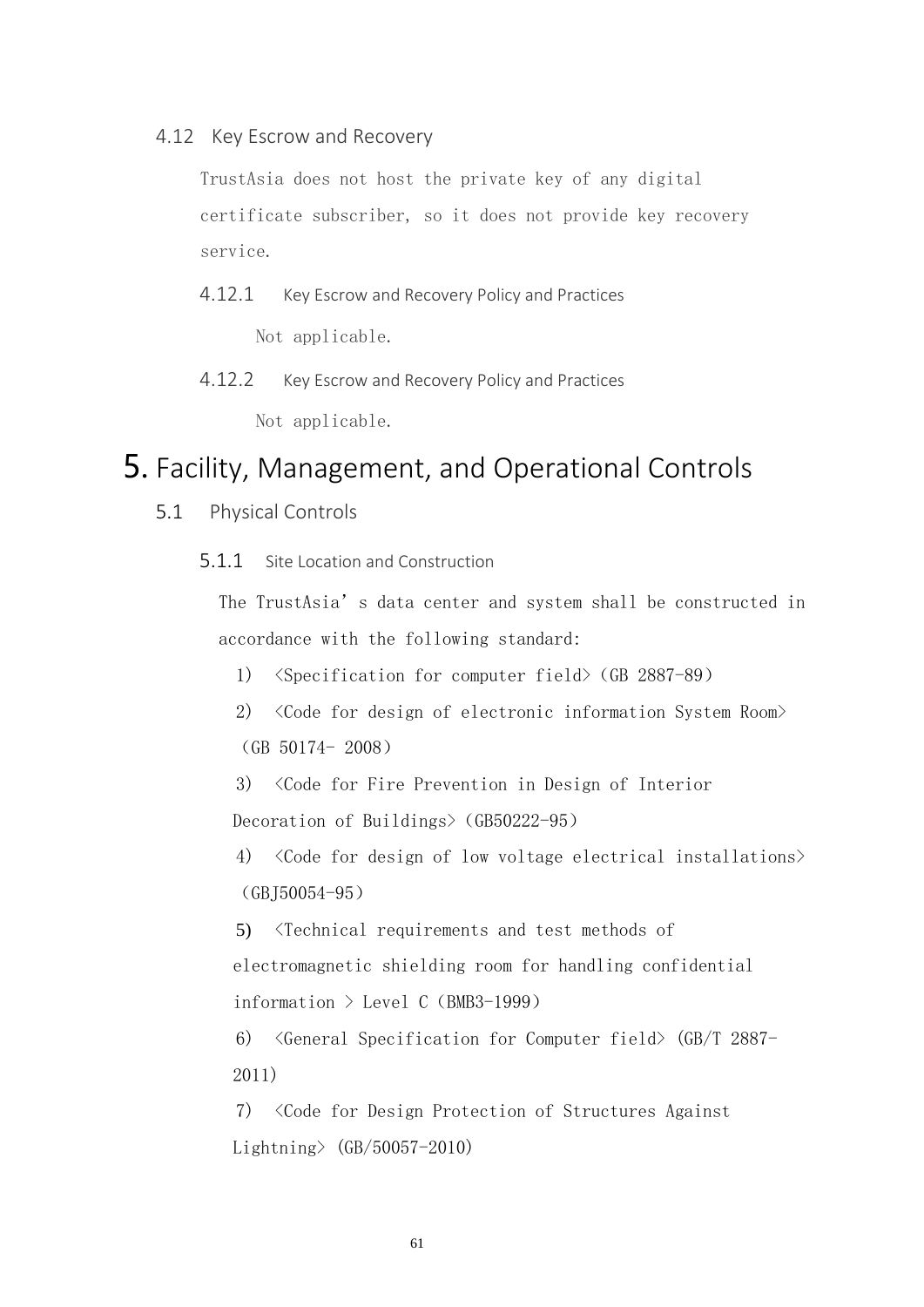#### 5.1.1.1 Public Area

The entrance and power distribution of TrustAsia's locate at this public area, where adopting fingerprint and keycard access control system.

#### 5.1.1.2 Management Service Area

Service area is a working area for RA operator and administrators. Entering this area requires two reliable administrators to use keycard and password authentication with access log records.

#### 5.1.1.3 Core Area

Core area , the area of CA operation and administration with keycard and password authentication. Certificate authentication system, encryption equipment, and other cryptographic devices are settled in this area. The CA signature servers, CA database servers, and other core devices are installed in the shielding zone. Only two authorized and specified administrators have rights to access this area by both keycard and password. The separate buffer prevents electromagnetic leakage when shielded door open.

#### 5.1.2 Physical Access

In the data center of TrustAsia, installing with electronic access system with the following functions:

- o The access control of each door is controlled by means of identification card and fingerprint identification;
- o There are log records for the entry and exit of every door;
- o Doors of the service area, the management area and the core area are all equipped with forcible entry alarm and overtime alarm;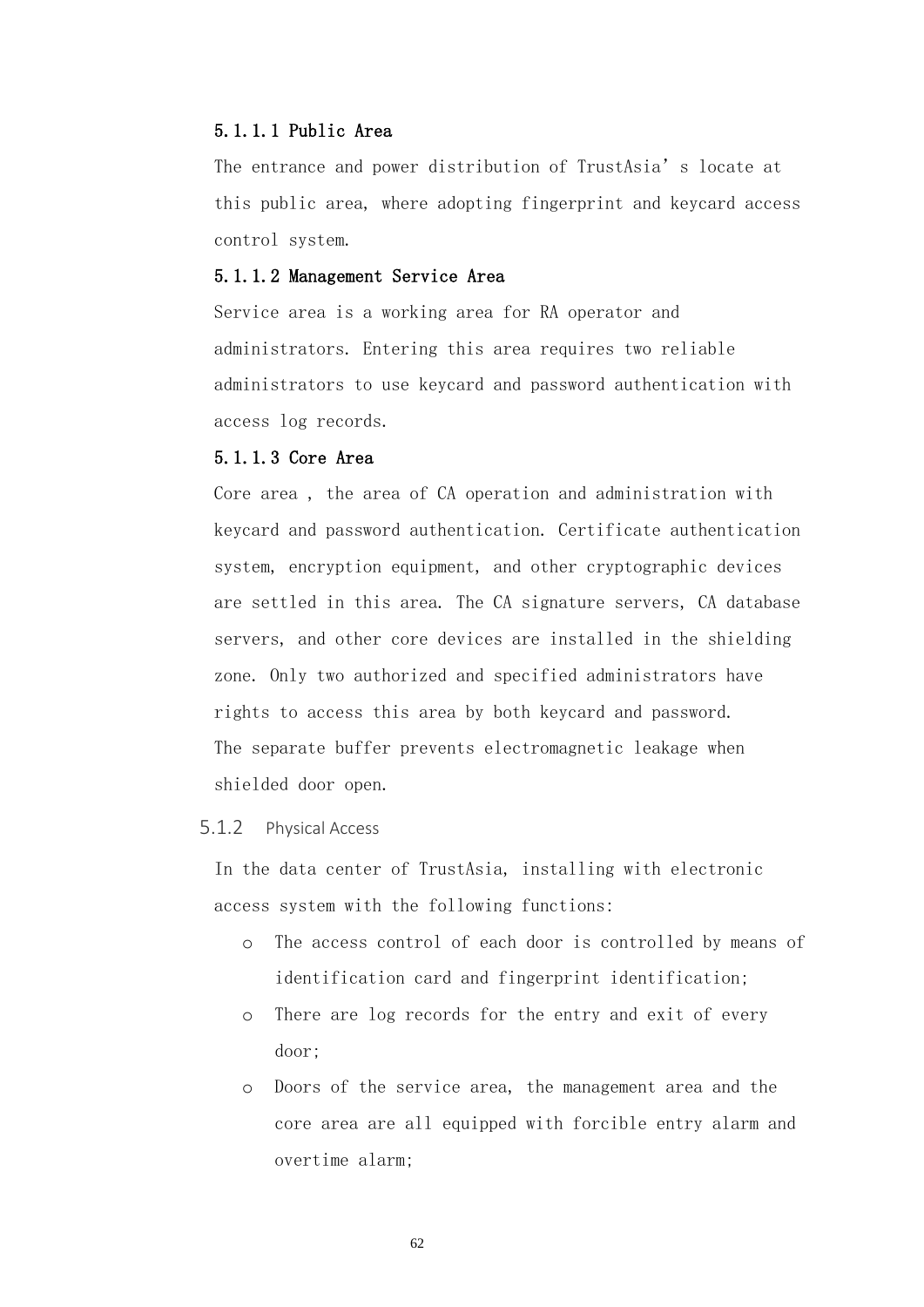o The whole access control system is connected to UPS, and emergency power supply is provided by UPS at the time of power interruption.

The whole area is also equipped with video surveillance system, which carries out continuous video recording of important passages inside and outside the site for 7\*24 hours. All video materials should be kept for at least 3 months for queries.

#### 5.1.3 Security Monitoring

No blind spot monitoring (24hour monitoring shall be implemented, video data shall be kept for more than 3 months, and videos of major events shall be archived separately); illegal intrusion detection alarm, environmental control detection alarm, audible and visual alarm shall be set to trigger the alarm and inform the operation and maintenance personnel at the same time; access control system of all machine rooms shall adopt more than two authentication methods.

#### 5.1.4 Power and Air Conditioning

TrustAisa has a safe and reliable power supply system and an electric power reserve system to ensure the normal power supply for 7\*24 hours and to provide normal services in the case of power supply interruptions in the power supply system. In addition, TrustAsia also has a diesel engines can meet the requirement that all racks lasting for more than 12 hours under full load. The machine room is equipped with air conditioning system to control the temperature and humidity in the operation facilities, and the power is configured according to the number of cabinets in each machine room and the full load of the equipment.

#### 5.1.5 Water Protection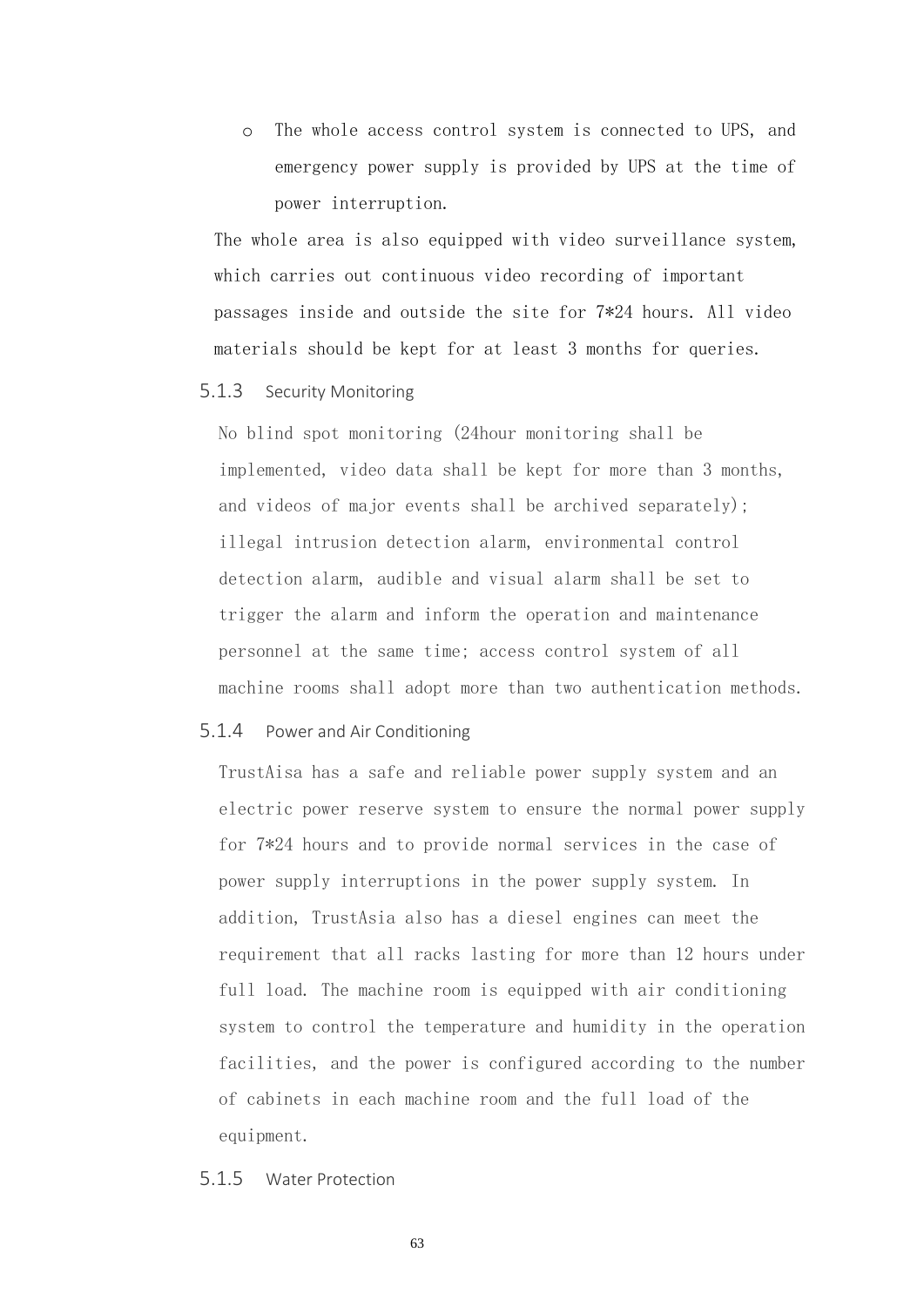The water leakage alarm system is deployed at 1.45M above the ground in TrustAsia's machine room. and equipped with a leakage alarm system. Once flood occurs, the system will immediately give an alarm to notify the relevant personnel to take emergency measures.

#### 5.1.6 Fire Prevention and Protection

TrustAsica machine room adopts the cabinet type heptafluoropropane automatic fire extinguishing device. The system collects fire-fighting data through the temperature and smoke fire detectors in the machine room, meanwhile it provides the system with real-time processing of the alarm data of the user's automatic fire alarm terminal and the system operation status data.

The system has two starting modes, automatic and manual operation, realizing the real-time detection and monitoring of network system and the setting of manual and automatic control mode of the system. It complete various linkage actions related to the system.

#### 5.1.7 Media Storage

TrustAsia keeps the media storing software and data, archiving, auditing, or backup information in security facilities. These facilities are protected by appropriate physical and logical access control, allowing only the access of two authorized personnel and preventing these media from accidental compromise.

#### 5.1.8 Waste Disposal

TrustAsia shall shred sensitive files and materials out of use before processing to make the information unrecoverable. Before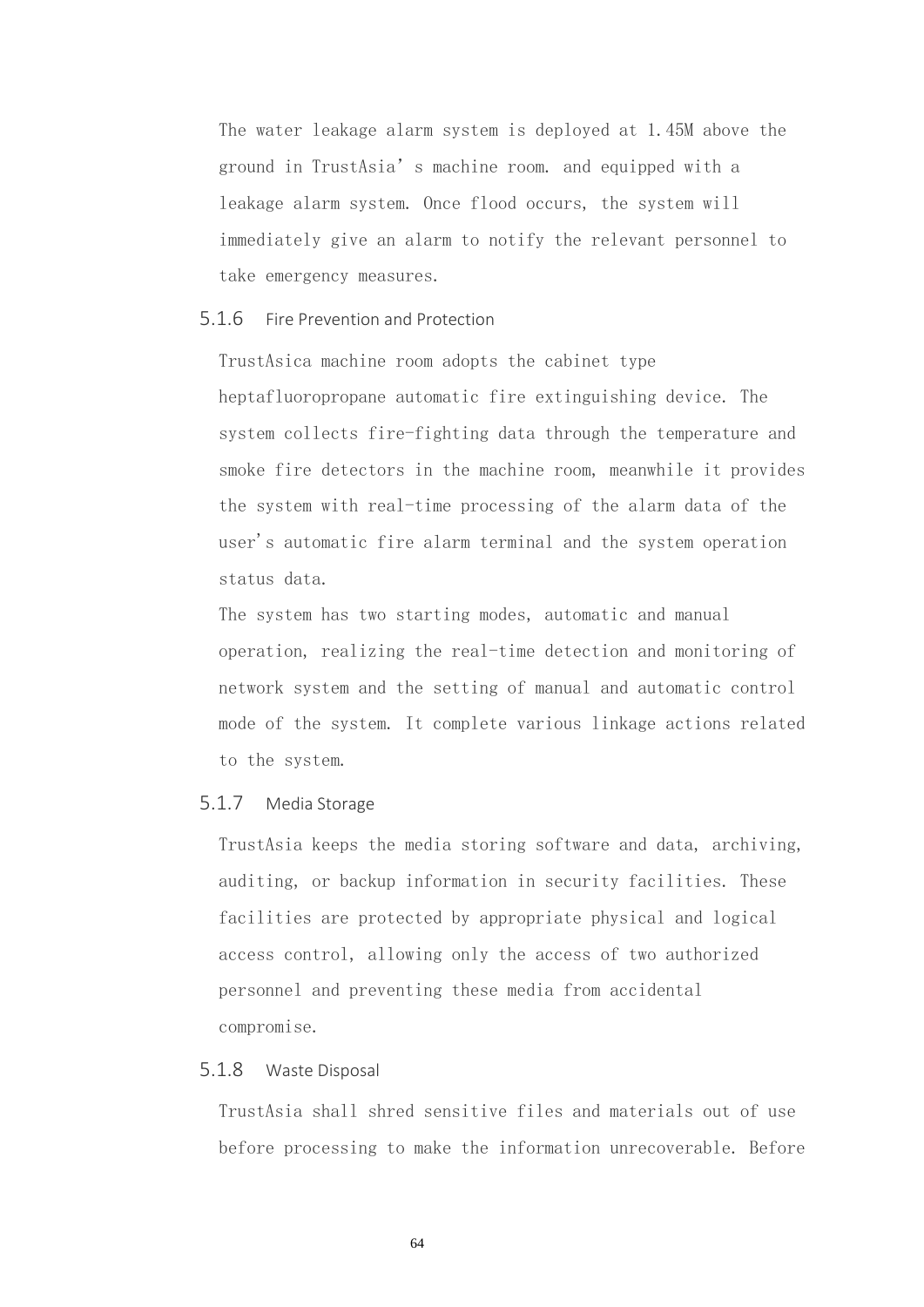the disposal, cryptographic devices shall be initialized first and then be destroyed physically as per the method provided by the manufacturer.

At least 2 trusted personnel are present when processing the invalid content.

#### 5.1.9 Off-site Backup

TrustAsia backups the coresystem data, audit log data at offsite location by offline media. The storage facilities fulfill the description of 5.1.7 media storage.

## 5.2 Procedural Controls

## 5.2.1 Trusted Roles

In the process of providing certification service, roles that essentially affect key operations, such as certificate issuance, use, administration, revocation, etc. will be regarded as trusted roles by TrustAsia. These roles include but are not limited to:

a. Key and cryptographic devices personnel, which are responsible for the management of CA keys, certificates lifecycle and cryptographic devices;

b. Authentication and customer service personnel, which are responsible for the validation of subscriber certificates, and customer support services;

c. System maintenance personnel, which are responsible for the maintenance of the hardware and software of CA system;

d. Security management personnel, which are responsible for the area security and daily physical security management; e. Security audit personnel, which are responsible for the

audit of the operations;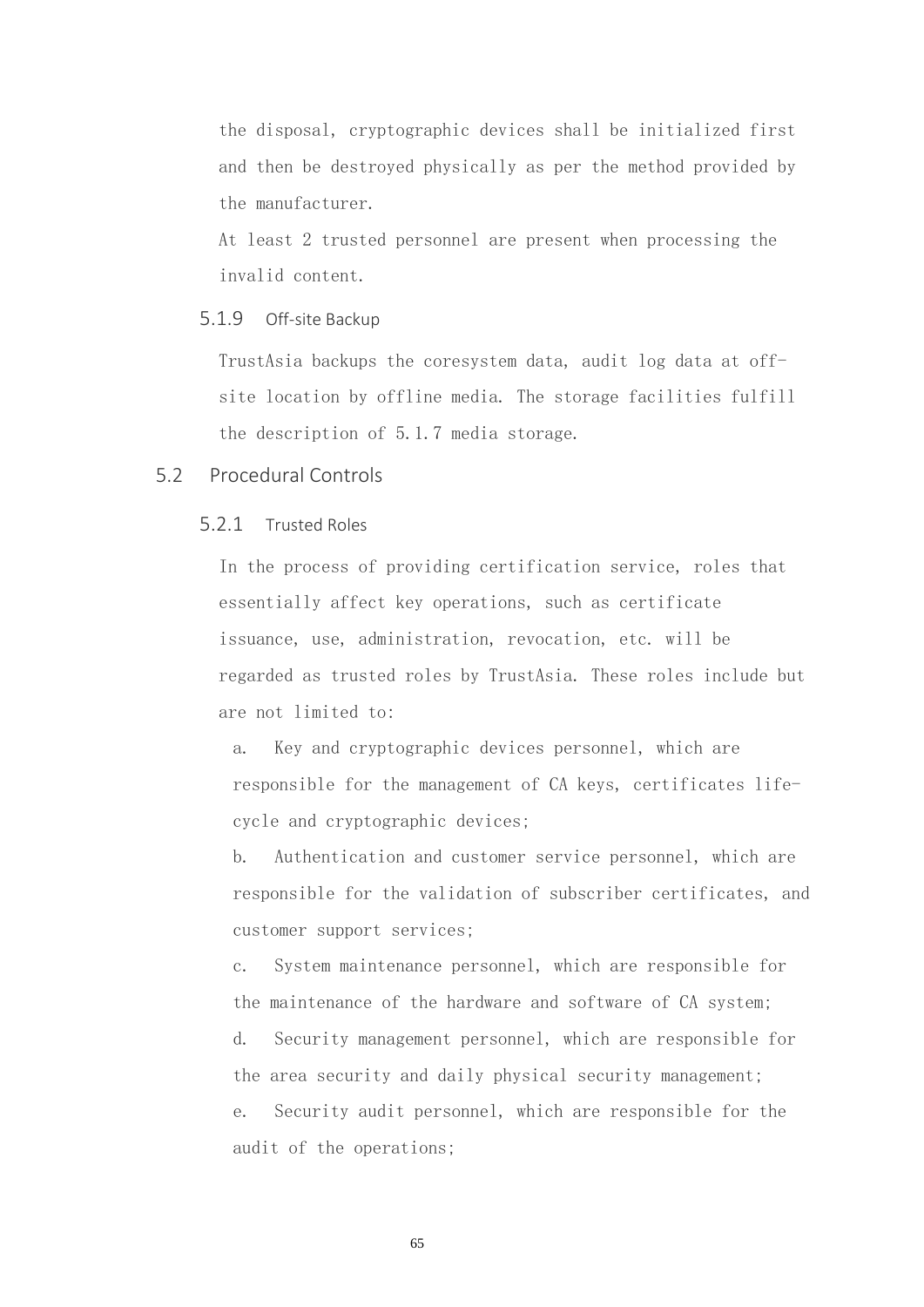f. Human resource management personnel, which are responsible for conducting the background investigation on trusted roles and the management of personnel security. Trusted personnel are nominated by management position. The list of trusted personnel will be maintained and supervised every year.

5.2.2 Identification and Authentication for Each Role

TrustAsia strictly defines the controls of core missions in specific standards. Multiple trusted roles shall be required to jointly complete the sensitive operation. For example:

- a. Access to shielding area: set 2 trusted personnel access modes;
- b. Identification, audit and certificate issuance: two trusted personnel are required to complete the work together;
- c. Safe to save root key activation data: set to 2 trusted person open mode
- d. For operation and storage of the key cryptographic equipment, it requires at least three of five trusted persons to operate.
- e. For background operation of the certificate issuance system, it requires at least two trusted persons to operate.
- f. For system operation and maintenance personnel requires at least one person to operate, and one person to monitor and record.

### 5.2.3 Identification and Authentication for Each Role

TrustAsia authenticates CA and RA systems before allowing the trusted roles access and execute the system, such as: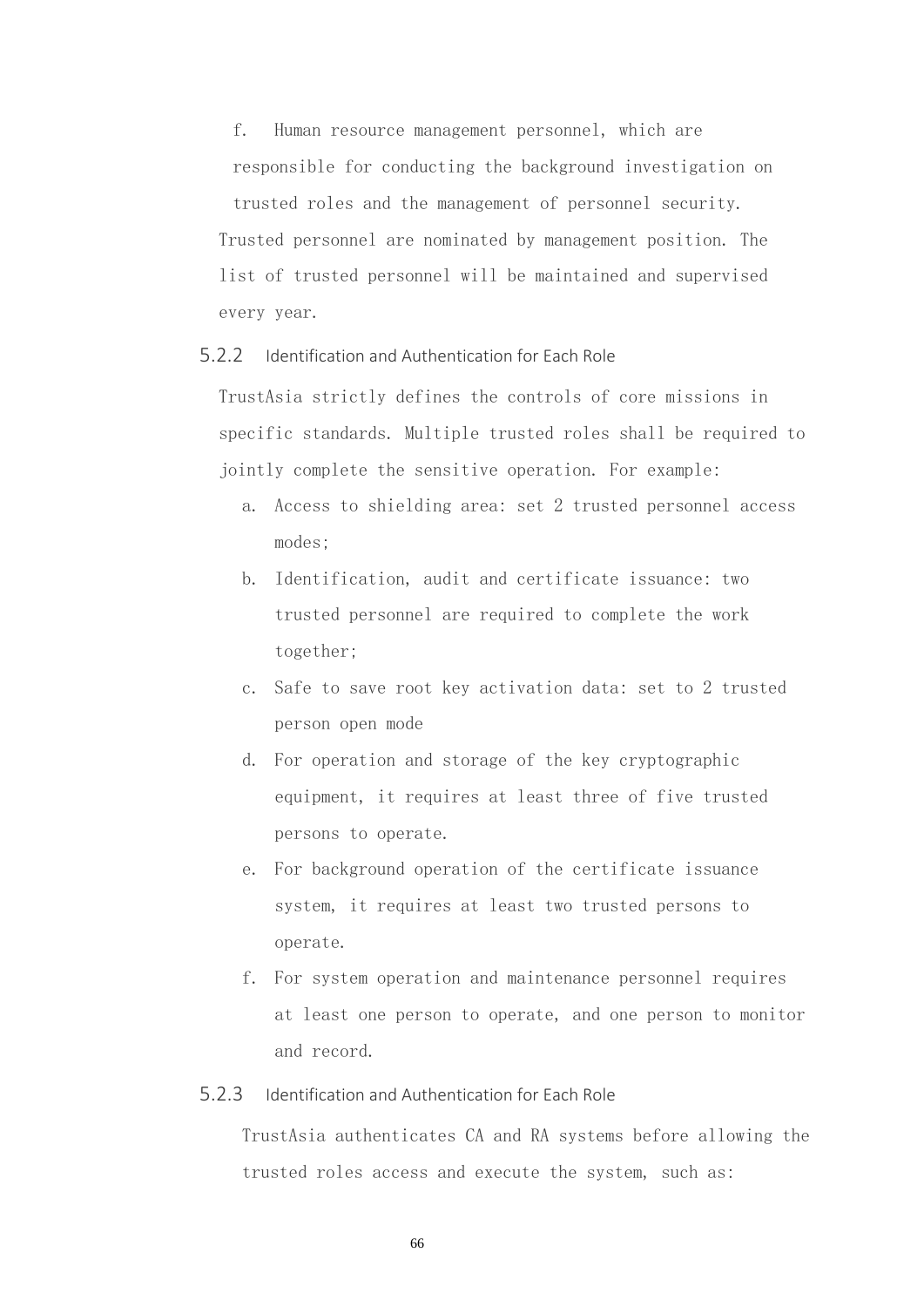- 1. For the physical access of trusted personnel, the access card and password identification are used to identify and determine the corresponding authority.
- 2. For the trusted person who manages the subscriber's certificate life cycle, the certificate management is completed by using the corresponding digital certificate to access the system.
- 3. For the system maintenance personnel, using their own accounts and passwords to log into the system through the bastion machine for maintenance.

### 5.2.4 Roles Requiring Separation of Duties

In order to ensure security of the systems, it should follow the trusted role segregation principle that the trusted role must be assumed by different personnel in TrustAsia. Roles requiring segregation of duties include but are not limited

to:

|              | Key and      | Validation | System     | Security   | Security   | Human      |
|--------------|--------------|------------|------------|------------|------------|------------|
|              | cryptographi | and        | Maintenanc | Management | Auditor    | Resource   |
|              | c devices    | Customer   | $\rm e$    | Personnel  | Personnel  | Management |
|              | personnel    | Service    | Personnel  |            |            | Personnel  |
|              |              | Personnel  |            |            |            |            |
| Key and      |              | NO         | NO         | NO         | <b>YES</b> | $\rm NO$   |
| cryptographi |              |            |            |            |            |            |
| c devices    |              |            |            |            |            |            |
| personnel    |              |            |            |            |            |            |
| Validation   | NO           |            | $\rm NO$   | $\rm NO$   | NO         | $\rm NO$   |
| and Customer |              |            |            |            |            |            |
| Service      |              |            |            |            |            |            |
| Personnel    |              |            |            |            |            |            |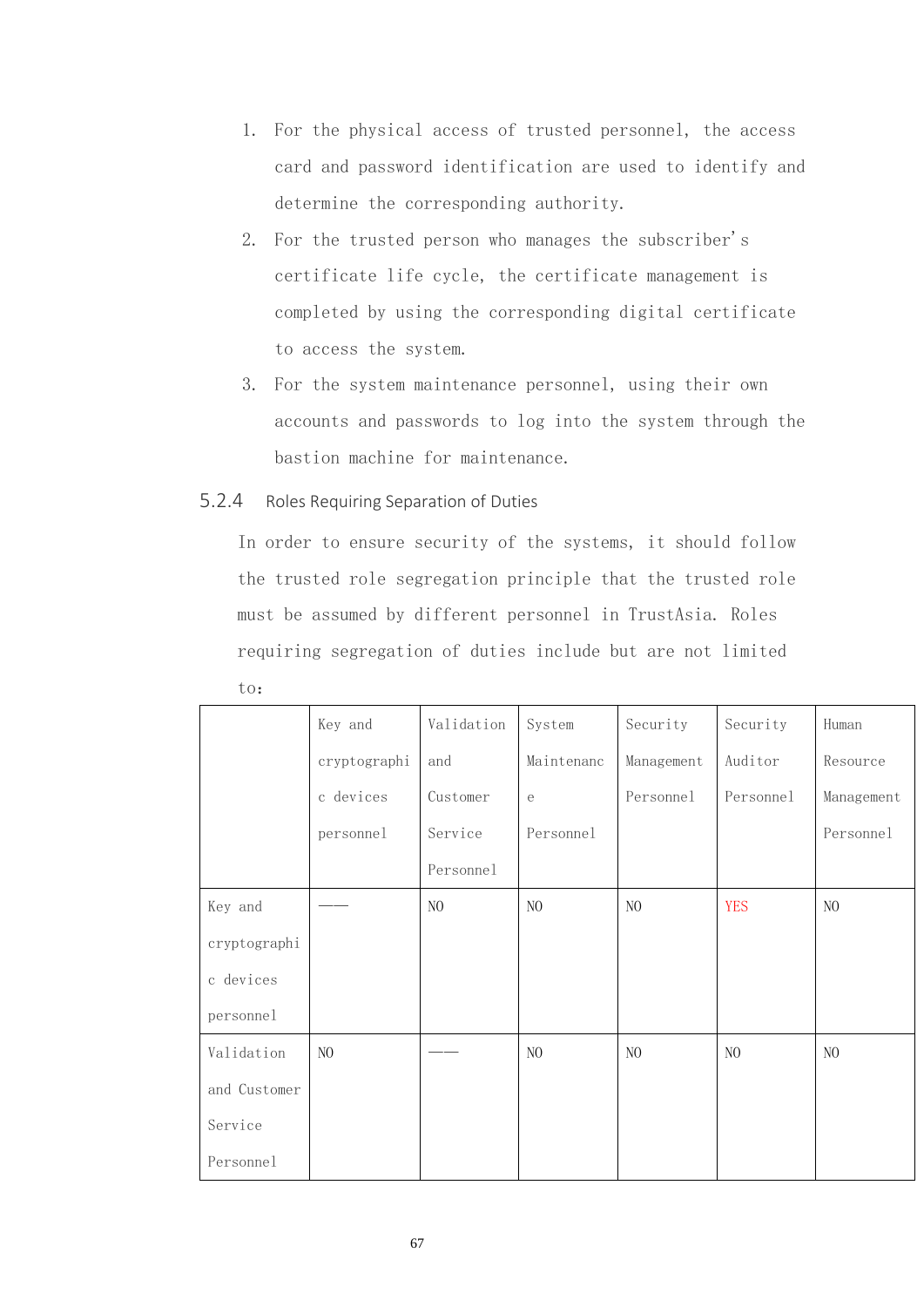| System      | $\rm NO$   | $\rm NO$   |                | $\rm NO$ | $\rm NO$ | $\rm NO$ |
|-------------|------------|------------|----------------|----------|----------|----------|
| Maintenance |            |            |                |          |          |          |
| Personnel   |            |            |                |          |          |          |
| Security    | $\rm NO$   | $\rm NO$   | $\rm NO$       |          | $\rm NO$ | $\rm NO$ |
| Management  |            |            |                |          |          |          |
| Personnel   |            |            |                |          |          |          |
| Security    | <b>YES</b> | ${\rm NO}$ | N <sub>O</sub> | NO       |          | NO       |
| Auditor     |            |            |                |          |          |          |
| Personnel   |            |            |                |          |          |          |
| Human       | $\rm NO$   | $\rm NO$   | N <sub>O</sub> | $\rm NO$ | $\rm NO$ |          |
| Resource    |            |            |                |          |          |          |
| Management  |            |            |                |          |          |          |
| Personnel   |            |            |                |          |          |          |

# 5.3 Personnel Controls

#### 5.3.1 Qualifications, Experience, and Clearance Requirements

The qualification requirements of person who undertakes trusted role in TrustAsia are as follows:

- a. Good social and working background.
- b. Complying with state's laws and regulations. Obeying TrustAsia's unified arrangement and management.
- c. Complying with the TrustAsia related security management norms, regulations and specifications.
- d. Having good personalities and working attitudes, with good working experience.
- e. A good team player.
- f. Staff in key and core positions must have related working experience, or pass TrustAsia's related training and examination before they start their work.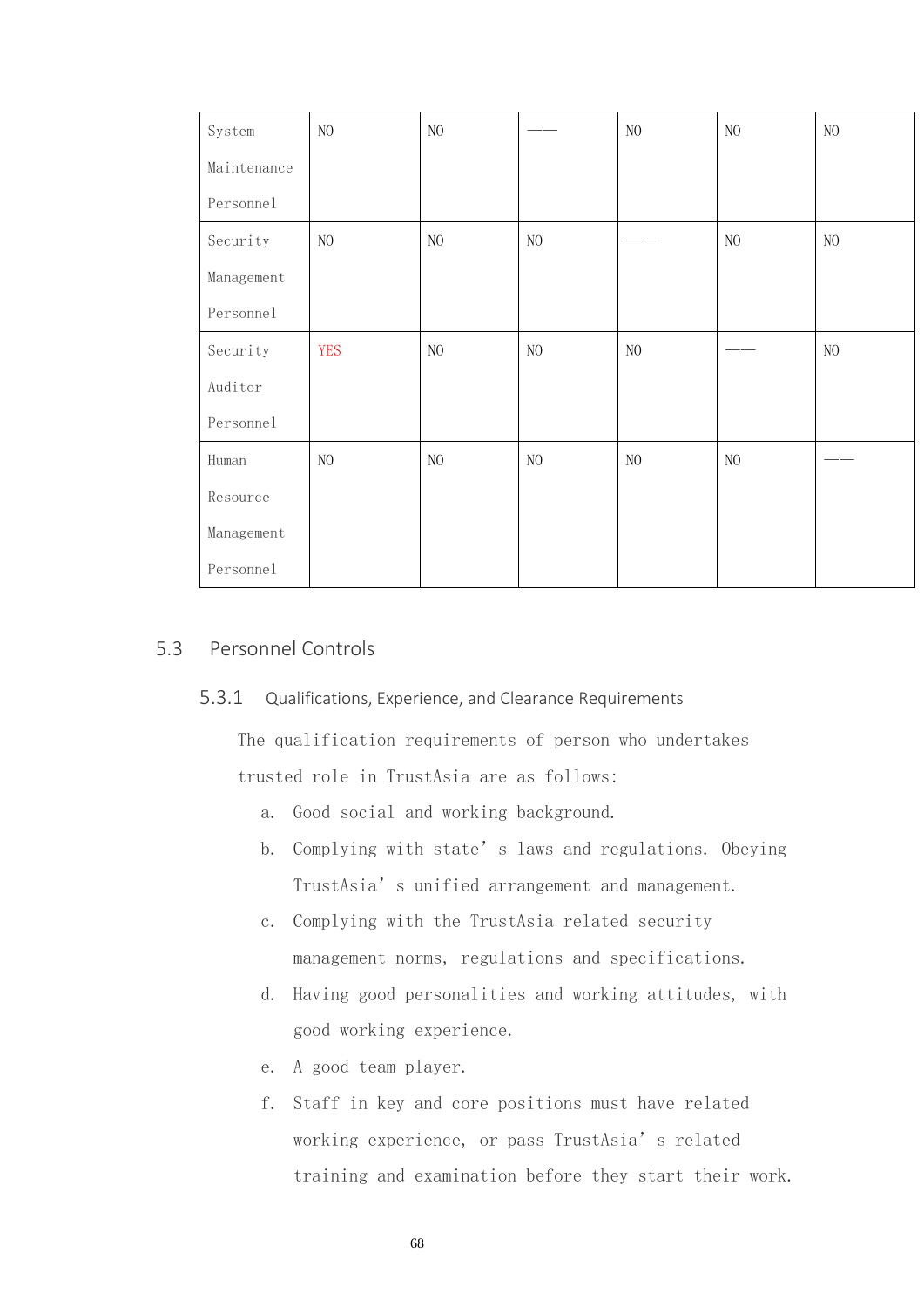#### 5.3.2 Background Review

TrustAsia or work with relevant government departments and investigation agencies to complete background checks on trusted employees. All trusted employees and those applying for transfer in must agree in writing to carry out background investigation. The background investigation must meet the requirements of laws and regulations, and the investigation contents, methods and personnel engaged in the investigation shall not violate laws and regulations. Background investigation shall use legal means to verify the background information of personnel through relevant organizations and departments as far as possible.

The background investigation is divided into basic investigation and comprehensive investigation. The basic survey includes work experience, career recommendation, education and social relations. In addition to the basic investigation items, the comprehensive investigation includes the investigation of criminal records, social relations and social security. It is necessary to conduct a comprehensive investigation on the key positions of the public trust certificate business.

HR review procedure includes:

o The HR department is responsible for confirming candidate's personal information. Candidates should provide the following information: resume, the highest degree graduation certificate, degree certificate, qualification certificate and identity card and other related valid certificates.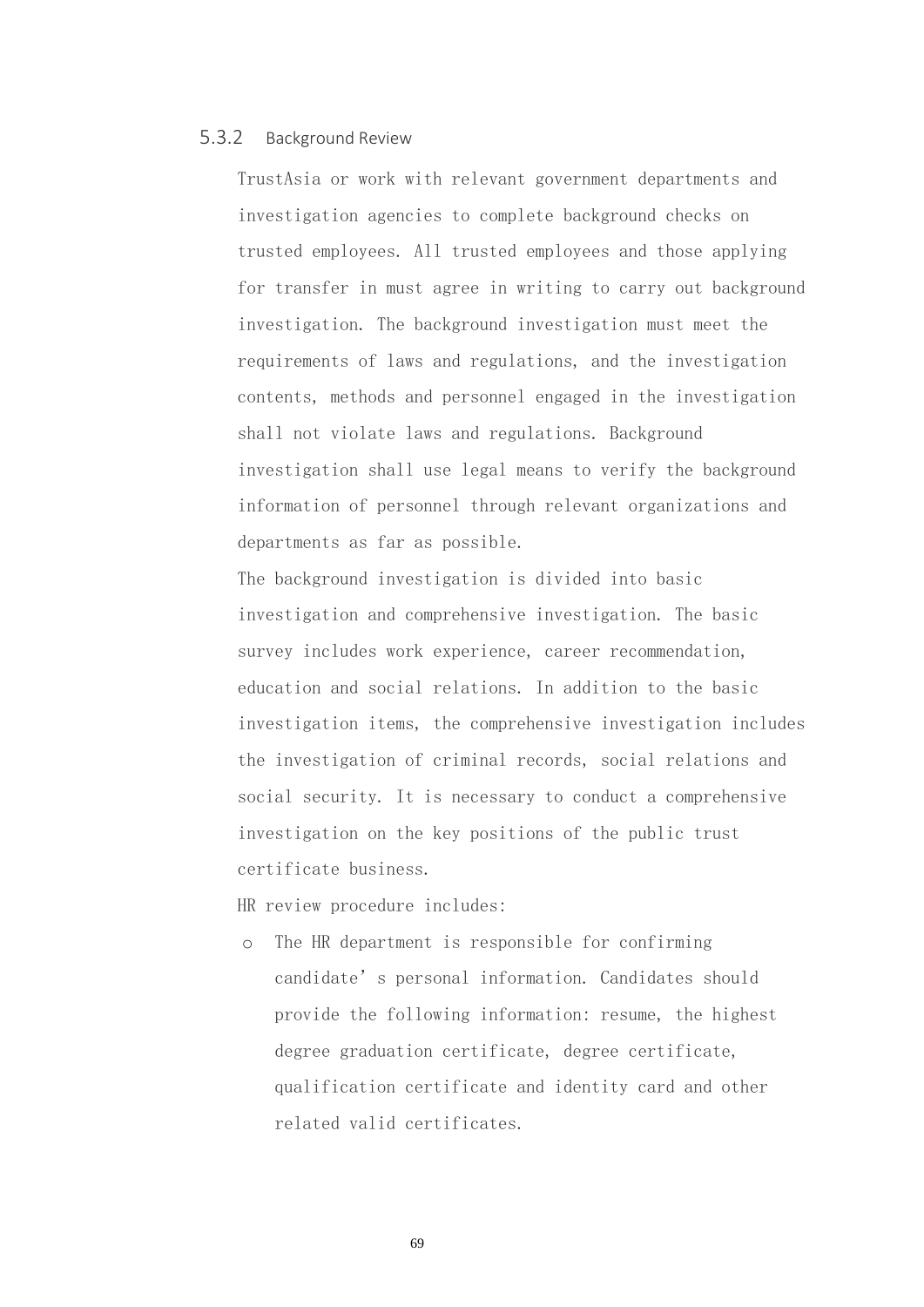- o The HR department identifies the authenticity of the information provided by candidates through telephone, correspondence, network, visits and other forms.
- o In the background investigation, if TrustAsia finds the following circumstances, TrustAsia can directly refuse qualifications of trusted personnel :
	- There is fabricating facts or information
	- With evidence of the unreliable staff
	- Use illegal identification or education, qualifications
	- The behavior of serious dishonesty in the work
- o The HR department checks candidates through on-site assessment, daily observation, situational test and other methods. Appropriate arrangement is made according to the investigation result.
- o After the review, TrustAsia signs a confidentiality agreement with employee in order to restrain employee not to reveal any confidential and sensitive information of CA certificate services. At the same time, TrustAsia will also be in accordance with the relevant organization regulations of personnel management and make job examination on in-service staff who assumed trusted role, so as to continuously review these employees' trustworthiness and working ability.

#### 5.3.3 Training Requirements

In order to make the relevant personnel competent for their work, TrustAsia has a special training program for all the personnel of the trusted roles. The training contents include: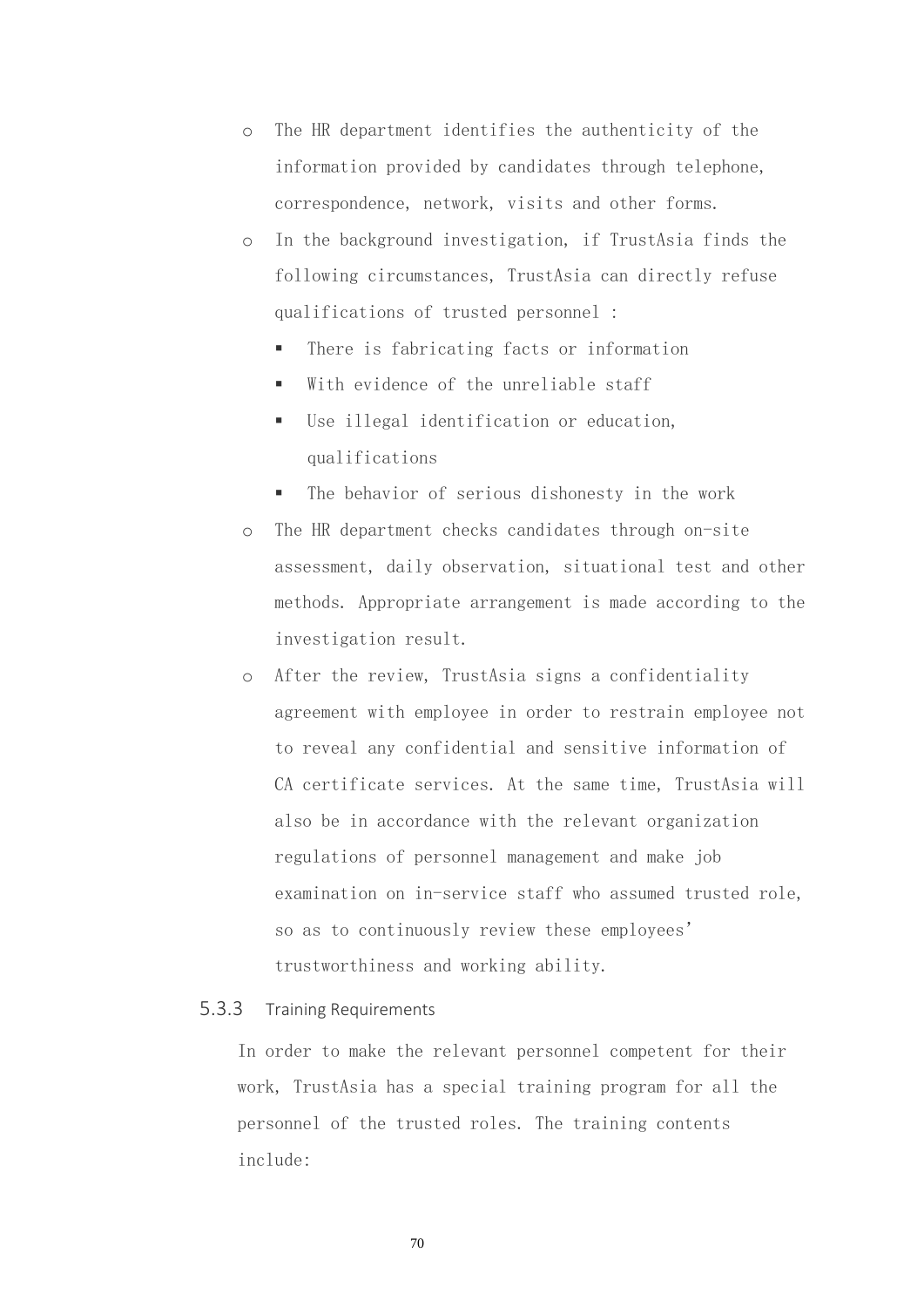- Basic knowledge of Public Key Infrastructure (PKI)
- CP, CPS and related standards and procedures
- Authentication and the policies and procedures of verification
- Disaster recovery and business continuity management
- Job responsibilities requirements
- Baseline of CA/Browser Forum
- The laws, regulations, standards and procedures of electronic certification service in China.
- Other needs of training

#### 5.3.4 Retraining Frequency and Requirements

For persons acting as trusted roles or other important roles, they shall be trained at least once a year by TrustAsia. Related personnel for operating authentication system should have the training of relevant skills and knowledge at least once a year. In addition, TrustAsia will provide ongoing training for employees irregularly according to system upgrade, strategy adjustment and other requirements.

#### 5.3.5 Job Rotation Frequency and Sequence

TrustAsia will define and change the Job rotation cycle and the sequence based on the organization security management strategy.

#### 5.3.6 Sanctions for Unauthorized Actions

When the circumstances that in-service staff use TrustAsia systems, perform authorization businesses without or beyond the permission, once the above circumstances are confirmed by TrustAsia, we will immediately revoke the login certificates and simultaneously terminate the system access authorization.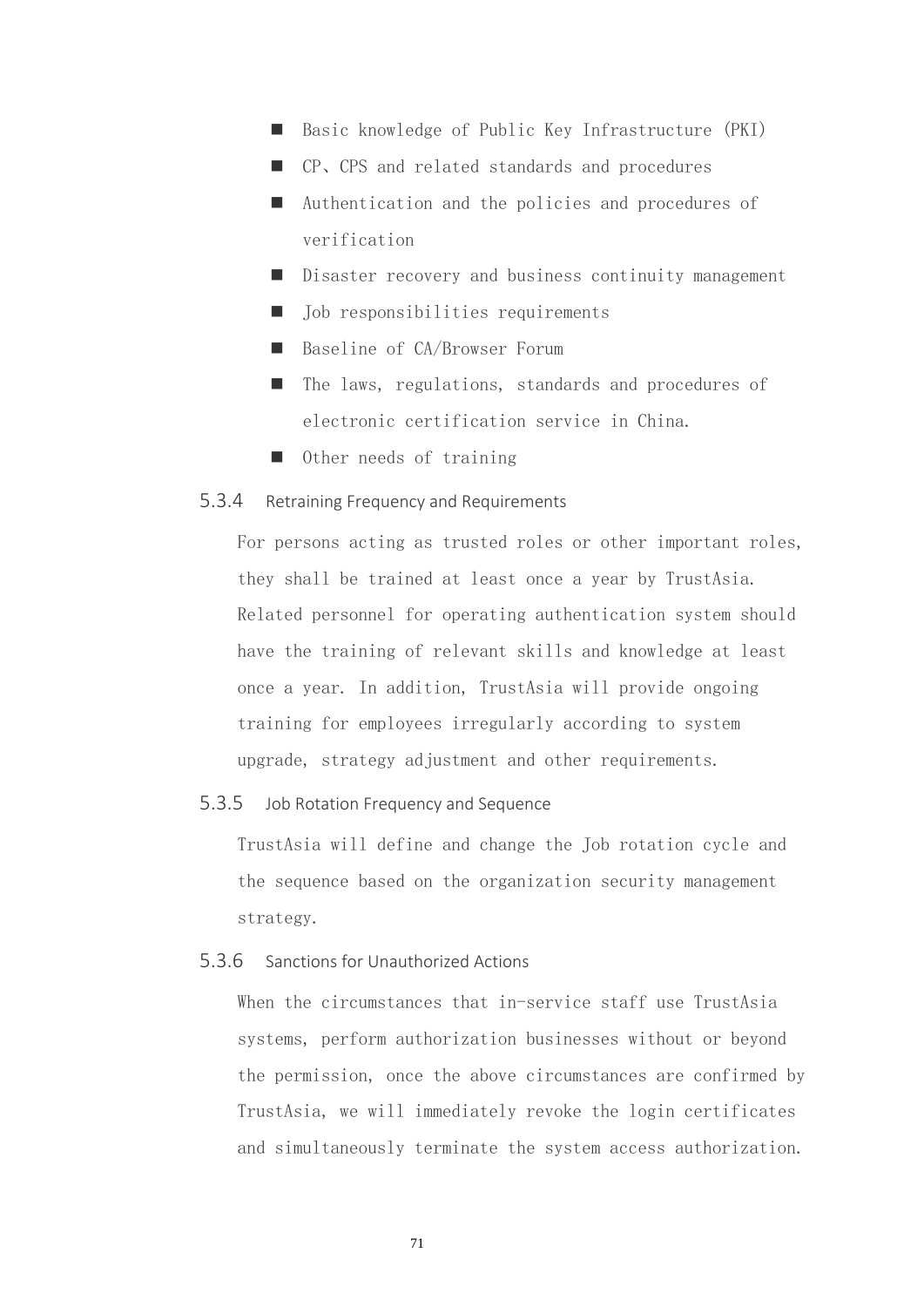TrustAsia makes the implementation of the official notice criticism, fine, dismissal and submit judicial institutions and other measures depend on the seriousness of unauthorized behavior.

5.3.7 Independent Contractor Requirements

TrustAsia doesn't hire external personnel engaged in the work related to certificate validation for now.

5.3.8 Documentation Supplied to Personnel

During the training or retraining, TrustAsia provides materials including but not limited to the following categories:

- CP, CPS and related agreements and standards
- Employee handbook
- Job descriptions, work flow and regulations;
- Internal operating files, including business continuous management, disaster recovery programs, etc.
- Security management regulations and etc.

### 5.4 Audit Logging Procedures

5.4.1 Types of Events Recorded

TrustAsia supports all basic event auditing capabilities of its CA and applications to document the following events. TrustAsia will record manually if the application does not record automatically.

These events include but not limited to:

• Management events in key's life cycle, including,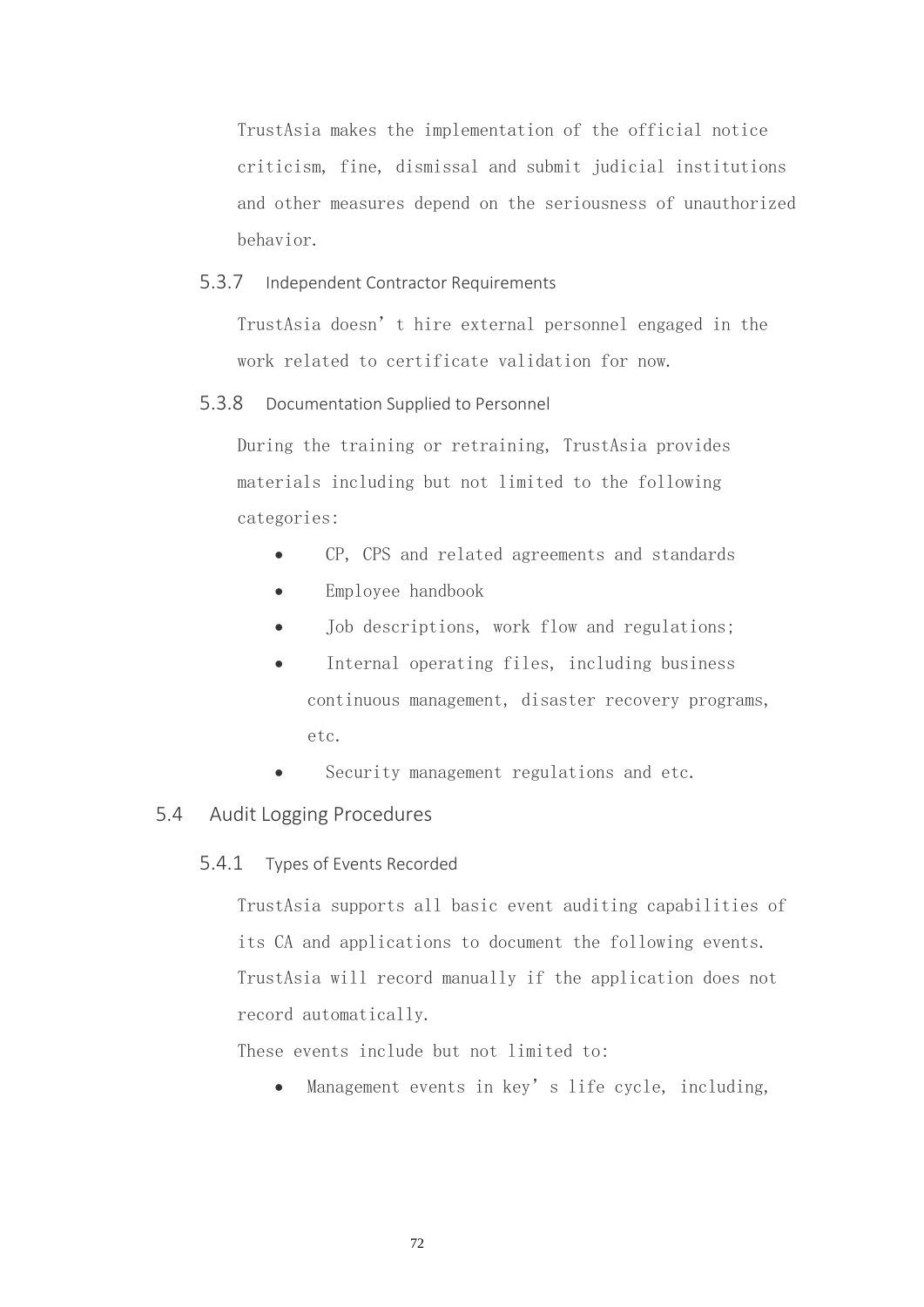- o Generation, backup, storage, recovery, usage, revocation, archiving, destruction, private key leakage, etc.
- Management events in cryptography device's life cycle, including
	- o Receiving, installation, uninstallation, activation, usage, repair, etc. for equipment.
- The certificate application events, including
	- o The subscriber accepts subscriber's agreement, the applied company, application data verification, application and validation data preservation, etc.
- Management events of certificate life cycle, including o Application, approval, update, revocation, etc.
- System security events including:
	- o Successful or unsuccessful access attempts for CA system,
	- o Unauthorized access attempts for CA system network,
	- o Unauthorized access attempts for CA system files,
	- o Operation (read, write or delete, etc.) for restricted and sensitive documents or records,
	- o System crash, hardware failures and other abnormal events.
- Security events recorded via firewalls and routers.
- System operating events, including:
	- o Startup and shutdown,
	- o Creation or deletion of permission, configuration or modification of password.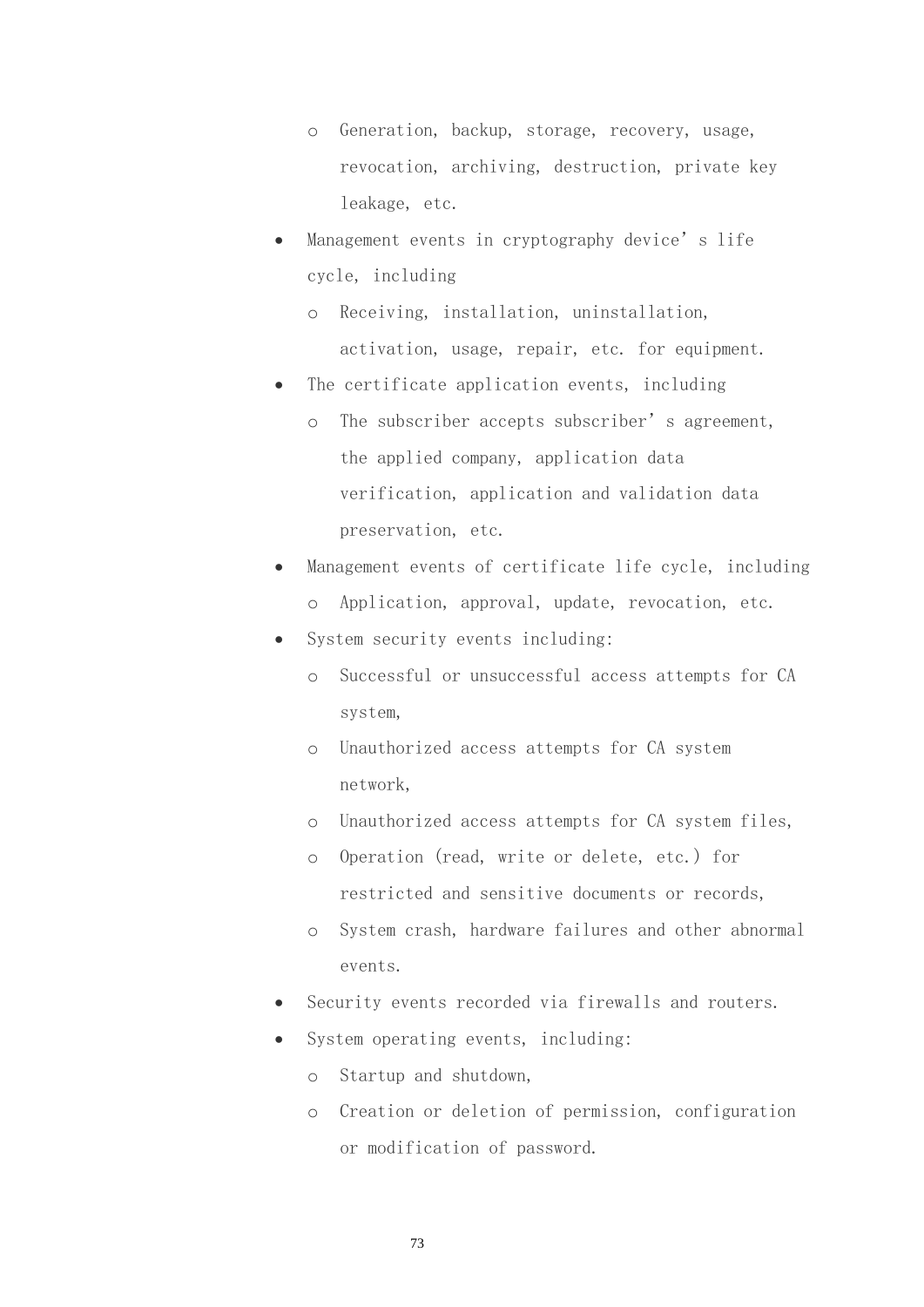- Access to CA facilities, including
	- o The access of authorized
	- o The unauthorized personnel and attendants, and the access to security storage facilities.
- Management record of trusted roles and personnel, including
	- o The network account application,
	- o System permission application, modification, and creation,
	- o The changes of personnel status.

Generally, the log records shall include:

- Date and time of record;
- The serial number of the record:
- The identity of the entity making the log;
- Description of the recorded content.

#### 5.4.2 Frequency of Processing Log

TrustAsia checks and summarizes the system's automatic log and operators' manual records once a month.

TrustAsia tracks and handles the system security log once a month to check violations of policies and other major events.

5.4.3 Retention Period for Audit Logs

TrustAsia keeps the audit log of the CA service properly, and the audit log related to the certificate is retained for at least 10 years after the certificate expired.

# 5.4.4 Protection of Audit Log

TrustAsia audit logs are stored in the database with backup, including audit information and event records in related documents.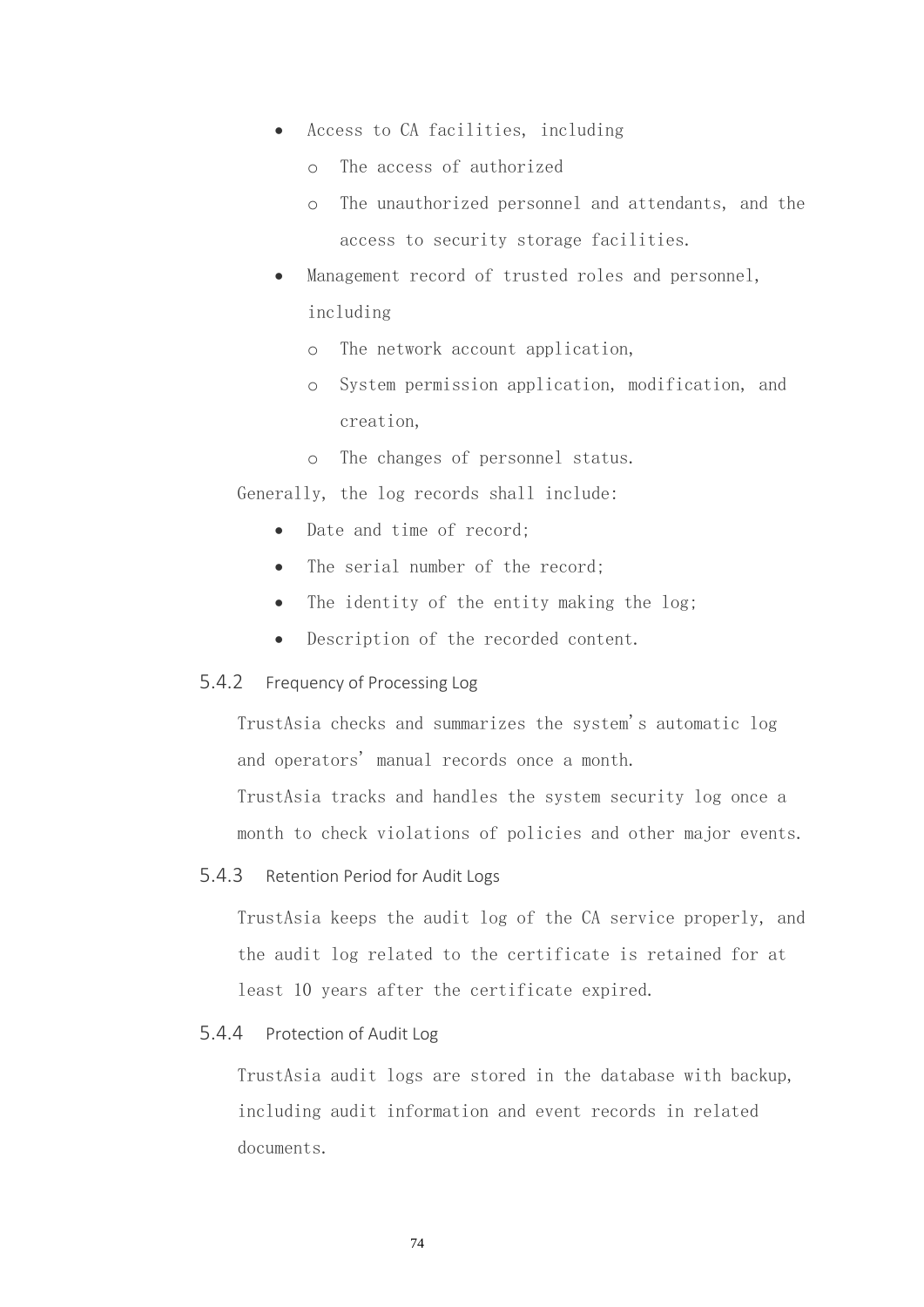TrustAsia carries out strictly the measures of physical and logical access control to ensure that only personnel authorized by TrustAsia can be access to the records being reviewed. These records are strictly protected from unauthorized access, reading, modification and deletion.

#### 5.4.5 Audit Log Backup Procedures

TrustAsia's system log is backed up to the log server in real time, and to the different places weekly. The manual electronic records are backed up to SVN, and the manual paper records are archived and saved in a special filing cabinet.

#### 5.4.6 Audit Collection System

Regarding the electronic audit information, TrustAsia's log server can collect and archive the following logs:

- 1. certificate management system;
- 2. certificate issuing system;
- 3. certificate accepting system;
- 4. telecommunication system;
- 5. certificate acceptance system
- 6. access control system;
- 7. Website and database security management system;
- 8. other systems that need to be audited.

Regarding paper audit information, there is a special filing cabinet for collection and archival.

#### 5.4.7 Notification to Event-Causing Subject

When TrustAsia detects the attack, it will record the attacker's behaviors, trace the attacker to the extent permitted by the law, and retain the right to take the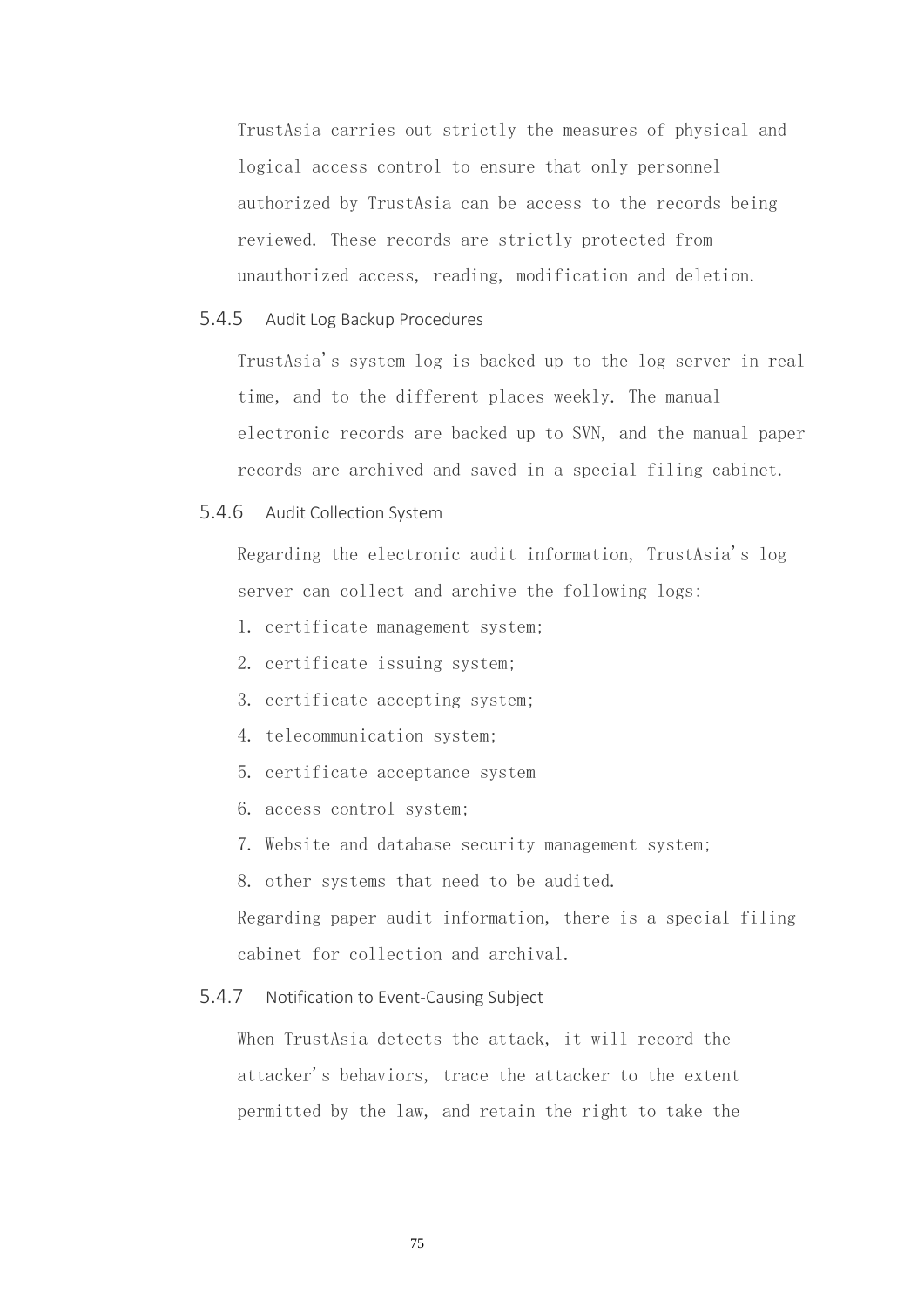corresponding countermeasures. TrustAsia has the right to decide whether to notify subjects related to the event.

#### 5.4.8 Vulnerability Assessment

According to security events found by the audit, TrustAsia will conduct the annual security vulnerability assessment of the system, physical sites, operation management, etc., and take measures to reduce the operational risk based on the assessment report.

# 5.5 Records Archival

#### 5.5.1 Types of Records Archived

TrustAsia archives the following types of records:

- 1) Documents of certificate system building and upgrading;
- 2) Certificates
- 3) Life cycle management records of subscriber certificates;
- 4) Audit records;
- 5) CP and CPS;
- 6) Employee materials, including but not limited to materials
- of background investigation, employment, training, etc.;
- 7) Various external and internal evaluation documents.

## 5.5.2 Retention Period for Archive

For different archived records, the retention periods are different. For system operation event records and system security event records, the archives will be retained to complete the security vulnerability assessment or audit consistency.

1. Archiving for management events in subscriber certificate life cycle will be kept for more than 10 years.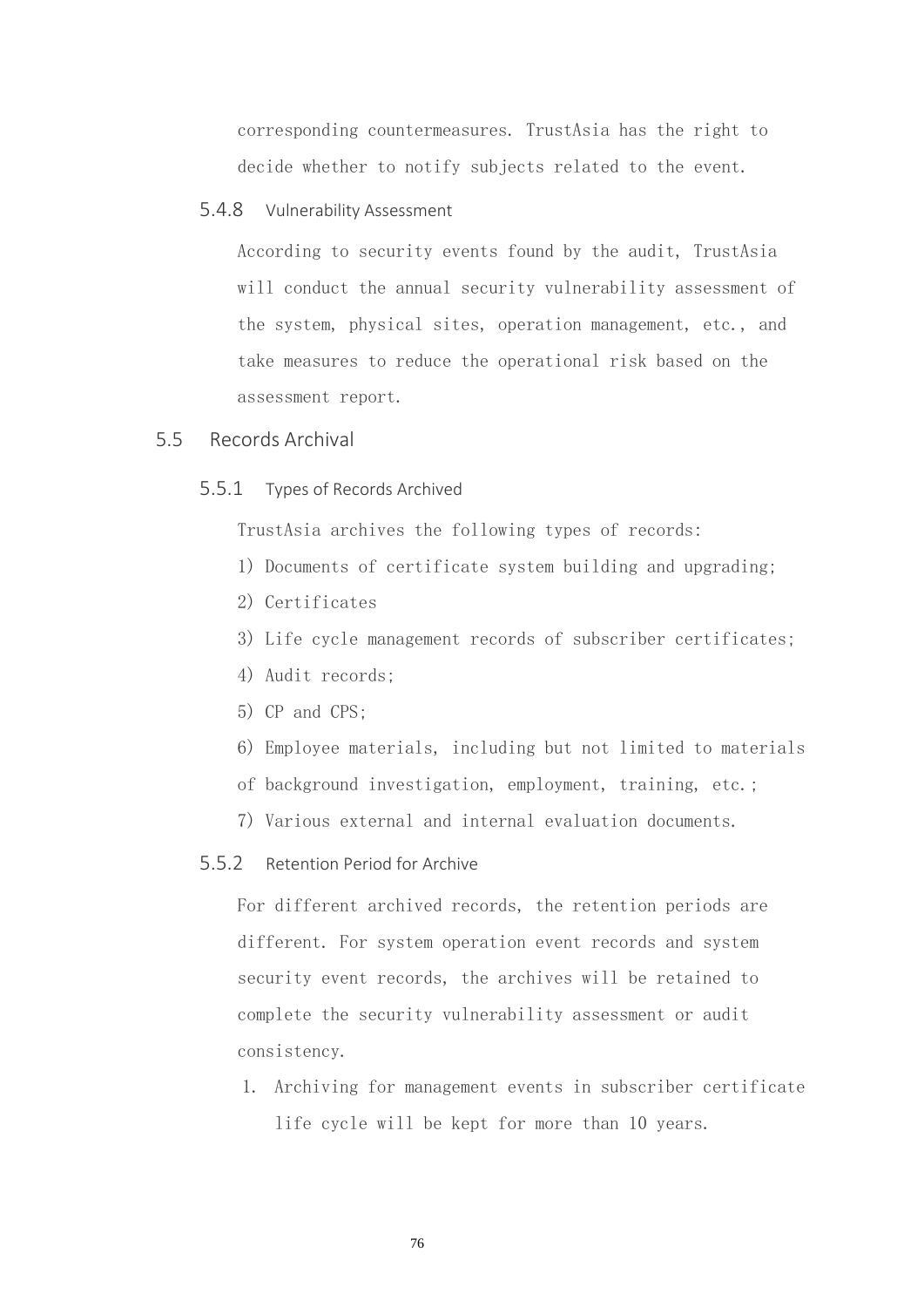- 2. Archiving for management events in CA Certificate and key life cycle will be kept for not less than life cycle of CA certificate and key.
- 3. Archiving retention period of subscriber certificates data will not be less than 10 years after the expiration of certificates.
- 4. CA key and certificate archiving will be kept for 10 more years after the end of life cycle.
- 5.5.3 Protection of Archive

TrustAsia has secure physical and logical protection measures and strict management procedures for various electronic and paper filing documents, ensuring that the archived documents will not be compromised and preventing unauthorized access, alteration, deletion or other tampering behaviors.

5.5.4 Archive Backup Procedures

Backups of electronic archiving records generated by the system shall be made regularly and backup files shall be stored in different places; the manual electronic records shall be archived in SVN.

For written archive materials, backup is not required, yet strict measures are required to protect their security and prevent deletion, alteration, etc. of archives and their backups.

## 5.5.5 Requirements for Time-stamping of Records

All the TrustAsia records are labelled with time, and the time will either be added manually by the operators or automatically by system.

5.5.6 Archive Collection System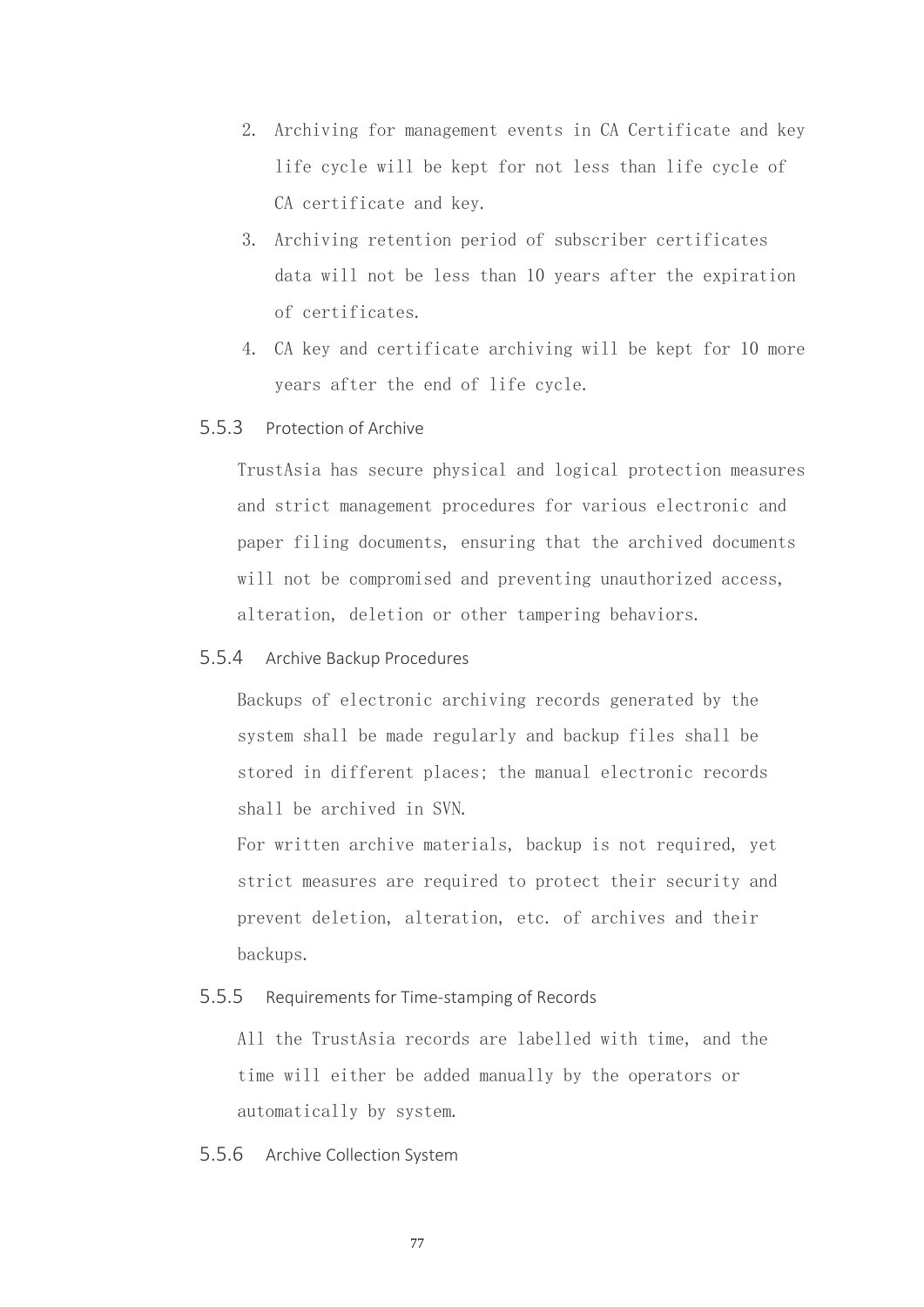For system-generated electronic records, they are synchronized to the log server in real time and backed up to the off-site every week.

For electronic records, the SVN server completes the collection and backup work.

For written archive materials, they are collected and archived into the management area.

#### 5.5.7 Procedures to Obtain and Verify Archive Information

TrustAsia takes physical and logical access control methods to ensure that only the authorized personnel can approach the archive information and strictly prohibit unauthorized operations such as access, reading, alteration and deletion, etc.

# 5.6 Validity Period of Digital Certification Service Root Certificate

The valid period of TrustAsia's root certificate is not more than 25 years. The end time of any certificate issued by it, including CA certificate and subscriber certificate, does not exceed the end time of the root certificate, and the end time of any subscriber certificate issued by CA certificate does not exceed the end time of CA certificate.

When the lifetime of the key pair that corresponds to the CA certificate exceeds the

maximum life cycle specified in this CPS, TrustAsia will start the key renewal process and replace the already expired CA key pair. The key changeover of TrustAsia is carried out in the following ways:

1) The higher CA will stop issuing a new subordinate CA certificate ("the date of stopping issuance") before the expiration time of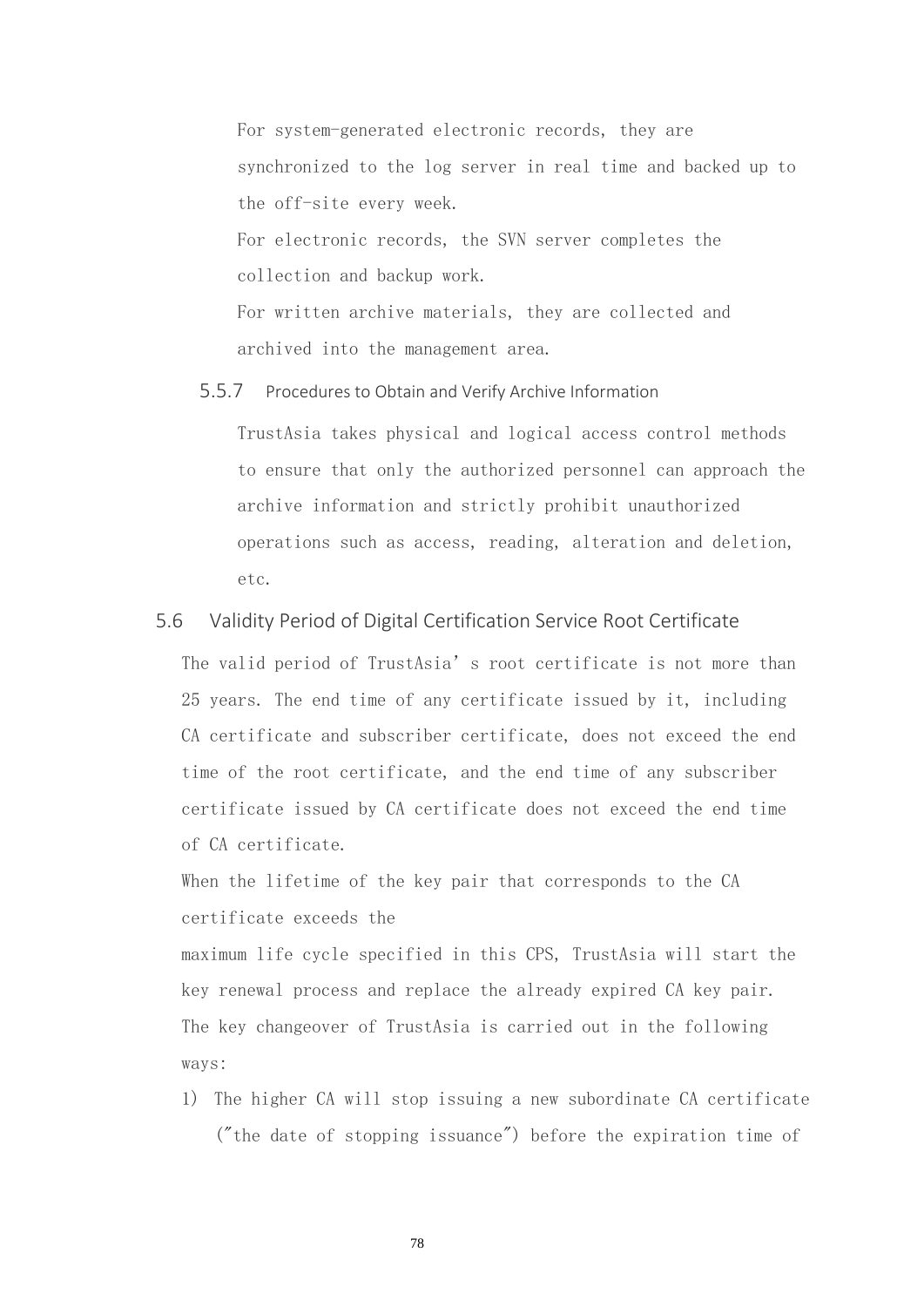its private key is less than the lifetime of the subordinate CA key.

- 2) Generate a new key pair and issue a new higher CA certificate.
- 3) After "the date of stopping certificate issuance", a new CA key will be adopted for issuing certificates for the approved subordinate CA or subscriber certificate request.
- 4) The higher CA continues to use the original CA private key to issue CRL until the last certificate issued by the original private key expires.
- 5.7 Compromise and Disaster Recovery
	- 5.7.1 Incident and Compromise Handling Procedures

TrustAsia has stipulated the corresponding incident and compromise handling procedures, and formulated various emergency response plans as following:

- The emergency plan of the power system;
- The emergency plan of Internet failure;
- The hardware failure emergency plan;
- System backup and recovery emergency plan;
- Key emergency plan, etc.

#### 5.7.2 Computing Resources, Software, and/or Data Are Corrupted

TrustAsia has backed up the resources, software and/or data of the service system and other important systems, and has developed the corresponding emergency handling process. In case of network failure, system and software compromise, database failure, etc., or a disaster caused by force majeure, TrustAsia will implement the recovery in accordance with the disaster recovery plan.

5.7.3 Entity Private Key Compromise Procedures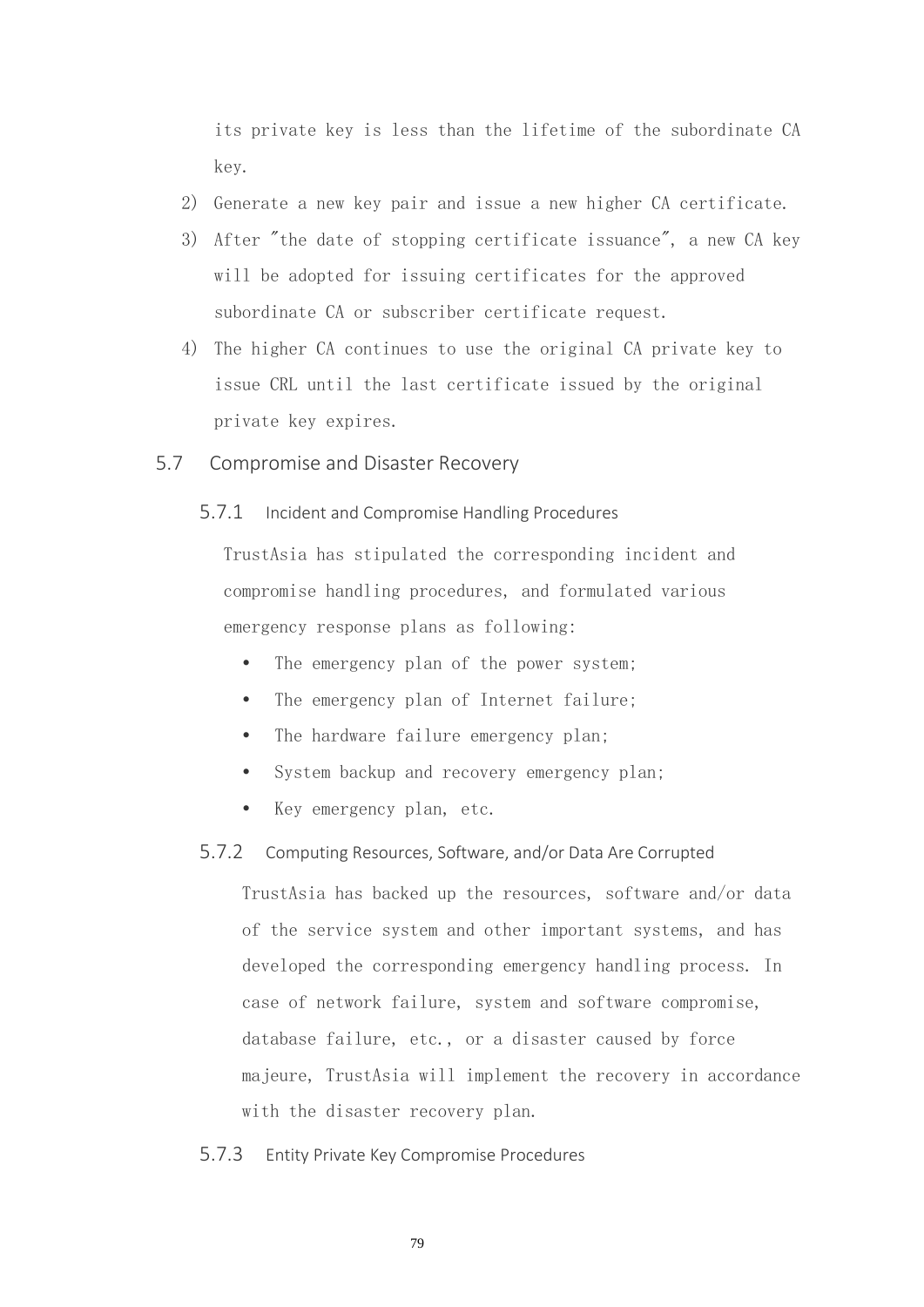- 1. When the certificate subscriber finds that the entity certificate private key is compromised, the subscriber must immediately stop using the private key and immediately visit certificate service sites of TrustAsia to revoke the certificate, or immediately notify TrustAsia revoke the certificate by telephone, etc., and reapply for a new certificate according to the relevant process. TrustAsia will issue certificate revocation information according to Section 4.9 of this CPS.
- 2. When TrustAsia finds that the entity certificate private key of the subscriber certificate is compromised, TrustAsia will immediately revoke the certificate and notify the certificate subscriber; the subscriber must immediately stop using the private key and reapply for a new certificate according to the relevant process. TrustAsia will issue certificate revocation information according to Section 4.9 of this CPS.
- 3. When the private key of TrustAsia root CA or subordinate CA is compromised, TrustAsia will handle the emergency according to key emergency plan, and notify the relying party through various ways.

#### 5.7.4 Business Continuity Capabilities after a Disaster

In the event of a major disaster at the physical site, TrustAsia will restore some services within 48 hours in accordance with the business continuity plan.

## 5.8 CA or RA Termination

When TrustAsia need to stop their business, they will work strictly in accordance with the requirements of Electronic Signature Law of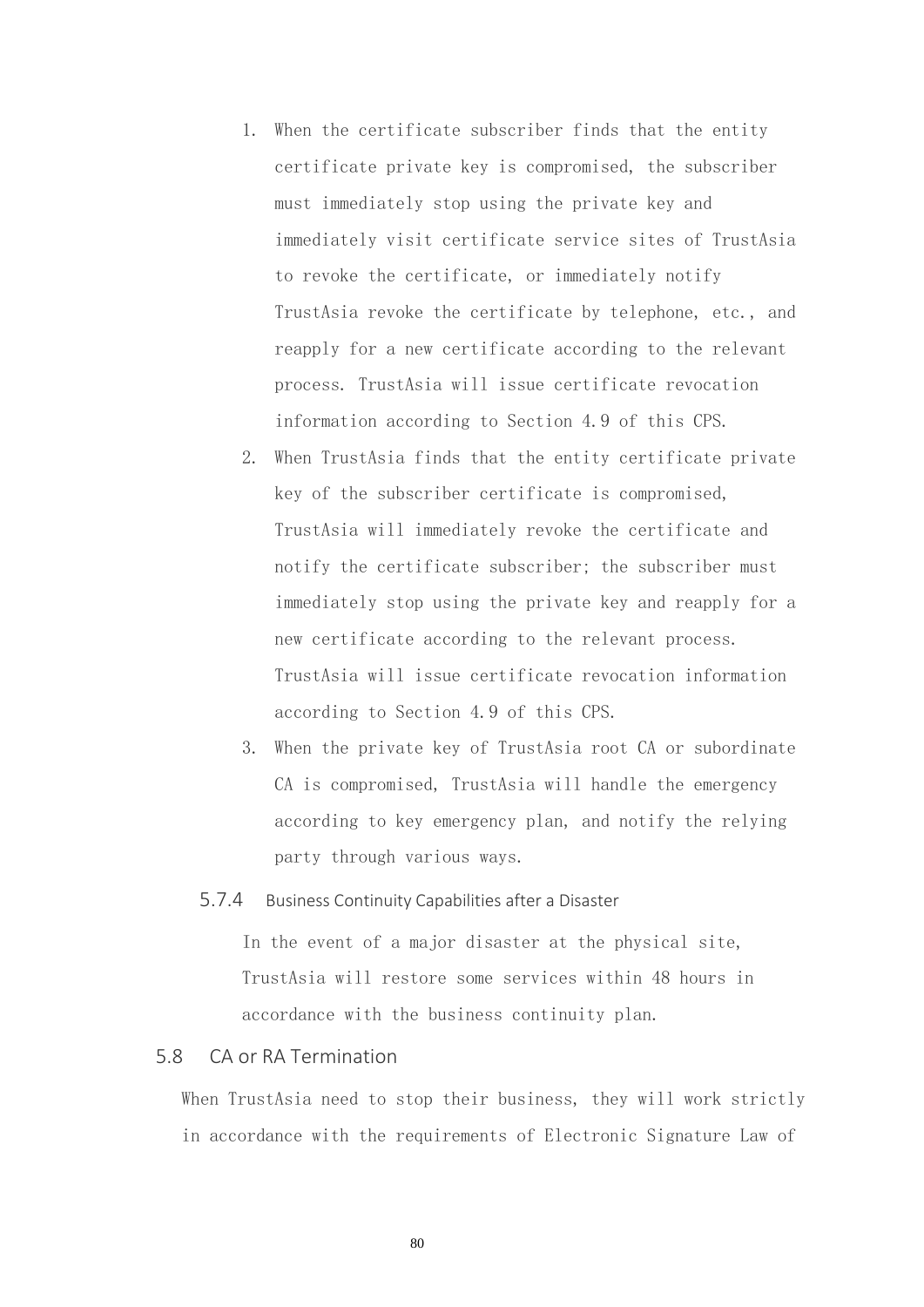the People's Republic of China and the relevant regulations on the business suspension for certification authorities. Before termination, TrustAsia must:

- o Determine the service undertaking unit;
- o Draft the termination statement;
- o Notify the relevant entities;
- o Process the archive records;
- o Stop the service of CA system;
- o Archive relevant system logs;
- o Process and store sensitive documents.

# 6. Technical Security Controls

# 6.1 Key Pair Generation and Installation

6.1.1 Key Pair Generation

#### 6.1.1.1 CA Key Pair Generation

The key pairs of CAs are generated within the cryptographic devices approved and licensed by OSCCA, in a physically secure environment and under the control of multiple trusted persons. The generation, management, storage, backup and recovery of the key pair shall comply with the relevant regulations of FIPS140- 2. Since FIPS140-2 is not a standard approved and accepted by OSCCA and OSCCA implements a strict management of state's cryptographic products, TRUSTASIA only applies part of the provisions of FIPS140-2 under the permission of OSCCA. Specifically, the product manual of the device is for your reference. Hardware Security Module used for key generation must be evaluated and certified by OSCCA. The generation of the CA key pairs are witnessed by key administrators, several trusted personnel and independent third-party auditors of TrustAsia, and completed in accordance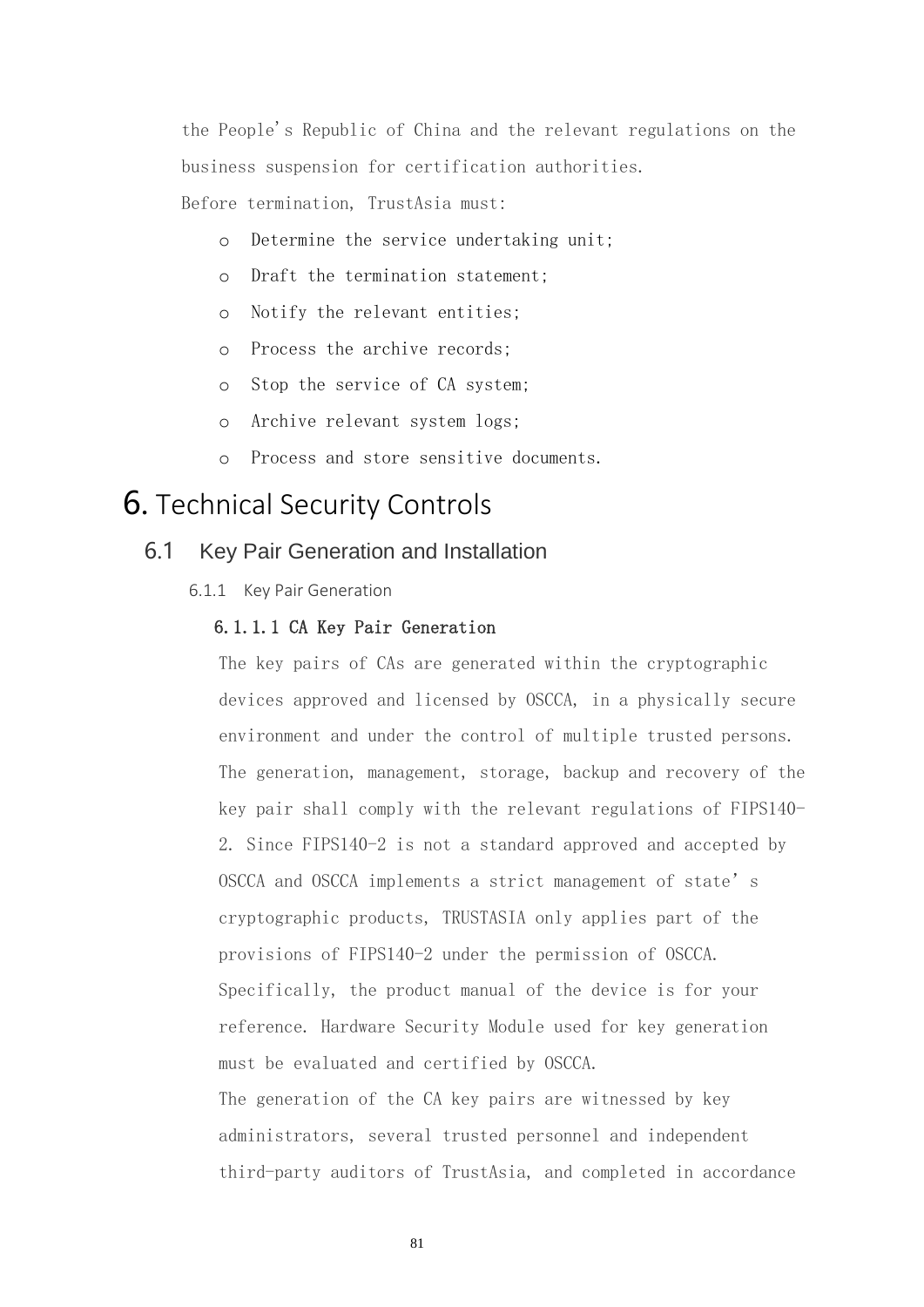with key generation procedures in TrustAsia shield computer room. The procedures and operations related to key pair generation shall be video recorded and archived.

### 6.1.1.2 Subscriber Key Pair Generation

Subscriber's key pairs are generated by the built-in key generation mechanism of subscriber's server or other equipment. If a subscriber submits a PKCS#10 file of weak Algorithm during application, TrustAsia will reject the application and recommend the user to generate a new key pair. TrustAsia does not generate key pairs for Subscribers.

6.1.2 Private Key Delivery to Subscriber Not applicable.

6.1.3 Public Key Delivery to Certificate Issuer

As part of the certificate application process, subscribers generate key pair and submit the public key to Asia Trust in CSR.

#### 6.1.4 CA Public Key Delivery to Relying Parties

The public key of TrustAsia is included in the root CA certificate and the subordinate CA certificate issued by TrustAsia. The subscriber and relying parties can download the certificates from TrustAsia's certificate service site.

| Certificate  | ROOT          | Subordinate   | Subscriber       |
|--------------|---------------|---------------|------------------|
| Type         | Certificate   | Certificate   | Certificate      |
| Signature    | SHA256,       | SHA256,       | SHA256,          |
| Algorithm    | SHA384,       | SHA384,       | SHA384,          |
|              | <b>SHA512</b> | <b>SHA512</b> | <b>SHA512</b>    |
| RSA Key Size | 4096          | 3072, 4096    | 2048, 3072, 4096 |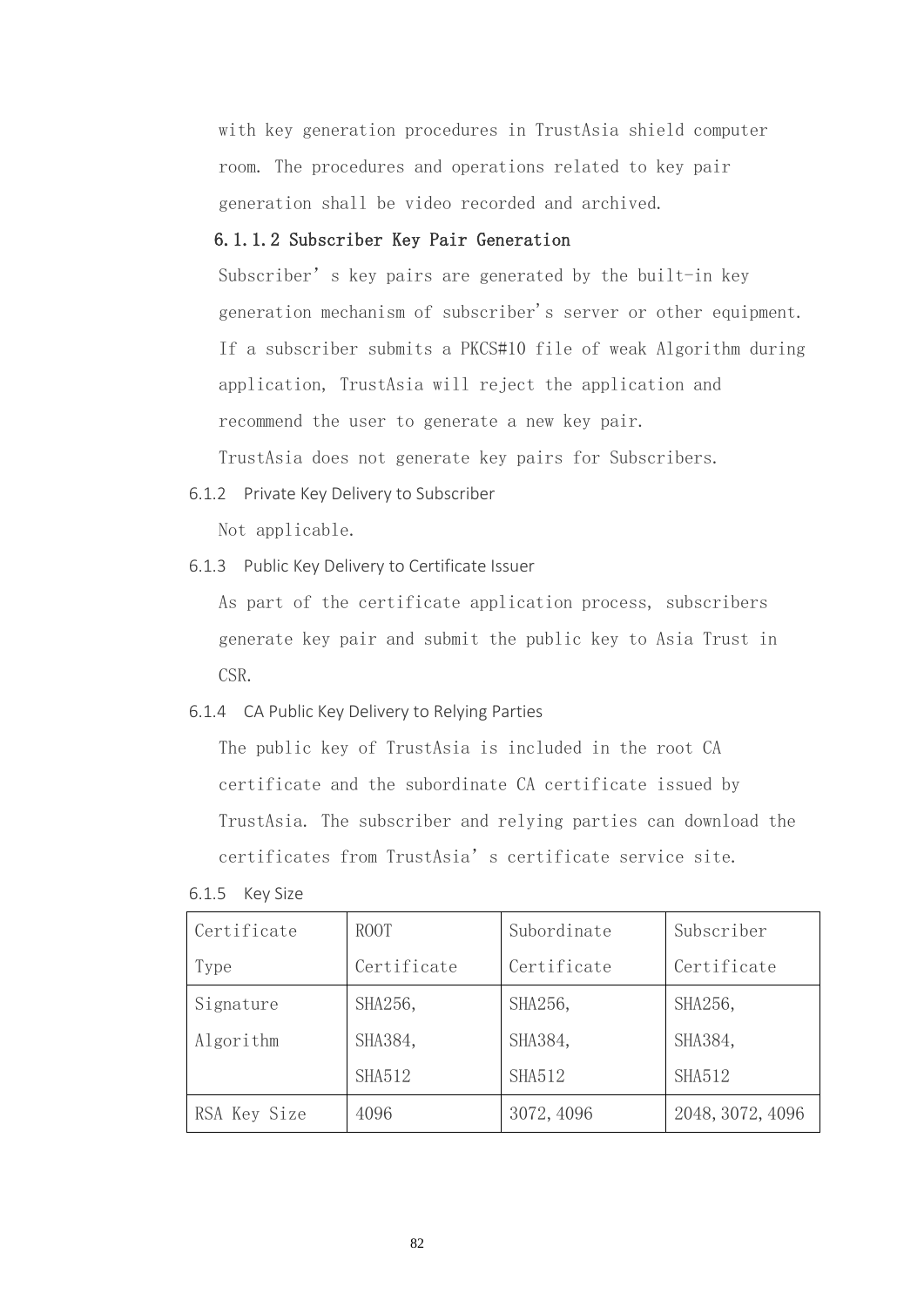| ECC Curve | $P-384, P-521$ | $P-384, P-521$ | $P-256, P-384,$ |
|-----------|----------------|----------------|-----------------|
|           |                |                | $P-521$         |

6.1.6 Public Key Parameters Generation and Quality Checking

Public key parameters shall be generated by using the cryptographic hardware and media with the license from OSCCA and shall follow generation norms and standards of these equipment. Regarding the parameter quality check, since keys are generated and stored using the cryptographic hardware and media with the license from OSCCA, the parameters have already met the requirements on high security level.

#### 6.1.7 Key Usage Purposes

X.509v3 certificate issued by TrustAsia includes key usage extensions, and their usage conforms to RFC5280 Standard. Regarding the purposes specified by TrustAsia in key usage extensions of the issued certificate, the certificate Subscriber shall use the key according to specified purposes. The root CA key is generally used to issue the following certificates and CRL:

- self-signed certificate representing the root CA;
- subordinate CA certificate and cross certificate;

 the CRL (ARL) of the root CA and the subordinate CA. Except as stipulated in the Baseline Requirements, Root CA Private Keys are not used to sign CS、EV CS、EV SSL certificates or create CS、EV Signatures

The subordinate CA key is generally used to issue the following certificates and CRL:

subscriber certificate;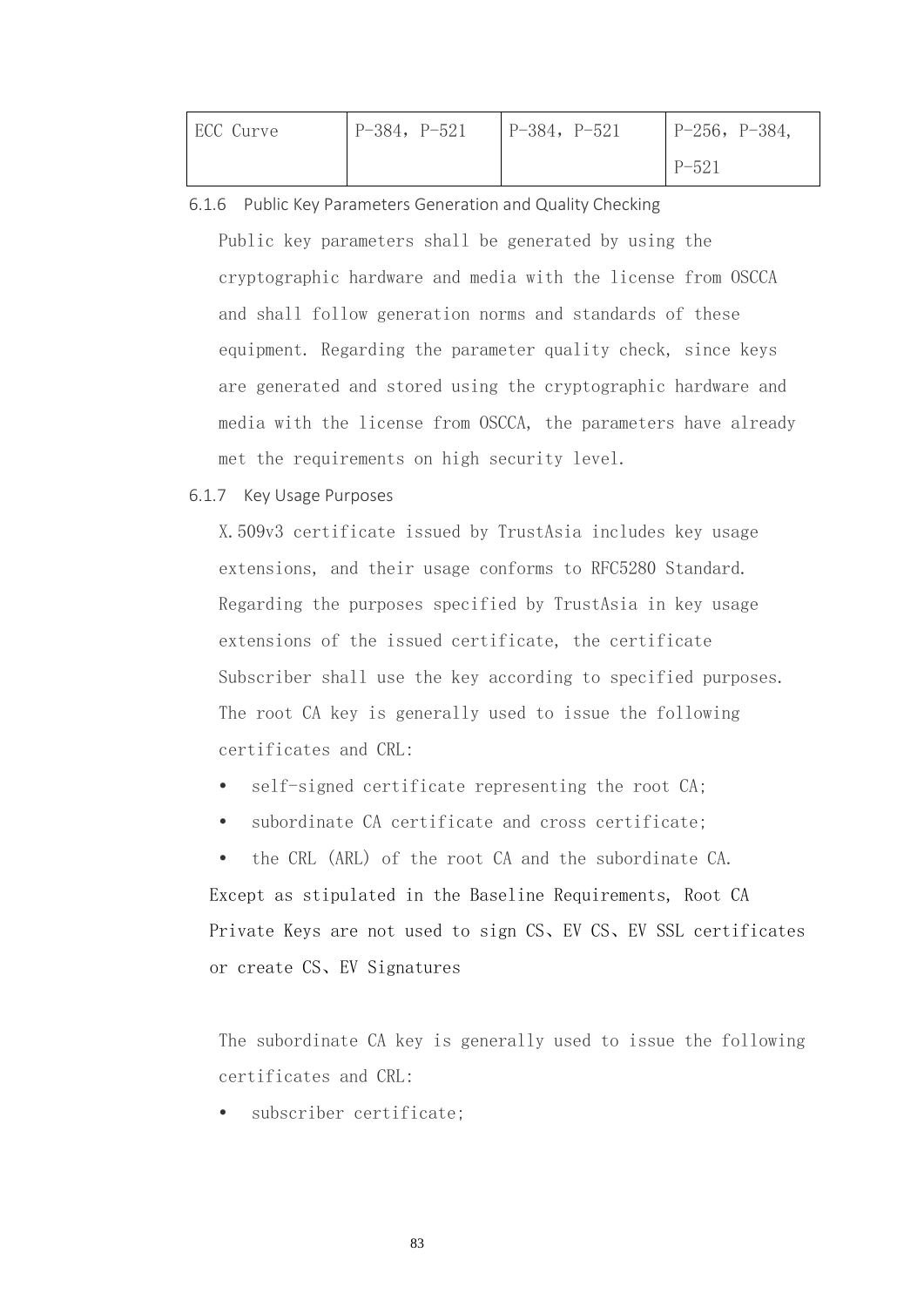- PKI system function certificate with specific purposes (e.g. OCSP certificate);
- subscriber CRL. The subscriber's key can be used to provide security services, such as information encryption and signature, etc.

The subscriber's key can be used to provide security services, such as identity authentication, non repudiation and information integrity; the encryption key pair can be used to encrypt and decrypt information.

The combination usage of signature key and encryption key can achieve security mechanisms such as identity authentication, authorization management and responsibility identification.

- 6.2 Private Key Protection and Cryptographic Module Engineering Controls
	- 6.2.1 Cryptographic Module Standards and Controls

TrustAsia keys are generated using the encryption modules approved and licensed by OSCCA, follows regulations of <GM/T 0028-2014 Security requirements for cryptographic modules>, which equals to FIPS140-2 Standard. Information details provided by the equipment manufacturer.

- 6.2.2 Private Key (n out of m) Multiple-person Control The generation, update, revocation, backup and restoration of TrustAsia CA private key are controlled by a multi-person mechanism, with the management authority of the private key distributed among the key administrators, and only when at least half of the key administrators are present and permitting, can the private key be operated by inserting the administrators 's IC card and entering the PIN code.
- 6.2.3 Private Key Escrow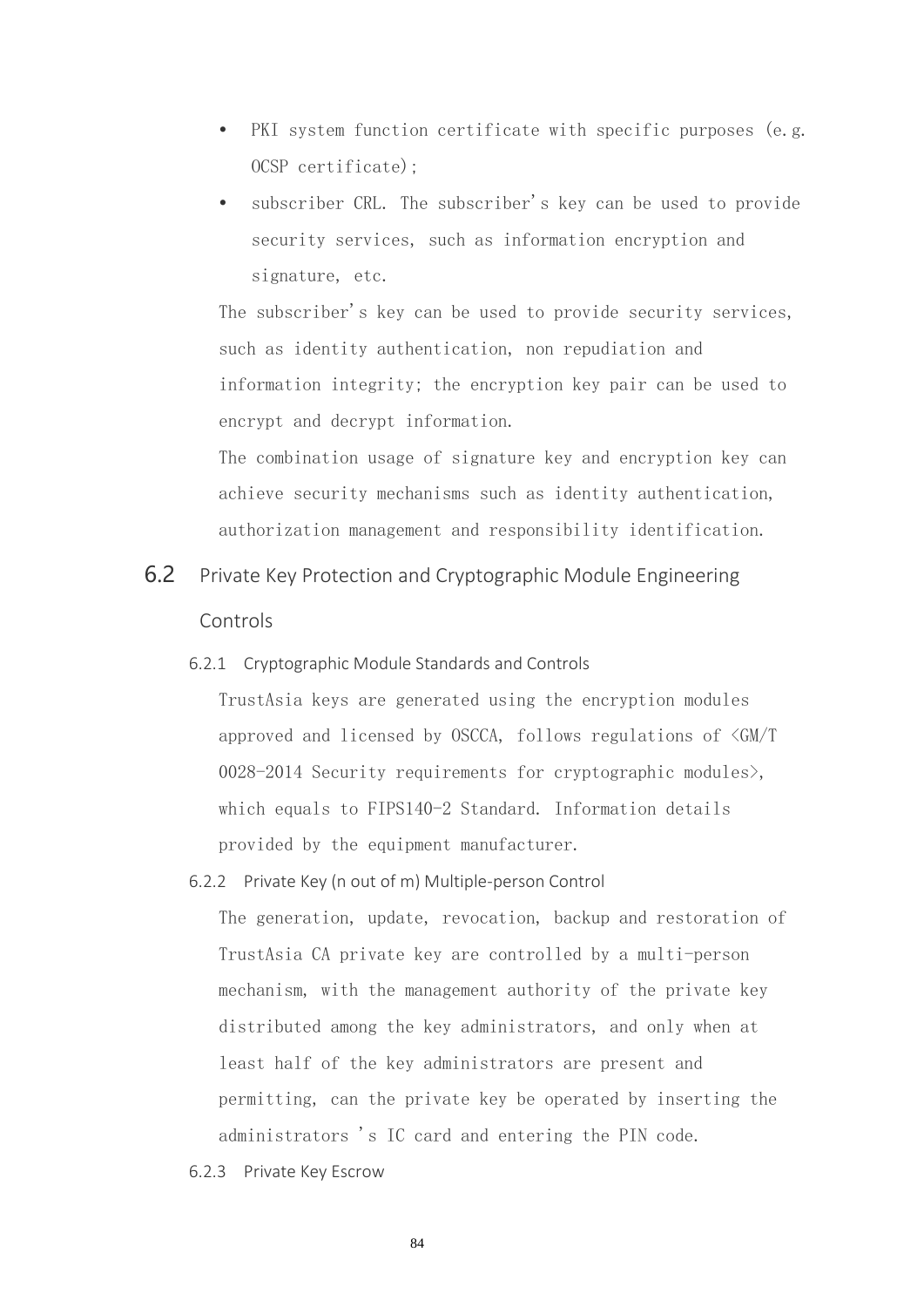TrustAsia neither allows escrow for the root private key or CA private key, nor provides escrow service of private key for subscribers.

6.2.4 Private Key Backup

TrustAsia has two kinds of backups for the root private key and the CA private key. One is to generate the backup ciphertext files and backup authority recovery IC cards according to the operation specification provided by the encryption equipment manufacturer and save them in the safe box in the shielding machine room(or bank safe deposit box and other location that security levels are not lower than the local backup); one is to generate a cloning equipment and administrator IC card according to the operation specification provided by the encryption equipment manufacturer(or bank safe deposit box and other location that security levels are not lower than the local backup).

6.2.5 Private Key Archival

TrustAsia does not archive private keys of subscriber certificates.

- 6.2.6 Private Key Transfer into or from a Cryptographic Module TrustAsia's key pair is generated, saved and used on the hardware cryptographic module. In order to achieve recovery, TrustAsia backs up the CA key according to the operation specification provided by the encryption equipment manufacturer. Besides, TrustAsia also has strict key management process to control the replication of CA key pair. All these measures have effectively prevented the loss, theft, alteration, unauthorized disclosure, and unauthorized use of CA private key.
- 6.2.7 Private Key Storage on Cryptographic Module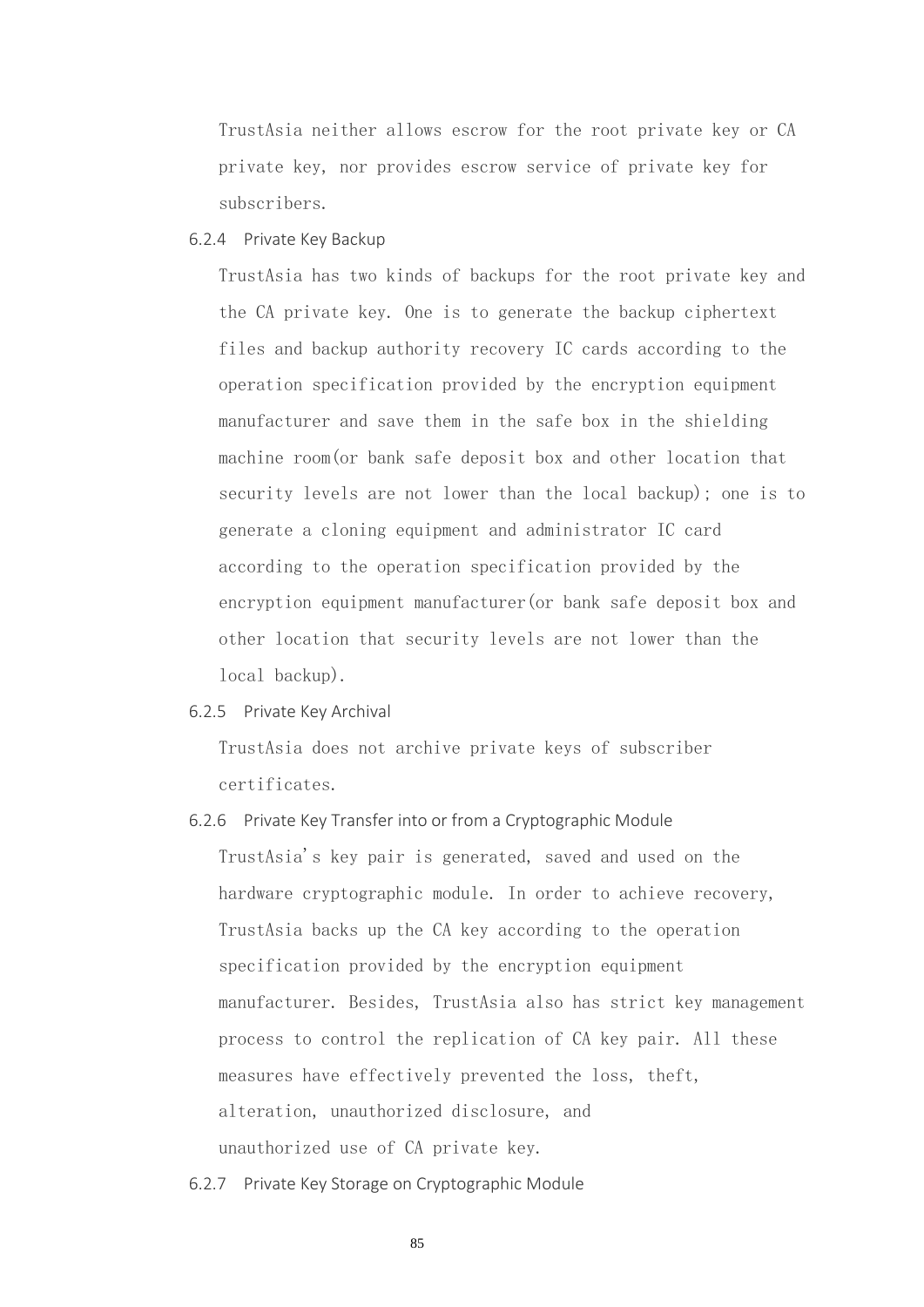TrustAsia's private keys shall be stored on the hardware cryptographic module that meets the requirements of OSCCA in an encrypted form, and the use of private keys shall also be conducted on the hardware cryptographic module.

#### 6.2.8 Methods of Activating Private Key

The TrustAsia CA private key is stored in the hardware cryptographic module, and activation needs to be achieved using the encrypted device's operator privileges as per Section 6.2.2 of this CPS, where at least half of the key administrators are present and permitted. When the CA private key is required (online or offline), the key administrators is required to provide the operator IC card and enter the PIN to do so.

6.2.9 Method of Deactivating Private Key

Regarding private keys of TrustAsia, when CA system sends logout instruction to the cryptographic module or when the cryptography management software sends close instruction to the cryptographic module, or when the hardware cryptographic module that stores private keys is power off, private keys enter the inactivated state.

The operation of removing the private key is performed when at least half of the key administrators are present and permitting, and the key administrator logs into the server cryptographic machine using an administrator card containing his or her own PIN.

#### 6.2.10 Method of Destroying Private Key

After the life cycle of TrustAsia's private key ends, TrustAsia will continue to keep the CA private key in a backup hardware cryptographic module and archive it, and the other CA private key backups are safely destroyed. Meanwhile, all PIN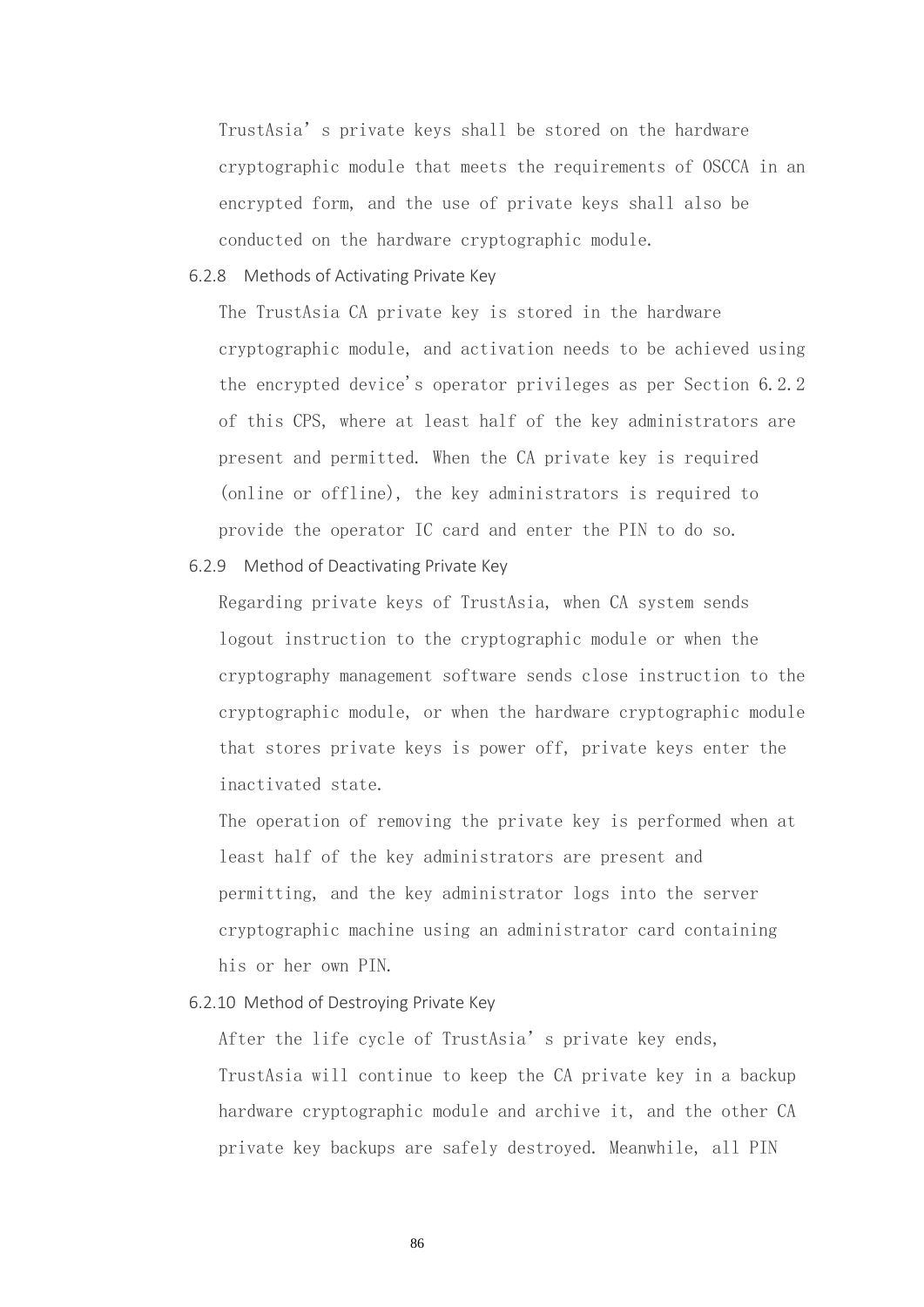codes and IC cards, etc. for activating the private key must be destroyed.

Before the commercial purpose of the CA private key or its application has lost its value or the legal liability expires, the CA shall not destroy its private key. An archived CA private key needs to be securely destroyed with the involvement of multiple trusted personnel after its archival period has expired, or when a backup or copy of the CA private key is no longer in use for a valid business purpose. the destruction of the CA private key will ensure that the CA private key is completely removed from the hardware cryptographic module, leaving no residual information.

6.2.11 Cryptographic Module Capabilities

TrustAsia uses the cryptographic products approved and permitted by OSCCA, and OSCCA is responsibility for the evaluation of cryptographic module.

# 6.3 Other Aspects of Key Pair Management

6.3.1 Public Key Archival

For TrustAsia public key archiving, please refer to Section 5.5.

- 6.3.2 Certificate Operational Periods and Key Pair Usage Periods
- 6.3.3 Key Pair Usage Periods

The maximum validity period of TrustAsia certificates:

| Type                     | Private Key    | Certificate Valid |
|--------------------------|----------------|-------------------|
|                          | Usage          | Period            |
| Publicly Trusted ROOT CA | No stipulation | 25 years          |
| Publicly trusted sub-CA  | No stipulation | 20 years          |
| DV SSL/TLS               | No stipulation | 398 days          |
| OV SSL/TLS               | No stipulation | 398 days          |
| EV SSL/TLS               | No stipulation | 398 days          |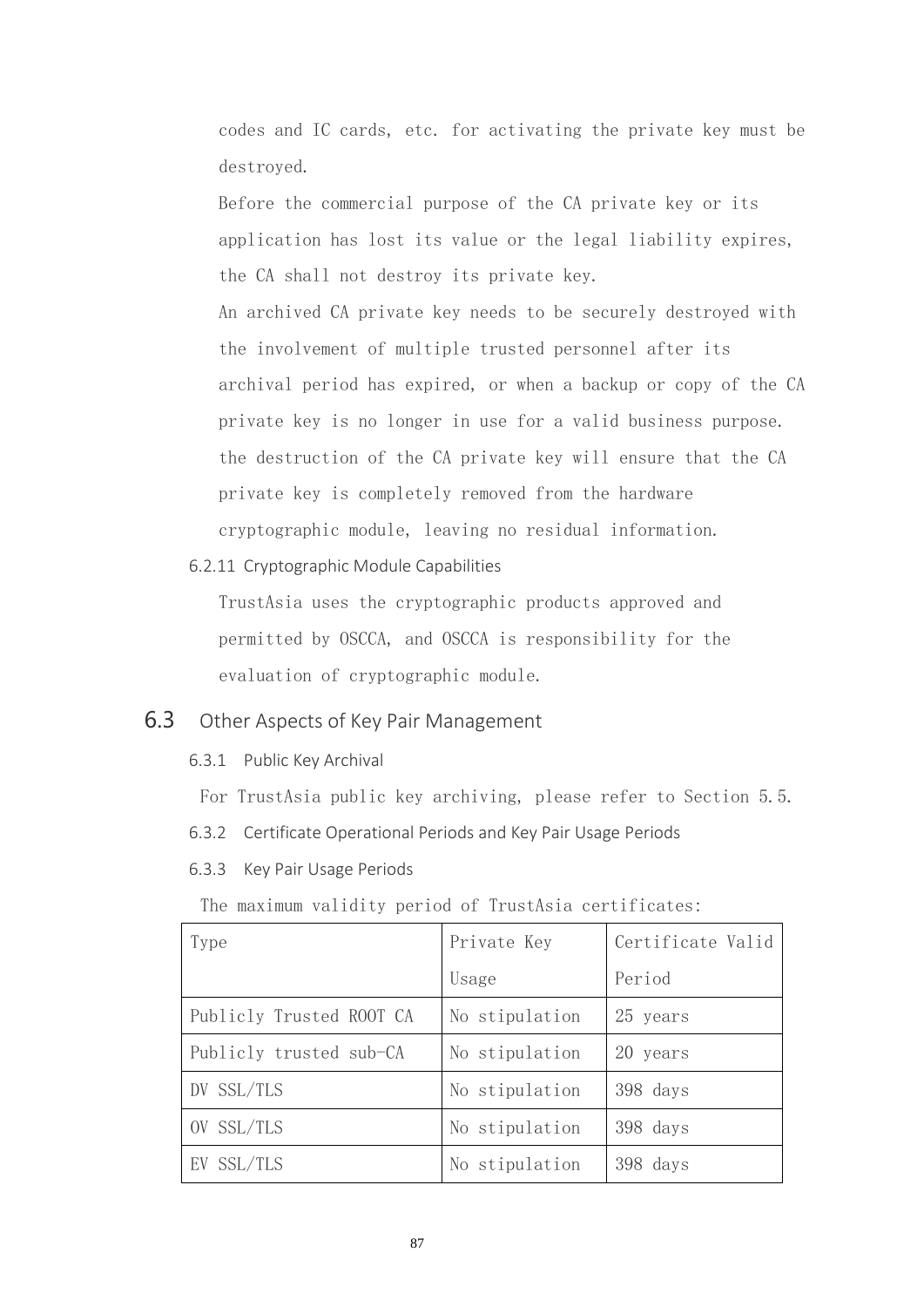| Document Signing | No stipulation | 39 months |
|------------------|----------------|-----------|
| CodeSigning      | No stipulation | 39 months |
| EV CodeSigning   | No stipulation | 39 months |
| S/MIME           | No stipulation | 39 months |

# 6.4 Activation Data

#### 6.4.1 Activation Data Generation and Installation

The TrustAsia CA private key activation data is generated by the encryption device in accordance with the operating specifications provided by the manufacturer of the encryption device and with the permission of at least half of the key managers present.

The activation data of the subscriber's private key, including the password used to download the certificate (provided in the form of a password envelope, etc.), the USB key, the login password of the IC card, etc., must be generated in a safe and reliable environment. These activation data are delivered to subscribers in a safe and reliable way, such as offline faceto-face delivery, postal delivery, etc. For non one-time use activation data, TrustAsia recommends that users modify it by themselves.

If subscriber's certificate private key is password, then all the protection password should follow the following principles:

- 1. Contain at least eight character
- 2. Contain one lowercase letter at least
- 3. Not contain many of the same characters
- 4. Not be the same as operator's name
- 5. Not use birthdays, telephone numbers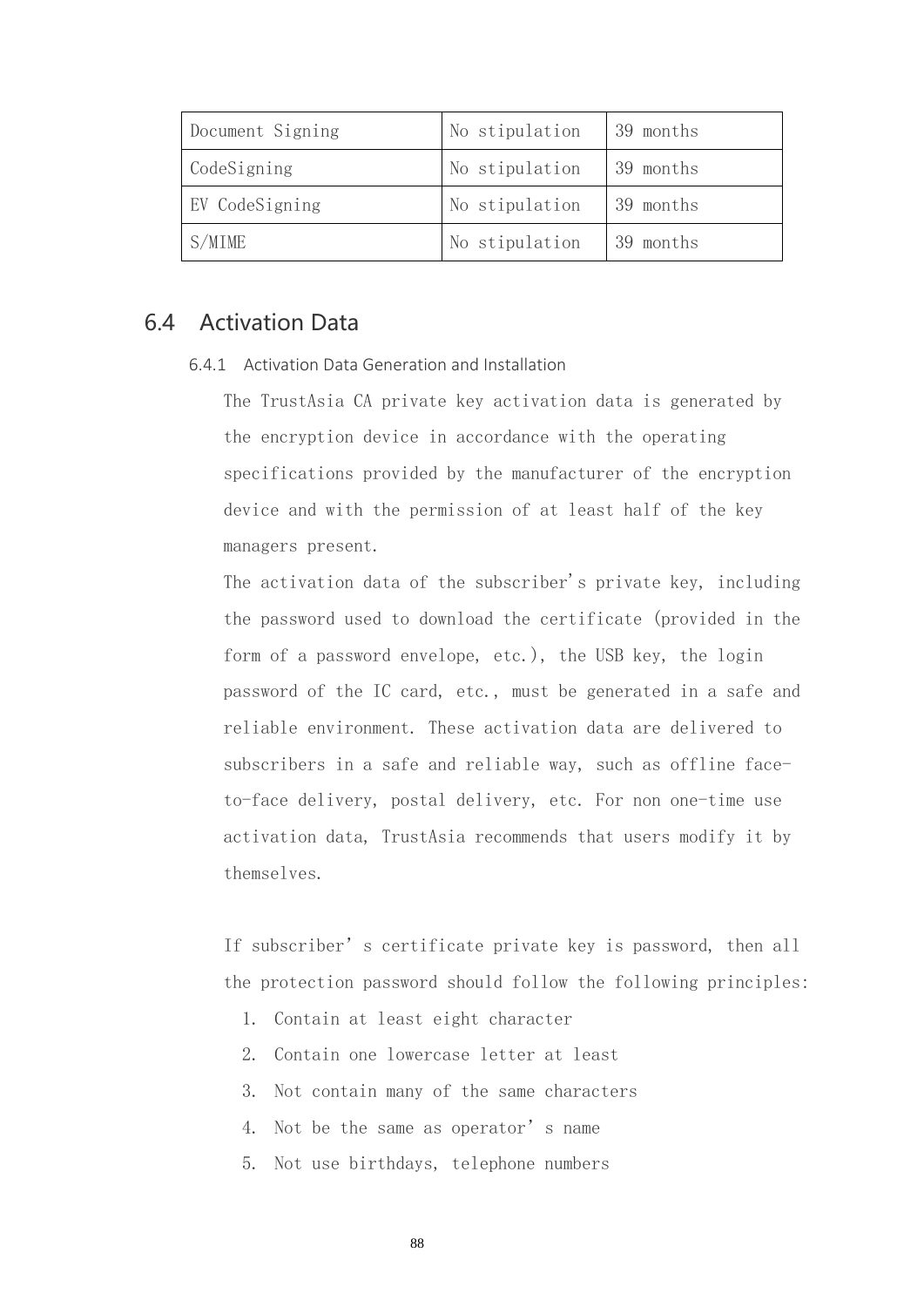6. Longer substring in username information

#### 6.4.2 Activation Data Protection

Activation data of CA private key (smart IC card and PIN code), must be kept in reliable way and by trusted personnel. All the trusted personnel are requested to remember password instead of marking it down or sharing with others.

Subscriber's activation data must be generated in the safe and reliable environment and be properly safeguarded or destroyed, and cannot be leaked to others. If the certificate subscriber uses a password or PIN to protect private key, the subscriber should take good care of password or PIN to prevent the leakage or theft. If the certificate subscriber uses biological characteristics to protect the private key, the subscriber should also pay attention to prevent his/her biological characteristics from illegal obtaining.

#### 6.4.3 Other Aspects of Activation Data

Activation of private key shall be protected from loss, theft, modification, unauthorized disclosure, or unauthorized usage during the transmission.

The activation data of private key which is no longer used should be destroyed and protected from theft, disclosure or unauthorized use during the destruction. The result of destruction is that some or all of activation data can't be recovered directly or indirectly from the residual information and medium, papers recorded with passwords must be shredded. For the security reasons, the rules of certificate applicant activate data of lifecycle as below:

1、1The password used to apply for certificate becomes invalid after successful application.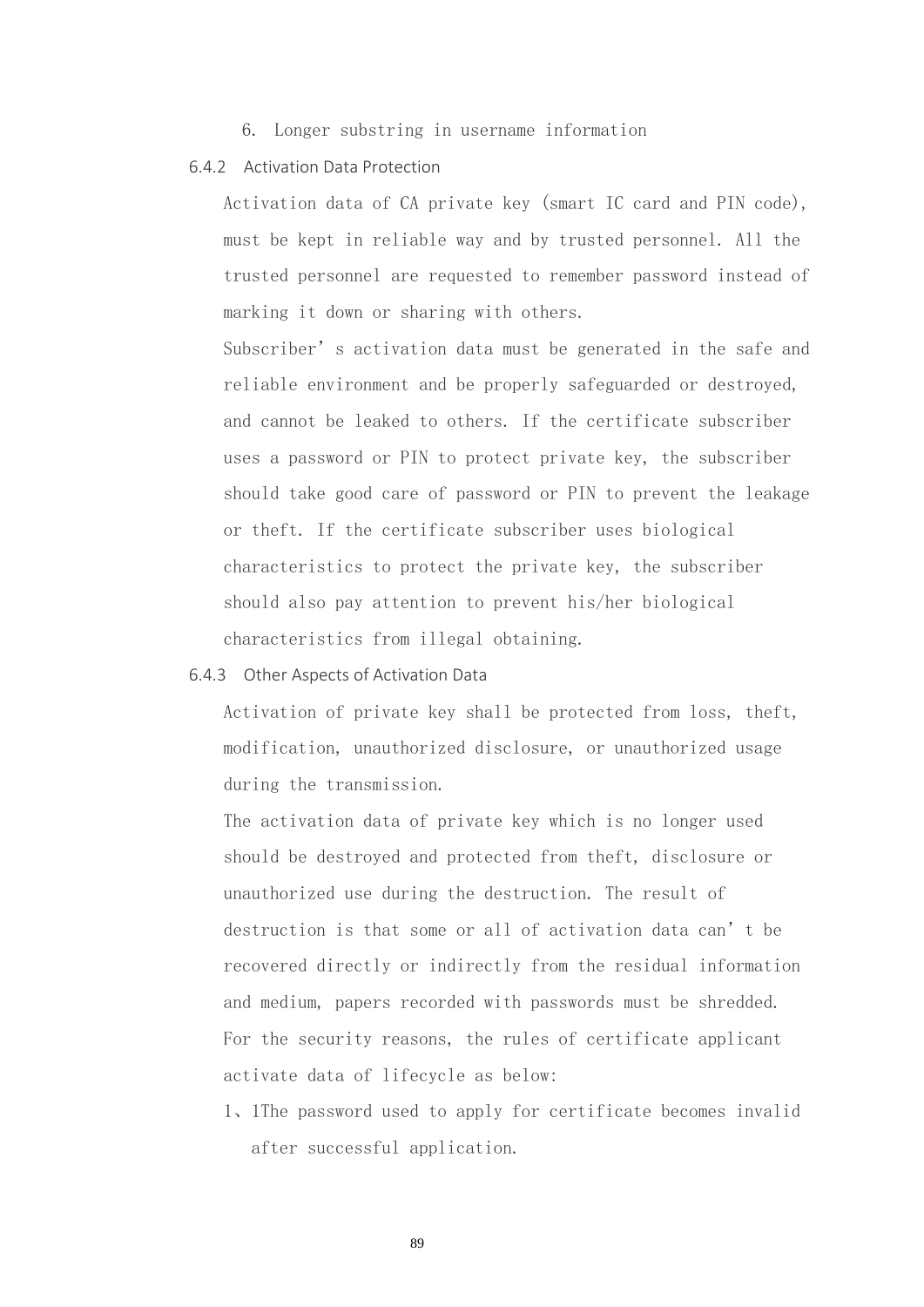2、The password used to protect the private key, or IC card, USB Key, could be modified by subscriber at any time based on business application, and should be modified three months after the validity.

# 6.5 Computer Security Controls

#### 6.5.1 Specific Computer Security Technical Requirements

Information security management of TrustAsia certification system meets "Specifications Related Security Technology Certificate Authentication System" published by OSCCA, "Measures for the Administration of Electronic Certification Services" published by Ministry of Industry and Information Technology, standards of information security in ISO 27001 and security standards of other relevant information. TrustAsia draws up comprehensive and perfect security management strategies and standards, which have been implemented, reviewed and recorded within operation. The main security technologies and control measures include: Identification and authentication, logic access control, physical access control, management of personnel's responsibilities decentralization, network access control, etc.

Dual-factor authentication mechanism shall be utilized in the login process to validate the digital certificate and username/password of user. TrustAsia assign each user of CA/RA system a unique account with minimum permissions according to the requirements of user.

For the system operation staffs, log in to the system through the bastion machine to ensure that the CA software and data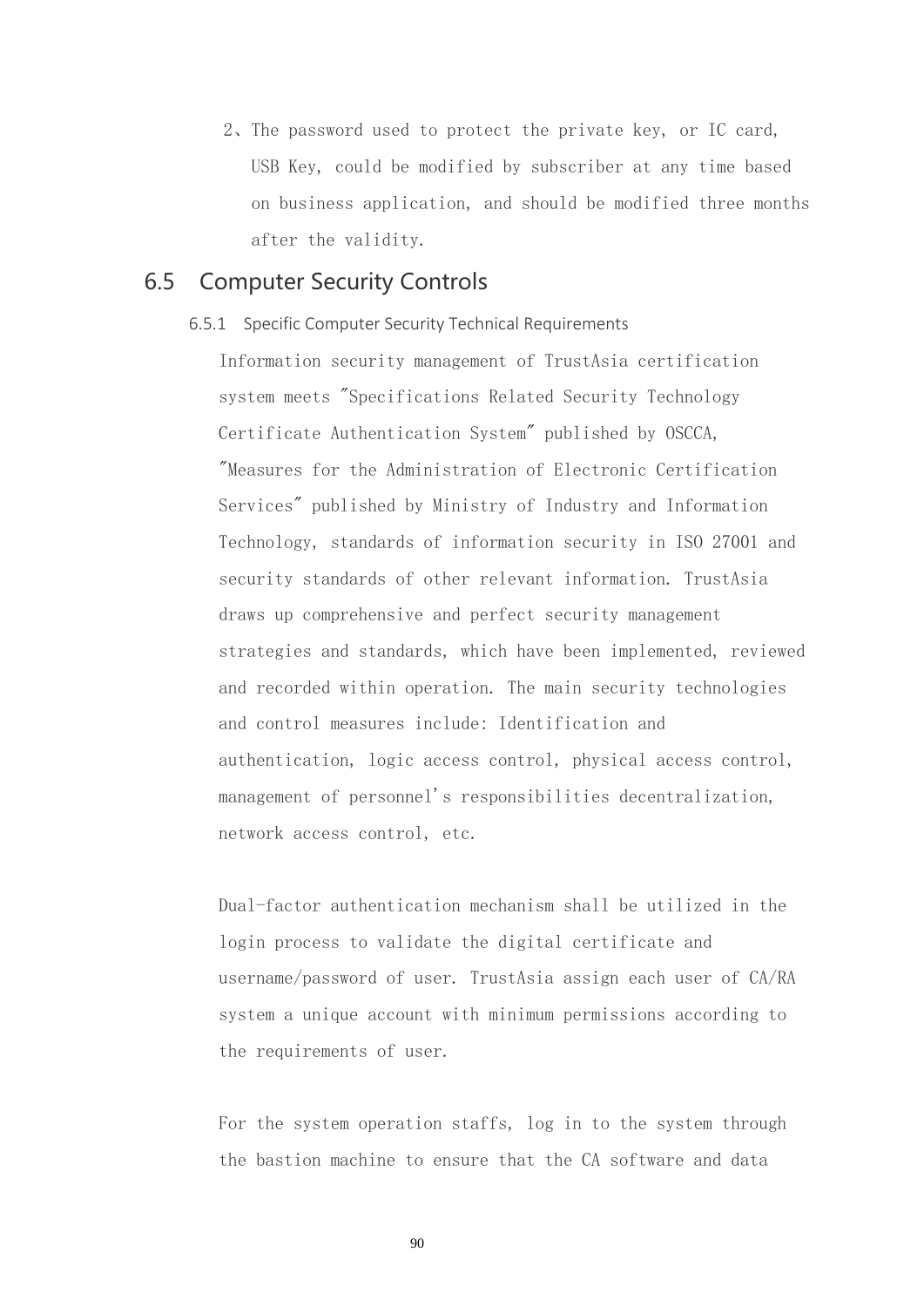files are safe and reliable, and will not be accessed without authorization.

Core system must be separated physically from other systems and the production system must be separated from other system logically. This separation can prohibit network access except for specific applications. The usage of firewall is to prevent the intrusion from the internal and external network production system and restrict activities of access production system. Only trusted persons in operation and management group of CA system, when necessary to access the system can access the CA database using password.

6.5.2 Computer Security Rating

TrustAsia's CA system and its operating environment have passed third-party security assessments and penetration testing, and have received appropriate test reports.

# 6.6 Life Cycle Technical Controls

#### 6.6.1 System Development Controls

Software design and development of TrustAsia process follows principles:

- 1、Establish internal system of corporation about update, alteration and application. The employees should follow this system strictly.
- 2、Establish internal purchasing process and management system of corporation.
- 3、After the programs have passed strict test in development environment, they can be deployed to production environment.
- 4、Effective online backup must be done before deployment changes.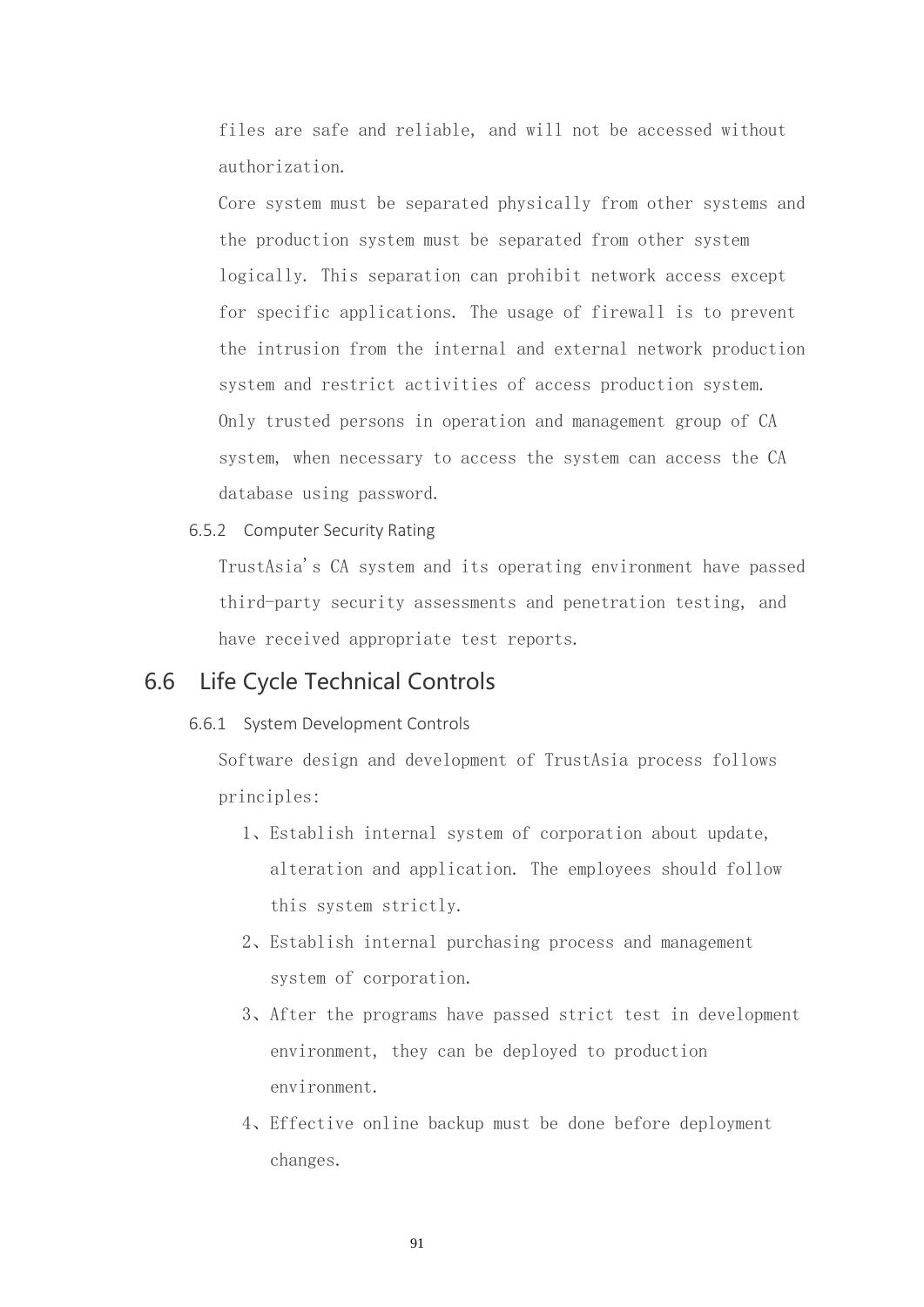5、Verification and review of third-party

6、The security risk analysis and reliability design The operation specifications of software development, which refer to ISO15408 standard, implement relevant plan and development control.

6.6.2 Security Management Controls

TrustAsia has developed a variety of security strategies, management systems and processes for security management of the certification system.

The information security management of the authentication system shall strictly follow the relevant operation management specifications of OSCCA.

The usage of authentication system has strict control measures. All systems are tested and verified strictly before use. Any modification and upgrade will be recorded.

TrustAsia conducts regular security checks on the system to identify whether the equipment has been intruded, whether there are security vulnerabilities, and etc.

6.6.3 Life Cycle Security Controls

TrustAsia controls the R&D and online work of certificate certification system through internal change control process to ensure the safety and reliability of the system.

# 6.7 Network Security Controls

TrustAsia's certification system adopts firewall to implement access control, IDS/IPS to resist network attack, bastion host to manage the authority of remote-logging, and router to layer the intranet.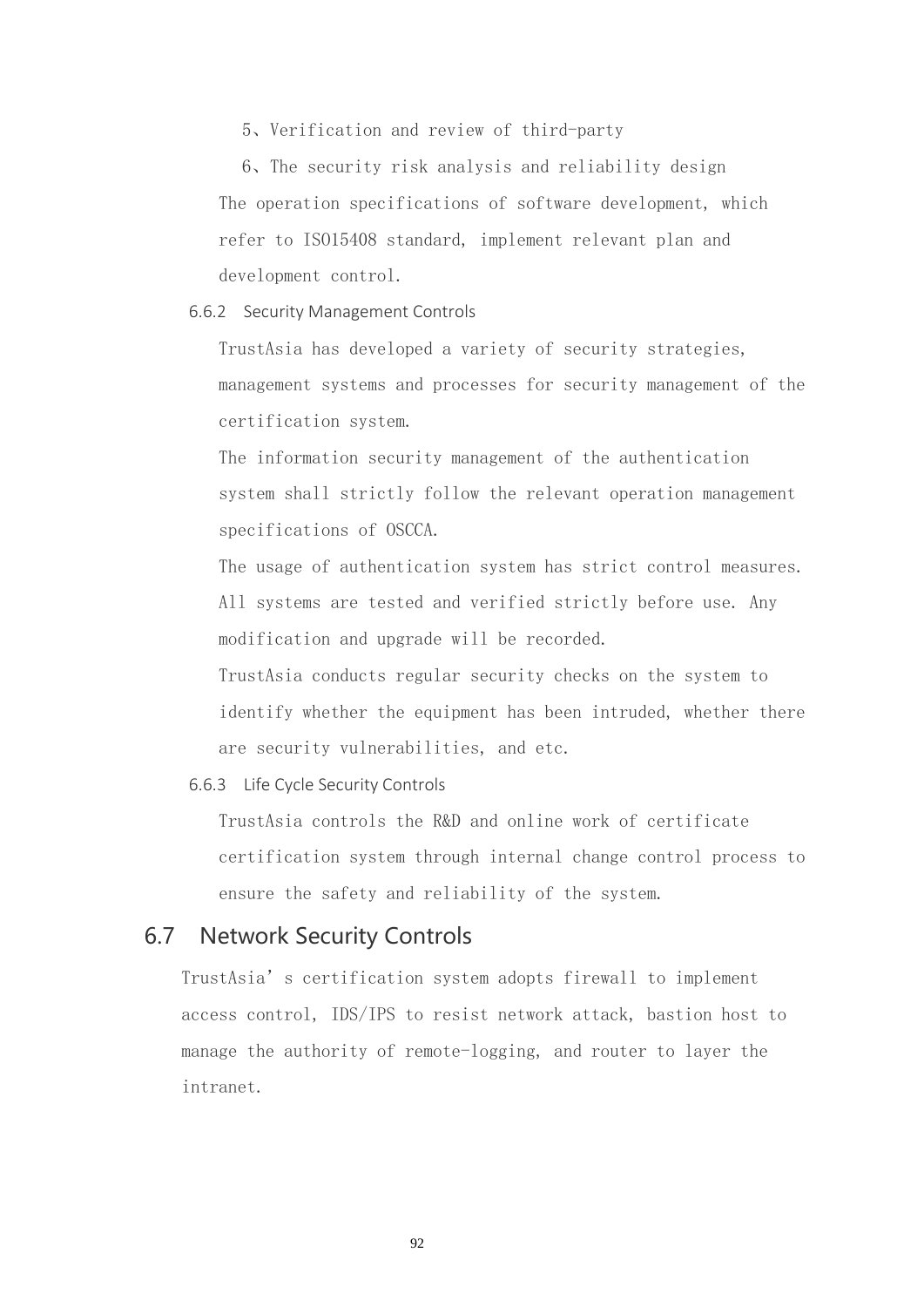The certification system should only open to specific services and personnel with the minimum access authority.

The certification system should regularly scan security vulnerabilities, check the configuration of security devices, and audit the system logs.

# 6.8 Time-Stamping

The digital certificate and CRL issued by the TrustAsia certification system contain date information, which is digitally signed. The authentication system log and operation log have corresponding time identification. These time-stampings do not adopt the digital time stamp technology based on password. The time source of the authentication system is Coordinated Universal Time (UTC).

# 7. Certificate, CRL, and OCSP Profiles

# 7.1 Certificate Profile

The format of TrustAsia certificates conforms to ITU-T X.509 V3, ITU-T and RFC 5280: Internet X.509 Public Key Infrastructure Certificate and Certificate Revocation List (CRL) Profile. TrustAsia generates non-sequential certificate serial numbers greater than zero containing 64 bits of output from a CSPRNG.

#### 7.1.1 Version Number(s)

All Certificates are X.509 version 3 certificate. The version information is listed in the version field of the certificate.

#### 7.1.2 Certificate Extensions

In addition to the certificate standard items and standard extension items, TrustAsia also uses customized extensions. 1.Certificated Extensions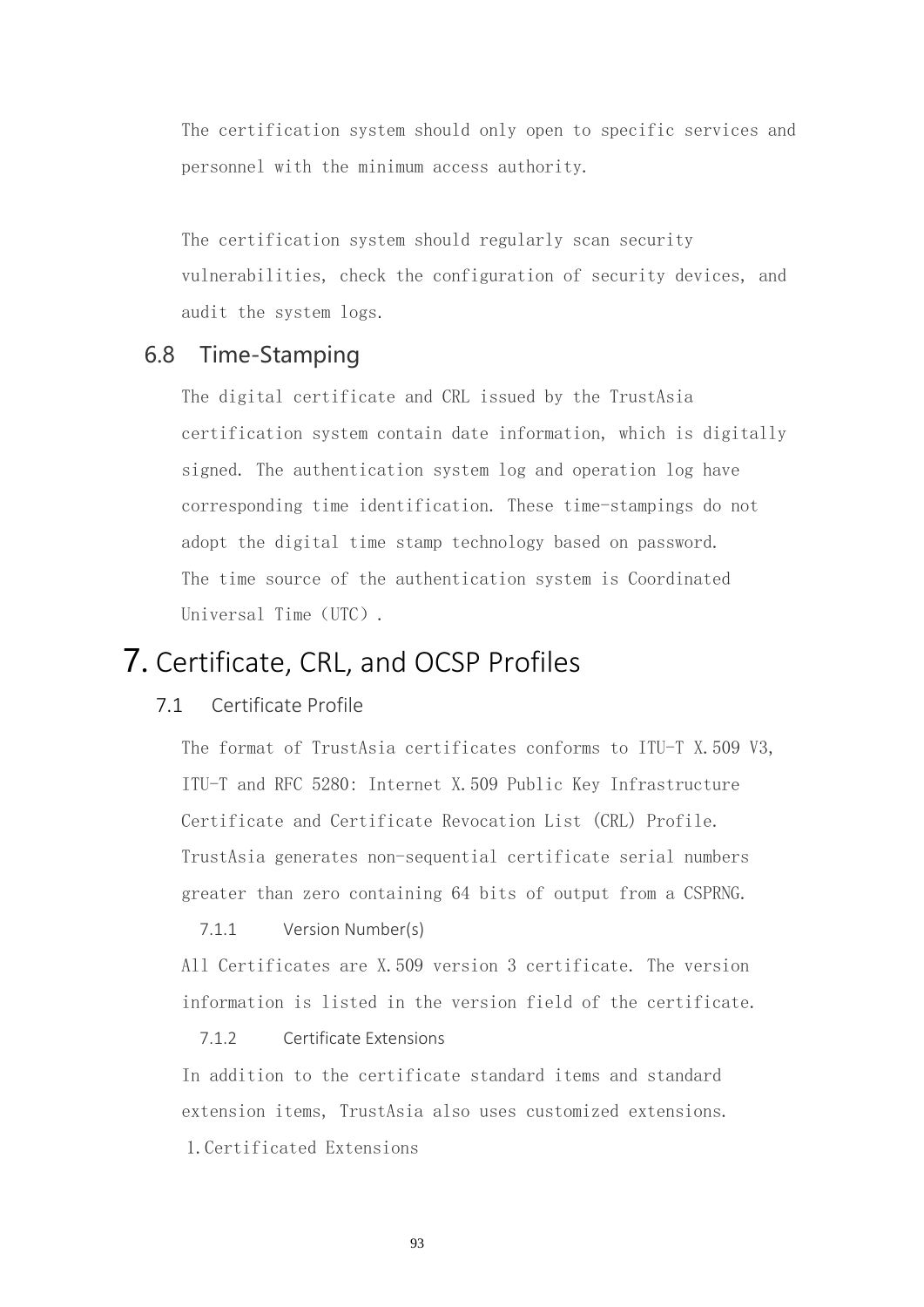• Key usage: digital signature, non repudiation, key encryption, data encryption, key protocol, certificate signature, CRL signature, encryption only, decryption only.

|                           | <b>SSL</b>                    | CodeSigni  | S/MIME     | Digital       | CA         | Document   |
|---------------------------|-------------------------------|------------|------------|---------------|------------|------------|
|                           | Certifi                       | ng         |            | $time$ -stamp | Certifi    | Signing    |
|                           | cate                          | Certifica  |            |               | cate       | Certifica  |
|                           |                               | te         |            |               |            | te         |
| $0$ Digital               | $\checkmark$                  | $\sqrt{ }$ | $\sqrt{ }$ | $\checkmark$  | $\sqrt{ }$ | $\sqrt{ }$ |
| Signature                 |                               |            |            |               |            |            |
| 1 Non                     | $\times$                      | $\times$   | $\times$   | $\times$      | $\times$   | $\sqrt{ }$ |
| Repudiation               |                               |            |            |               |            |            |
| 2 Key                     | $\sqrt{ }$                    | $\times$   | $\sqrt{ }$ | $\times$      | $\times$   | $\times$   |
| Enciphermen               | $\rm (ECC$                    |            |            |               |            |            |
| $\ensuremath{\mathbf{t}}$ | algorith                      |            |            |               |            |            |
|                           | $\ensuremath{\mathrm{m}}$ has |            |            |               |            |            |
|                           | $no~KU)$                      |            |            |               |            |            |
| 3 Data                    | $\times$                      | $\times$   | $\times$   | $\times$      | $\times$   | $\times$   |
| Enciphermen               |                               |            |            |               |            |            |
| $\ensuremath{\mathbf{t}}$ |                               |            |            |               |            |            |
| 4 Key                     | $\times$                      | $\times$   | $\times$   | $\times$      | $\times$   | $\times$   |
| Agreement                 |                               |            |            |               |            |            |
| 5 Key Cert                | $\times$                      | $\times$   | $\times$   | $\times$      | $\sqrt{ }$ | $\times$   |
| Sign                      |                               |            |            |               |            |            |
| 6 CRL Sign                | $\times$                      | $\times$   | $\times$   | $\times$      | $\sqrt{ }$ | $\times$   |
| 7 Encipher                | $\times$                      | $\times$   | $\times$   | $\times$      | $\times$   | $\times$   |
| 0nly                      |                               |            |            |               |            |            |
| 8 Decipher                | $\times$                      | $\times$   | $\times$   | $\times$      | $\times$   | $\times$   |
| 0nly                      |                               |            |            |               |            |            |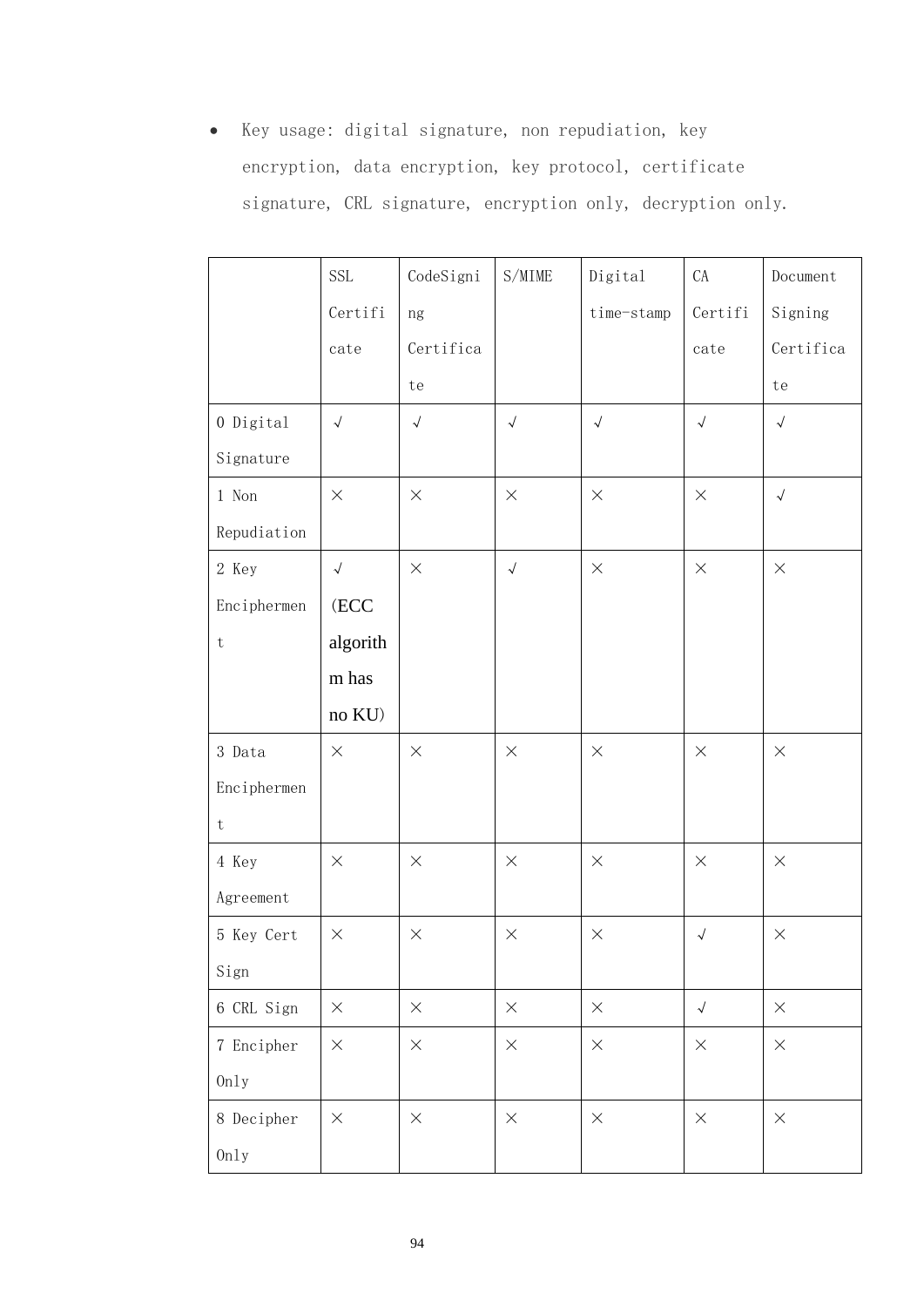The key usage of other types of certificates shall comply with RFC5280 and be set as required.

■ Certificate Strategy

The certificate strategy issued by TrustAsia conforms to the X.509 certificate format, and this strategy information is stored in the column of certificate strategy.

■ Basic Restrictions

Used to identify certificate holders, such as end users, etc.

|                          | Digital      | CodeSigning | <b>SSL</b> | S/MIME     | Document    |
|--------------------------|--------------|-------------|------------|------------|-------------|
|                          | $t$ imestamp | Certificate | Certifica  |            | Signing     |
|                          |              |             | te         |            | Certificate |
| 1. 3. 6. 1. 5. 5. 7. 3   | $\times$     | $\times$    | $\sqrt{ }$ | $\times$   | $\times$    |
| $\cdot$ 1                |              |             |            |            |             |
| 1. 3. 6. 1. 5. 5. 7. 3   | $\times$     | $\times$    | $\sqrt{ }$ | $\sqrt{ }$ | $\times$    |
| .2                       |              |             |            |            |             |
| 1. 3. 6. 1. 5. 5. 7. 3   | $\times$     | $\sqrt{ }$  | $\times$   | $\times$   | $\times$    |
| $\boldsymbol{\cdot}$ $3$ |              |             |            |            |             |
| 1. 3. 6. 1. 5. 5. 7. 3   | $\times$     | $\times$    | $\times$   | $\sqrt{ }$ | $\times$    |
| .4                       |              |             |            |            |             |
| 1. 3. 6. 1. 5. 5. 7. 3   | $\sqrt{ }$   | $\times$    | $\times$   | $\times$   | $\times$    |
| $\boldsymbol{\cdot}$ 8   |              |             |            |            |             |
| 1.2.840.113583.          | $\times$     | $\times$    | $\times$   | $\times$   | $\sqrt{ }$  |
| 1.1.5                    |              |             |            |            |             |
| MS Document              | $\times$     | $\times$    | $\times$   | $\times$   | $\sqrt{ }$  |
| Signing                  |              |             |            |            |             |
| 1. 3. 6. 1. 4. 1. 311    |              |             |            |            |             |
| .10.3.12                 |              |             |            |            |             |

■ Extended Key Usage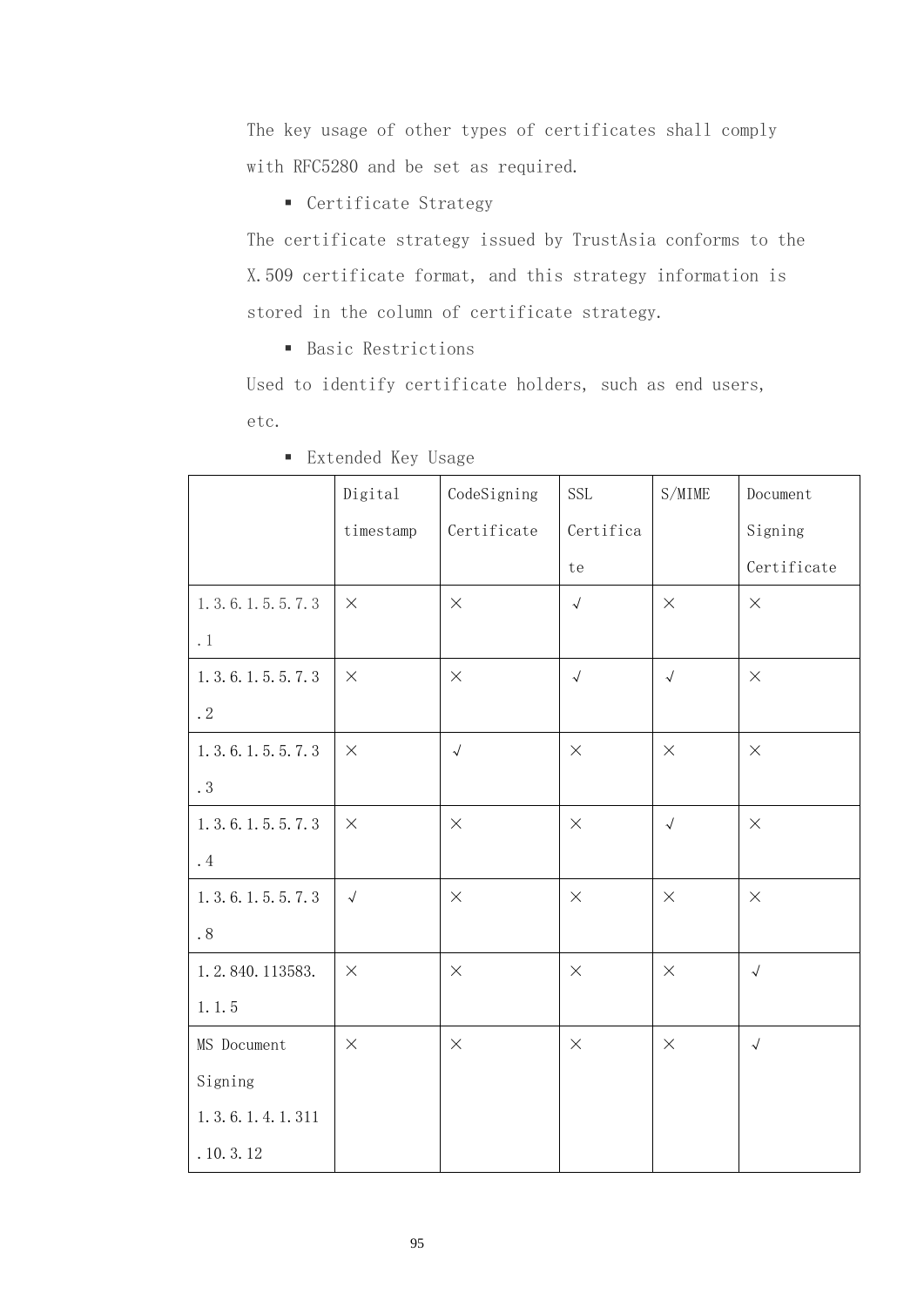The extended key usage of other types of certificates complies with RFC5280 is set as required.

▪ CRL distribution point

The CRL distribution point extension contains a URL that can get the CRL to verify the status of the certificate.

■ Serial Number

The certificate issued by TrustAsia is random serial number.

2.Custom extension

For the content of custom extension, please refer to the description of certificate custom extension in the appendix of this CPS.

7.1.3 Algorithm Object Identifiers

TrustAsia Certificates are signed using one of the following algorithms:

| SHA-256 with RSA   | 1. 2. 840. 113549. 1. 1. 11 |
|--------------------|-----------------------------|
| SHA-384 with RSA   | 1. 2. 840. 113549. 1. 1. 12 |
| SHA-256 with ECDSA | 1, 2, 840, 10045, 4, 3, 2   |
| SHA-384 with ECDSA | 1.2.840.10045.4.3.3         |

TrustAsia and Subscribers may generate Key Pairs using the

following:

| <b>RSA</b>   | 1.2.840.113549.1.1 |
|--------------|--------------------|
| <b>ECDSA</b> | 1.2.840.10045.2.1  |

7.1.4 Name Forms

Name of certificate issued by TrustAsia is formatted in accordance with RFC5280 and CA/B Forum Baseline Requirements Section 7.1.4.

7.1.5 Name Constraints

No stipulation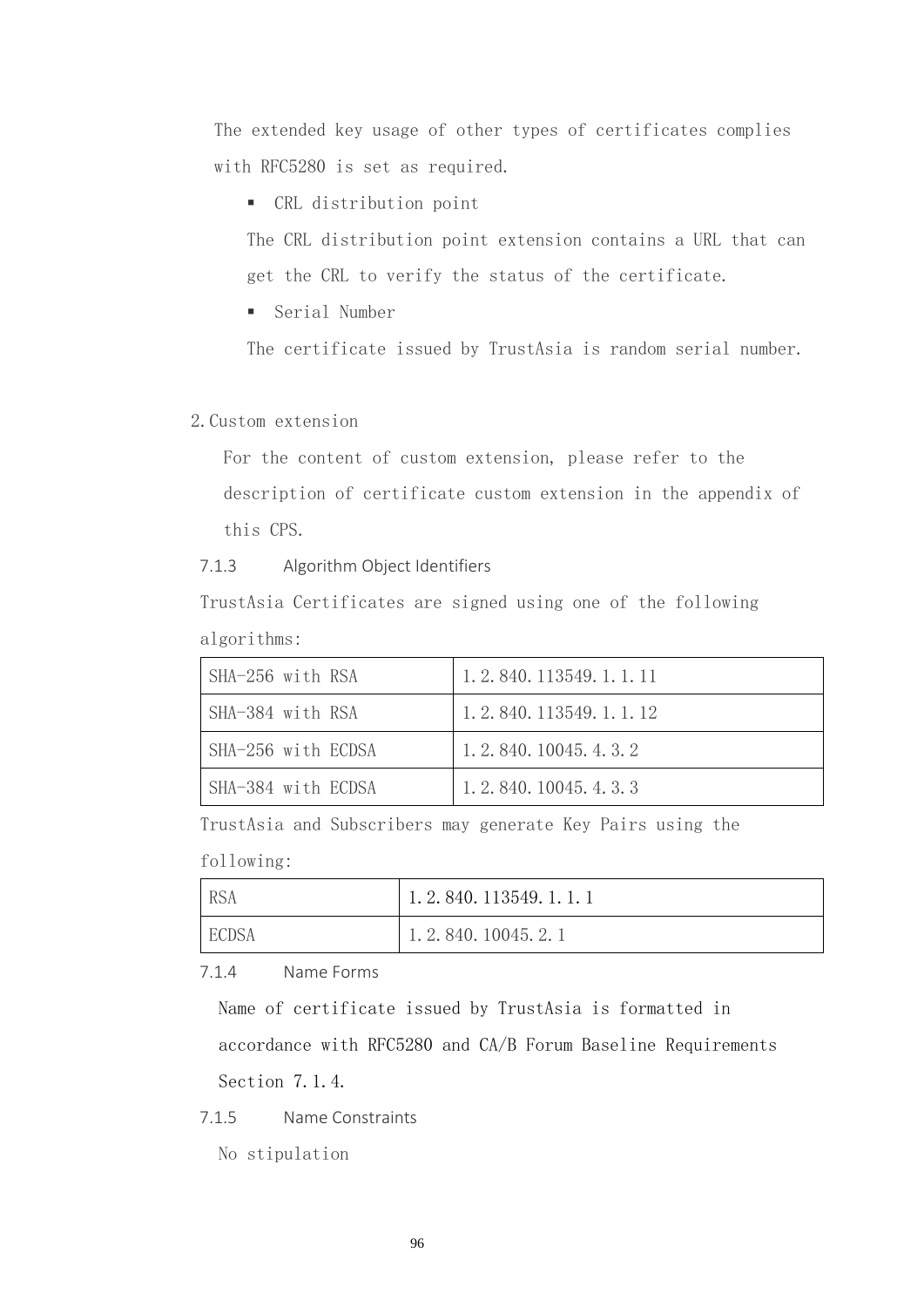- 7.1.6 Certificate Policy Object Identifier See CPS Section 1.2.
- 7.1.7 Usage of Policy Constraints Extension No stipulation
- 7.1.8 Policy Qualifiers Syntax and Semantics No stipulation
- 7.1.9 Processing Semantics for the Critical Certificate Policies Extension No stipulation

# 7.2 CRL Profile

TrustAsia issues CRL regularly for the subscribers to query

7.2.1 Version Number(s)

CRL issued by TrustAsia is formatted in accordance with X.509 v2.

7.2.2 CRL and CRL Entry Extensions

Consistent with ITU X.509 and RFC3280 regulations.

- CRL version: It refers to version information of CRL, TrustAsia adopts CRL V2 corresponding to X.509 V3 certificate.
- Signature algorithm: TrustAsia adopts sha256RSA and sha384ECDSA algorithms.
- Issuer: It refers to DN of issuing authority, including country, province, city, organization, department and common name, etc.
- Effective time: It refers to date/time which indicates CRL issuing time.
- Update time: It refers to date/time which indicates next issuing time of CRL. (It's an enforced field in this CPS).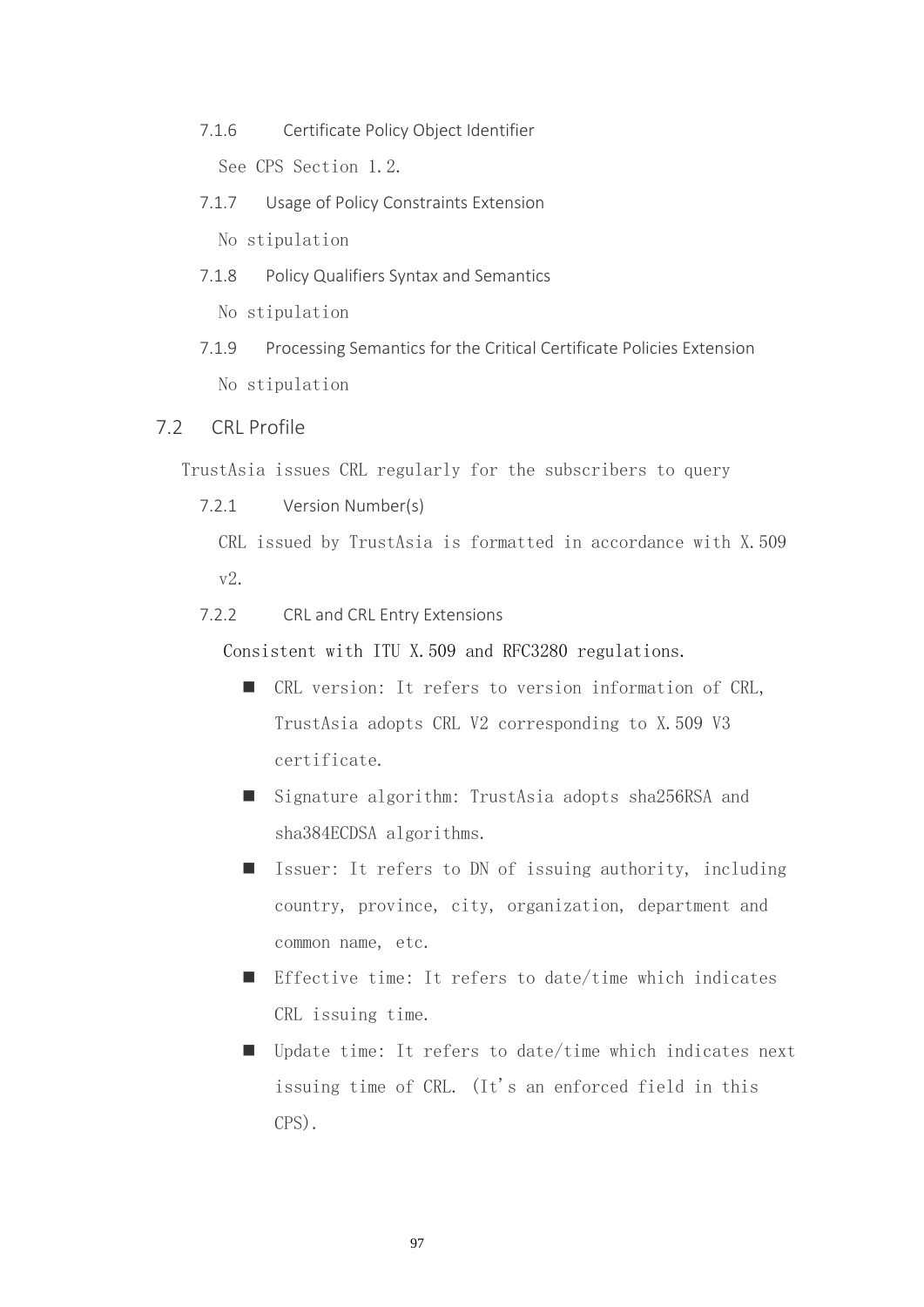- Certificate Revocation List: It refers to a list of revoked certificates. The list contains certificate serial number and certificate revocation date and time.
- Issuer Unique Identifier: It is used to authenticate the public key which is used to verify signature of CRL. It can distinguish different keys used by the same CA.

# 7.3 OCSP Profile

The OCSP service is provided by the TrustAsia certification system, and the issued OCSP response conforms to RFC6960 standard, which defines a standard request and response information format to confirm the certificate status.

7.3.1 Vision NUmber

OCSP V1 version defined by RFC6960

7.3.2 OCSP Expansion terms

Consistent with RFC6960

# 8. Compliance Audit and Other Assessments

8.1 Frequency and Circumstances of Assessments

TrustAsia conducts the following audits and assessments:

- 1) TrustAsia conducts an annual security vulnerability assessment to assess the system, physical site, operation management and other aspects to reduce the operational risk according to the assessment report.
- 2) TrustAsia conducts an annual operation quality assessment to ensure the reliability, safety and controllability of the operation service.
- 3) TrustAsia conducts an annual internal assurance audit, at least 3% of the certificate samples shall be taken.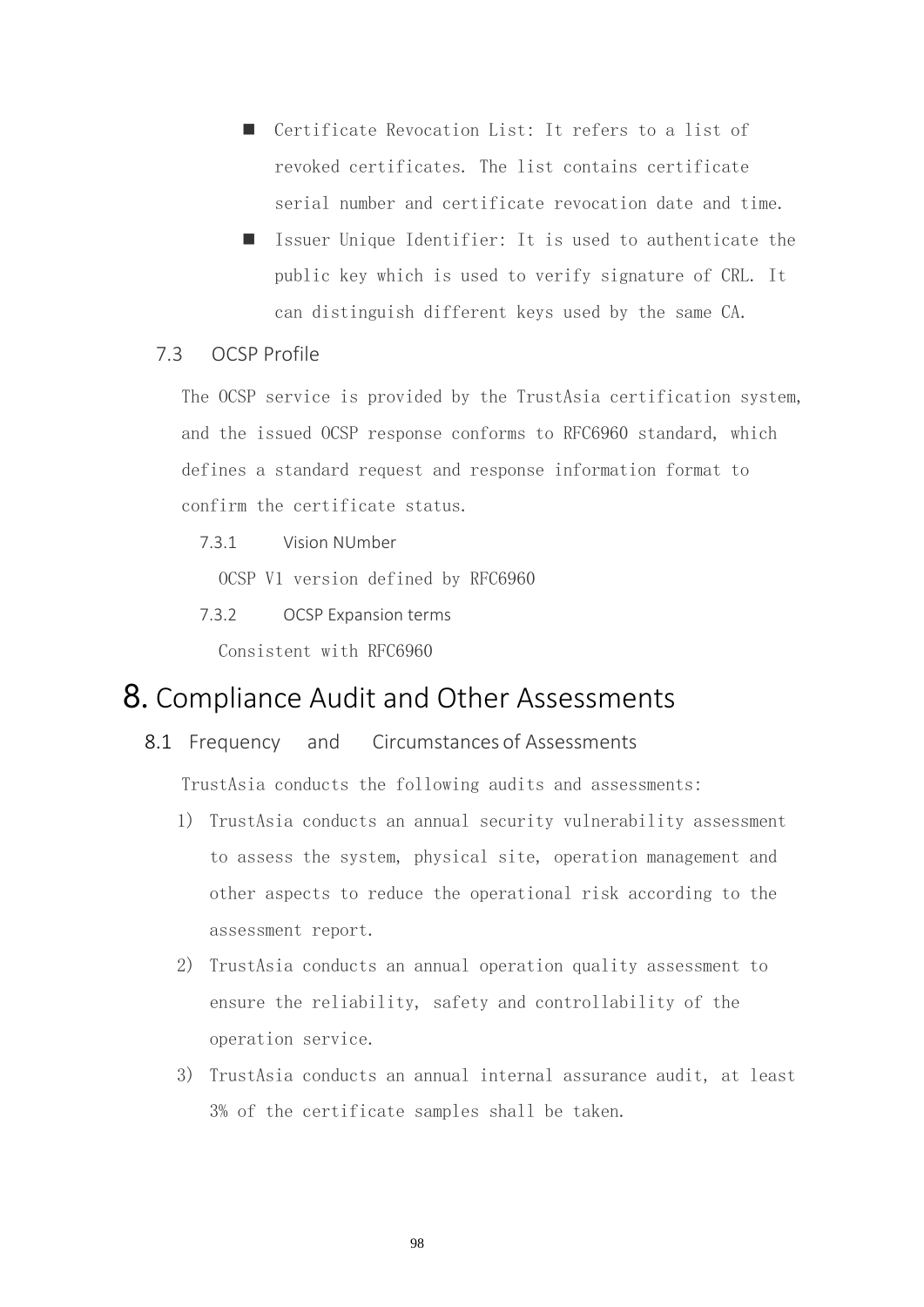- 4) According to the requirements of BR on CA/B Forum, TrustAsia carries out BR self-assessment once a year.
- 5) TrustAsia audits the physical control, key management, operation control and assurance implementation once a year to determine whether the actual situation is consistent with the predetermined standards and requirements, and take actions according to the review results.
- 6) TrustAsia conducts an annual operational risk assessment to identify internal and external threats, assess the possibility of threat events and damage caused, and formulate and implement a disposal plan according to the risk assessment results.
- 7) In addition to internal audit and evaluation, TrustAsia also employs an auunal independent audit firm to conduct external audit and evaluation in accordance with WebTrust's audit specifications for CA.

# 8.2 Identity/Qualification of Assessors

Cross department audit assessment group organized by TrustAsia Security Policy Committee performs internal audit of TrustAsia. External auditors which TrustAsia hires shall have the following qualifications:

- Must be an authority which has been licensed and has a good reputation;
- Understand computer information security system, communication network security requirements, PKI technology, and related standards and operations;
- Have the expertise and tools to check the system operation and functionality;
- Qualified for WebTrust audit.

# 8.3 Relationships between the Assessor and the Assessed Entity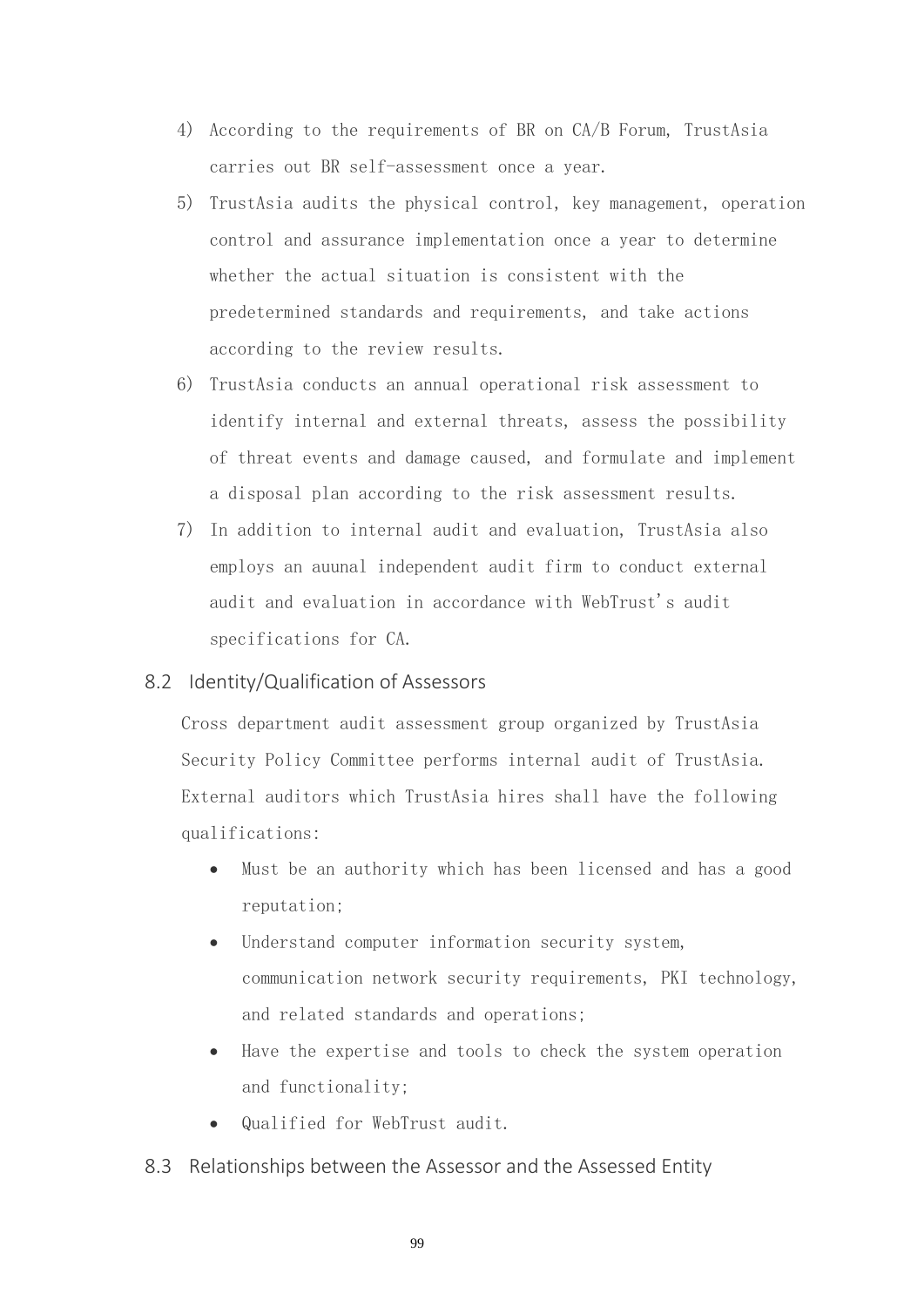Segregation of duties is required between the TrustAsia auditors, and the TrustAsia system administrators, business administrators, and business operators.

The external evaluators and TrustAsia are independent from each other. There are no any stakes that could affect the objectivity of the assessment between the above two.

#### 8.4 Topics Covered by Assessments

TrustAsia's audit contents include:

1) Whether operation procedures and processes strictly followed 2) Whether strictly following the CPS, business specifications and security requirements when conducting authentication services 3) Whether all kinds of logs and records are preserved and if there is any question

4) If there's any other potential security risks Third-party audit firms perform assessments and evaluations on TrustAsia to be compliant with CA requirements of WebTrust.

### 8.5 Resolution for Problems and Deficiencies

Audit assessment group monitors responsible departments for improvements and complete status of issues that were mentioned in audit reports.

If assessments of a third-party auditor firm are completed, TrustAsia will rectify in accordance with the audit reports. TrustAsia will be evaluated again after the rectification.

## 8.6 Communications of Results

Audit results are formally informed to relevant departments of TrustAsia and related RA. TrustAsia will notify the subscribers of any potential security risks timely.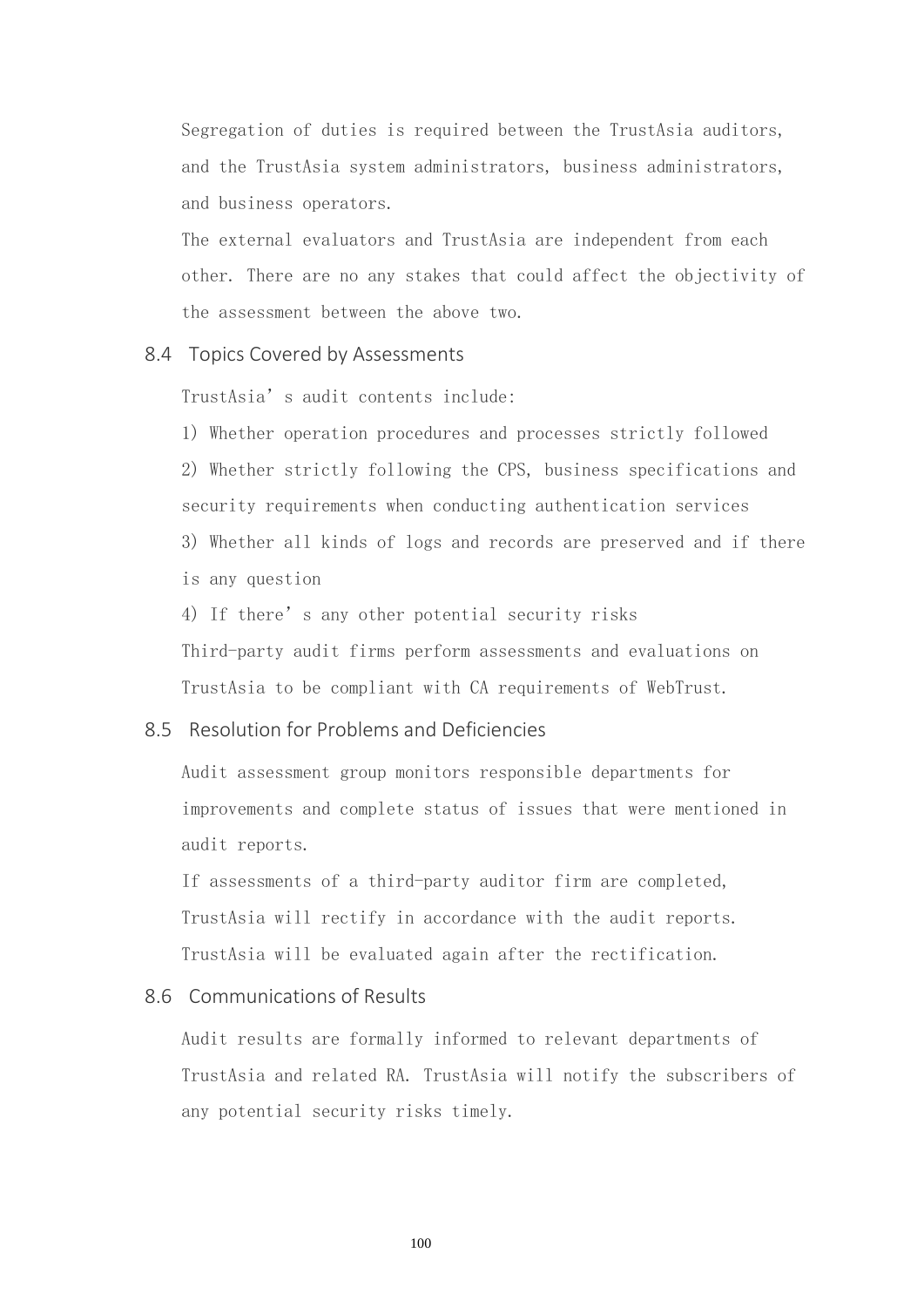After the assessment from a third-party auditor firm is completed, the final audit report will be provided to TrustAsia. If TrustAsia completes the rectification and reevaluation, the final audit results will be published on the official website.

8.7 Other Audits

No Provisions

# 9. Other Business and Legal Matters

9.1 Fees

## 9.1.1 Certificate Issuance or Renewal Fees

TrustAsia can charge subscriber certification fees for digital authentication service provided. TrustAsia may change its fees at anytime in accordance with the applicable customer agreement, market and administration.

If the price specified in TrustAsia agreements with subscribers is different from the one published, the agreement price prevails.

## 9.1.2 Certificate Inquiry Fees

Currently, TrustAsia doesn't charge for inquiry during the certificate validation period. If the subscriber has special requests, which makes TrustAsia to pay extra fees, TrustAsia will interact with the subscriber for appropriate charges.

9.1.3 Revocation or Status Inquiry Fees

TrustAsia does not charge any fees for the acquirement of Certificate Revocation List (CRL).

# 9.1.4 Other Service Fees

TrustAsia provides certificate storage media and related services to subscribers. TrustAsia declares the prices of above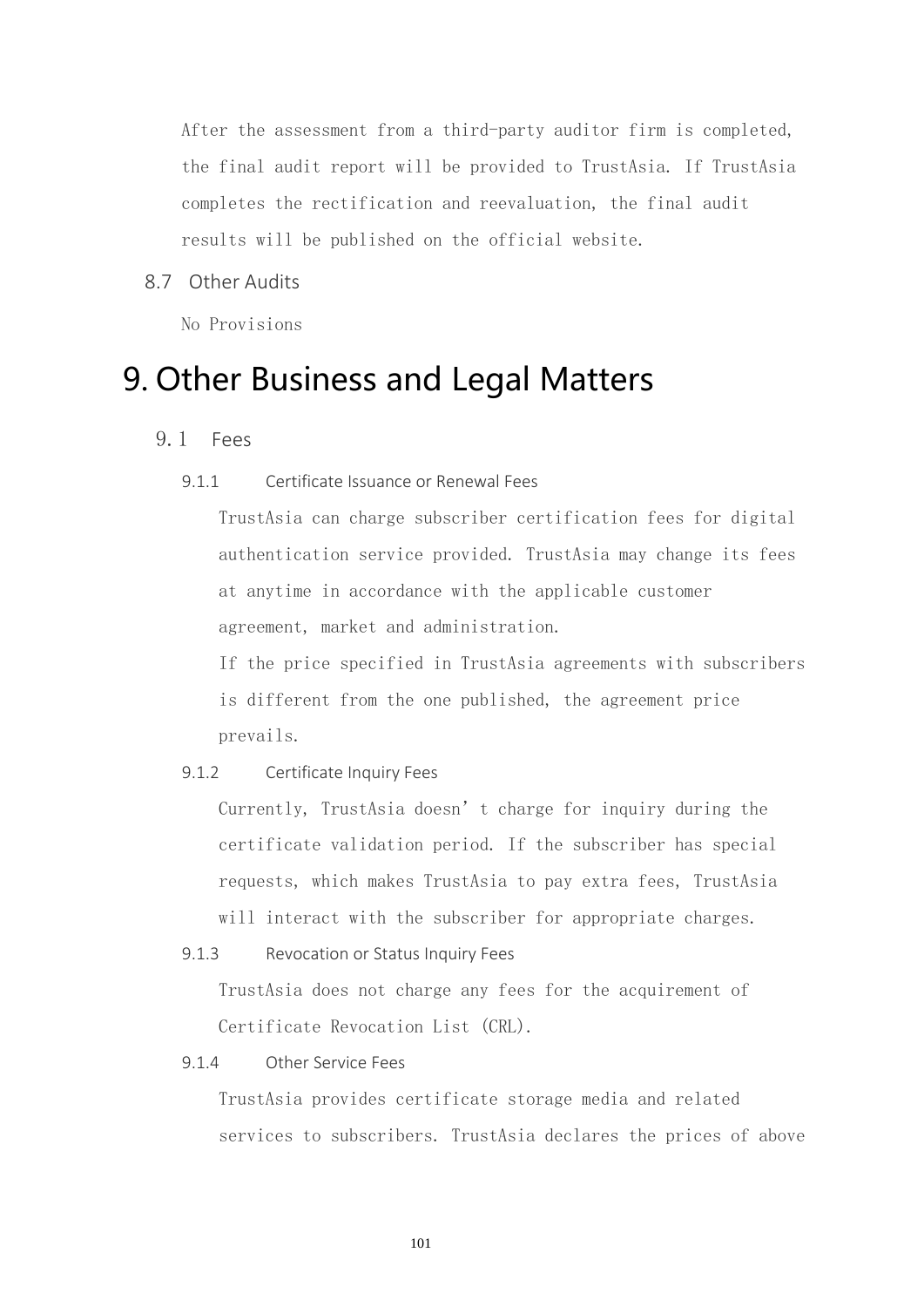items in the agreements signed with subscribers or other entities.

Other services fees that TrustAsia may or will charge, will inform the subscribers timely.

9.1.5 Refund Policy

In the event that TrustAsia is unable to perform the Subscriber Contract or use the Subscriber Certificate due to TrustAsia's fault, TrustAsia will reimburse the Subscriber for the cost incurred. In the event that TrustAsia is not the cause, the Subscriber will be required to make a refund, subject to the terms of the Subscriber Agreement.

# 9.2 Financial Responsibility

#### 9.2.1 Insurance Coverage

TrustAsia provides certificate subscribers with use guarantee. If the user suffers losses in using the certificate due to the reason of TrustAsia, TrustAsia will provide compensation to the certificate subscriber (see section 9.9 of this CPS for details)

# 9.2.2 Other Assets

No stipulation.

#### 9.2.3 Insurance or Warranty Coverage for End-Entities

If TrustAsia violates the provisions of this CPS, certificate subscribers, relying party and other entities can request that TrustAsia shall assume the liability for compensation (except for statutory or contractual exemption). After confirmation, TrustAsia can compensate for the entity. Limitations of compensation are as follows:

• All the compensation obligation of TrustAsia shall not exceed the insurance coverage stipulated in section 9.2.1. The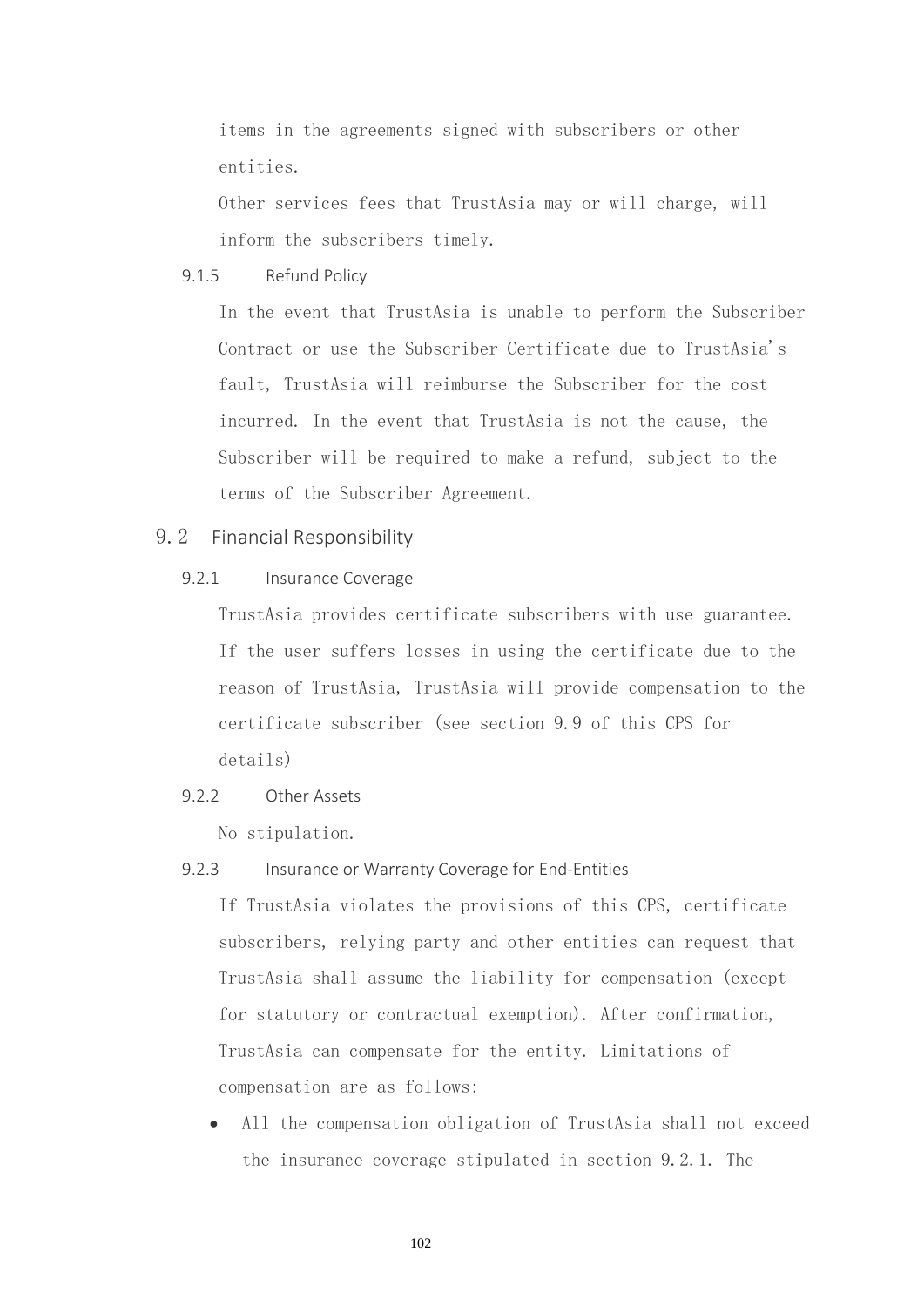amount of compensation shall not be higher than the compensation maximum amount. TrustAsia can reset the compensation maximum amount. TrustAsia will notify relevant parties immediately after the reset.

- TrustAsia only assumes compensation liabilities when the certificate is valid.
- 9.3 Confidentiality of Business Information
	- 9.3.1 Scope of Confidential Information

In the electronic certification service provided by TrustAsia, the following information is treated as confidential information:

- o TrustAsia subscriber's digital signature and decryption key
- o Audit records including local logs, server logs, archive logs information, which is treated by TrustAsia as confidential information. These records can only be accessed by security auditors and business administrators. Unless for law requirements, this information cannot be released outside of the company
- o Other individual and company information preserved by TrustAsia and RA and should be treated as confidential. Unless for law requirements, this information cannot be released to the public.
- 9.3.2 Information Not Within the Scope of Confidential Information TrustAsia treats the following information as non-confidential information:
	- Information in the certificate and CRL issued by TrustAsia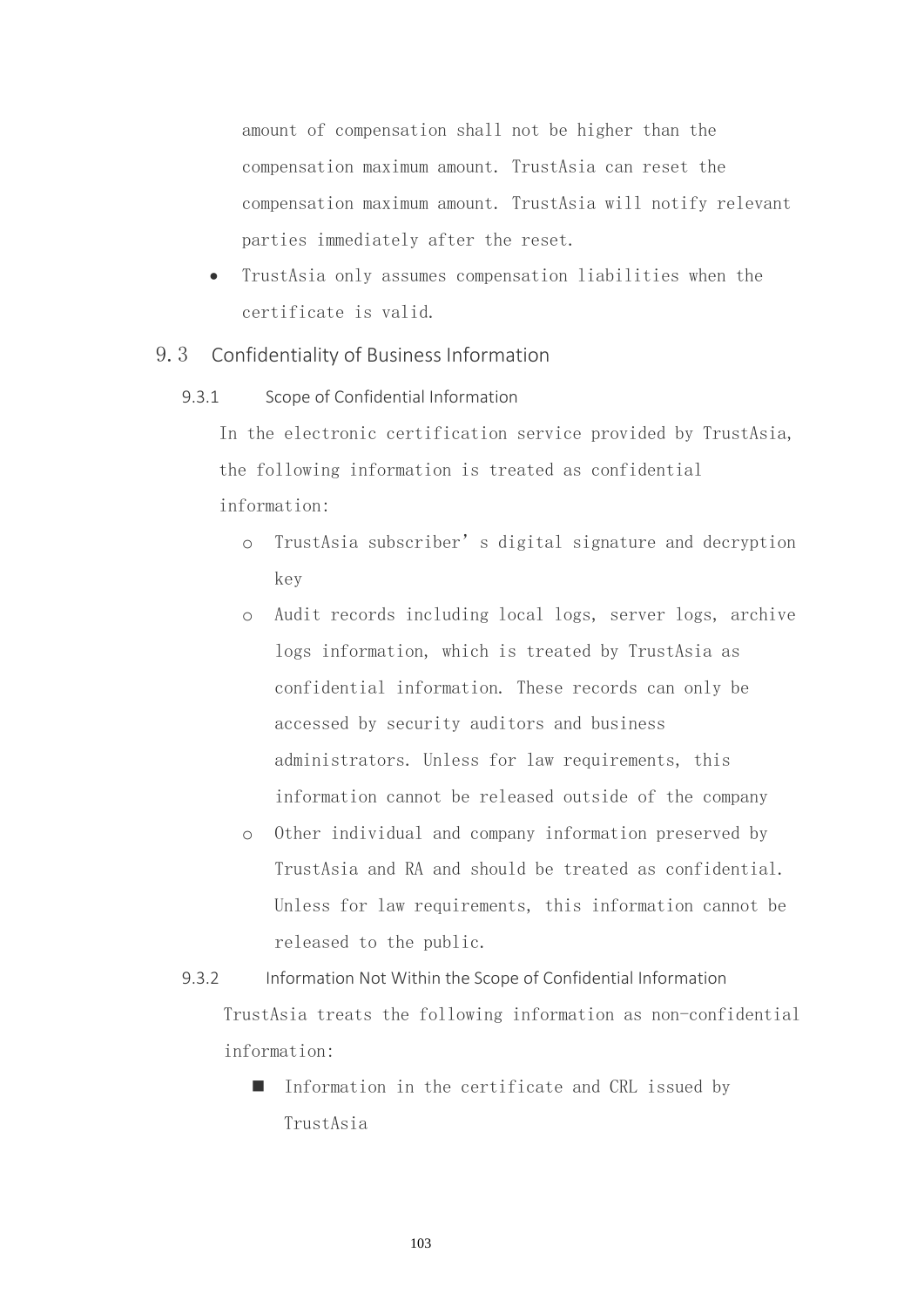- Information in certificate policy supported by TrustAsia and recognized by CPS
- Information that is permitted by TrustAsia, only used by TrustAsia subscribers and published at the TrustAsia official website
- Others: The confidentiality of TrustAsia information depends on particular data items and applications.
- 9.3.3 Responsibility to Protect Confidential Information

TrustAsia has the responsibility and obligation to protect the confidential information described in section 9.3.1.

# 9.4 Privacy of Personal Information

9.4.1 Privacy Plan

TrustAsia respects the privacy of the certificate subscriber's personal data and guarantees to fully comply with the relevant national laws and regulations. In the meantime, TrustAsia requires all employees strictly comply with security and confidential standards for personal privacy.

9.4.2 Information Treated as Private

TrustAsia considers all personal information of individuals not publicly provided in the relevant certificate or CRL content as private information. TrustAsia uses appropriate safeguards and reasonable care to protect private information.

9.4.3 Information Not Deemed Private

Certificate information held by subscribers and certificate status information are not considered as privacy information.

9.4.4 Responsibility to Protect Private Information

TrustAsia has the responsibility and obligation for proper custody and protection of the certificate applicant personal privacy described in section 9.4.2.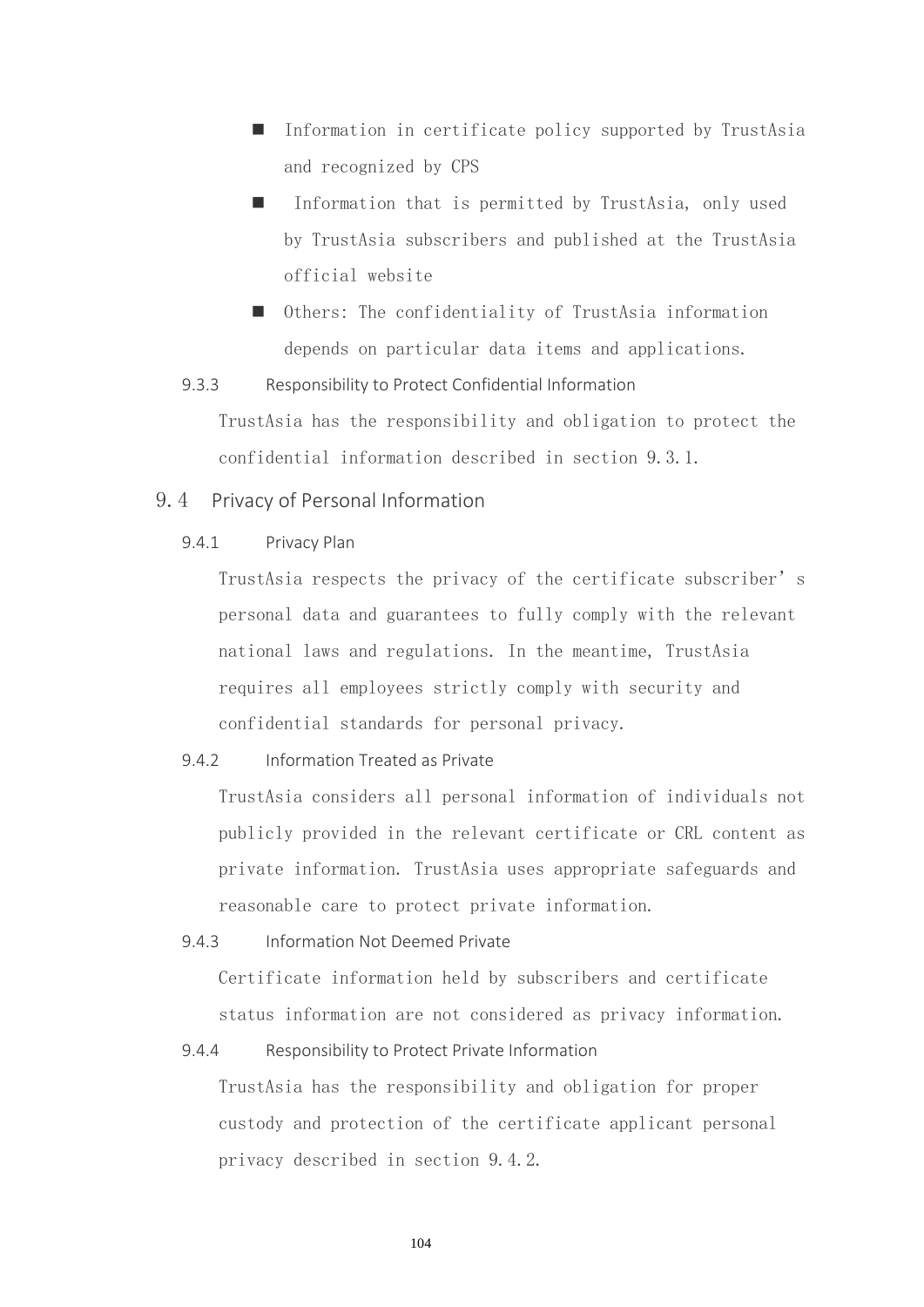#### 9.4.5 Notice and Consent to Use private Information

TrustAsia takes appropriate steps to protect the certificate subscriber's personal privacy, and takes reliable security measures to protect stored personal privacy information. TrustAsia guarantees not to provide the certificate subscriber's personal information, except personal information written in the certificate, to unrelated third parties (including companies and individuals), without the permission of certificate subscriber, unless base on provisions of the law or government.

9.4.6 Disclosure Pursuant to Judicial or Administrative Process TrustAsia may need to provide relevant information to lawenforcement officials and administrative-enforcement officials without subscribers' knowledge, in accordance with the administrative regulations, rules, decisions, orders, and etc. due to the law requirements.

# 9.4.7 Other Information Disclosure Circumstances

If certificate subscriber requires TrustAsia to provide some particular customer support services such as mailing materials, TrustAsia needs to send the subscriber's name, mailing address and other related information to a third-party such as mailing company.

# 9.5 Intellectual Property Rights

- TrustAsia reserves and remains full intellectual property rights for all the certificates and software offered by TrustAsia.
- TrustAsia holds ownership, the right of name, the right to share the benefits for certificate system software.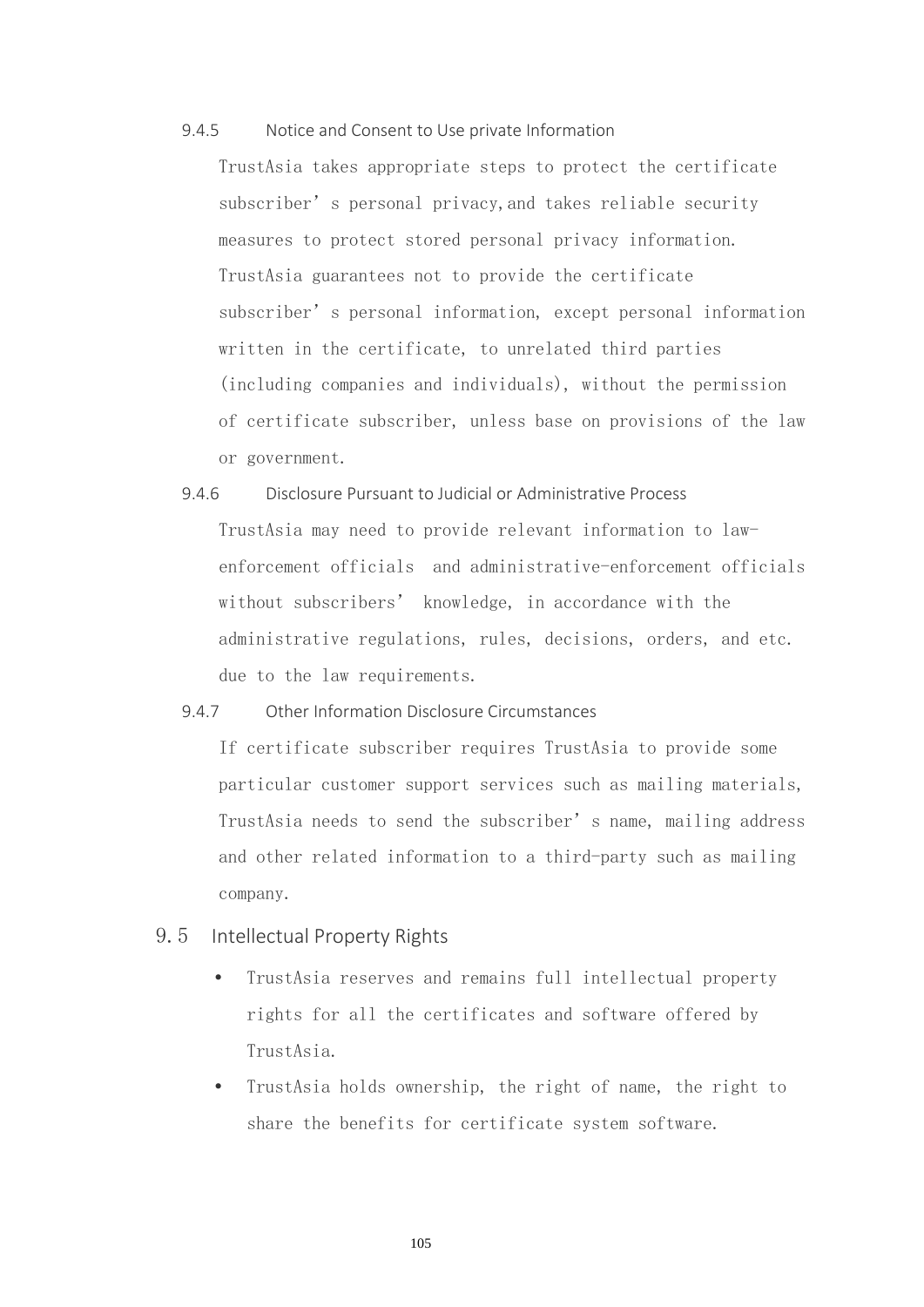- TrustAsia has the right to decide to use which software system.
- All the information published at TrustAsia website is TrustAsia property. Without written permission of TrustAsia, others cannot repost them for commercial activities.
- Certificates and CRLs issued by TrustAsia are both the properties controlled by TrustAsia.
- External operation management strategy and specification are TrustAsia properties.
- The distinguished name (hereinafter referred to as DN), used to express the TrustAsia domain entity in the directory and the certificate issued to the terminal in the domain entity are the properties of TrustAsia.

# 9.6 Representations and Warranties

9.6.1 CA Representations and Warranties

During the process of providing electronic certification service activities, TrustAsia makes following commitments:

- o Comply with the laws and regulations such as the "Electronic Signature Law of the People's Republic of China", accept the guidance of the competent authorities of the industry, and take corresponding legal responsibility for the issued digital certificate.
- o In accordance with the requirements of the "Administrative Measures for Electronic Certification Services", audit the consistency between the registration agency's electronic certification business and CPS.
- o Certificates issued to subscribers by TrustAsia must be in line with all substantive requirements of the CPS;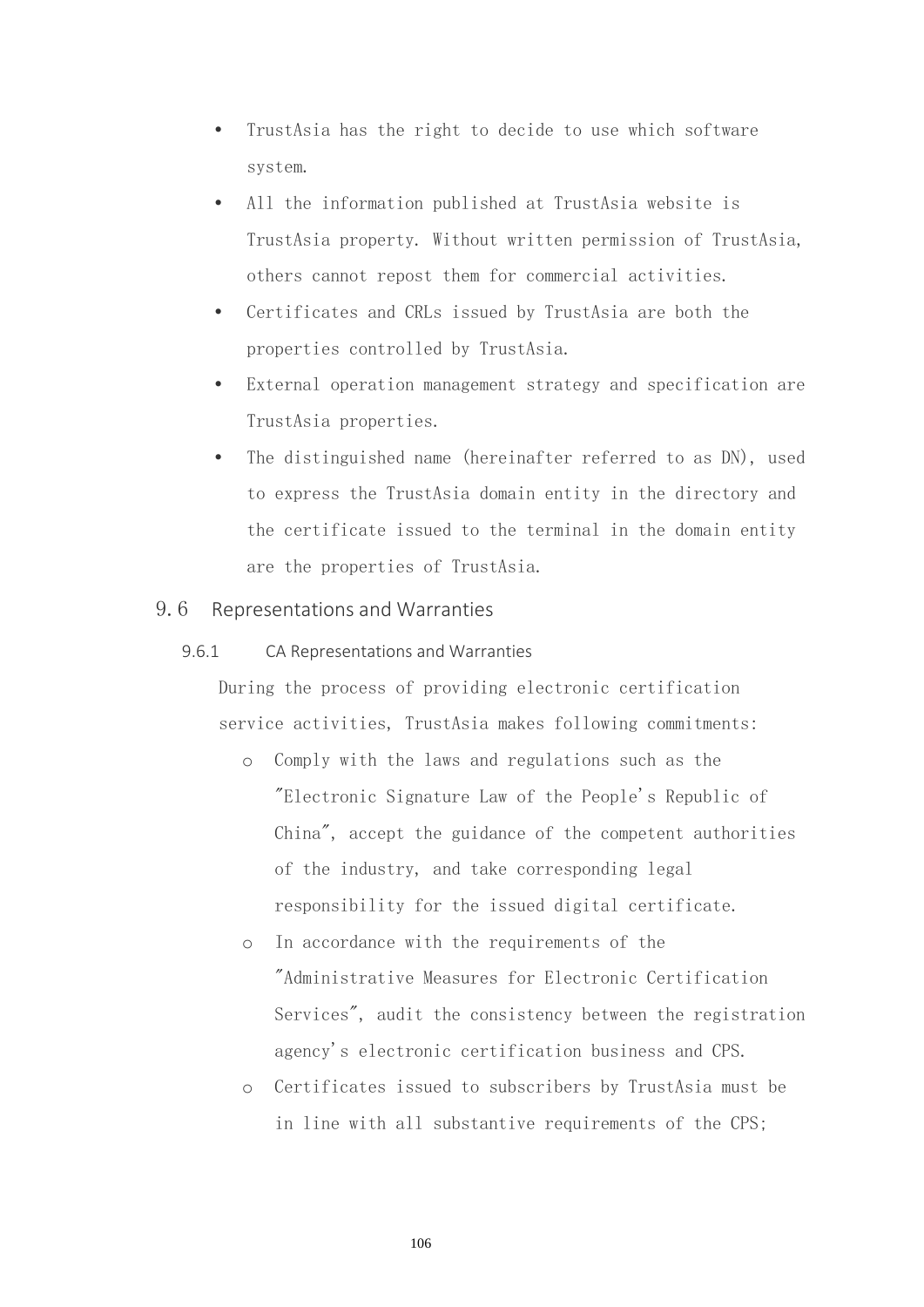o Will not issue certificates that mislead a Relying Party about the certificate information verified by the CA;

- o Informs subcribers any known events, which will fundamentally affect the validity and reliability of the certificate;
- o Revokes the certificate according to this CPS;
- o Verify the applicants' identities according to this CPS;
- o If TrustAsia is not associated with the subscriber,the subscriber and TrustAsia are parties to a legally valid and enforceable subscriber agreement that satisfies the BRs and other requirements published by the CA/Browser Forum, or , if TrustAsia and subscribers are the same entity or are affiliated, the applicant representative acknowledged the terms of use;
- o Maintains a 24x7 publicly-accessible repository with current information regarding the status (valid or revoked) of all unexpired certificates;

After the certificate has issued to the public, TrustAsia guarantees that the subscriber information in the certificate are accurate except the unauthenticated subscriber information. TrustAsia is not responsible for the assessment of whether a certificate is used within an appropriate scope. Subscriber and relying party ensure the certificate is used for appropriate purposes based on the subscriber agreements and relying party agreements.

9.6.2 RA Representations and Warranties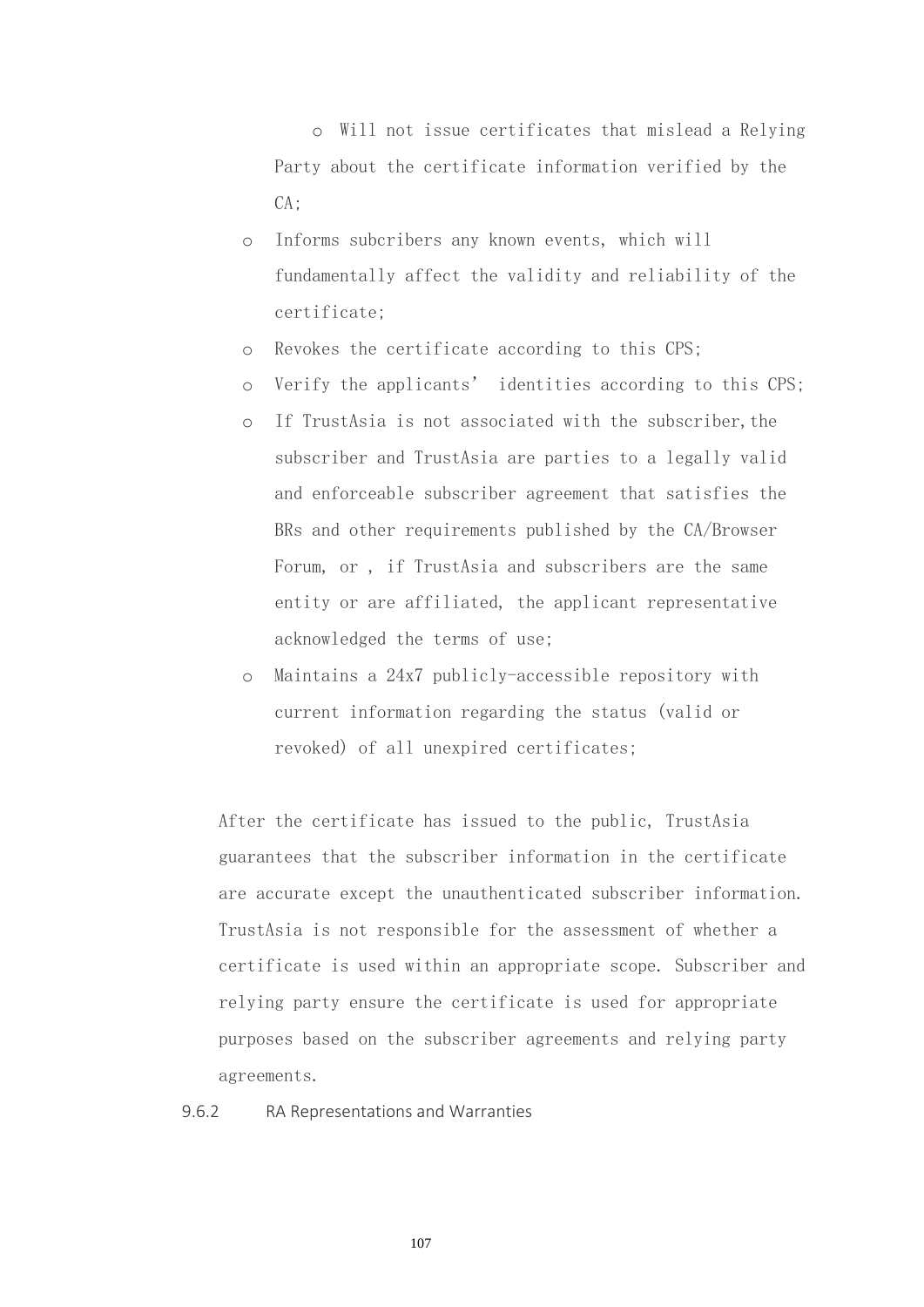During participation in the process of electronic certification services, registration authority of TrustAsia makes following commitments:

- o The registration process provided for subscribers is compliant with all the substantive requirements of TrustAsia CPS.
- o When generating certificates, TrustAsia does not allow the inconsistencies between certificate information and certificate applicant information due to mistakes of registration authority.
- o Registration authority will submit the applications of revocation, update and other services to TrustAsia in time according to the provisions of CPS.

#### 9.6.3 Subscriber Representations and Warranties

Once subscribers accept a certificate issued by TrustAsia, the subscriber is considered to make the following commitments to TrustAsia, registration authority and related parties who trust the certificate:

- o Acknowledged and accepted all the terms and conditions of TrustAsia "certificate application responsibility" and CPS.
- o The subscribers use digital signatures if the certificate is valid.
- o All information that subscriber provides to registration authority during certificate application process must be true, complete and accurate. The subscriber is willing to take legal responsibility for any false or forged information.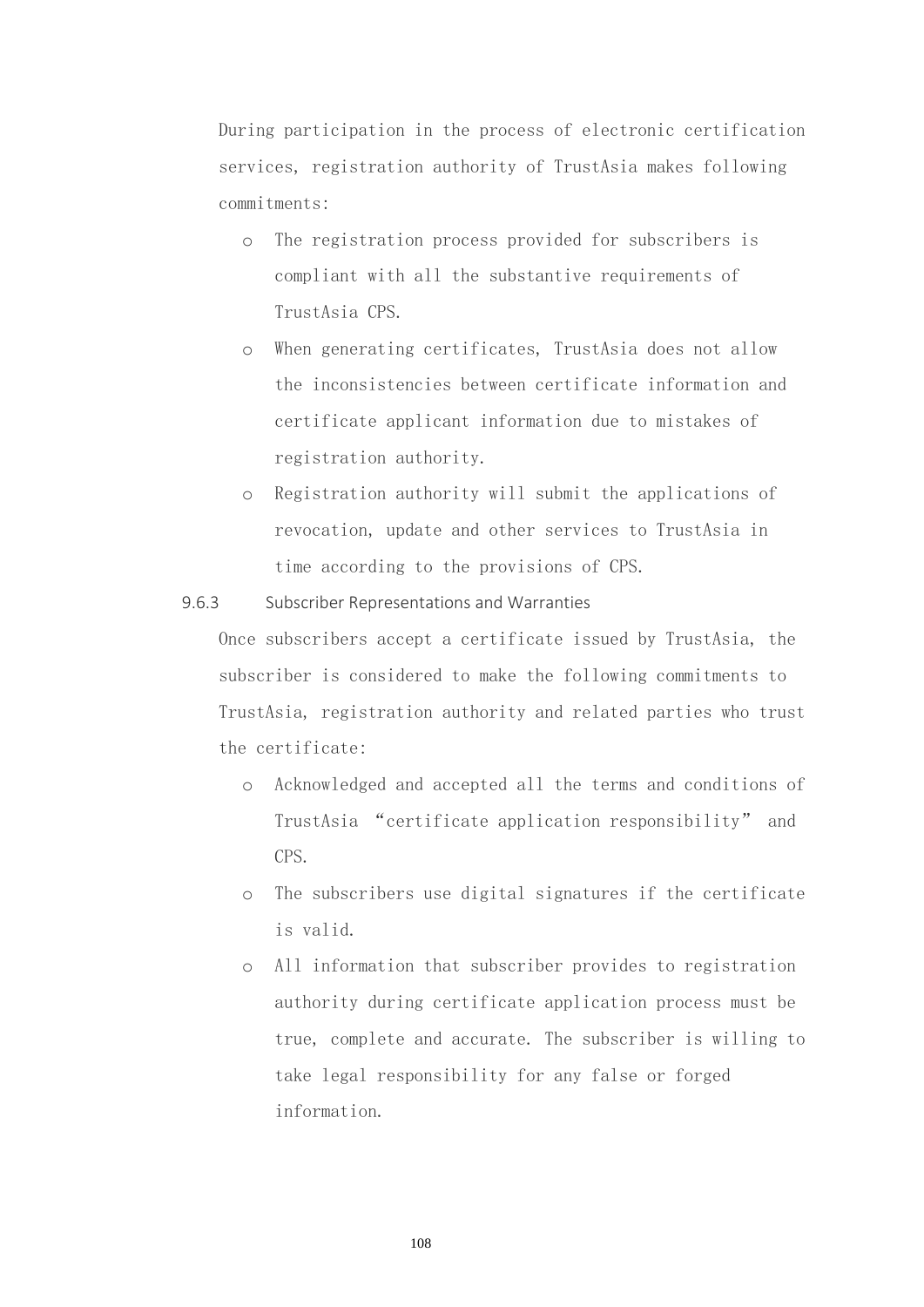- o If there is an agent, then both the subscriber and agent take jointly responsibility. The subscriber is responsible for notifying TrustAsia and its authorized certification services agencies any false statements and omissions made by the agent.
- o Each signature is generated using the private key corresponding to the public key included in certificate by subscribers themselves. The certificates shall be valid at the moment of singing, i.e. certificate is not revoked or expired. The private key for the certificate is accessed and used by the subscriber itself.
- o Subscribers ensure that they don't engage in business performed by the issuing agency (or similar institutions) unless they sign written agreements with the issuing agency on such matters.
- o Once the certificate is accepted, the subscriber should assume the following responsibilities: always maintain control of their private keys; use trustworthy systems; and take reasonable precautions to prevent the loss, disclosure, alteration, or unauthorized usage of the private keys.
- o Prohibited for rejecting any statements, changes, updates and upgrades published by TrustASia, including but not limited to modification of strategies and standards as well as additions and deletions of certificated services.
- o The subscribers only uses certificate for the authorized or other lawful purpose within the range specified by this CPS.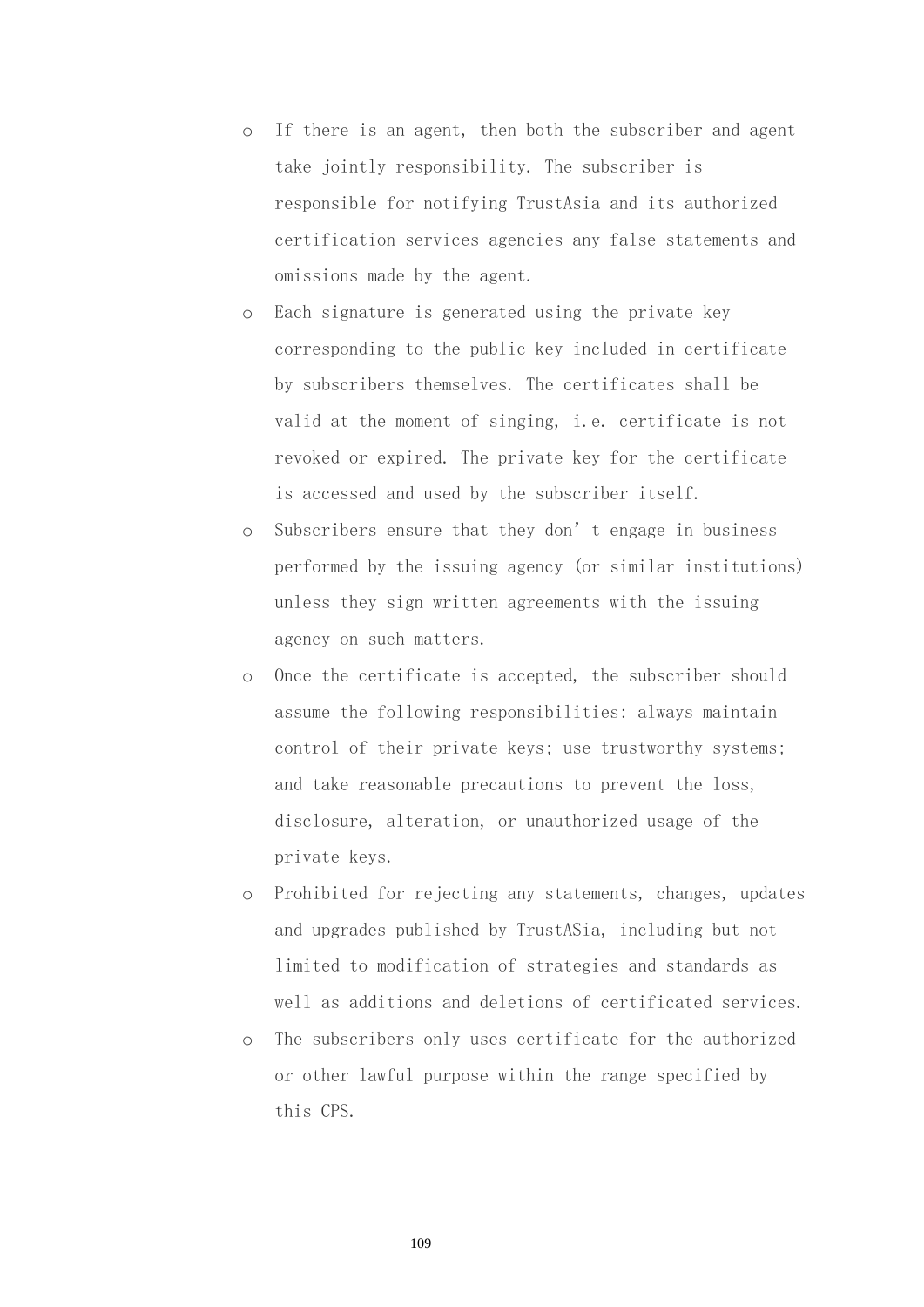- o The subscriber use secure and reasonable measures to prevent the private key from loss, disclosure, alteration and other events.
- o For the SSL/TLS certifcates, the subscribers undertake and obligation and warranty to install the certicates only on servers that are accessible that the accessible at the subjectALTName(s) listed in the certificates.
- o Subscribers of code singing certificates shall promptly request the revocation of their certificates by TrustAsia in case of the following situations: 1) any information in the certificate is or becomes incorrect or inaccurate; 2)there is any misuse or compromise of the subscriber's private key associated with the public key included in the certificate; 3) there is evidence that such code signing certificxates are used to sigh suspicious codes.

# 9.6.4 Representations and Warranties of Relying Party

o Abide by all provisions of this CPS.

- o Ensure that the certificate is used in prescribed scope and duration.
- o Verify certificate's trust chain before rust the certificate.
- o Before trust a certificate, verify whether the certificate is revoked or not through querying CRL or OCSP.
- o The relying party is willing to compensate TrustAsia for the losses and accept liabilities for any loss of self or others, due to negligence or other reasons violating the terms of a reasonable inspection.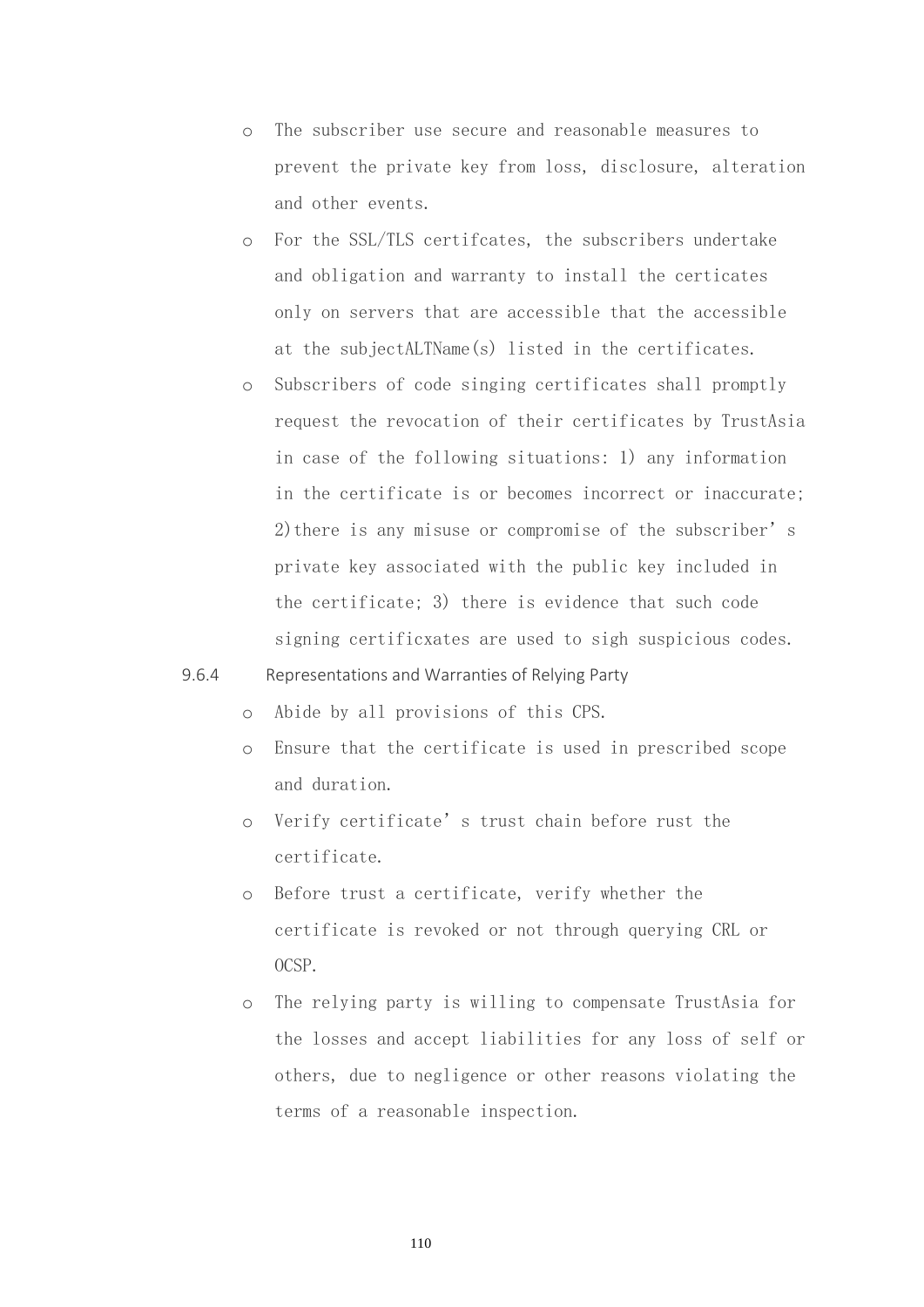- o Prohibited for rejecting any statements, changes, updates and upgrades published by TrustAsia, including but not limited to modification of strategies and standards as well as additions and deletions of certificate services.
- 9.6.5 Representations and Warranties of Other Participants Other participants engaged in electronic certification activities must promise to abide by all provisions of this CPS.

# 9.7 Disclaimers of Warranties

Except for the commitments declared in CPS Section 9.6.1, TrustAsia does not assume any other forms of guarantee and obligation:

- Do not guarantee the statements of certificate subscribers, relying party and other.
- Do not guarantee any software used in electronic certification activities.
- Do not assume any liability when certificate is used beyond the prescribed purposes.
- Do not assume any responsibility for service interruption and customer losses caused by force majeure, such as war, natural disasters, etc.
- When subscriber violates the commitments defined in CPS Section 9.6.3. or relying party violates the commitments defined in CPS Section 9.6.4, TrustAsia can exempt from liability.
- When digital certificates issuing errors, delays, interruptions, inability to issue, or suspension or termination of all or part of certificate services due to technical failures such as TrustAsia's equipments or network failures. The causes of "technical failure" specified in this paragraph include but not limited to: the TrustAsia's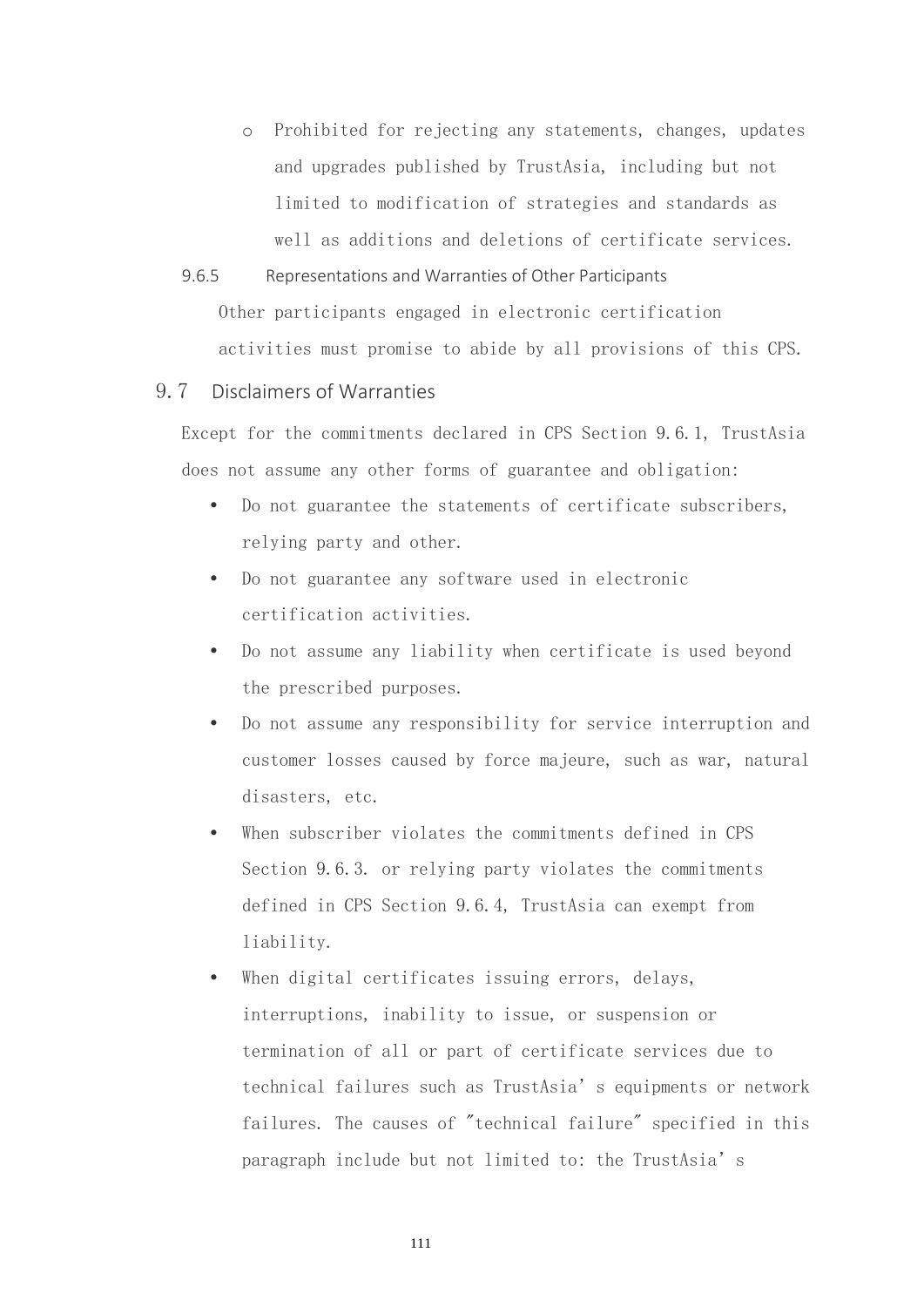equipments or network failures caused by related companies such as power, telecommunication, communication departments, hacker attack.

 TrustAsia has carefully obey the regulations of digital certificate by national laws, but still cause losses.

#### 9.8 Limitations of Liability

If the certificate subscriber and the relying party specialized in civil activities suffered losses due to electronic certification services provided by TrustAsia, TrustAsia will assume limited compensation liability no more than the amount stipulated in the CPS Section 9.9.

# 9.9 Indemnities

9.9.1 Indemnification scope

If TrustAsia violated statement in CPS section 9.6.1, certificat4e subscribers, relying parties and other entities can request TrustAsia assume compensation liabilities (except for statutory and contractual exeptions). The payoff limit from legal responsibility of direct losses: in any case, the compensation for each server certificate must not exceed 10 times the purchase price of the certificate market. If the following circumstances occure, TrustAsia will assume limited compensation liability:

- TrustAsia issues certificates to a third-party instead of the subscriber by mistake, which leads to the losses of the subscriber or relying party.
- If subscriber submits accurate and true information to TrustAsia, but TrustAsia issues certificates with error information and the error leads to losses of the subscriber or relying party.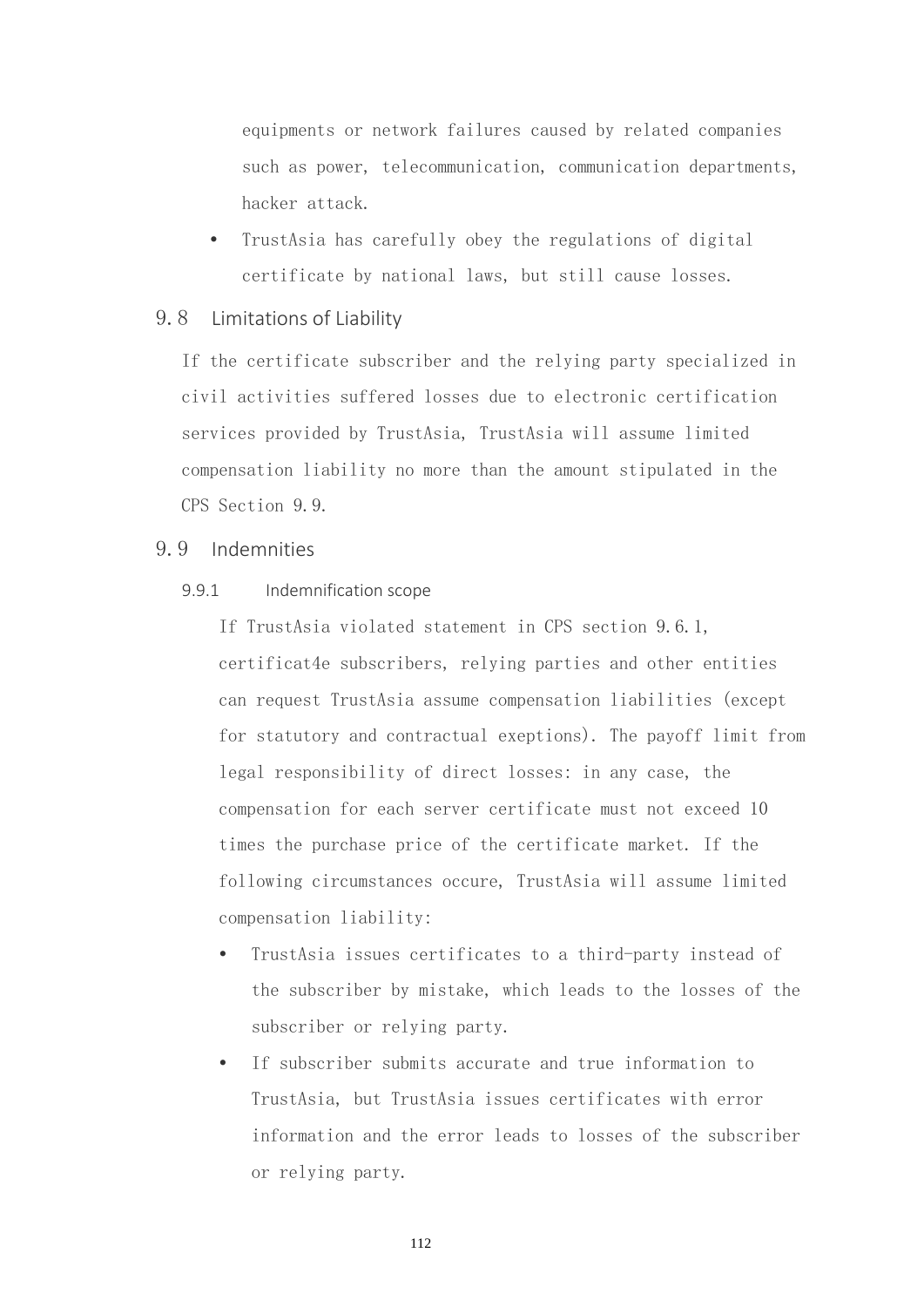- After TrustAsia knows the fact that subscriber provides fake registration information or data, TrustAsia still issues certificate, which leads to relying party suffering losses.
- If the private key of the certificate is deciphered, stolen or disclosed due to TrustAsia, which leads to the subscriber or relying party suffing losses.
- TrustAsia fails to revoke certificates in time, which leads to relying party suffering losses.

In addition, TrustAsia's compensation limitations are as follow:

- All the compensation obligation of TrustAsia shall not exceed the insurance coverage stipulated in section 9.2.1. The maximum amount of compensation can be reset by TrustAsia based on different situations. TrustAsia will notify related parties immediately after the reset.
- For the losses caused by subscribers or relying party, TrustAsia does not assume responsibilities. Subscribers or relying themselves should assume their own responsibilities.
- TrustAsia takes the responsibilities only during the validity of the certificate.

9.9.2 Indemnification by Subscribers

If the following situations cause losses to TrustAsiua or relying party, subscribers shall assume the compensation liability:

1. TrustAsia and its authorized service agencies or third-party suffer losses due to unreal information, such as deliberate, negligent or malicious provision of unreal information, by applying for certificates.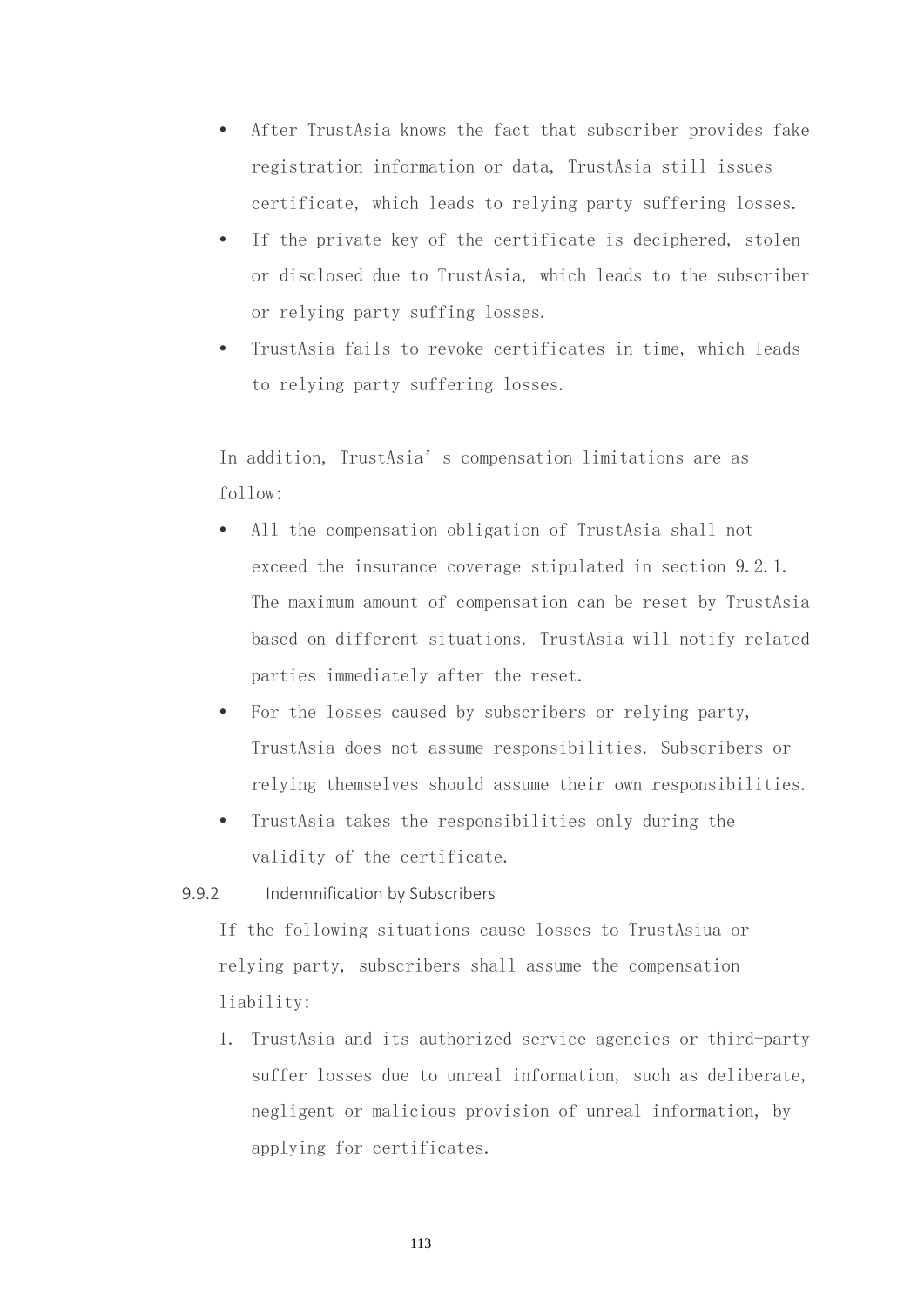- 2. TrustAsia and its authorized service agencies or third-party suffer losses due to disclosure and loss of private keys deliberately and by mistake; due to not informing TrustAsia and its authorized service agencies or third-party of the leakage and loss of private keys with knowing the facts; and due to handing keys to others inappropriately.
- 3. Subscribers violate the CPS and related operation practices when using certificates as well as using the certificates activies outside of the CPS.
- 4. If the certificate is used for illegal transactions or causes disputes during the period from revocation requests submitted by the subscribers or other entities authorized by TrustAsia to this information of certificate revocation published by TrustAsia, if TrustAsia operates in accordance with requirements of the CPS, subscribers must assume any responsibility of looses according to this CPS.
- 5. Unreal, incomplete or inaccurate information provided by subscribers.
- 6. Subscribers continue to use the certificates and do not notify TrustAsia and relying parties promptly when information in the certificates is changed.
- 7. The private key is compromised, damaged, stolen, disclosed, and etc. due to not taking effective protection measures.
- 8. Subscribers continue to use the certificate and do not notify TrustAsia and relying parties promptly when they are made aware that private keys are lost or at the risk of being compromised.
- 9. The certificate has expired but is still in use.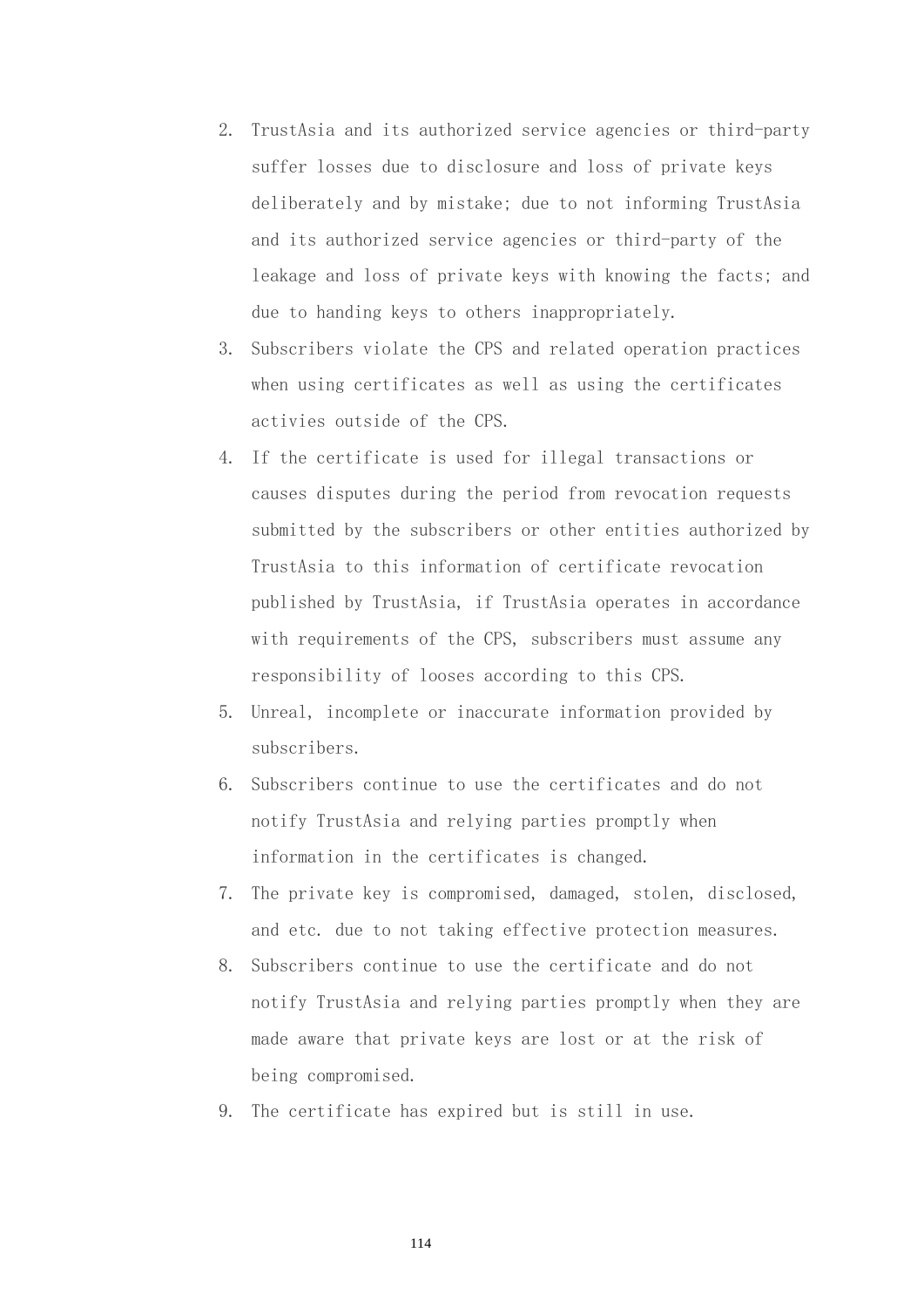- 10. The subscriber's certificate information infringes upon the intellectual property rights of a third-party.
- 11. Using Certificated beyond specified scope, such as the use of certificates for illegal and criminal activities.
- 9.9.3 Indemnification by Relying Parties

If the following circumstances lead to the losses of TrustAsia or subscribers, relying party shall be assumed compensation responsibility:

- 1. Obligations defined in the CPS and agreements between TrustAsia and relying parties are not fulfilled.
- 2. TrustAsia and its authorized service agencies or a thirdparty suffer losses due to inappropriate reviews against the CPS.
- 3. Trust certificates in unreasonable circumstances. For example, relying party still trusts the certificate with knowing that the certificate usage is beyond its scope or period or the certificate has or may have been stolen.
- 4. Relying party does not verify trust chains of the certificates.
- 5. Relying party does not check whether a certificate is revoked through querying CRL or OCSP.
- 9.10 Term and Termination
	- 9.10.1 Term

This CPS and any amendments will immediate effect when it is released on TrustAsia's online repository. It will be effective until the new version of CPS released.

9.10.2 Termination

When TrustAsia terminates electronic certification services, this CPS is terminated.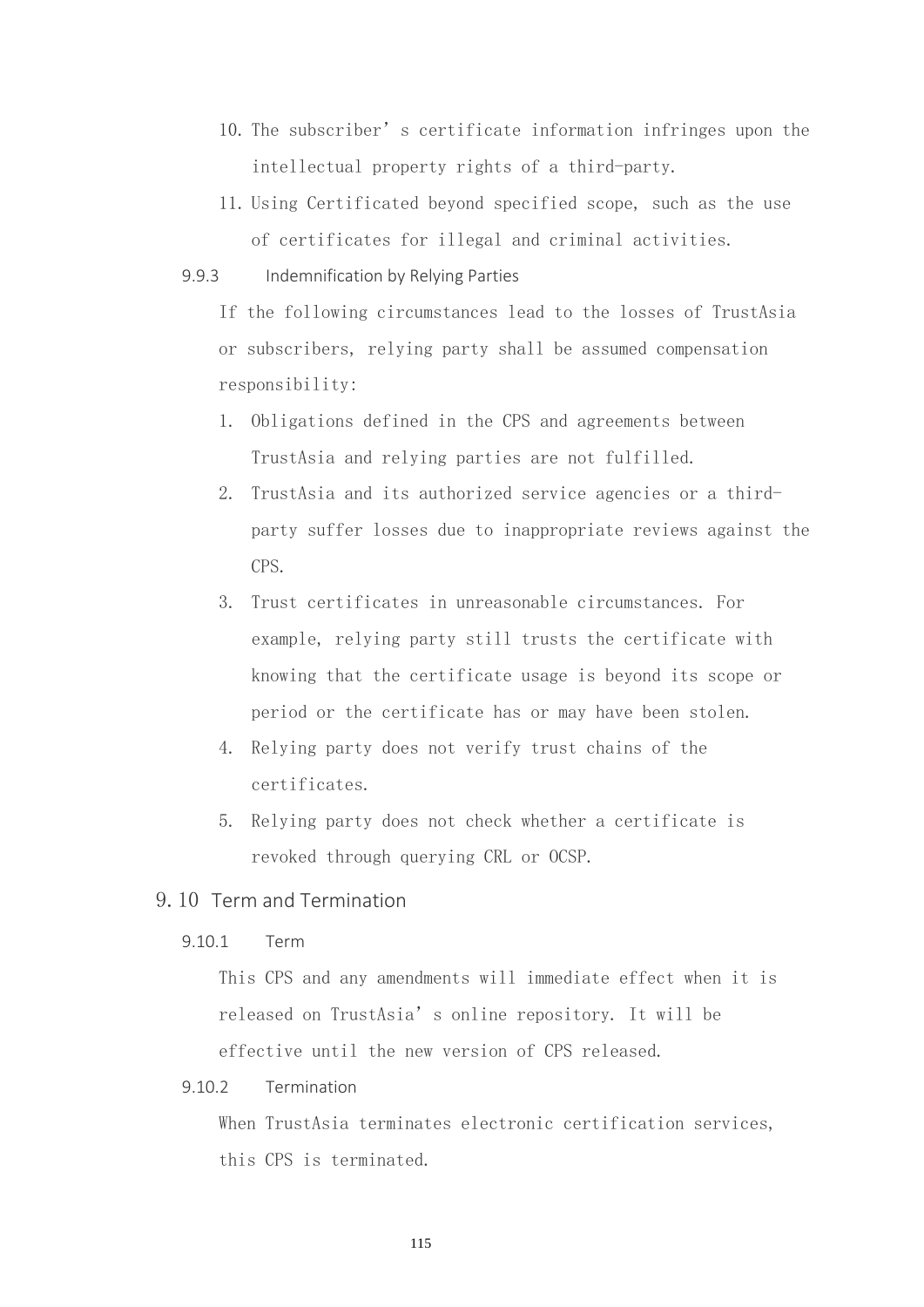#### 9.10.3 Effect of Termination and Survival

After the termination of this CPS, its effect will be terminated at the same time, but the legal facts that occur before the date of termination, the provisions of the responsibility of the parties and the exemption of liability in this CPS are still applicable, including, but not limited to, the contents of audit, confidential information, privacy protection, intellectual property, etc. in CPS, as well as limited liability clauses relating to indemnification, and are still valid after this CPS is terminated. When some provisions in CPS, subscriber agreements, relying party agreements and other agreements become invalid due to some reason, such as content modifications or conflict with

applicable laws, they do not affect the force of law of other provisions in the corresponding document.

#### 9.11 Individual Notices and Communications with Participants

If necessary, TrustAsia will notify individual subscribers and relying parties by email or other ways, when TrustAsia revoking the certificates, discovering the other usage of certificates by subscribers and other behaviors against the subscriber agreement.

# 9.12 Amendents

#### 9.12.1 Prodedures for Amendment

As authorized by TrustAsia Security Policy Committee, CPS composition team reviews this CPS at least once a year to ensure that the CPS meets the requirement of national laws, regulations and administration department as well as relevant international standards; to ensure it meets the requirements of CP and actural needs of certification business operations.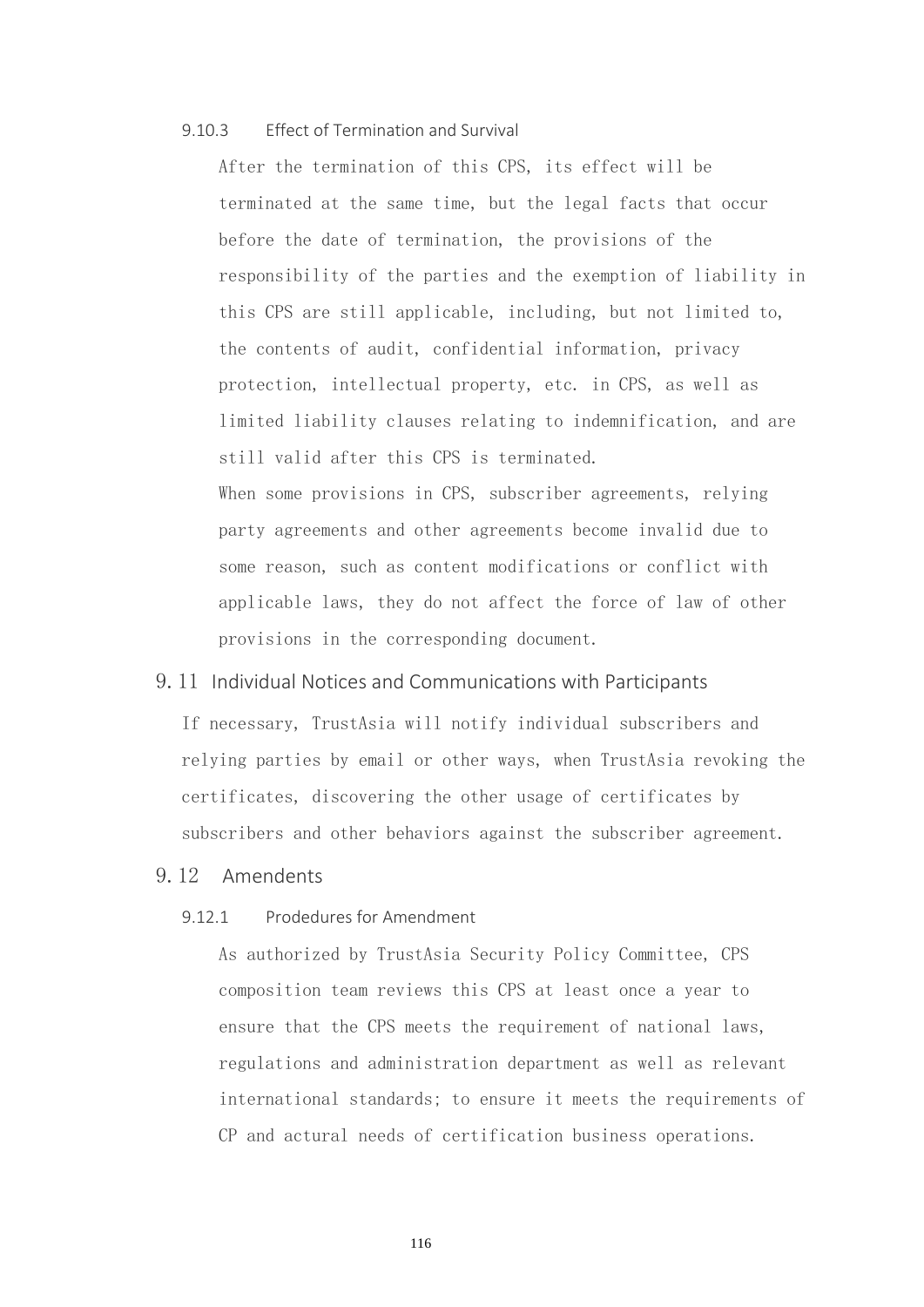Revisions and updates of the CPS should be initiated by the CPS composition team and approved by TrustAsia Security Policy Committee. The revised CPS shall be officially released after being approved by TrustAsia Security Policy Committee.

9.12.2 Notification Mechanism and Period

After approval of the revised CPS, will be released on TrustAsia's official website synchronously. For the modification notified by email, mail, media and other ways, TrustAsia shall notify the relevant parties in reasonable time, which ensures that the relevant parties have minimum implications.

- 9.12.3 Circumstances under which OID Must Be Changed The TrustAsia is solely responsible for determining whether an amendment to the CPS requires and OID change.
- 9.12.4 Circumstance under which CPS Must Be Changes The situations that TrustAsia must modify this CPS include: discrepancies between CPS and governing laws, clear requirements of changes or adjustments for TrustAsia certification services initiated by national regulatory departments.

# 9.13 Dispute Resolution Provisions

If TrustAsia, certificate subscribers, relying parties and other entities have disputes in the electronic certification activities, should solve through amicable negotiation according to the agreement. If coordination fails, these parties should reach out to the legal authorities.

Any prosecutions against TrustAsia over any disputes arising from this CPS should be governed by the people's court in the place where TrustAsia is registered.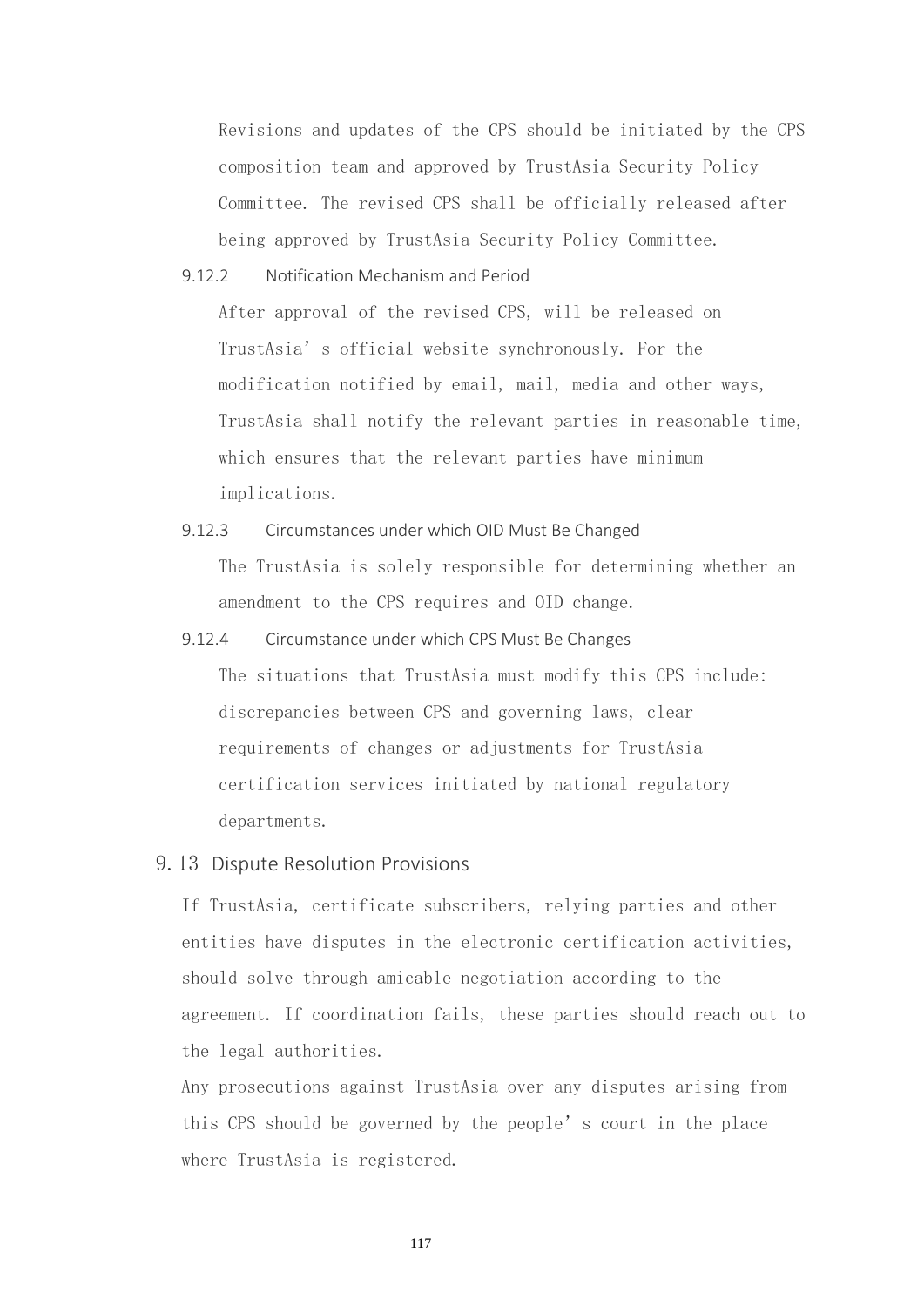# 9.14 Governing Law

The CPS of TrustAsia is governed by the laws and regulations of the People's Republic of China.

# 9.15 Compliance with Applicable Law

Regardless of the place of residence for the subscribers, relying parties and other entities or place to use of the TrustAsia certificates, the execution, explanation and procedure should be compliant with laws and regulations of the People's Republic of China and the requirements of the national information security authority. Any disputes involved by TrustAsia and its RA in relation to his CPS should also be compliant with laws of the People's Republic of China.

# 9.16 Miscellaneous Provisions

#### 9.16.1 Entire Agreement

Complete document structure of TrustAsia's CPS includes three parts: titles, table of contents and main contents. Modified alternative content of the table of contents and the main contents will completely replace all previous parts. The previous parts would be placed at the TrustAsia official website for brosing.

# 9.16.2 Assignment

TrustAsia declares that the rights and obligations of the parties to the accredited entity as detailed in this CPS may not be assigned by any means without the prior written consent of TrustAsia.

#### 9.16.3 Serverability

If any provisions of this CPS are held invalid or unenforceable by a competent court or tribunal, the remainder of the CPS will